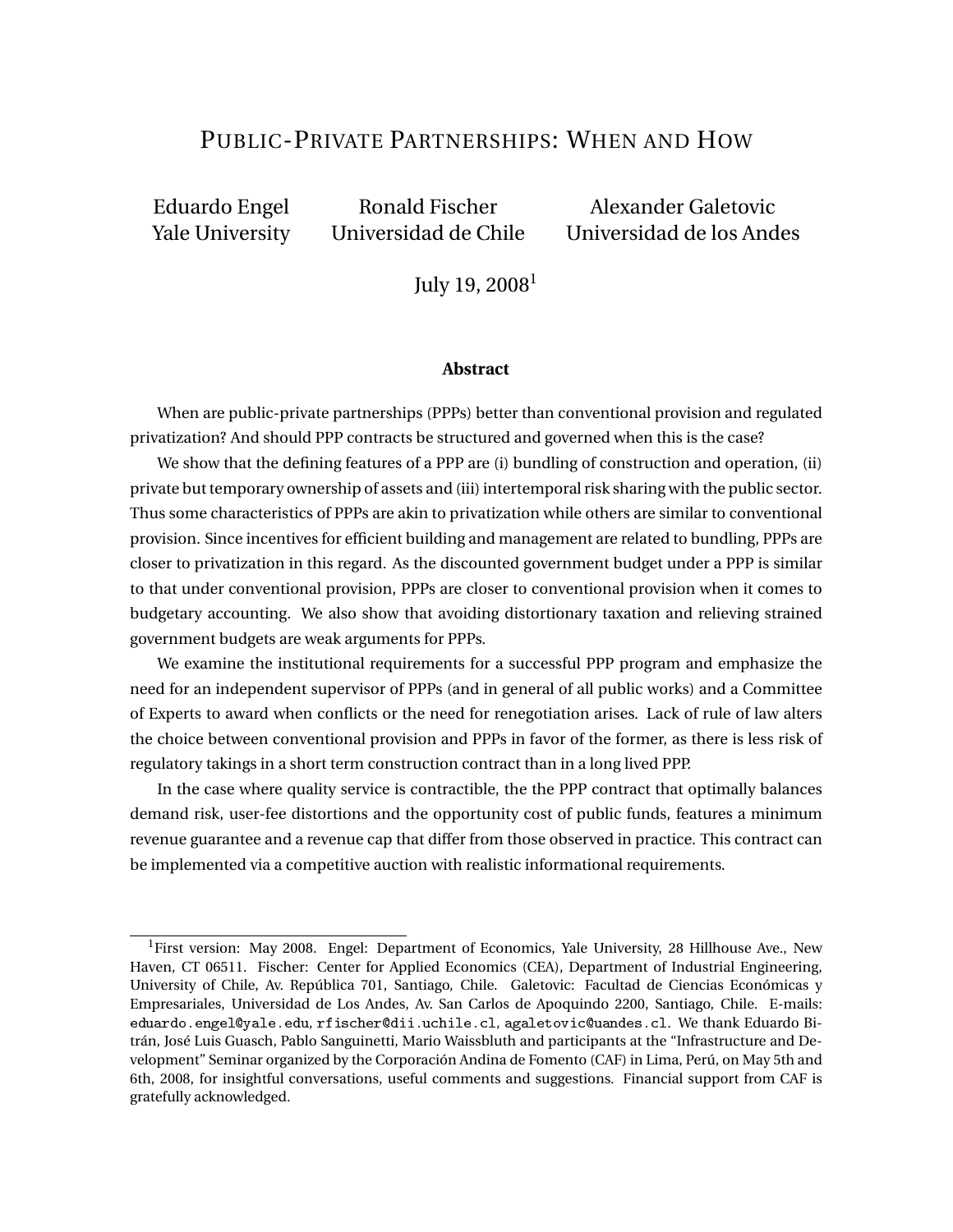# **Contents**

| 1 |      | Introduction                                                                                                     | 1  |
|---|------|------------------------------------------------------------------------------------------------------------------|----|
| 2 | When |                                                                                                                  | 5  |
|   | 2.1  |                                                                                                                  | 5  |
|   | 2.2  |                                                                                                                  | -8 |
|   | 2.3  |                                                                                                                  | 10 |
|   |      | 2.3.1                                                                                                            | 10 |
|   |      | 2.3.2                                                                                                            | 12 |
|   |      |                                                                                                                  | 15 |
| 3 | How  |                                                                                                                  | 15 |
|   | 3.1  |                                                                                                                  | 16 |
|   | 3.2  |                                                                                                                  | 16 |
|   | 3.3  |                                                                                                                  | 17 |
|   | 3.4  |                                                                                                                  | 18 |
|   | 3.5  | The optimal contract $\dots \dots \dots \dots \dots \dots \dots \dots \dots \dots \dots \dots \dots \dots \dots$ | 20 |
|   |      |                                                                                                                  | 21 |
|   |      | 3.5.2                                                                                                            | 21 |
|   |      | 3.5.3                                                                                                            | 23 |
|   |      | 3.5.4                                                                                                            | 26 |
|   |      | 3.5.5                                                                                                            | 27 |
|   | 3.6  |                                                                                                                  | 28 |
| 4 |      | <b>PPPs in Latin America</b>                                                                                     | 28 |
|   | 4.1  |                                                                                                                  | 29 |
|   | 4.2  |                                                                                                                  | 35 |
|   |      | 4.2.1                                                                                                            | 36 |
|   |      | 4.2.2                                                                                                            | 38 |
|   | 4.3  |                                                                                                                  | 39 |
|   |      |                                                                                                                  | 42 |
|   |      |                                                                                                                  | 42 |
| 5 |      | Conclusion                                                                                                       | 49 |
|   |      | A Basic model                                                                                                    | 54 |
|   | A.1  |                                                                                                                  | 54 |
|   |      |                                                                                                                  | 54 |
|   |      |                                                                                                                  | 55 |
|   |      |                                                                                                                  | 57 |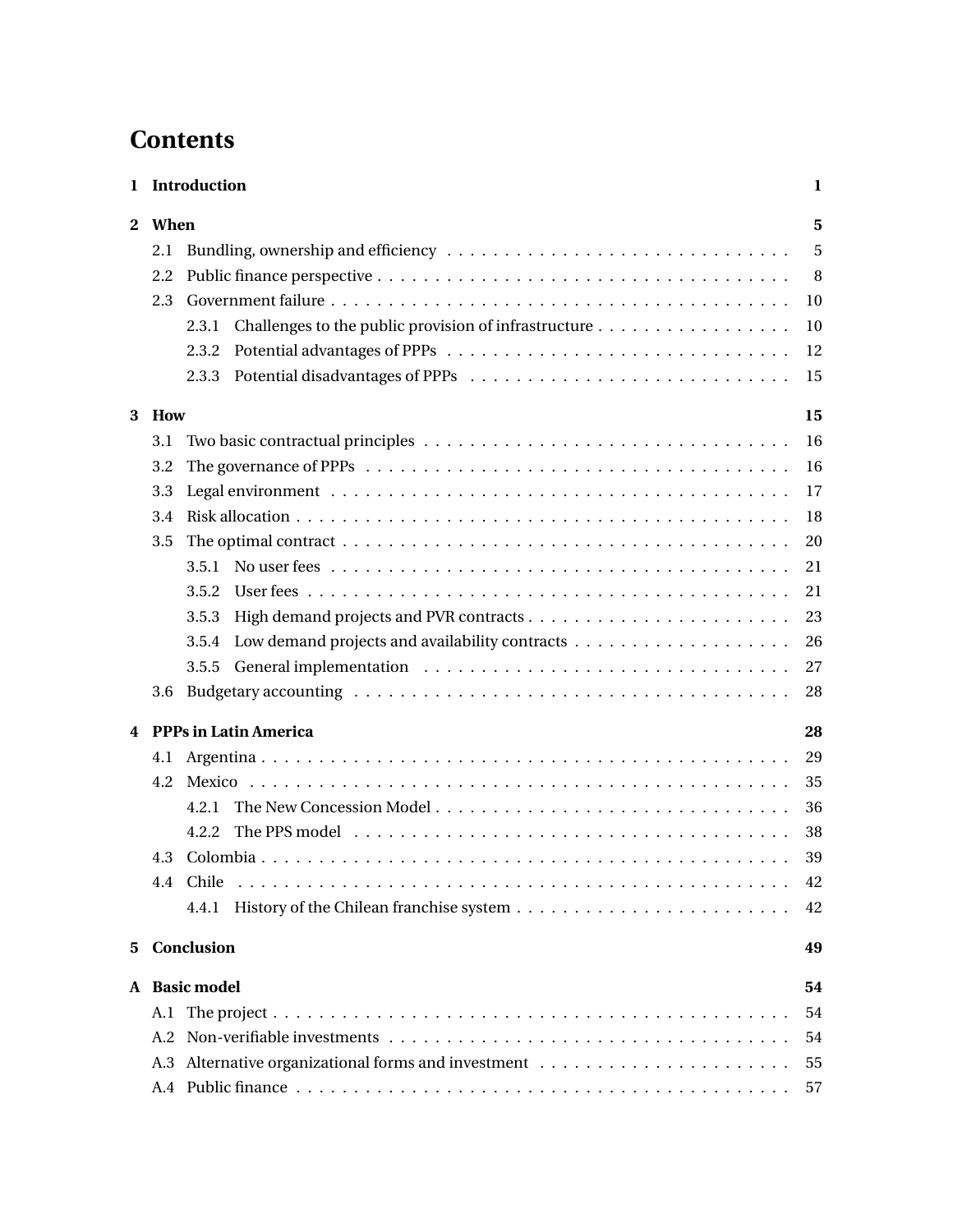|   |     | A.5 Producer surplus, consumer surplus and the planner's problem                           | 58 |
|---|-----|--------------------------------------------------------------------------------------------|----|
| B |     | <b>When? Efficiency and PPPs</b>                                                           | 59 |
|   |     |                                                                                            | 59 |
|   |     | B.1.1                                                                                      | 59 |
|   |     |                                                                                            | 60 |
|   |     |                                                                                            | 61 |
|   |     |                                                                                            | 62 |
|   | B.2 | Efficient organizational form with a benevolent government $\dots \dots \dots \dots \dots$ | 63 |
|   |     | B.2.1 No tradeoff between consumer surplus and cost cutting                                | 63 |
|   |     | B.2.2 Both consumer surplus and life-cycle costs respond in similar magnitude              | 65 |
|   |     | C How? PPPs and public finance                                                             | 66 |
|   |     |                                                                                            | 66 |
|   |     |                                                                                            | 67 |
|   | C.3 |                                                                                            | 68 |
|   |     |                                                                                            | 68 |
|   |     |                                                                                            | 69 |
|   |     |                                                                                            | 69 |
|   |     |                                                                                            |    |
|   |     |                                                                                            | 71 |
|   |     |                                                                                            | 72 |
|   |     | C.3.6 An application: Minimum income guarantees and revenue sharing                        | 72 |
|   |     |                                                                                            | 72 |
|   |     |                                                                                            | 73 |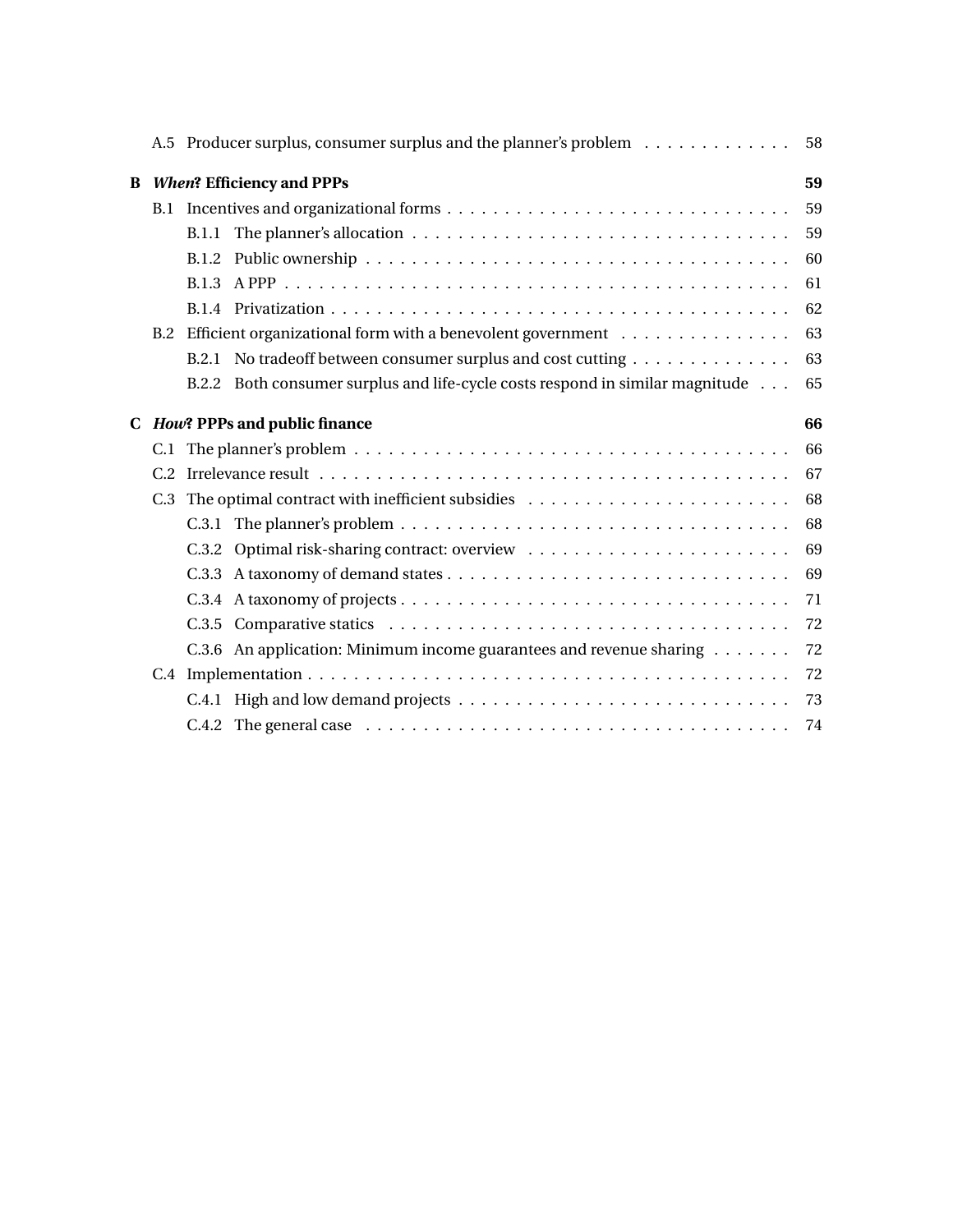## **1 Introduction**

The use of Public-Private Partnerships (PPPs) in the provision of infrastructure services has increased substantially since the early 1990s, as illustrated by Figure 1 that shows the evolution of investment commitments in infrastructure projects with private participation in developing countries, by sector and in total, during the 1990-2006 period (Source: World Bank and PPIAF, PPI Project Database).2,3,4,5,6 As privatizations became increasingly unpopular (see Table 1 with the evolution of the fraction of the population, in 17 countries in Latin America, that agrees or strongly agrees with the statement that privatization has been beneficial), PPPs emerged as a "third way," promising the advantages of privatization while avoiding its pitfalls.



Figure 1: Investment in projects with significant private participation

<sup>2</sup>This does not correspond to the exact concept of public-private partnerships but constitutes a reasonable (and the best available) proxy.

 $3$ The surge in PPPs is also reflected in the financial press. For example, articles in the Financial Times mentioning this concept increased twenty-fold over the last decade, from 50 in 1995 to 1,153 in 2004.

<sup>4</sup>With 14% of public investment done under the so-called Private Finance Initiative, Britain is the country where PPPs account for the largest fraction of public investments (Hemming, 2006).

 $5$ We adopt a broad concept of infrastructure that includes social, economic, hard, soft, institutional, personal, material, and public infrastructure. In light of this broad approach, infrastructure that has been provided via PPPs include roads, bridges, tunnels, railways, ports, airports, air traffic control systems, water and sanitation plants, hospitals, schools, prisons, and social housing.

<sup>6</sup>There also exists a rich set of acronyms to describe specific PPP arrangements, including BLT, BLTM, BOT, DBOT, DBFO, DBFO/M, JV and ROT. The B usually stands for build, the L for lease, the R for rehabilitate, the T for transfer, the O for operate, the D for design, the F for finance, and the M for manage. JV stands for "joint venture".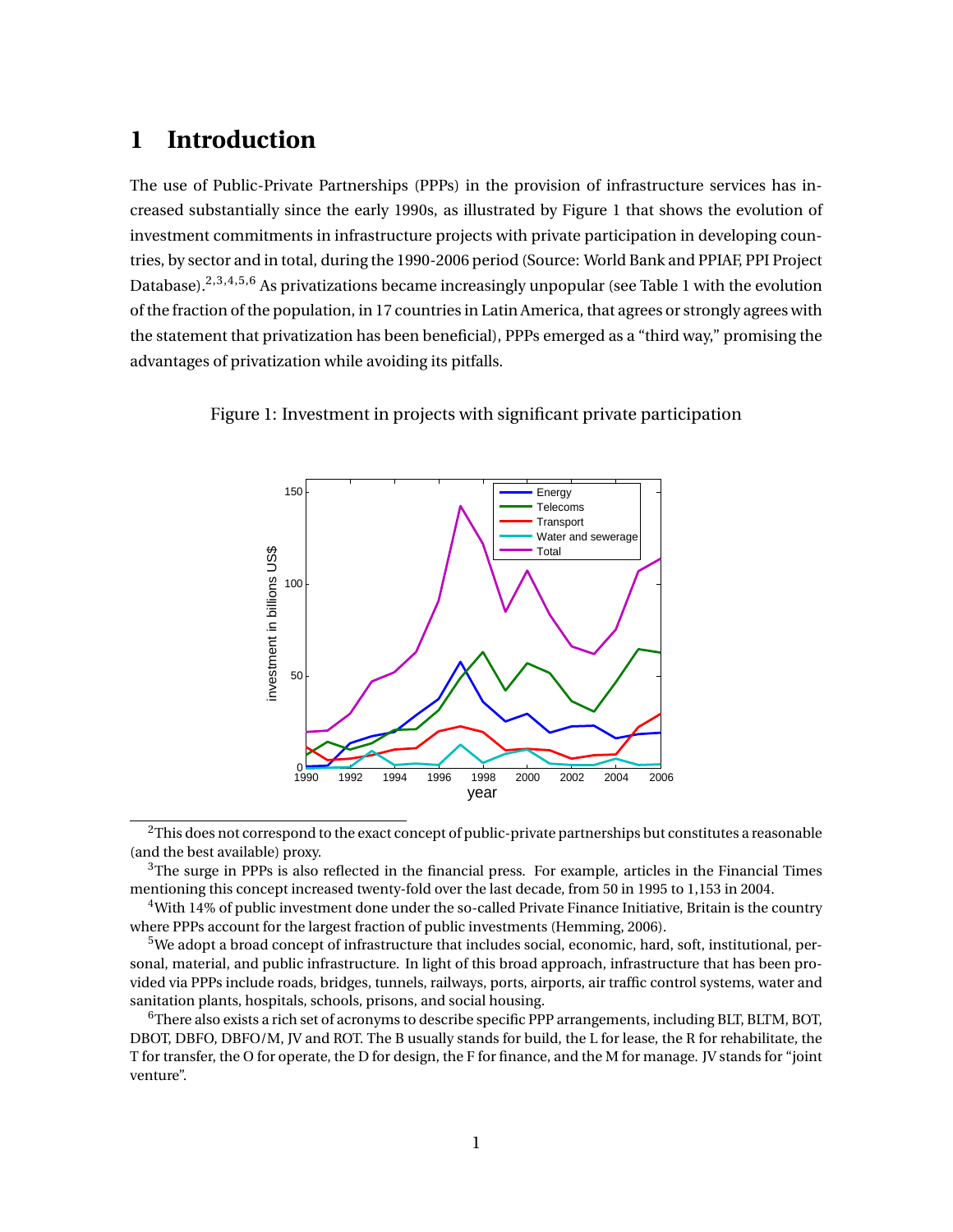|      | ARG <sub>F</sub> | BOL        | <b>BRA</b> | <b>COL</b> | <b>CRI</b> | <b>CHI</b> | ECU  | <b>SLV</b> | <b>GUA</b> |
|------|------------------|------------|------------|------------|------------|------------|------|------------|------------|
| 1998 | 39               | 52         | 49         | 40         | 59         | 50         | 52   | 53         | 61         |
| 2001 | 17               | 24         | 49         | 13         | 31         | 43         | 33   | 25         | 22         |
| 2004 | 25               | 25         | 35         | 26         | n.a.       | 30         | 26   | 22         | 2          |
| 2007 | 19               | 43         | 45         | 33         | 29         | 33         | 45   | 38         | 26         |
|      | HON              | <b>MEX</b> | NIC.       | <b>PAN</b> | <b>PAR</b> | <b>PER</b> | URU  | VEN        | Avge.      |
| 1998 | 46               | 50         | 46         | 20         | 46         | 43         | 43   | 51         | 46.3       |
| 2001 | 21               | 28         | 31         | 37         | 34         | 22         | 23   | 49         | 29.4       |
| 2004 | 20               | 37         | 21         | 12         | n.a.       | 29         | n.a. | 41         | 25.7       |
| 2007 | 33               | 40         | 29         | 27         | 22         | 32         | n.a. | 47         | 33.8       |

Table 1: SUPPORT FOR PRIVATIZATION IN LATIN AMERICA

#### Source: Latinobarometro

There exists no single definition of a PPP, yet most definitions mention participation by the public and private sector coupled to a contract that influences risk sharing among parties.<sup>7</sup> A defining characteristic of a PPP, compared with the conventional approach to the provision of infrastructure, is that it bundles investment and service provision into a single long term contract.<sup>8</sup> By contrast, under conventional provision, which is also referred to as "public provision" or the "traditional approach," the firm that builds the infrastructure takes no responsibility for its long term performance after the relatively short term construction warranty has expired.<sup>9</sup>

<sup>7</sup>For example, Grimsey and Lewis (2004) define PPPs as "...arrangements whereby private parties participate in, or provide support for, the provision of infrastructure, and [...] a project results in a contract for a private entity to deliver public infrastructure-based services." The U.S. National Council for Public-Private Partnerships defines a PPP as "a contractual agreement between a public agency (federal, state or local) and a private sector entity [whereby] the skills and assets of each [...] are shared in delivering a service or facility for the use of the general public. In addition [...], each party shares in the risks and rewards potential in the delivery of the service and/or facility." According to the Canadian Council for Public-Private Partnerships, a PPP is "a cooperative venture between the public and private sectors, built on the expertise of each partner, that best meets clearly defined public needs through the appropriate allocation of resources, risks and rewards." Finally, according to the BBC, "any collaboration between public bodies, such as local authorities or central government, and private companies tends to be referred to a public-private partnership (PPP)."

 ${}^{8}$ It follows that our definition of PPP involves an upfront investment by the firm either building new infrastructure or rehabilitating existing infrastructure. A maintenance and operations contract does not quality as a PPP according to this definition.

 $9$ This paper focuses on three broad organizational forms: conventional provision, PPPs and privatization. Each one of these forms include a number of contractual arrangements. For example, Figure 2.1 in Guasch (2004) includes outsourcing, performance agreements and management contracts under conventional provision; leasing (also known as *affermage*), franchises, concessions and build-operate-transfer (BOT) under PPPs; and build-own-operate (BOO), divestiture by license, divestiture by sale and private supply and operation under privatization. Note that the 11 organizational forms mentioned by Guasch are ordered in terms of increasing degree of private participation.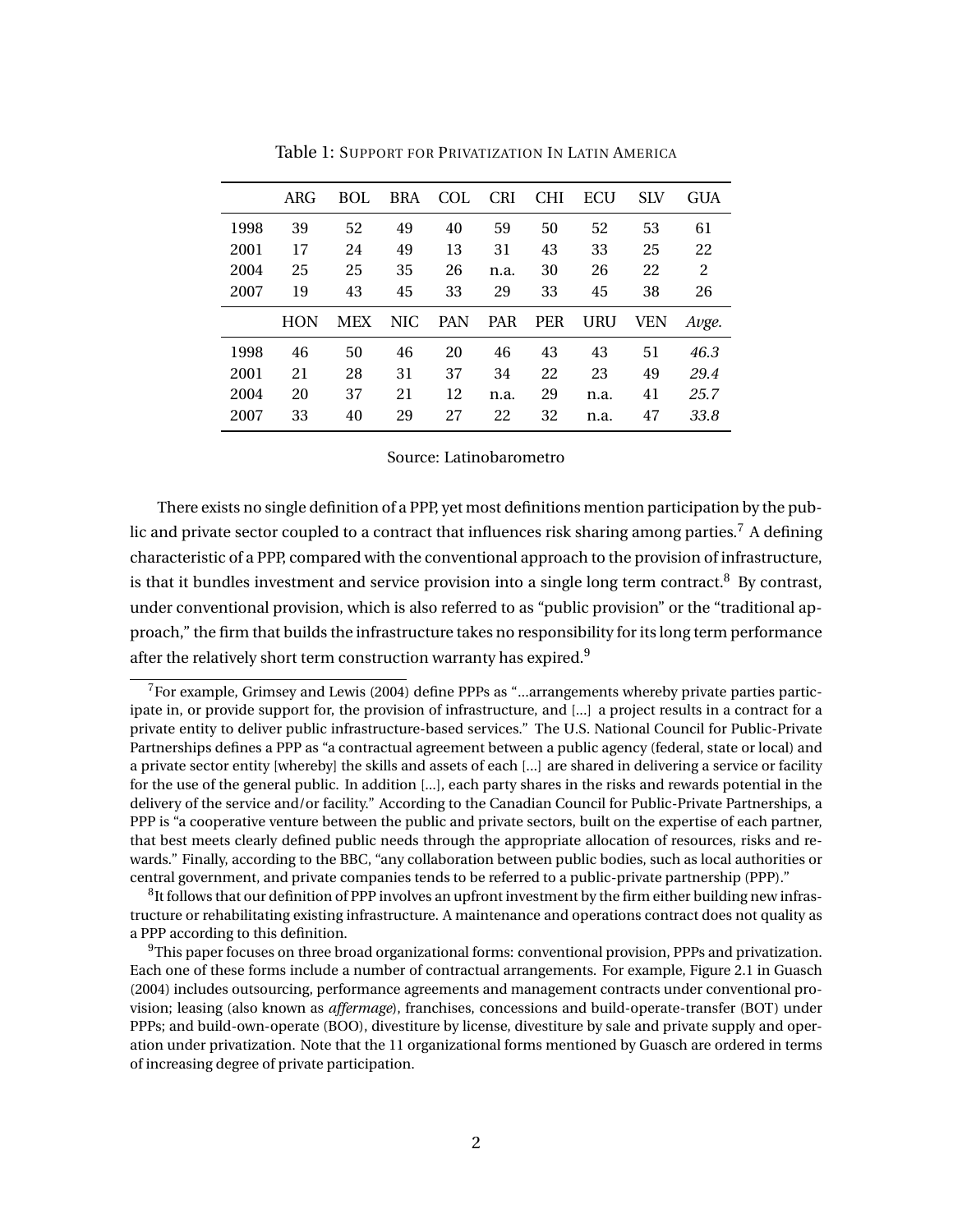For the duration of a PPP contract, which can be thirty years or more, the concessionaire will build, manage, maintain and control the assets, in exchange for some combination of user fees and government transfers, which are its compensation for the investment and other costs. Even though, in principle, the firm is the residual claimant during the contract, while the government is the residual claimant after the contract, these claims are often ambiguous due to contract incompleteness. On the other hand, the main characteristics that distinguish PPPs from privatization is that public planning is an important aspect of PPPs, plus the fact that contracts are periodically reassigned.

For the three organizational forms we consider —the conventional approach, PPPs, and privatization we asume that private firms build, maintain and operate the infrastructure project. The difference between these organizational forms derives from asset ownership (or control), whether the firm builds and operates the project, and which is the entity in charge of planning. Under both a PPP and privatization the same firm builds, operates and maintains the infrastructure, while under conventional provision the firm building the infrastructure has no role in maintenance and operations.<sup>10</sup> Also, only a PPP and privatization involve asset ownership by the private firm involved, in the case of PPP ownership is temporary and partial while under privatization it is indefinite and complete, restricted only by general legislation. The advantage of partial control and reversion to government ownership (of PPPs and conventional provision)is that the government can use this power to solve coordination and planning problems, in contrast to the case of privatization.

As mentioned above, our definition of PPP assumes that the firm is remunerated via a combination of user fees and government transfers. Government transfers are a combination of subsidies, guarantees, shadow fees and availability payments.<sup>11</sup> Some authors reserve the PPP term for projects that cannot be financed without government transfers, referring to projects that can be financed via user fees as *concessions*. We do not make this distinction and use the terms PPP and concession interchangeably.

Many arguments have been given for why PPPs may help governments provide infrastructure in a more efficient manner. Some practitioners and governments claim that PPPs relieve strained budgets and release public funds;  $12$  others argue that PPPs are appealing because finance is delegated to private firms subject to the discipline of financial markets; still others argue, perhaps cynically, that it is a reasonable compromise for outright privatization, often made difficult by political considerations. PPPs have also been heralded for bringing infrastructure provision closer to the advantages of competition, since they are often adjudicated in competitive auctions — competition *for* the field when a natural monopoly infrastructure rules out competition *in* the field. Further-

 $10$ Under conventional provision building, maintenance and operation are "contracted out" to different firms.

 $<sup>11</sup>$ Shadow fees are paid directly by the government to the firm based on usage of the service; users face no</sup> fees in this case. Availability payments are regular payments made by the government to the firm conditional on the contracted service being available.

 $12^{\mu}$ The boom is good news for governments with overstretched public finances: many local and national authorities have found themselves sitting on toll roads, ports and airports that they can sell for billions of dollars to fund other public services." *Financial Times,* July 5, 2007.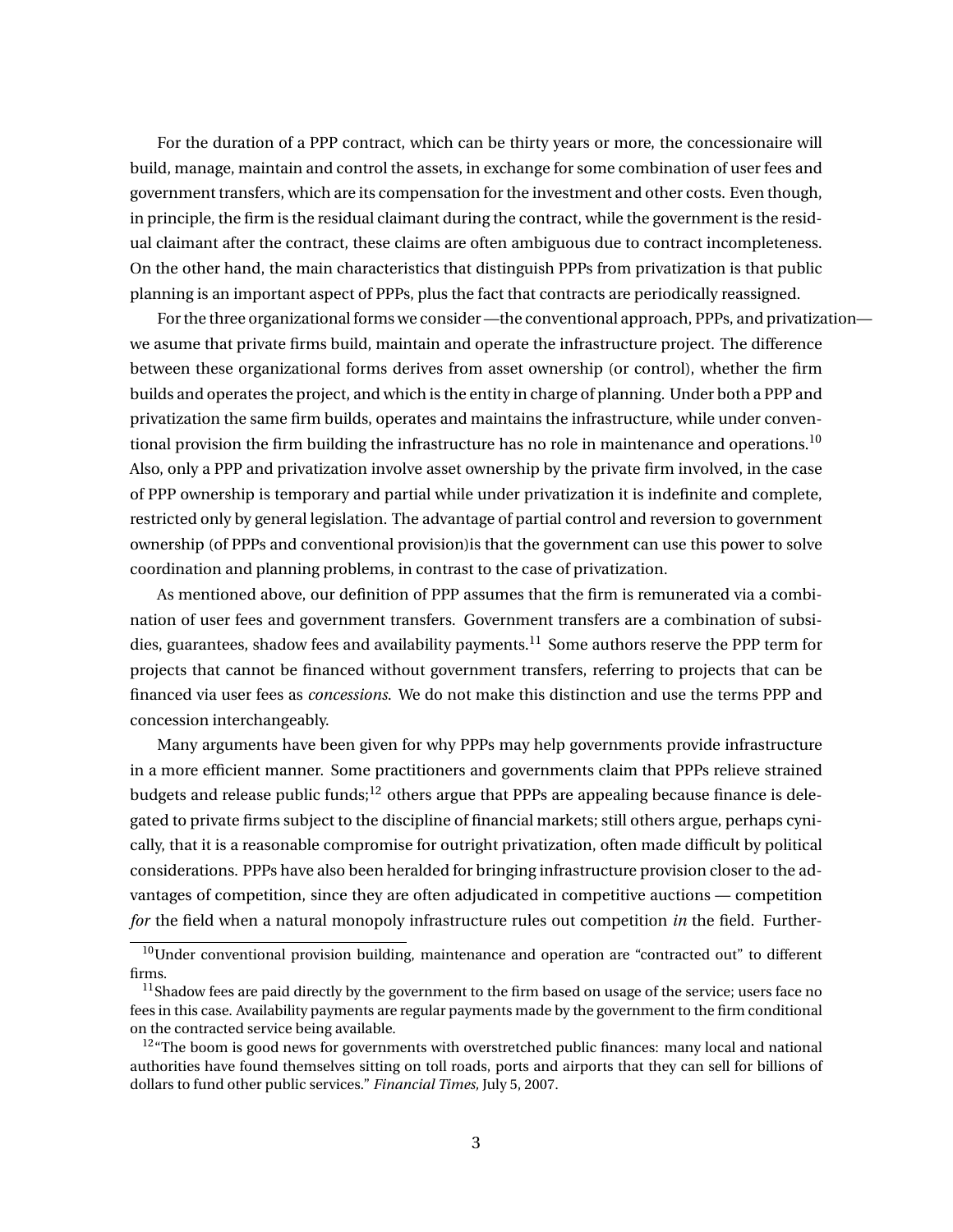more, it was hoped that PPPs would help filter 'white elephants', defined as projects with negative social value, in the case where firms are financed mainly with user fees, since in this case projects that are not profitable will fail to attract a concessionaire.

Despite these seemingly reasonable arguments, however, the experience with PPPs has been mixed. Whereas in some cases expectations were met, in many other cases contracts were renegotiated in favor of the concessionaire, or conversely, subject to regulatory takings (Guasch, 2004). PPPs were also routinely used to circumvent budgetary oversight and anticipate government spending, while generous government guarantees often canceled the potential of PPPs to filter white elephants. Frequently deadlines were not met, or projects required substantial subsidies to be completed and operated, and these subsidies were added to the original contract in opaque manner and without the benefit of competition.<sup>13</sup>

The purpose of this paper is to answer the questions of (i) *when* are PPPs to be preferred over conventional provision or outright privatization, and (ii) if the government decides to undertake a project using a PPP, what are the appropriate rules to use to structure, allocate and enforce the contract (*how*)?

Question (i) is to a large extent a matter of organizational form and productive efficiency. Different organizational forms imply different assignments of control rights on how to invest and manage the assets. Why should we add PPPs to the possible organizational forms in which resources are allocated? Which are the fundamental reasons why bundling might enhance efficiency? When answering the *when* question, we also address the extent to which PPPs are justified on the grounds that they help governments relieve strained budgets, and conclude that this argument is incorrect in many cases. We also compare alternative organizational forms according to the extent to which they mitigate or exacerbate various sources of government failure in the overall provision of infrastructure (mainly via the conventional approach).

In answering the question of *how* PPPs should be provided, we stress the importance of risk allocation, specifically in the form of the large demand uncertainty present in many PPP projects. We emphasize the fact that the temporary nature of PPPs contracts can sometimes be used to improve welfare substantially, since it allows for state-contingent contract terms and therefore makes feasible risk allocations that are not available under privatization. We also extract some important lessons from the experience with PPPs during the last two decades when discussing the institutional design and governance for PPPs.

The remainder of the paper is organized as follows. Section 2 covers the *when PPPs* question, while section 3 answers *how*. Various case studies are considered in Section 4; the main conclusions obtained throughout the paper are summarized in Section 5. In the appendix we develop a

 $13$ This does not mean that the conventional approach to infrastructure provision, with the government contracting a private firm to build the project, would have done better. For an early evaluation of infrastructure PPPs, see Economic Planning Advisory Commission (EPAC) (1995), *Final Report of the Private Infrastructure Task Force*, Australian Government Publishing Service, Canberra. For more recent evaluations, see Engel et al. (2003) and Grimsey and Lewis (2007).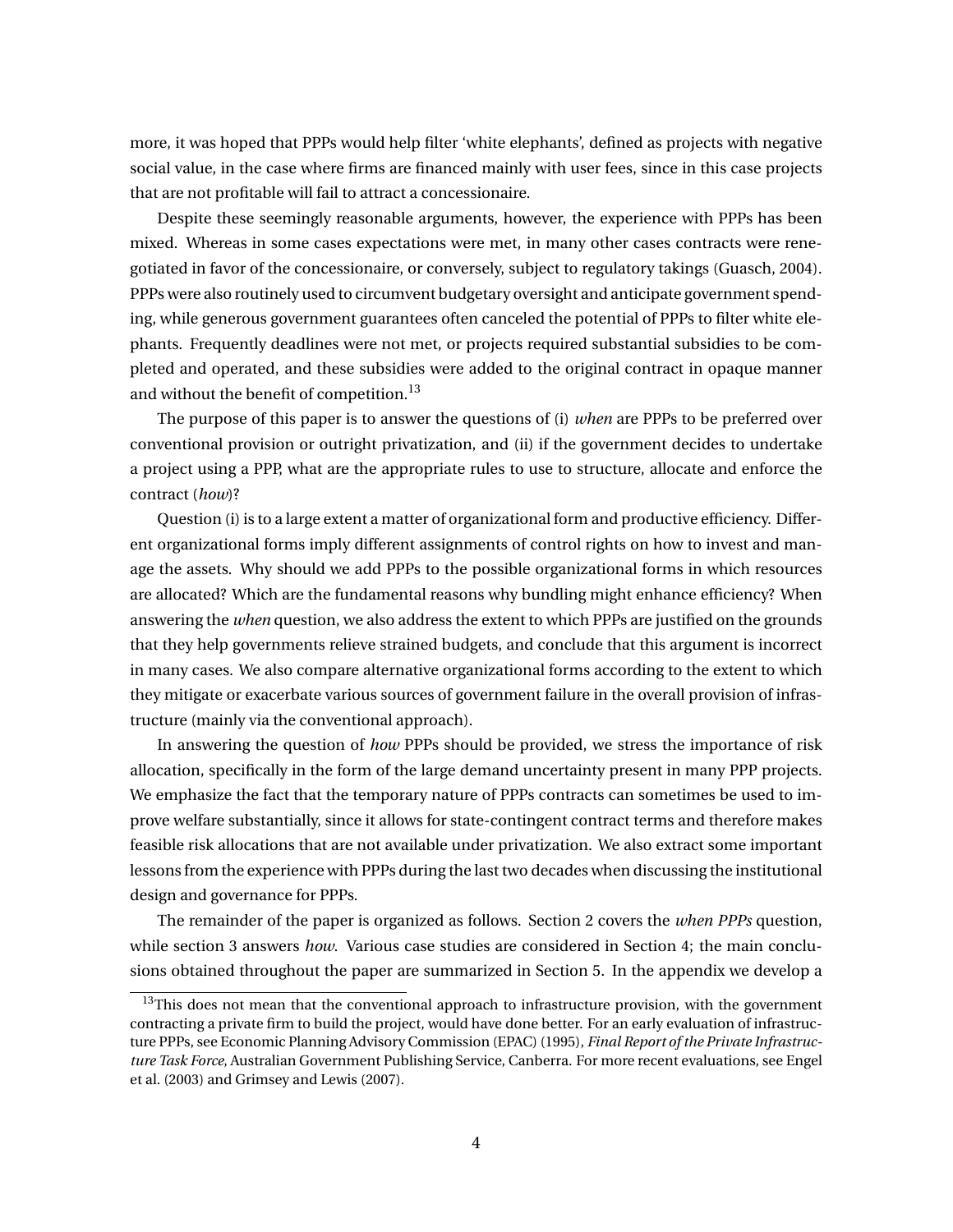benchmark model (Appendix A) that we use to synthesize and unificy the growing literature on PPPs (Appendix B) and to derive the optimal PPP contract (Appendix C).<sup>14,15</sup>

## **2 When**

In this section we study the conditions that determine when PPPs yield higher social welfare than the alternatives. We assume throughout that private firms build, operate and maintain the infrastructure under all organizational forms—conventional provision, PPPs, or privatization. Thus, by assumption, the advantages of a PPP do not arise from private participation but from its incentive structure. In Section 2.1 we informally discuss conditions under which a PPP is the best alternative; in Appendices A and B we provide a formal model. Section 2.2 adopts a public finance perspective and studies to what extent the case for PPPs stands on the premise that they relieve public budgets; Appendix C provides a formal discussion. Last, as discussed in the introduction, pervasive renegotiations and poor fiscal accounting are associated to PPPs. This motivates Section 2.3.

## **2.1 Bundling, ownership and efficiency**

Assume a benevolent and efficient government that does not suffer any of the normal failures of real governments. While extreme, this assumption is a benchmark that we use in this and the next section, leaving the final section for an examination of the effects of departing from the benchmark.

The literature has identified two main characteristics of PPPs. One is that it bundles financing, building and operation, which are delivered by the same firm. Second, while the PPP contract lasts, the private firm has a degree of control (ownership rights) and autonomy in managing the assets, for instance, in the choice of quantity and quality of the inputs. Thus, as pointed out by Hart (2003) and Bennet and Iossa (2006), the case of PPPs stands and falls on the incentives induced by these characteristics.<sup>16</sup>

It is obvious that, other things equal, bundling stimulates investments that cut life-cycle costs. Since a firm with a PPP contract enjoys partial or total ownership rights and keeps most of the gains from cost cutting, these are strong incentives, and even stronger under privatization, because the firm owns the assets completely and indefinitely. This is important, because many infrastructure projects, operation and maintenance costs depend on investments made during the initial construction stage. A potential problem is that there are investments that reduce life-cycle costs while lowering service quality and consumer welfare, which makes them undesirable. For example, in-

<sup>&</sup>lt;sup>14</sup>Appendices A and B are novel. Appendix C follows closely the model in Engel, Fischer and Galetovic (2008).

<sup>&</sup>lt;sup>15</sup>The papers in this literature include Grout (1997), Besley and Ghatak (2001), Hart (2003), Bentz, Grout and Halonen (2005), Dewatripont and Legros (2005), Bennett and Iossa (2006), and Martimort and Pouyet (forthcoming).

<sup>&</sup>lt;sup>16</sup>A second strand of the literature studies how PPPs alters incentives and contracting under moral hazard. See Bentz et al. (2001), Martimort and Puyet (2007) and Iossa and Martimort (2008).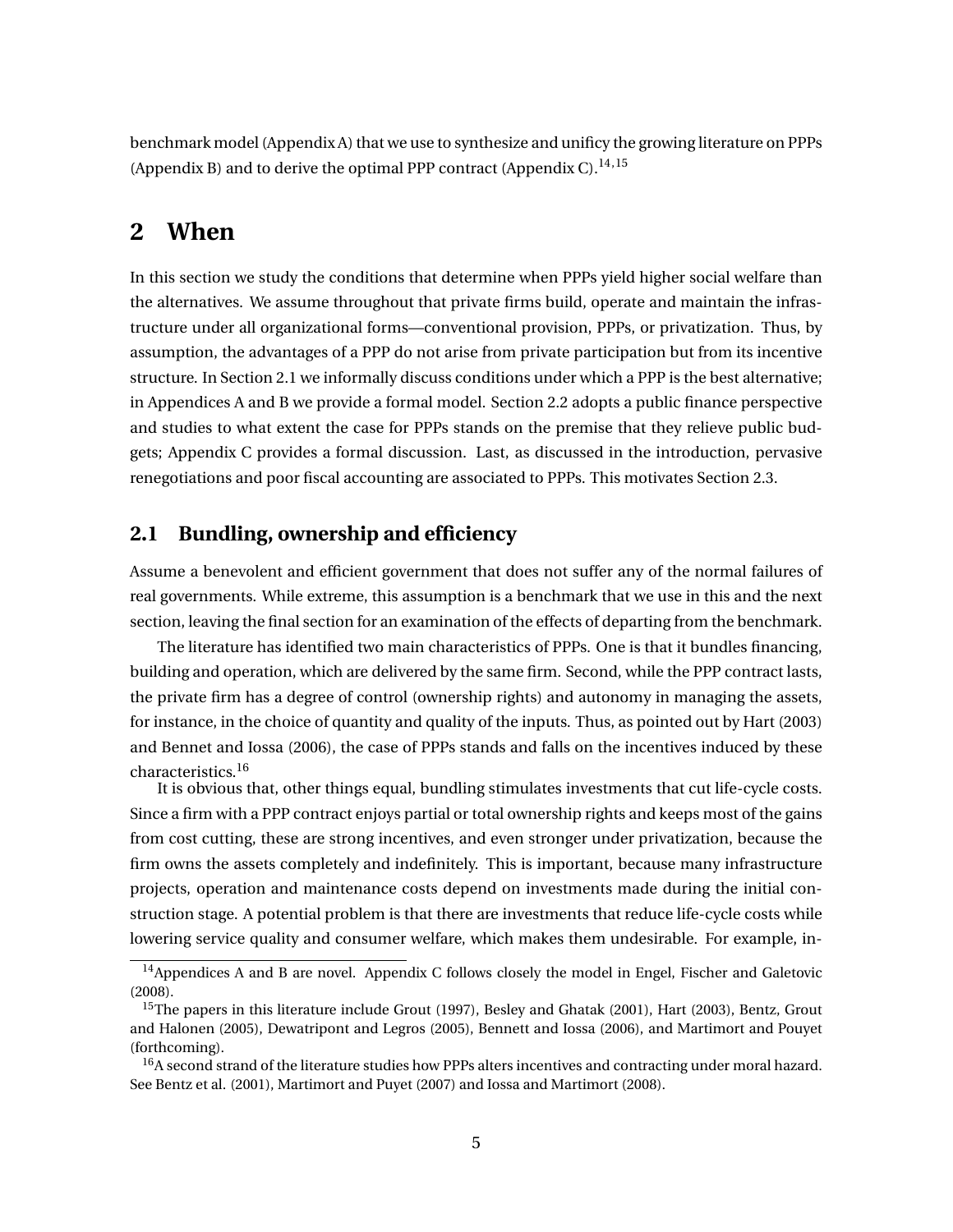|                         | Characteristic  |                    |                  |  |  |
|-------------------------|-----------------|--------------------|------------------|--|--|
|                         | <b>Bundling</b> | Ownership          | Regulated prices |  |  |
| Liberalization          | yes             | private, permanent | no               |  |  |
| Conventional            | no              | public             | yes              |  |  |
| <b>PPP</b>              | yes             | private, temporary | yes              |  |  |
| Regulated privatization | yes             | private, permanent | yes              |  |  |

#### Table 2: ORGANIZATIONAL FORMS

vesting in more durable but less reflective paint for road surfaces marking might lower operational costs but increases the risks of night driving. The fact that cost saving investments can be detrimental in some cases is a major problem in bundling infrastructure, which we analyze below.

To compare PPPs with alternatives forms of infrastructure provision, we begin wby analyzing a service that is produced under constant or decreasing returns to scale, and for which user fees can be charged. Elementary economics shows that the optimal organizational form is privatization plus price deregulation, i.e. market liberalization. First, because competition forces firms to internalize consumer surplus and to provide the socially optimal level of service quality—there is no need to impose service standards. Second, because private ownership and competition induce the optimal amount of life-cycle cost savings. Of course, careful market design might be required, as is the case of the wholesale electricity market, but there are well known solutions to this problem.

Market liberalization is unfeasible when users cannot be charged, either because the infrastructure is not excludable or because society prefers not to charge users (as, for example, in the case of countries with universal healthcare). Market liberalization is also inappropriate under increasing returns, because the infrastructure is a natural monopoly. In these cases the relative standing of a PPP relative to, on the one hand, conventional provision and, on the other hand, regulated privatization, depends on the specific characteristics of the project. In particular, it matters whether quality and quantity can be contracted and enforced and whether planning is required to solve future coordination problems.

If quality is contractible, the government can specify the desired service standards, letting the firm choose the optimal combination of inputs to achieve the standards. For example, service standards, such as the wait before obtaining a berth or transshipment rates, can be specified and enforced when seaports are privatized or contracted as a PPP. They include the time ships need to wait before obtaining a berth and the speed with which cargo is unloaded. This implies that cost cutting investments that lower service quality can be excluded. Thus ownership, which implies bundling, increases welfare in the absence of planning and coordination issues. If coordination and planning issues override other considerations, PPPs are preferred because they provide more control to the planning unit.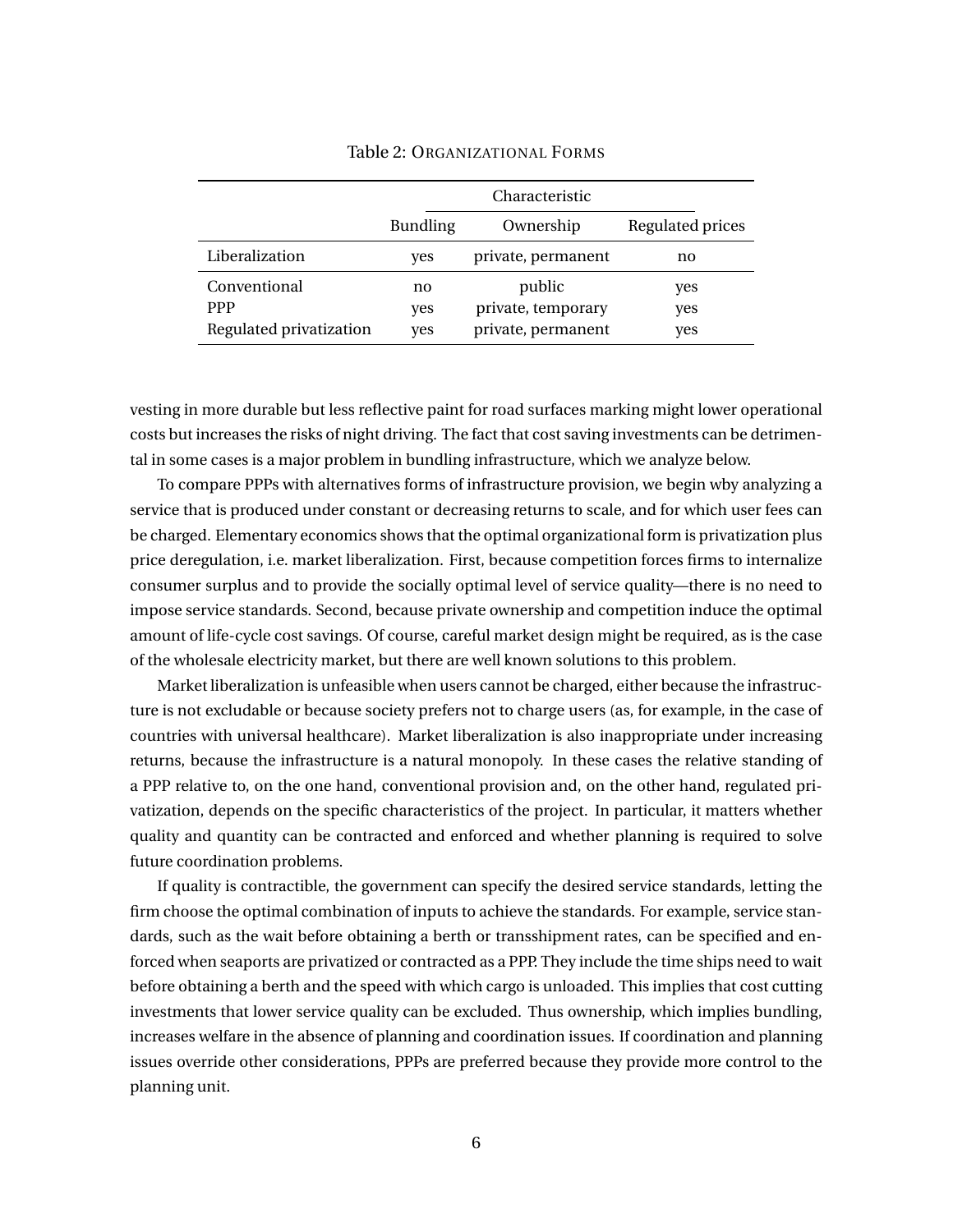Things are less clear cut when quality is not contractible, since the firm can make cost-saving investments that lower service quality. If the quality of inputs is positively related to the quality of outputs and input quality can be enforced, the government can limit welfare reducing cost/cutting by specifying inputs. There is a cost, since the rigidity introduced by specifying inputs may inhibit the firm from adopting new and better technologies (see Box **??** for an example). Given the input requirements, under bundling the firm will choose the profit maximizing combination of cost-saving and quality-reducing investment, subject to the constraints imposed by the government. If quality reduction is the main result of bundling, conventional provision is the best option. By contrast, if the benefits of cost-cutting overweigh the costs of quality reduction, regulated privatization is preferred if fees can be charged, while a PPP should be chosen otherwise.

**BOX 2.1 (Education and input specification)** *It can be argued that in the case of primary and secondary education important aspects of educational quality sought by parents and society are not contractible.*<sup>17</sup> *A variety of inputs (measured as students per teacher, the experience and education of teachers, equipment) can be specified that are partially related to the quality of education. Specifying these inputs may help attain reasonable levels of educational quality, yet it may also limit the extent to which the school can implement innovative options that increase efficiency. For example, requiring a small number of students per teacher may limit expenditures on innovative software that partly substitutes for in classroom teaching.*

Table 3 summarizes the conclusions. PPPs emerge as the preferred alternative when quality is contractible and user fees are ruled out. When quality is not contractible, PPPs still dominate conventional provision when life-cycle cost cutting dominates over service quality considerations. Last, conventional provision is the preferred organizational form when quality is not contractible and the main concern.

|                    | Environment        |                      | Organizational form                     |
|--------------------|--------------------|----------------------|-----------------------------------------|
| Increasing returns | User fees possible | Quality contractible |                                         |
| no                 | yes                |                      | Liberalization                          |
|                    | no                 | yes                  | <b>PPP</b>                              |
|                    | no                 | no                   | PPP or conventional provision           |
| yes                | yes                | yes                  | Regulated privatization (*)             |
| yes                | yes                | no                   | Privatization or conventional provision |

Table 3: COST-CUTTING INCENTIVES AND OPTIMAL ORGANIZATIONAL FORMS

 $17$ This reflects the fact that standardized tests represent only a partial measure of quality.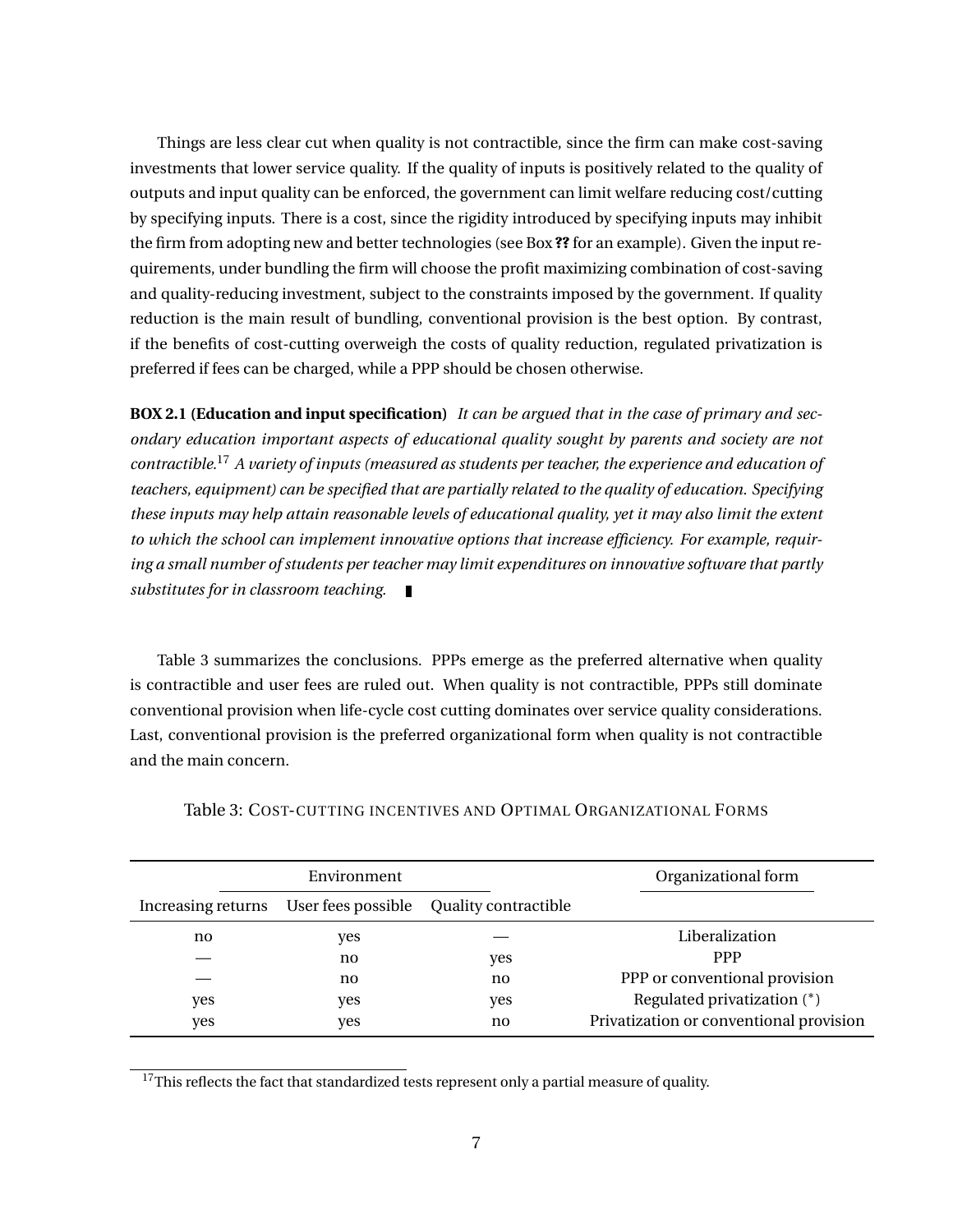( ∗ ): If planning issues are important, PPPs or conventional provision may dominate privatization.

## **2.2 Public finance perspective**

The most common argument in favor of PPPs among practitioners and politicians is that they relieve strained government budgets. According to this line of thought, this frees up government resources that can be spent on other projects with high social return. Even though *prima facie* this argument seems unobjectionable, we argue that the reasoning is unconvincing. We show that the resources saved by the government upfront when choosing a PPP over alternatives such as conventional provision are offset by the loss of future revenues.

We compare the public finance implications of conventional provision and provision under a PPP, assuming no rents for the firm (by competition for the concession or for the contract in the case of conventional provision) and that user fee revenue does not depend on the organizational form under which the infrastructure is provided.<sup>18</sup> We show that the government's present discounted revenue is the same in both cases.

Denote the upfront investment in the project by *I*. For simplicity we ignore operational and maintenance costs, even though what follows can be easily extended to incorporate these costs. We then have that under conventional provision the expected present value of government revenues is given by:

$$
EPV(Gov Income) = EPV_0^{\infty}(Fees) - I,
$$
\n(1)

where EPV $_{0}^{\infty}$ (Fees) denotes discounted user fee revenues during the lifetime of the infrastructure, which we assume does not depreciate or become outdated, so that it lasts forever.

We denote by *T* the contract length under a PPP. The government is the residual claimant of revenues in this case, and therefore collects user fees after the concession ends.<sup>19</sup> It follows that net government revenues are equal to the difference between the user fees it collects and the transfers it makes to the firm:

$$
EPV(Gov Income) = EPV_T^{\infty}(Fees) - EPV(Gov Transf).
$$
 (2)

The expressions for government income in (1) and (2) look quite different, suggesting that the present discounted government budget will vary across organizational forms. We show next that this is not the case, that both expressions are identical.

Under a PPP, the firm's discounted profits are equal to the difference between its income (either

<sup>&</sup>lt;sup>18</sup>This is a strong assumption, as one of the advantages of PPPs is that user fees are less prone to being manipulated by populist governments (see Section 2.3).

<sup>&</sup>lt;sup>19</sup>Alternatively, the government could re-auction the project, in which case we assume that by competition for the new concession, it collects an amount equal to the present vale of user fees from that point onward.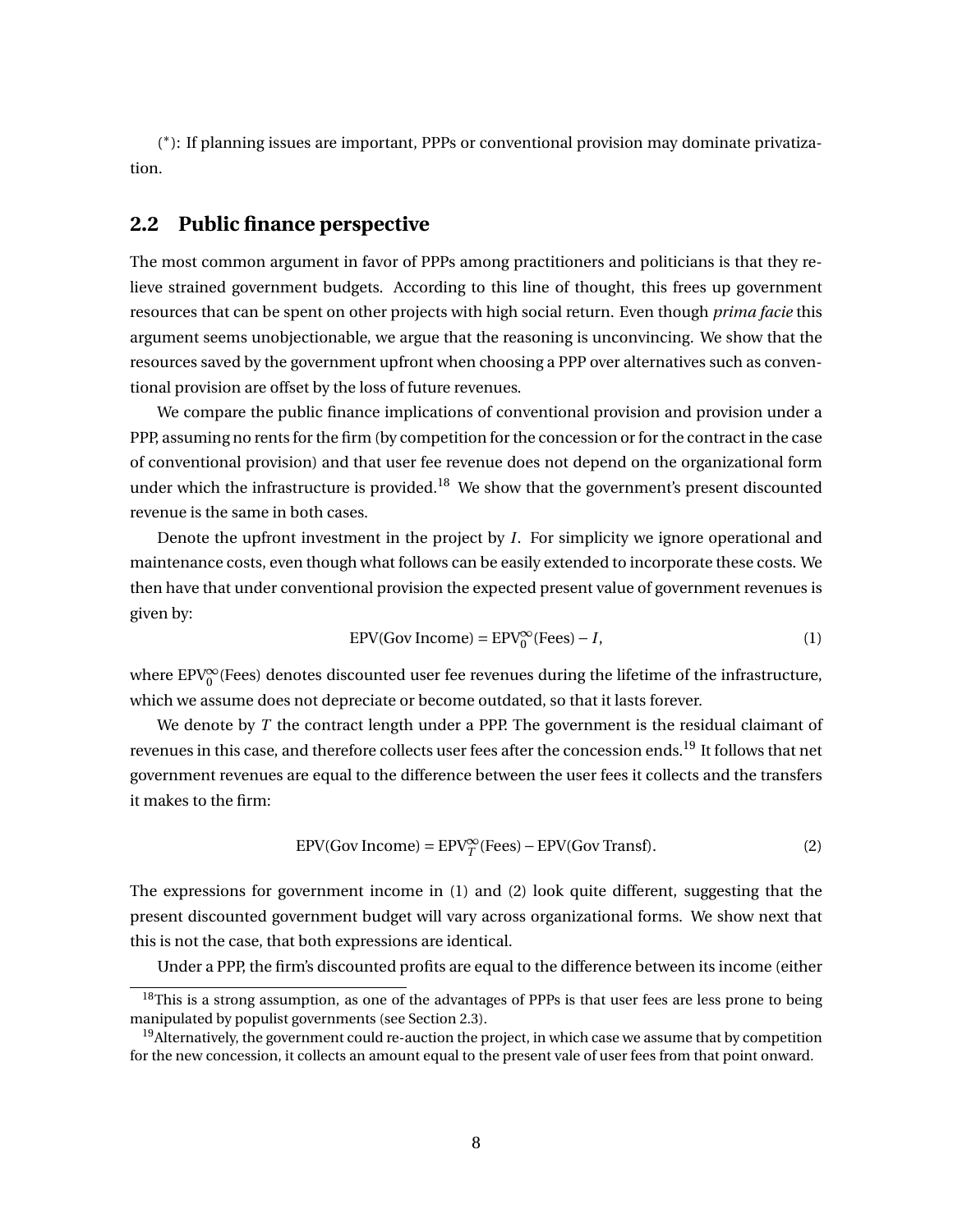from user fees or government transfers) and its investment:

$$
EPV(\text{Firm Profits}) = EPV_0^T(\text{Fees}) + EPV(\text{Gov Transf}) - I.
$$

By assumption, the above expression equals zero, which implies that

$$
EPV(Gov Transf) = I - EPV_0^T(Fees),
$$

and substituting this expression for EPV(Gov Transf) in (2) yields

$$
EPV(Gov Income) = EPV_0^{\infty}(Fees) - I
$$
 (3)

which corresponds to the same expression we obtained in (1) for the case of conventional provision. Thus, we have shown that the future user revenue lost to the government by ceding income flows to the private sector is an exact offset of the initial investment savings made by the government by not having to finance the project.

A variant of the budget relief argument in favor of PPPs is that PPPs allow governments to invest in socially desirable projects during periods of severe credit constraints. In this case the choice is not between PPP and conventional provision, but between a PPP and not providing the service at all. In order to evaluate the validity of this argument, we need additional information on the cause of the credit constraints.

If the government cannot borrow because there is a high probability that it will default on its debt, is it realistic to assume that firms will be willing to invest in a project where they need to collect user fees over a long period of time to make a profit? If the firm can be given credible assurances that it will collect the income stream generated by the project, the answer may be positive. However, in many cases we cannot provide such a neat division between the revenue stream derived from the project and other potential sources of government revenue. In such cases, the viability of the PPP approach is affected by the weakness of the government's balance sheet.<sup>20</sup> The case in which this line of reasoning is most attractive is when there is good reason to believe that liquidity constraints will be short-lived, since in this case a firm with access to financing at a reasonable price can build the project now and have the expectation of not being expropriated of its contractual rights to user fees (or *future* subsidies, availability payments or shadow tolls). In this case, users stand to benefit from the earlier implementation of the project at only a minor additional cost due to risk, when compared with the option of waiting until the government's liquidity constraints have disappeared and it can build the project. $21$ 

 $20$ Consider Argentina's regulatory takings of PPPs after the 2001 crisis.

 $^{21}$ Liquidity constraints correspond to the case where the government's cost of funds is infinite. A less extreme version is when the government has access to financing, but at a considerably higher cost than private firms. The same caveats discussed above apply in this case: whether this justifies choosing a PPP will depend on the reason why lenders are prepared to finance the same project at a lower cost when it is carried out as a PPP.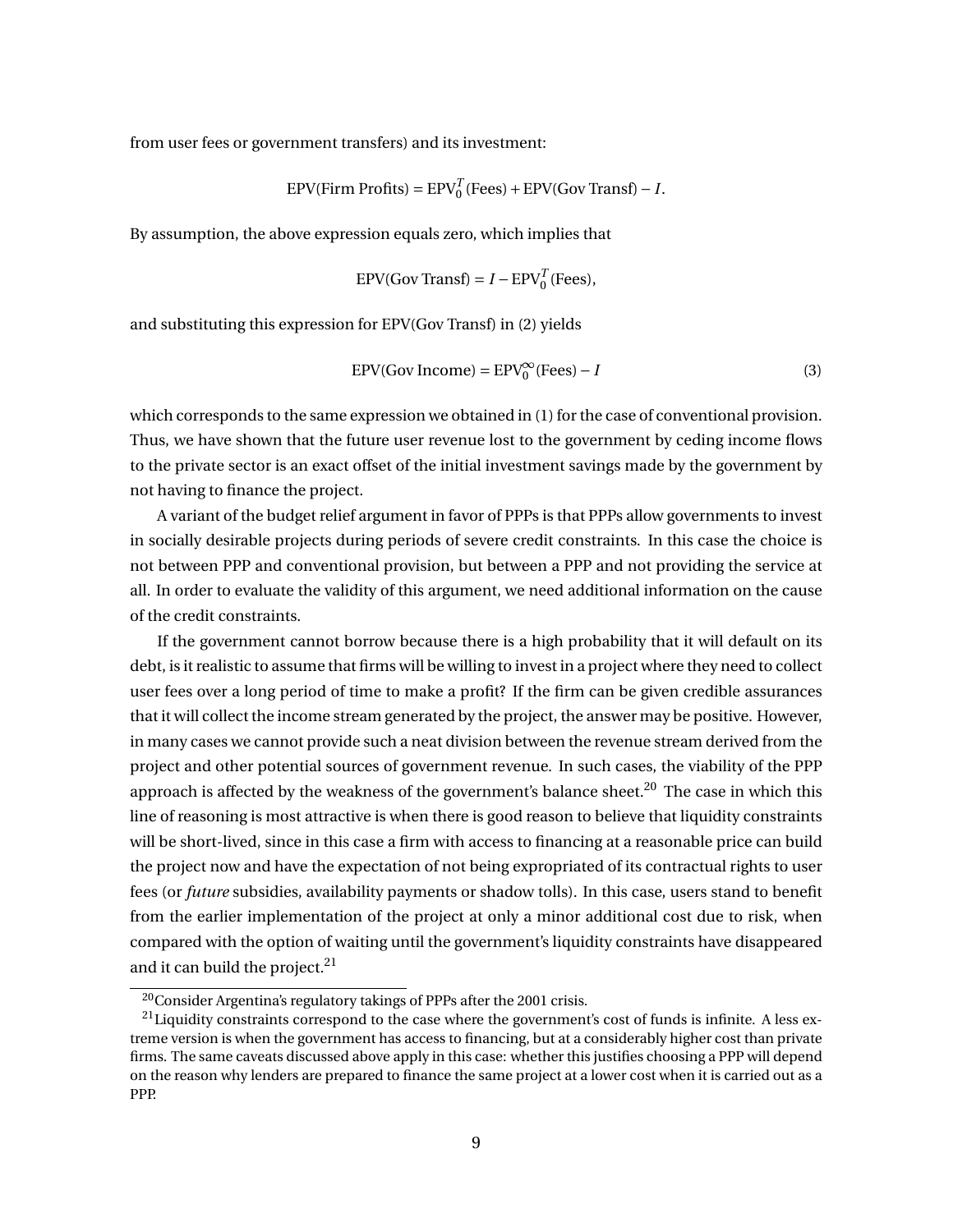An alternative argument in favor of PPPs, which is also related to public finance, is the "cost of public funds argument." According to this doctrine, the government collects distortionary taxes to finance infrastructure projects, while the private sector can finance projects without these distortions. It follows that PPPs (or privatization) is to be preferred to conventional provision.

The previous argument is incorrect, and in the appendix we provide a formal model that shows it. Intuitively, assume that there is a cost of raising public funds, so that a dollar collected by the government has a cost that is more than a dollar to society, say  $1 + \lambda$ , with  $\lambda > 0$ . We also assume that the project can be financed either by user fees or with subsidies. The difference between the two approaches is that only subsidies involve distortionary taxation.

The government will save  $\lambda$  dollars per dollar invested by the firm in the infrastructure project. However, these savings are offset by the lower user fees collected by government, since under a PPP it collects user fees only once the concession has ended. while under conventional provision it can start collecting user fees once the project is available to users. Thus, for every dollar of user fees given up to the concessionaire, the government forgoes the opportunity of reducing distortionary taxation elsewhere in the economy. As long as the cost-of-public-funds parameter  $\lambda$  does not vary over time, these effects cancel out. Thus user-fee and subsidy financing are perfect substitutes at the margin and the distortionary cost of taxation does not provide a rationale for the use of PPPs.

Summing up, once we consider the intertemporal government budget, the case in favor of PPPs based on the relaxation of the governments budget constraints is weak. The initial savings of government under a PPP are equal, in present value, to the amounts it surrenders in user fees it could have collected under conventional provision.

## **2.3 Government failure**

In the previous section we assumed that government is efficient, but there are various ways in which the government falls short of this standard. There is corruption, excess bureaucracy and general incompetence. This implies that some of the choices in Table 3, which gives the optimal organizational form considering an efficient government, should be modified when we include the possibility of government inefficiency.

We first review the problems encountered by governments in general when providing infrastructure (Section 2.3.1). Then problems that can be mitigated under PPPs (Section 2.3.2) and problems that are exacerbated by PPPs (Section 2.3.3).

## **2.3.1** Challenges for public provision of infrastructure<sup>22</sup>

There are three main challenges governments face when providing infrastructure services, independently of the mechanism used to provide these services. First, which type of infrastructure to

<sup>&</sup>lt;sup>22</sup>This section benefited from conversations with Eduardo Bitrán and Mario Waissbluth. The bills to reform the PPP legislation and the Ministry of Public Works are another source for what follows.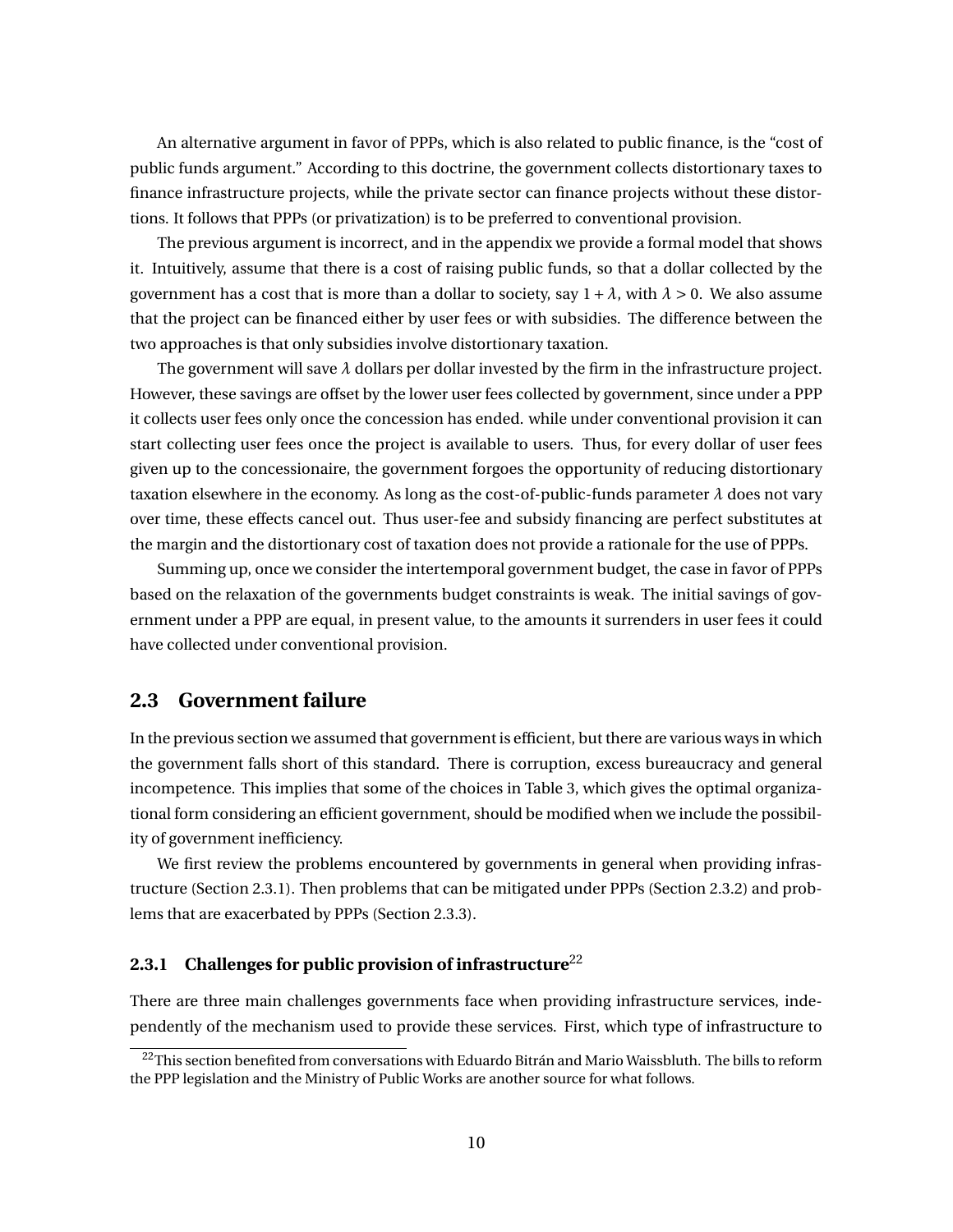build, that is, adequate planning. Second, ensuring that the projects that are built provide adequate service. Third, ensuring that government is not overcharged for the construction, operation and maintenance of infrastructure.

Strategic planning in infrastructure is typically weak or even absent in developing countries. Social project evaluation is usually toothless, which means that projects are often chosen to satisfy short term political objectives, resulting in white elephants and over-engineering. Even when procedures to filter poor projects are in place, costs are routinely underestimated while demand is typically overestimated (see, for example, Tables 4.1 and 4.2 in Flyvbjerg et al., 2002).

Most developing countries have little institutional separation between the agencies in charge of strategic planning and policy design, and those involved in execution of projects, and enforcement of contracts. This inadequate institutional design results in an array of problems. First, there are obvious conflicts of interest between these tasks, leading to the emphasis of some responsibilities at the expense of others. For example, new infrastructure projects are politically more attractive than enforcing contracts. Since contract enforcement makes it harder to find firms willing to participate in new projects, enforcement becomes even less attractive.<sup>23</sup> It is therefore not surprising that public works in developing countries suffer delays and cost overruns, and that the bonds posted to ensure deadlines and quality standards are seldom collected, even when deadlines and standards are not satisfied.

Another problem caused by poor institutional design is the lack of supervision of maintenance of existing projects. Since building new projects is more attractive politically, governments typically spend too little on maintenance, until the project deteriorates sufficiently that the public complains and the government reacts. The cost of stop-and-go approach to maintenance is much higher (some estimates suggest cost multiples of 3 to 1) than what would have been the cost of continuous maintenance, without including the social cost of lower service quality.

Finally, poor institutional design weakens the public agency against pressures from the construction industry and politicians, and makes it difficult to hire high level professionals. Moreover, there is high risk of corruption in public work agencies with poor check-and-balances, since poorly paid government employees must oversee projects involving large investments, in the absence of institutional back up.

The capture of the public agency, either by the construction lobby and by politicians, leads to construction of the wrong projects at an excessive cost. When the government is in urgent need infrastructure projects before an election, private firms have more bargaining power and can overcharge. When construction lobby influences the projects that are built, it is also likely that there is little competition for the projects, resulting in higher prices.

Summing up, the poor institutional design of the public works authority in most developing countries exacerbates a host of agency problems, resulting in the wrong projects being built, poor

<sup>&</sup>lt;sup>23</sup>The claim that strict enforcement dissuades participants may be spurious, as we show in the next section, but the threat may be effective against nervous politicians.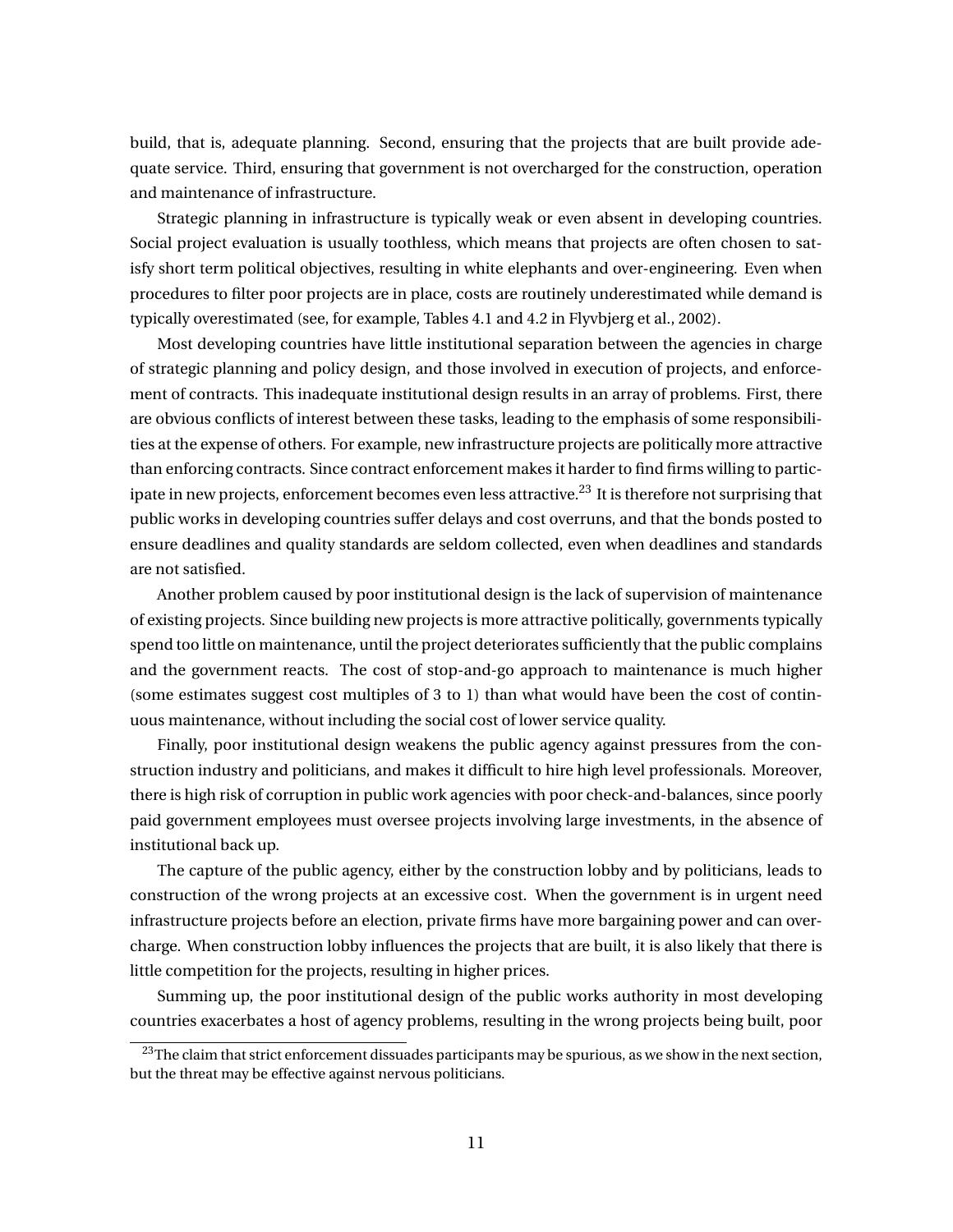maintenance of existing infrastructure, and high prices paid for infrastructure services.

#### **2.3.2 Potential advantages of PPPs**

Next we consider some of the problems with conventional provision of infrastructure described above that can be mitigated with PPPs.

#### **White elephants and over-engineered projects**

White elephants, defined as projects with negative social value (i.e., whose social costs exceed their social benefits), are pervasive throughout the world, reflecting the fact that the political process may lead governments to build projects that would not have been accepted had the project been subjected to a rigorous process of social project evaluation. The obvious solution is to implement a program of social project evaluation, so as to protect society against white elephants.<sup>24</sup> This option fails in many developing (and some industrialized) countries. Below we consider alternative options that become available when a *market test* is combined with private participation.

White elephants can be filtered by selecting an organizational form where the firm that builds and maintains the infrastructure is financed mainly via user fees. In this case private firms will participate in the project only if it is privately profitable to do so, a good proxy for social desirability.<sup>25</sup> In this context, infrastructure privatization helps countries with weak systems for social project evaluation.<sup>26</sup>

Privatizations have the advantage that firms will not be interested in the project if it is a white elephant. PPPs also can be structured to avoid white elephants, if the firm's main source of income is derived from user fees. If shadow tolls or availability payments are used to pay for the project, PPPs do not filter white elephants and social evaluation of the project is required.

Government guarantees, a topic we cover in detail when considering risk related issues in Section 3, are another factor that reduces the filtering ability (for white elephants) of PPPs, since the

 $^{24}$ One difficulty of social program evaluation is interference by the executive power, specially when convinced that a statesman's vision is superior to the pedestrian technicality of social evaluation. An escape valve for these pressures would be to assign the President a fraction of public works investment (say 5-10%), without undergoing social project evaluation for his or her pet projects, in exchange for lack of interference with the rest of the public works budget.

 $^{25}$ This is an old and powerful idea, going back to Adam Smith "The greater part of public works may easily be so managed, as to afford a particular revenue sufficient for defraying their own expense, without bringing any burden upon the general revenue of society [...] When high roads [...] are in this manner made and supported by the commerce that is carried on by means of them, they can be made only where that commerce requires them. Their expence too, their grandeur and magnificence, must be suited to what that commerce can afford to pay. [. . . ] A magnificent road cannot be made [. . . ] merely because it happens to lead to the country villa of the intendant of the province, or to that of some great lord to whom the intendant finds it convenient to make his court.", *The Wealth of Nations*. V.1.III.1.

 $^{26}$ A common problem is that projects are over-engineered, and therefore investment is larger than the social optimum. Standard social evaluation does not filter these projects, so long as their social profitability exceeds the hurdle rate. Linking the firm's revenue to demand realization, as is the case under privatization and PPPs, won't filter these projects either.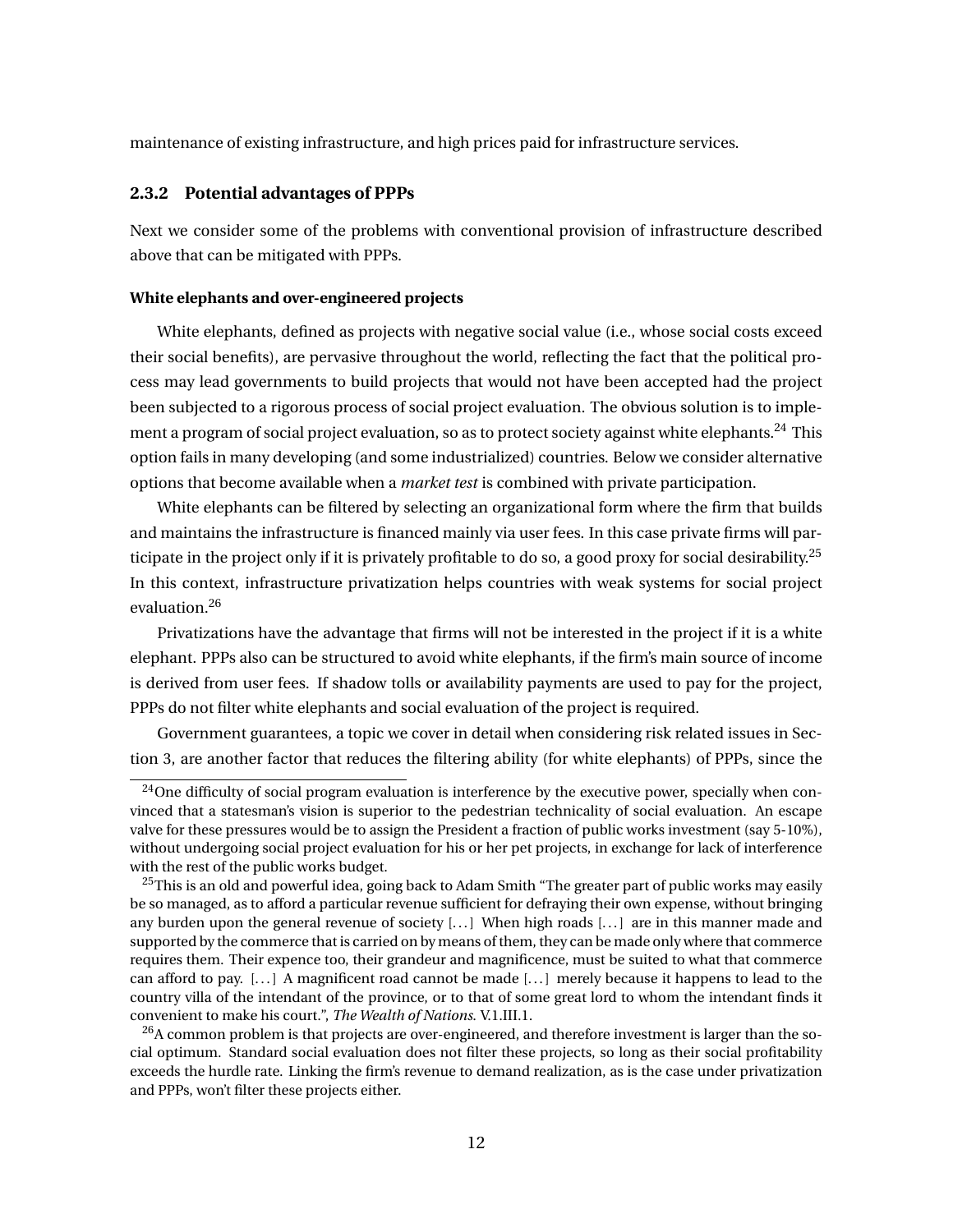lowered risk in bad states of the world can raise the profitability of socially wasteful projects.

#### **Improving maintenance**

Incentives to maintain infrastructure provided under a PPP are larger than under conventional provision. By lowering maintenance expenditure, the government frees resources that can be used for political advantage. On the other hand, the concessionaire of a PPP is subject to monitoring by the fee-paying public, or by the treasury in the case of annual availability contracts. This implies that government does not benefit when the firm underspends on maintenance.

#### **Regulating user fees, Demsetz auctions and renegotiations**

Another type of government failure occurs when the service is provided under conditions of market power. In this case, user fees must be regulated, but this if often difficult. Under conventional provision, the main concern is that user fees might be set at a low level in response to political considerations (see Box 2.2). Similarly, under conventional provision some powerful users are often charged below the marginal cost they impose on maintenance and operation.<sup>27</sup> Since PPPs are more insulated from political pressure, the hope is this contractual form (and privatization) will make possible charging fees closer to marginal costs.

**BOX 2.2 (Indiana Toll Road and toll indexation)** *Tolls at the Indiana Toll Road in the United States remained unchanged in nominal terms for more than 20 years, falling substantially in real terms, under state ownership and management. When the road was contracted as a PPP in January of 2006, tolls doubled and were indexed to inflation. Other U.S. states have since adopted toll indexation, among them Florida, Pennsylvania and Texas.*

In developing countries, the rates charged by public providers are often so low that they lead to overconsumption and under-investment. After privatization of the utilities, rates are increased (in some cases leading to protests and re-nationalization) but investment also goes up, improving the quality of service while reducing wasteful consumption. The risk of setting user fees too low has been at the heart of macroeconomic instability in many developing countries in the (not so distant) past.

In the case of privatization, user fees may be set at a level that generates excess rents, reflecting regulatory capture, or they may be set at a low level, due to regulatory takings in response to political pressures. There exists a vast literature to address these problems.

An alternative to the regulator setting prices is that prices be set via a competitive process. Chadwick argued, long ago, that PPPs avoid regulatory shortcomings when the firm is chosen via

 $^{27}$ For example, road deterioration is proportional to more than the third power (by some accounts, the fourth power) of axle weight. This implies that tolls paid by trucks are much lower than the maintenance cost that they cause.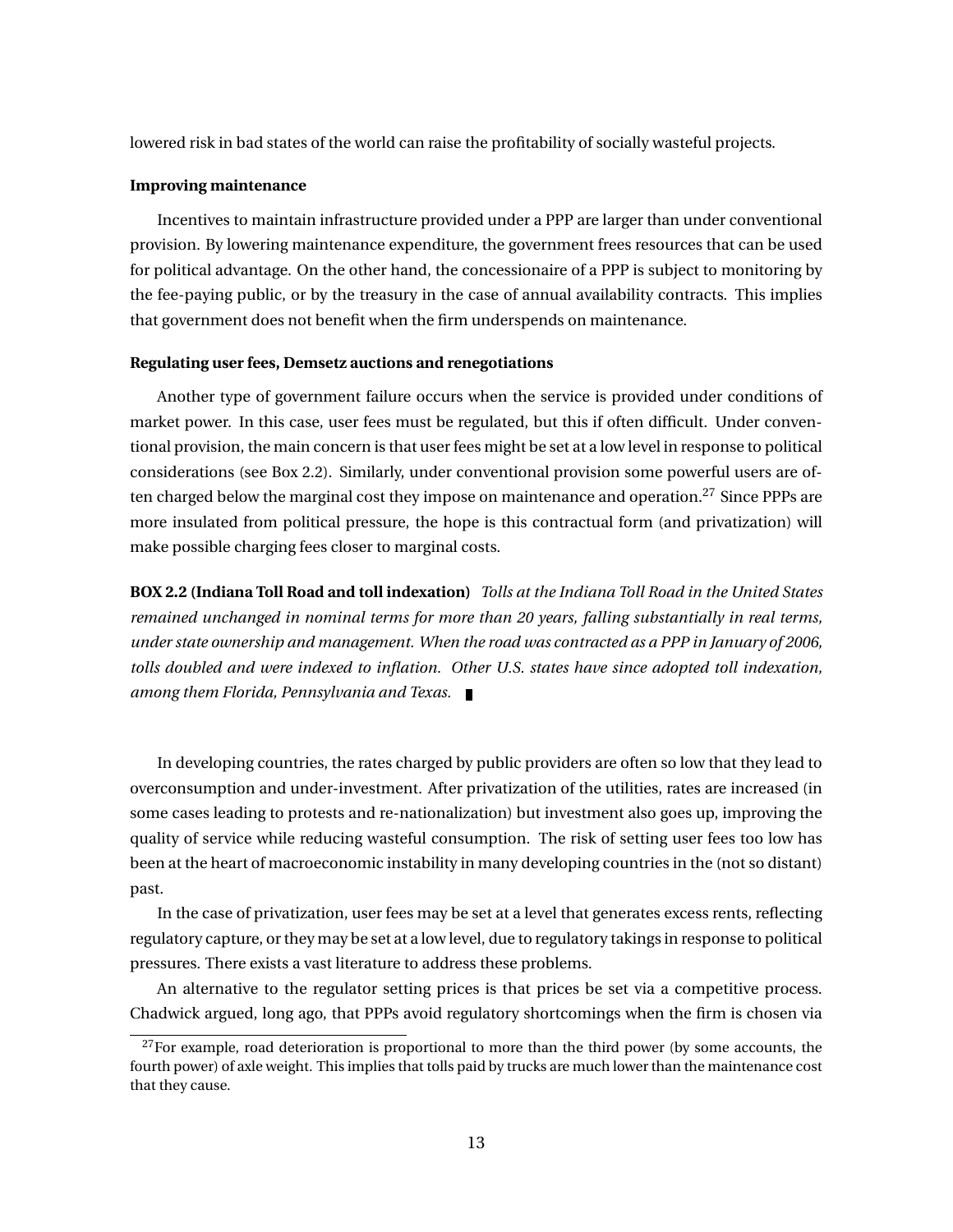a competitive auction, since this dissipates *ex-ante* rents (see Chadwick, 1859 and Demsetz, 1967). Competition *for* the field can be a close substitute for competition *in* the field. For example, if the bidding variable is the user fee that will be charged during the concession term, a competitive auction achieves second best pricing in the absence of congestion effects.

A prerequisite to reap the potential benefits from auctioning PPPs is that there is real competition for the contract. This is often not the case. In some countries (e.g., Brazil) the PPP legislation excludes foreign participants. In other cases (e.g., Colombia and Argentina in recent years), the government's overt or implicit objective is that concession projects be spread evenly among the main domestic construction firms. In both cases incentives to compete are diluted and as a result, the cost of infrastructure rises and the quality may be lower.

As pointed out by Oliver Williamson (1976, 1985), the problem with Demsetz auctions is that the competitive process at the time of the auction turns into a bilateral monopoly relationship over the life of the contract. Since the investment is sunk, there is ample opportunity for opportunistic behavior by the government, as the firm cannot take its investment elsewhere. Similarly, for many types of infrastructure it is difficult for the government (for legal, technical, political or other reasons) to take over the infrastructure service without major service disruptions. This implies that it is difficult to punish noncompliance by the firm and thus it has has incentives to behave opportunistically. Opportunities for hold up, by the firm or the government, are plentiful adding to risk.

It is not surprising, therefore, that Guasch (2004) found pervasive evidence of renegotiations when he analyzed more than 1,000 infrastructure concessions granted in Latin America between 1985 and 2000. More than half of the original contracts suffered substantial changes in sectors with finite term contracts  $(54.7\%$  in the transport sector;  $74.4\%$  in the water sector) — the average time between adjudication and the first renegotiation of the contract was slightly over 3 years, and most renegotiations were initiated by firms.

When opportunistic renegotiations by firms are pervasive, selecting the concessionaire in a competitive auction will be less beneficial than suggested by the literature on Demsetz auctions. The selected firms will be biased towards lobbying and renegotiation rather than towards technical expertise.<sup>28</sup>

Summing up, PPP contracts are long-lived, incomplete contracts. Unforseen circumstances will emerge that require welfare improving *ex-post* renegotiations. The challenge, of course, is to distinguish between "good faith" and "bad faith" renegotiations. Ideally, we would like a concession contract that allows for the former while avoiding the latter. We return to this topic in Section 3 and discuss institutional changes and specific PPP contract characteristics that avoid "bad faith"

 $28$ See Engel et al (2008) for a formal analysis. Intuitively, the argument is that under competition, firms that survive cannot be relatively worse in both dimensions (renegotiation and technical ability), because they would be outperformed by firms that are better in the two dimensions. Hence, there will be a frontier of surviving firms, in which better lobbying and renegotiating ability is associated to poorer technical ability and viceversa. This also means that firms that better in the technical dimension will be at a disadvantage in countries with a higher propensity to renegotiate contracts (which will attract lobbying biased firms), and will gravitate to other countries.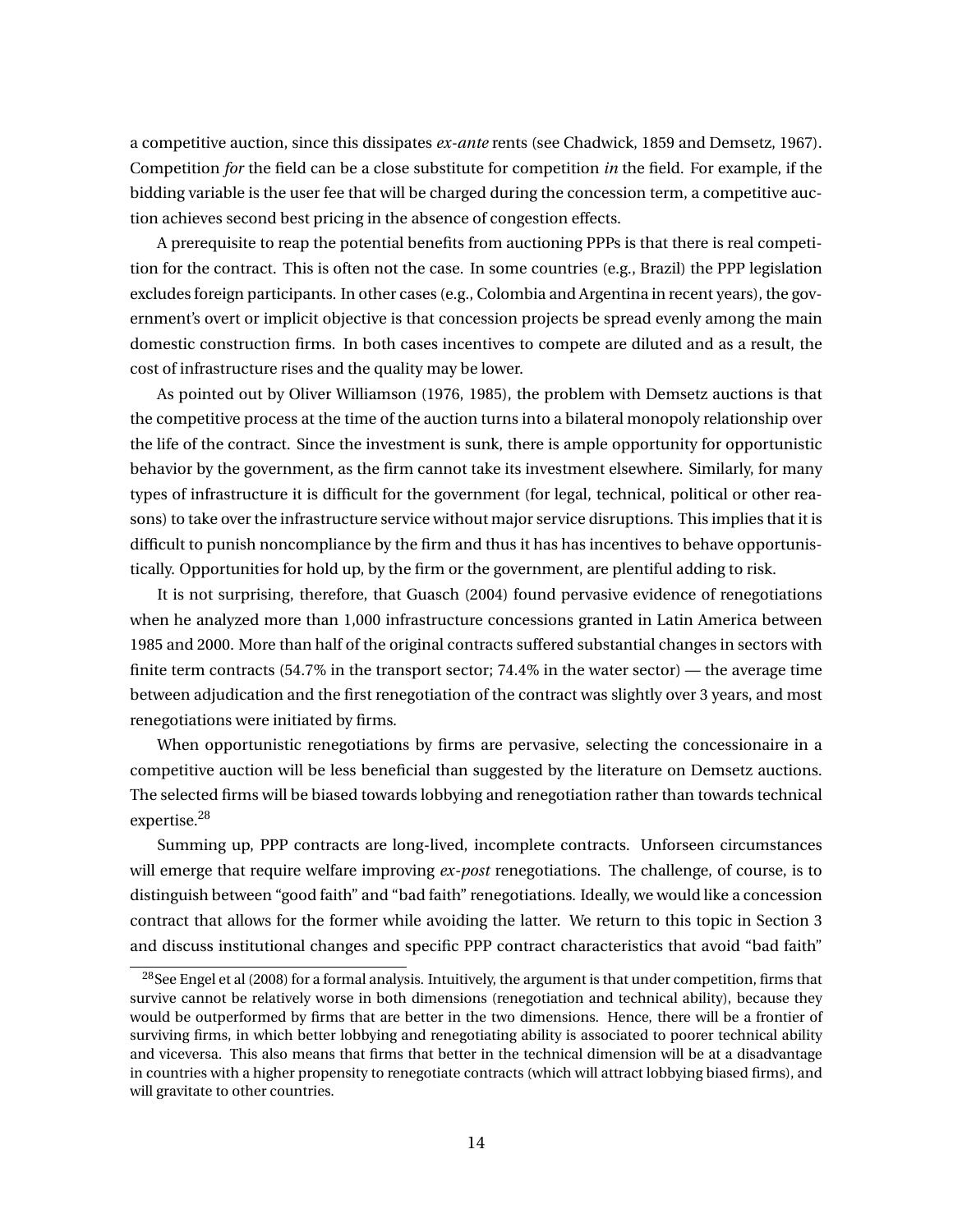renegotiations and therefore help reap the benefits from competitive auctions.

## **2.3.3 Potential disadvantages of PPPs**<sup>29</sup>

Periodic recontracting under PPPs is more costly than the single auction necessary to privatize an infrastructure service. This makes privatization more attractive than a PPP.<sup>30</sup>

An important type of government failure is caused by the tendency of governments, prompted by the election cycle, to discount the future. As we have mentioned before, governments would like to anticipate infrastructure spending, in the expectation of increasing their chances of being reelected. Anticipating infrastructure expenditures under conventional provision is complicated by budgetary controls (e.g., congressional approval) that limit the government's ability to impose liabilities on future administrations. By contrast, privatization by selling state-owned companies can provide resources for the current administration to spend with little oversight. PPPs can also be used to anticipate government spending, since they are often subject to laxer supervision than the budget.

The policy recommendation is straightforward. To make sure that the contractual form used to provide infrastructure is driven by social welfare considerations, the choice of organizational form should be independent of the possibility of anticipating spending. This can be achieved by an effective program of social project evaluation, as well as by including in the budget the future liabilities contracted during the current period via PPPs. In the case of the revenue from privatizations, fiscal rules that smooth spending of resources received on a one-time basis may help. Likewise, some countries have defined appropriate calculations for the value at risk associated with liabilities on future administrations imposed by PPP investments.

## **3 How**

This section deals with *how* PPPs once the analysis of the preceding section suggests that a PPP is the best option. In this section we describe summarily the practical considerations on governance and the political economy of PPPs that are required before proceeding with a successful policy of developing infrastructure based on this mechanism. We also consider some issues of institutional design, in particular, the design of the PPP unit within the government and the legal environment necessary for a reasonably successful program of PPPs. Finally, we analyze in some detail efficient PPP contracts under different demand and contractual conditions.

<sup>&</sup>lt;sup>29</sup>As discussed above, renegotiations are one of the main consequences of government failure under PPP. We studied renegotiations in the section on potential advantages of PPPs, since it is the downside to the potential advantages of assigning PPPs via competitive auctions, but it could have been included just as well in this section.

 $30$ Note, however, that the longer horizon under privatization means that the premium due to demand risk could be higher.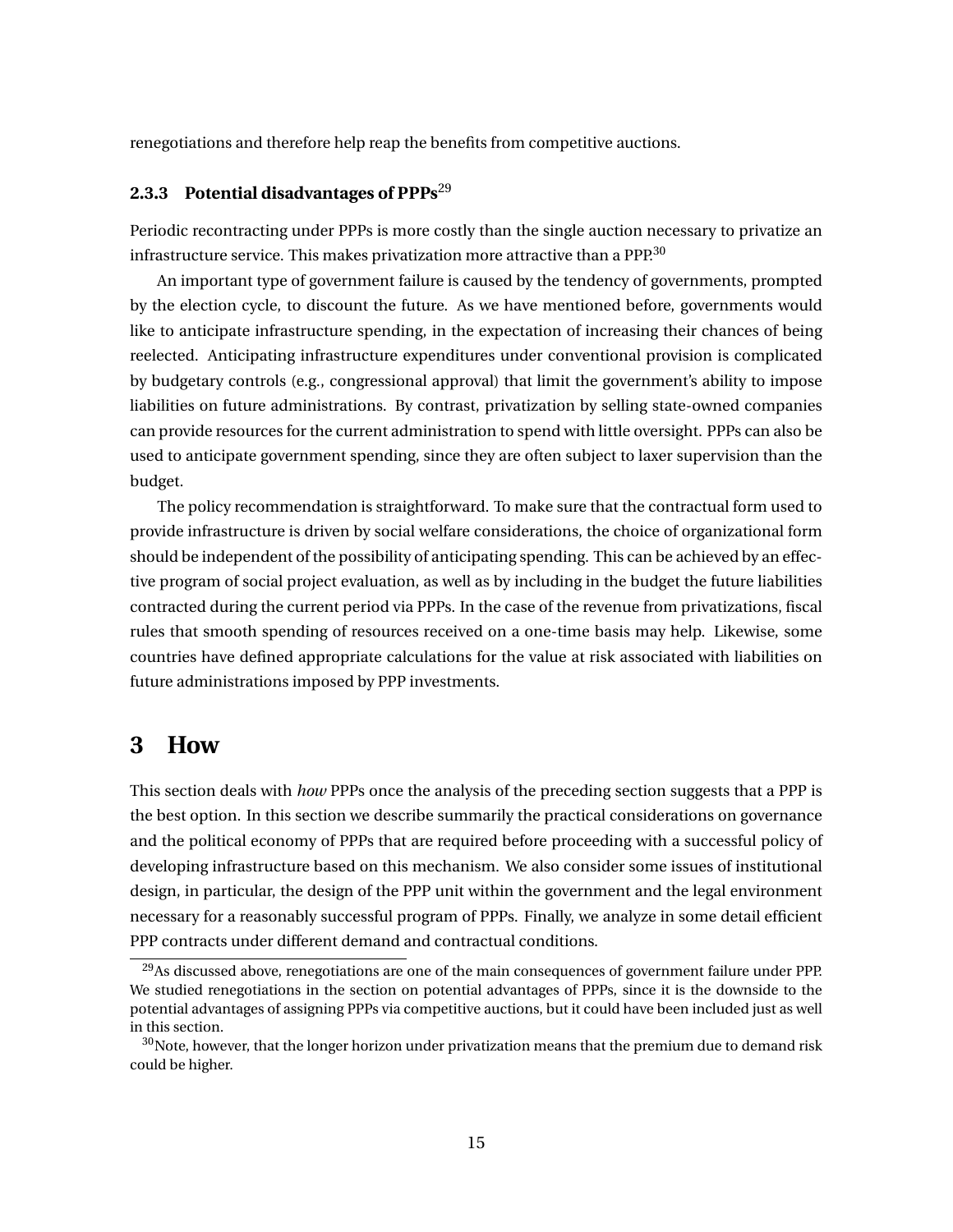### **3.1 Two basic contractual principles**

Renegotiations of PPP contracts have been pervasive and many are inefficient. There are many motivations, but two contractual premises seem to make them the normal state of affairs. One is the so-called "principle of financial equilibrium". As Guasch (2004, p. 35) points out, in regulated markets firms expect revenue streams that ensure reasonable profits. If unable to earn these profits, they expect a change in contract terms. Second, the firm is responsible for all investment and has the exclusive right to use the assets and exploit the project. Thus any change in the project must be agreed with the firm. Both premises are reasonable and necessary—investors should earn a normal expected rate of return and ownership rights are a hallmark of PPPs. Nevertheless, they must be complemented and their scope narrowed to ensure proper incentives.

Recall that PPPs are useful when quality is contractible. Thus service standards should be a central part of the PPP contract and the firm should bear the costs of meeting them. Ex ante financial equilibrium should follow from a prudent bid, and not from ex post renegotiation justified by costs which are higher than expected.<sup>31</sup> Focusing on quality standards also provides incentives for appropriate maintenance.<sup>32</sup>

Similarly, if the government decides to raise service standards and additional investments are needed to meet them, the firm should be compensated at market values. Thus, additional investments should be tendered in competitive auctions and revenues increased only to ensure a normal return on additional investments.<sup>33</sup> Any renegotiation should be subject to independent review, a topic which we discuss next.

### **3.2 The governance of PPPs**

As mentioned in Section 2, in many countries the same public works agency is in charge of planning the infrastructure, designing and awarding the PPP contract, monitoring compliance and renegotiating. This is bad governance. One reason is that public works agencies tend to be biased in favor of building as much as possible—project selection is inefficient and building is a goal in itself. Also, there is an inherent conflict of interest between promotion on the one hand and regulation and monitoring compliance on the other. Last, contracts are usually renegotiated behind close doors and bilateral agreements are not reviewed independently. This allows public works agencies to cover up their mistakes and stimulates their carelessness when designing and awarding PPP contracts.<sup>34</sup> An appropriate governance fosters independent project selection and evaluation; separates contract design and award from contract monitoring; and subjects renegotiations to in-

<sup>31</sup>Guasch (2004, p. 37) calls this "the sanctity of the bid".

 $32$ Additional incentives for maintaining the infrastructure toward the end of the contract term may be needed. When the state of assets can be verified by third parties, bonds posted by the firm constitute one possible mechanism.

 $33\,$ More precisely, to ensure zero change in the firm's zero net present value of profits.

<sup>34</sup>It also allows governments to anticipate spending—see Section 2.3.3 and below.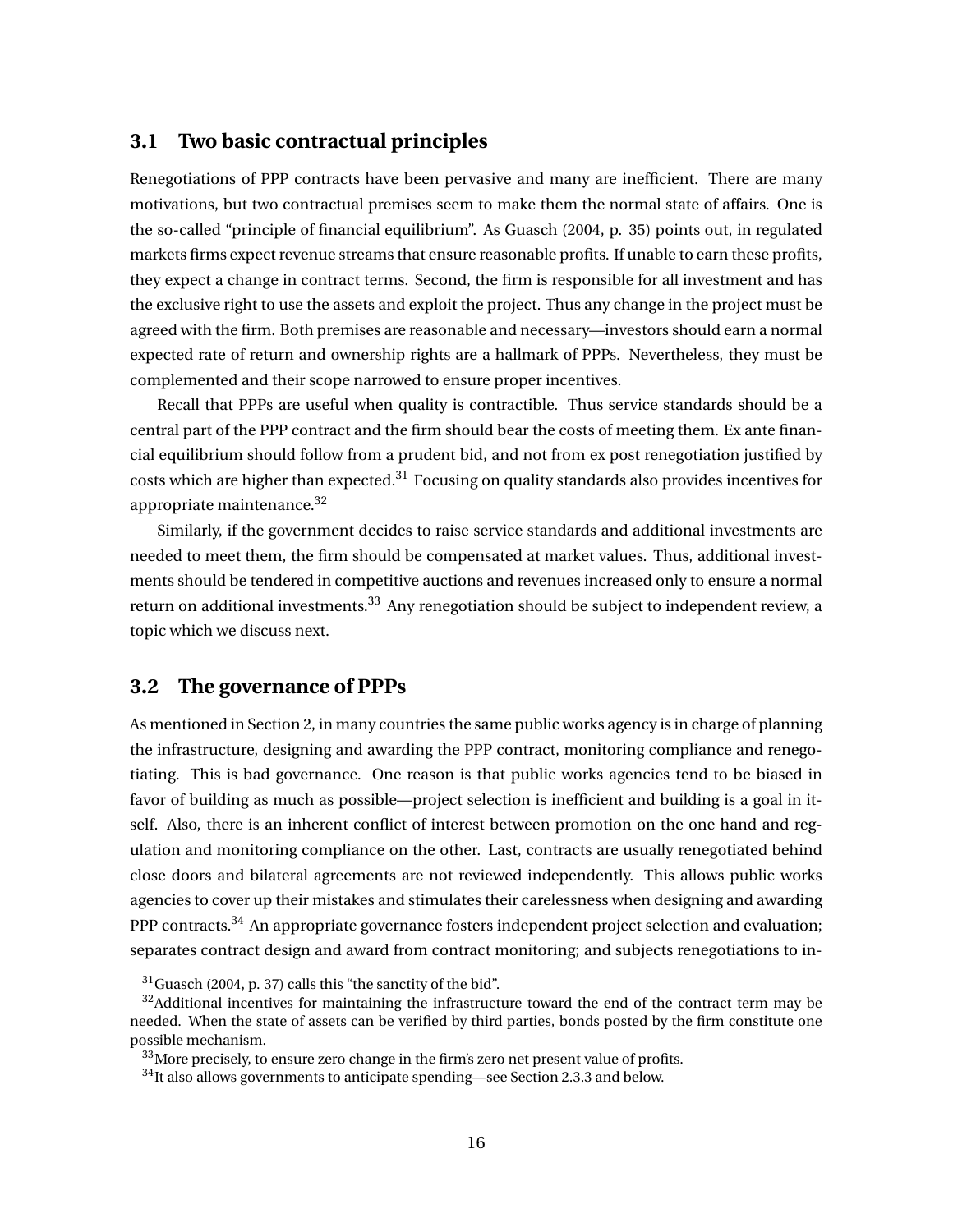dependent review.

The recommendation is to relieve the unit that writes and awards PPP contracts from planning, project selection and contract enforcement. Before awarding contracts, a planning agency should design, evaluate and select projects. In turn, an external board should review the cost-benefit evaluations that support the chosen projects and the PPP contracts written to implement them. After contracts are awarded, a PPP superintendency should ensure compliance with the contract, monitor performance standards and service quality, and provide information to users and the public. At the same time, a panel of experts should review contract renegotiations and adjudicate conflicts. As mentioned above, when evaluating renegotiations the panel should ensure that the contractual modification neither increases nor decreases the project's profitability, thus eliminating the firm's incentives to behave opportunistically. The panel should also inform the public of the extent to which poor contract design motivated the renegotiation, thereby providing incentives for the unit that writes and awards PPP contracts to avoid careless project design.

The planning agency and the PPP unit must execute the incumbent government's policies, although they should probably be staffed by career civil servants. On the other hand, the external review board, the superintendency and the panel of experts should be financially and formally independent from the executive and their acts should be subject to strict transparency requirements.

## **3.3 Legal environment**

PPPs are long lived contracts and their viability depends on the legal environment and the protection both of property rights of the private firm and of the rights of the public. In the absence of rule of law, honest investors in PPPs can expect to be fleeced, or suffer from regulatory takings, so that they will not participate in PPP projects in those countries. Instead, the firms that will be attracted are those with expertise in gaming the system. Alternatively, honest firms that participate will ask for such high rates of return to cover the risk of expropriation, that the country may be made better off by the conventional provision of infrastructure projects, since this approach may attract firms that would not dare participate in a long term PPP.

Poor countries sometimes have the option of resorting to international financial institutions (IFIs) such as the World Bank to provide insurance against expropriation for investors. Involvement by IFIs is justified by arguing that they have better information than conventional banks and that they can threaten to withdraw aid that is valuable to the government should it act opportunistically with the concessionaire. Nonetheless, this approach may be useful for a small number of projects that are expected to provide major externalities, it is unlikely that this approach can be the basis of a fully fledged PPP program.

The policy recommendation is to improve the legal environment and the protection of property rights prior to attempting to introduce PPPs, since they are more sensitive to deficiencies in this area than conventional provision of infrastructure.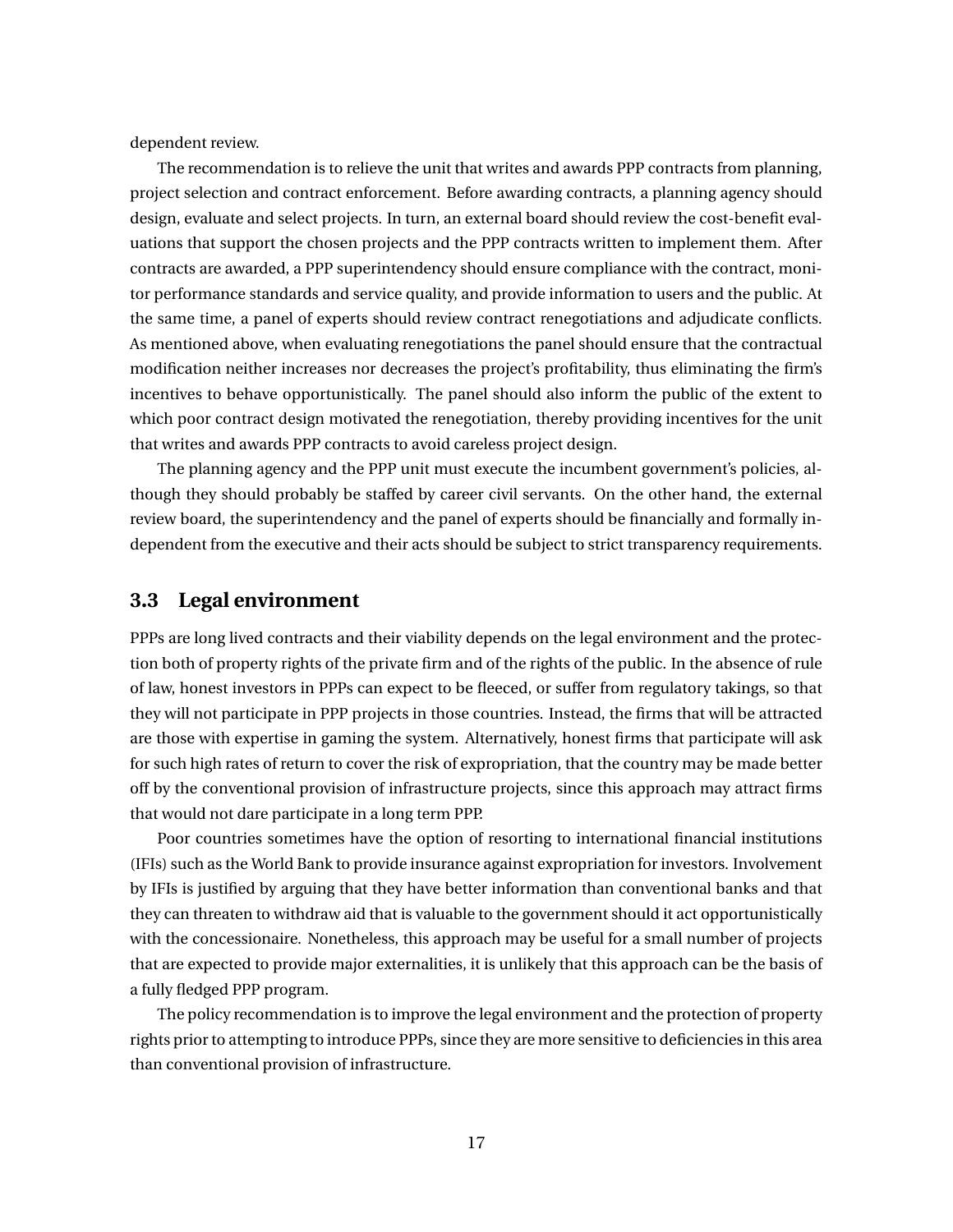### **3.4 Risk allocation**

As mentioned in Section 2.3.2, PPP contracts serve as a market test to avoid white elephants. We also mentioned that this filtering ability is reduced in the presence of government guarantees. However, most PPP contracts include different forms of insurance against revenue risk, and this insurance is ultimately paid by taxpayers. The risks that are usually insured against are demand risk, construction and maintenance risk, as well as policy risk (see Box 3.1 for a description of risk factors).

Firms ask for guarantees so they can unload demand risk. This risk is large, since making accurate demand forecasts, even in a medium term horizon, is extremely difficult. Firms are unable to diversify these risks, possibly due to agency problems within the firm. As we argue in Section 3.5, the right way of dealing with this problem is by choosing the appropriate auction mechanism. A second source of the demand for guarantees is construction and maintenance risk. Here, firms often press for cost-sharing agreements with the government even though they control the sources of risk.

#### **BOX 3.1 (A classification of risks faced by a concessionaire)** <sup>35</sup>

*With a typical concession contract, where the concession term is fixed in advance, and in the absence of government guarantees, the concessionaire faces the following risks:*

*Demand risk. This risk arises when demand forecasts are unreliable, which happens most of the time. Demand forecasts are based on estimates of future growth of the overall economy, and deviations from this growth rate by the region in the country relevant for the project at stake. An increase or decrease by one or two percentage points of the demand growth rate over a long time period can have huge effects on the project's returns. Demand forecasts also depend on estimates of the macroeconomic cycle, which are tied to the aggregate performance of the economy, and on estimates of microeconomic conditions, which reflect local demand fluctuations. Box 3.2 shows that both sources of demand risk are important in Chile, even during the most stable decade in the country's history. Box 3.3 shows that, even in industrialized countries, where the quantity and quality of information available to make demand forecasts is considerably larger than in developing countries, demand forecasts can make huge mistakes, even in the short run.*

*Demand risk may also be due to uncertainty on the changes in the income-elasticity of demand for motor vehicles and on uncertainty about the toll rate elasticity. Either of these sources of risk may throw off demand forecasts, which are usually inaccurate in the short term (three to five years) and all but useless in the long term.*

*Construction and operating risk. Construction and operating risk exists because the costs of building and maintenance generally differ from projections. These risks can be large for specific infrastructures, such as tunnels.*

*Policy risk. Many private infrastructure projects are subject to policy-induced risk, which may take*

<sup>35</sup>Based on EFG (1997e). An extensive analysis of risk allocation and valuation in PPPs appears in Irwin (2007).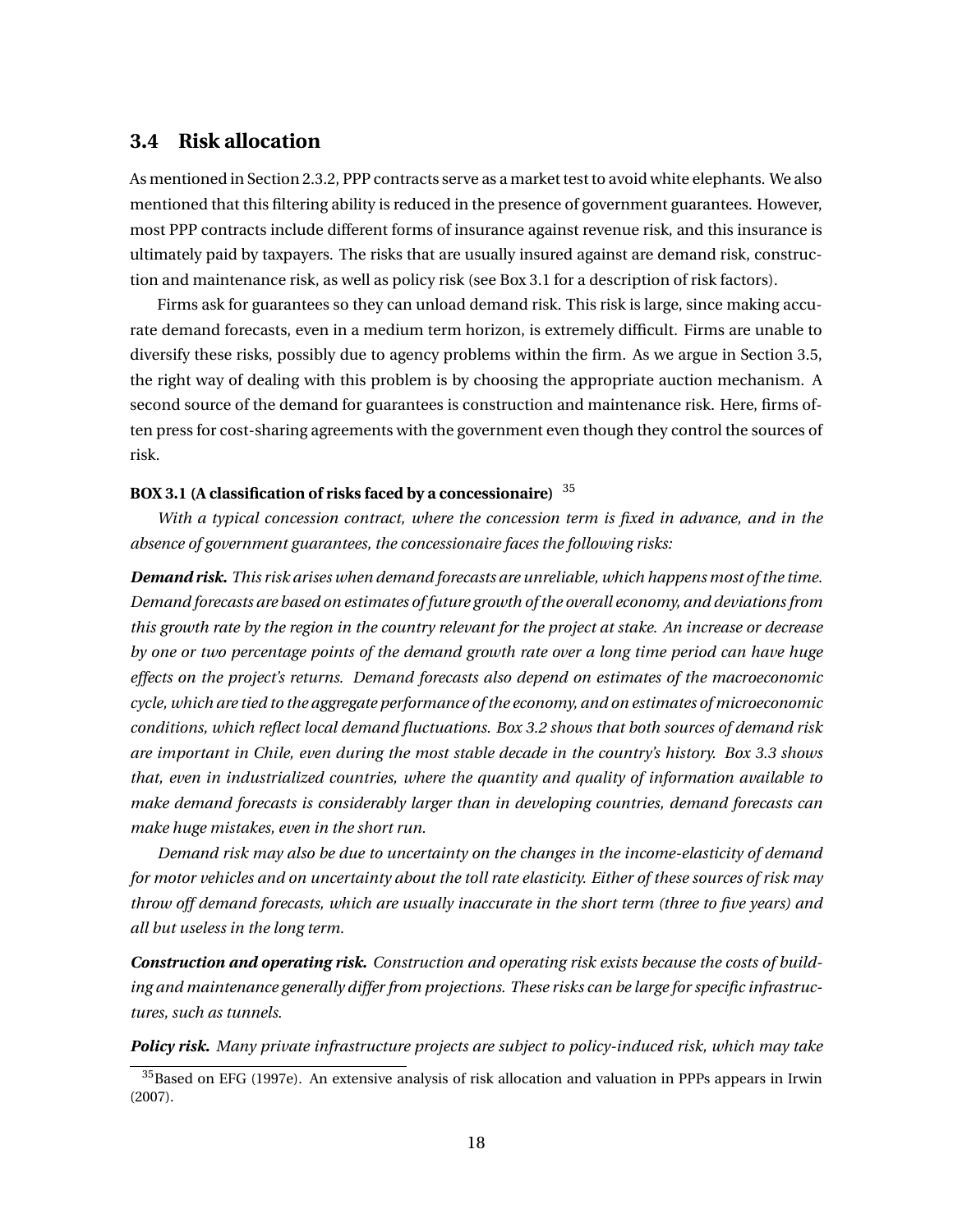*two forms. Actions by different government agencies may unintentionally affect the profits of the concession. For example, a devaluation may lead to a major reduction in the concessionaire's return, especially if this firm is foreign owned and values its returns in foreign currency. Or a change in environmental standards may require additional investments. In these cases the government is not acting opportunistically, at least vis-a-vis the concessionaire, since these policies are not motivated by the desire to impinge on the profitability of the concession.*

*A second class of policy risks occurs when the government implements policies which affect the profitability of the concessionaire without increasing overall welfare (see Box 3.4 for an example). The government may build or expand infrastructure that competes with the concession and charge subsidized user fees, for example, or it may reduce user fees in response to political pressures.*

*Distinguishing between both kinds of policy risk may be difficult in practice. It is also sometimes difficult to distinguish between demand and policy risk, since many kind of policy decisions can affect demand.*

#### **BOX 3.2 (Demand uncertainty is very high in Chile)** <sup>36</sup>

|                                                 | '86 | '87 |  | '88 '89 '90 '91 '92 | '93 | '94' |
|-------------------------------------------------|-----|-----|--|---------------------|-----|------|
| Angost.: 8.8 15.0 11.7 4,5 8.7 12.4 6.7 7.8 9.4 |     |     |  |                     |     |      |
| Zapata: 21.5 14.4 13.1 8.1 7.2 5.2 2.9 3.9 4.9  |     |     |  |                     |     |      |
| Lampa: 3.8 13.4 15.9 8.9 6.8 18.0 8.8 16.2 12.5 |     |     |  |                     |     |      |

Table 4: DEMAND UNCERTAINTY IN CHILEAN TOLLROADS

*Table 4 shows the increase in the number of motor vehicles paying tolls during the 1986–1995 period in three of the main tolled roads in Chile.*<sup>37</sup> *Since tolls remained approximately constant (in real terms) during this period, fluctuations in growth rates are due mainly to demand fluctuations.* Macroeconomic risk *is reflected, for example, in the fact that vehicle flows grew much faster during 1988 than during 1990.* Microeconomic risk *is apparent in most years: the growth of vehicle flow fluctuates considerably around the annual average from one tollbooth to another.*

### **BOX 3.3 (Demand risk and the Dulles Greenway)** <sup>38</sup>

<sup>36</sup>Based on Engel, Fischer and Galetovic (1996).

<sup>&</sup>lt;sup>37</sup>The rates correspond to the growth in the flow of vehicles from one year to the next. For example, the vehicle flow through the Angostura tollbooth grew 8.8% between 1986 and 1987. These flows are representative, covering the three busiest highways near Santiago.

<sup>&</sup>lt;sup>38</sup>Based on Engel, Fischer and Galetovic (2006).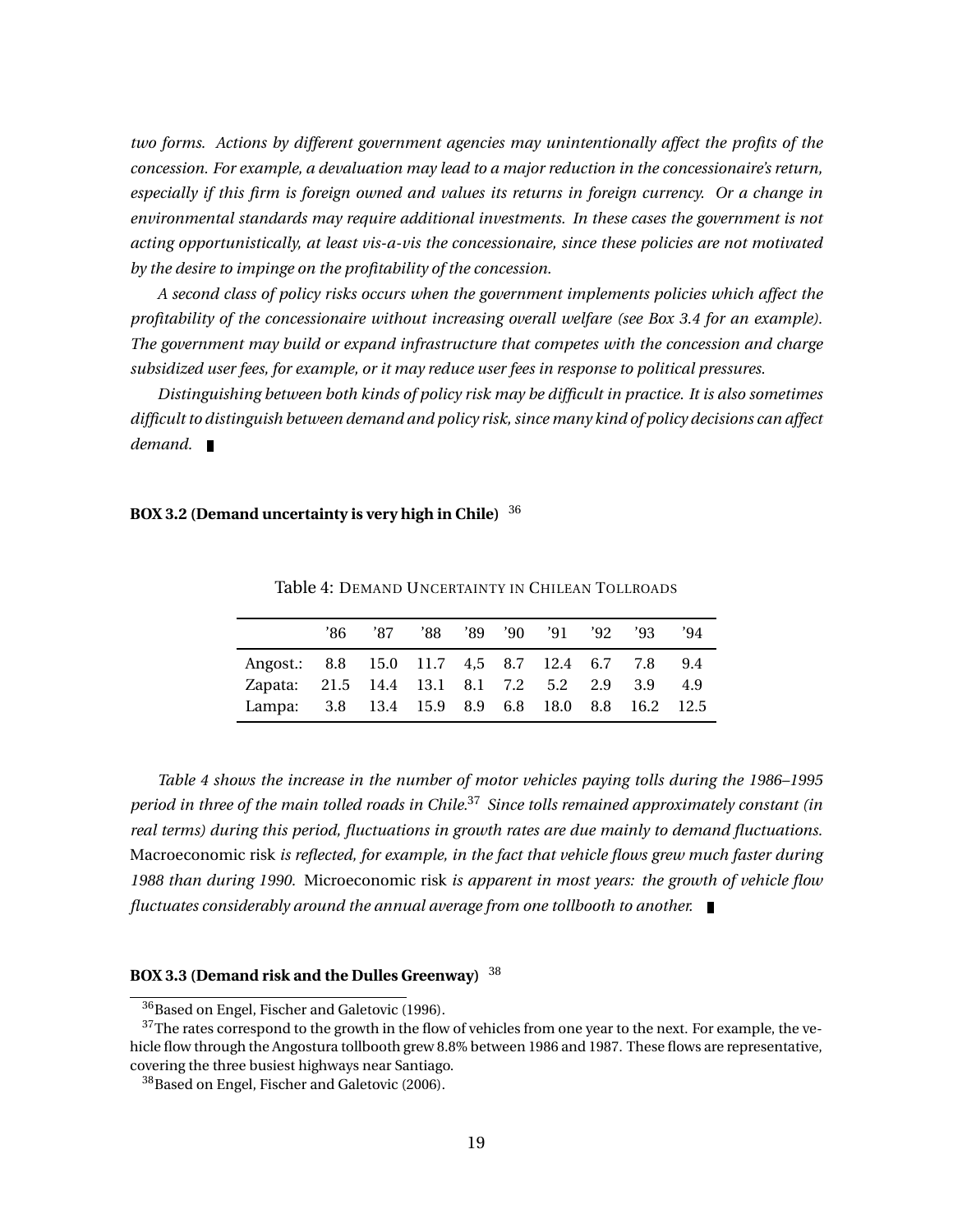*The Dulles Greenway is a 22 km. road joining Leesburg, Virginia, with the Western end of the Dulles toll road in the Washington DC area. When the concession was granted in the mid 1990s, two consulting companies independently forecasted a ridership of 35,000 daily vehicles if the toll was set at \$1.75. Actual traffic turned out to be 8,500 daily vehicles, partly because public pressure led the State of Virginia to widen an untolled alternative.*

**BOX 3.4 (Policy risk for Argentine utilities)** *The contracts signed by the government of Argentina and foreign utility companies during the 1990s set user fees in dollars. After the crisis and devaluation of 2001, the Argentine government kept user fee values constant in local currency, which implied a reduction of two-thirds in foreign currency.*

A basic principle in optimal risk management is that the agent best positioned to manage a specific risk should bear this risk.<sup>39</sup> This suggests that firms should bear construction and operating risks. Regarding policy risk, it is unrealistic to have government bear the risk associated with unintended consequences of its actions. Furthermore, there is no reason why the government should bear specific policy risks. For example government often grant foreign concessionaires insurance against devaluations. Not only does this discriminate against local investors, it also discriminates against foreign firms in other sectors of the economy that must bear exchange rate risk. By contrast, the risk of "intentional" government actions can be mitigated by an appropriate contract, that explicitly rules out the most likely risk factors of this type, and by an effective conflict resolution mechanism, as described in Section 3.2. Finally, to the extent that demand risk is largely beyond the firm's control, there is no reason why the firm should bear this risk, an idea we develop further in the following section.

## **3.5 The optimal contract**

The analysis of this section provides an overview of the features of the optimal contract for PPPs from a public finance perspective (see Appendix C for a formal derivation and Engel et al (2007) for formal extensions that relax many of the simplifying assumptions we make below). We first derive the contract that would be chosen by a planner that maximizes social welfare and then show how this contract can be implemented via a competitive auction with realistic informational assumptions.

We assume that the planner requires a large sunk infrastructure investment to provide services. There are various ways in which it can finance the investment, such as conventional provision, shadow tolls, availability contracts, user fee revenues and subsidies. We assume imperfect diversification by the firm among projects so firms are risk averse. Firms participate voluntarily, so they

<sup>&</sup>lt;sup>39</sup> Irwin (2007, p. 14) is more precise: each risk should be allocated to maximize project value, taking account of moral hazard, adverse selection and risk-bearing preferences.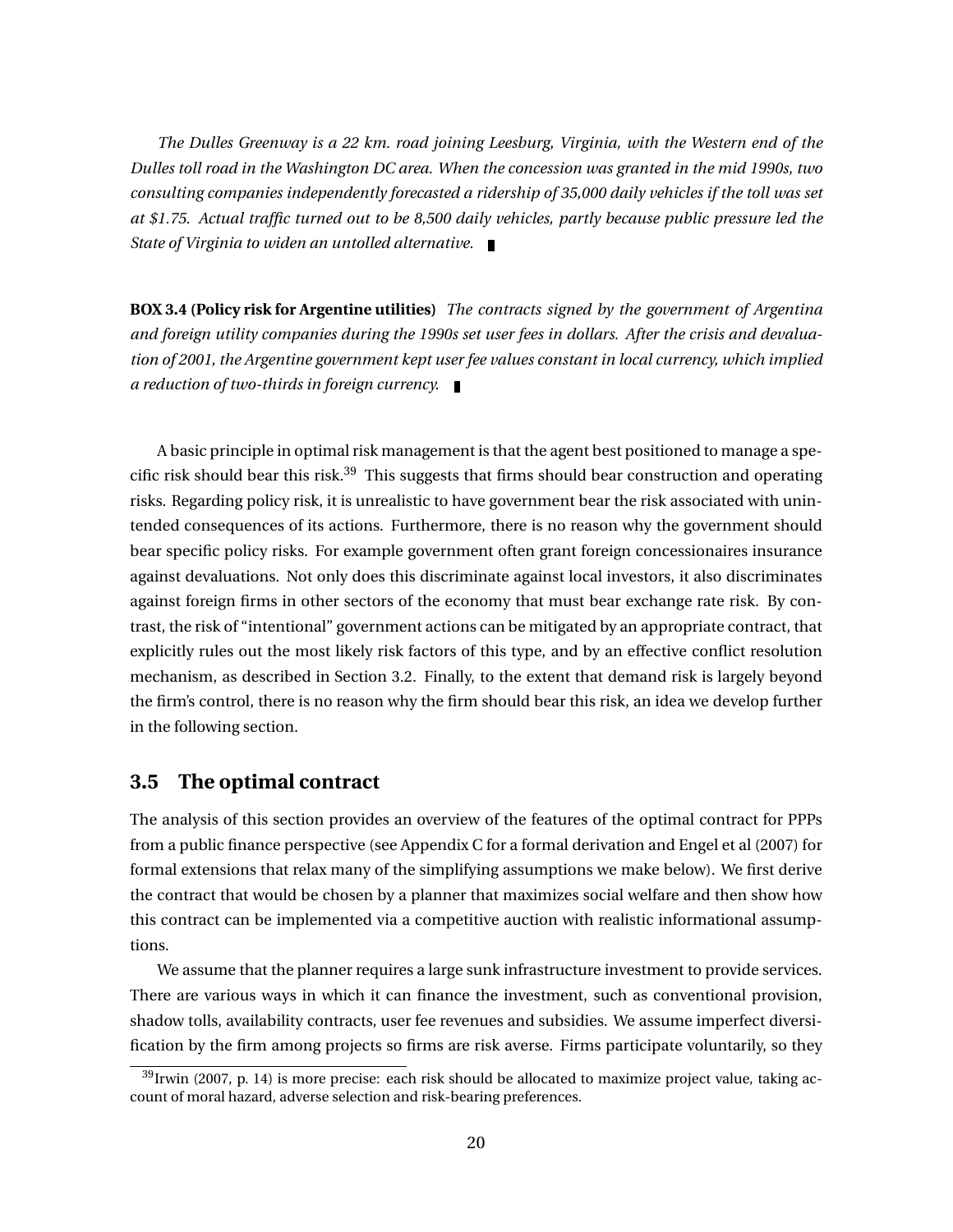must at least attain the same level of utility as from not participating. We also assume competition and firms with identical technology. Under these conditions, the planner maximize the expected present value of user welfare over the life of the project.<sup>40</sup>

Demand follows a probability distribution that is determined exogenously. Thus what follows is relevant for infrastructure where quality standards are contractible, an assumption we make in throughout this section. As we saw in Section 2.1, PPPs are the optimal choice when quality is contractible and either fees cannot be charged or planning is necessary.

### **3.5.1 No user fees**

When it is impossible to charge user fees that pay for a relevant fraction of the costs of the infrastructure, there are three alternatives to provide for the project. First, the planner can use conventional provision. Second, it is possible to use shadow tolls, where the government pays the private operator a fixed fee for each user of the infrastructure. Finally, it can pay a fixed periodic fee, contingent on quality of service standard being met, under an availability contract. These three options have advantages and disadvantages in different environments, so the choice of contract is not unique but depends on the characteristics of the project.

Shadow tolls introduce demand risk, and this will increase the risk premium charged by the winning bid. Since having the firm bear this risk brings no countervailing benefit, this approach should be deprecated. The purported benefit of shadow tolls is that, as they are demand dependent, they avoid white elephants. Consider, however, that a project in which all the payments are made by the government is a project that should be subjected to careful social evaluation, so the benefits of filtering white elephants are limited, if present at all. For example, these benefits disappear completely if shadow tolls are set too high.

### **3.5.2 User fees**

When it is possible to collect significant user fees, conventional provision is still an option (the government collects the user fee revenue in this case). The alternative is to use the revenues to compensate, at least partially, a private provider of the infrastructure project. We have already shown, in Section 2.2, that the choice between public or private provision does not hinge upon the existence of distortionary taxation.

Thus, in the absence of government inefficiency, private or conventional provision (or even intermediate cases, with partial subsidies and lower user fees) are equivalent options. Motivated by the arguments of Section 2.3.3 on government failure, we now assume that  $1 + \zeta$  units of expenditure are required by the government to obtain the same results that the private sector would obtain with \$1, and we assume  $\zeta > 0$ .<sup>41</sup> The basic advantage of PPPs financed by user fees as compared to

<sup>&</sup>lt;sup>40</sup>It is possible to incorporate producer surplus in the government's objective function, see Appendix C.

<sup>&</sup>lt;sup>41</sup>For example, if subsidies are monetary transfers from the government to the concessionaire, then  $\zeta > 0$ means that some of the resources are wasted in the process, perhaps because of agency problems faced by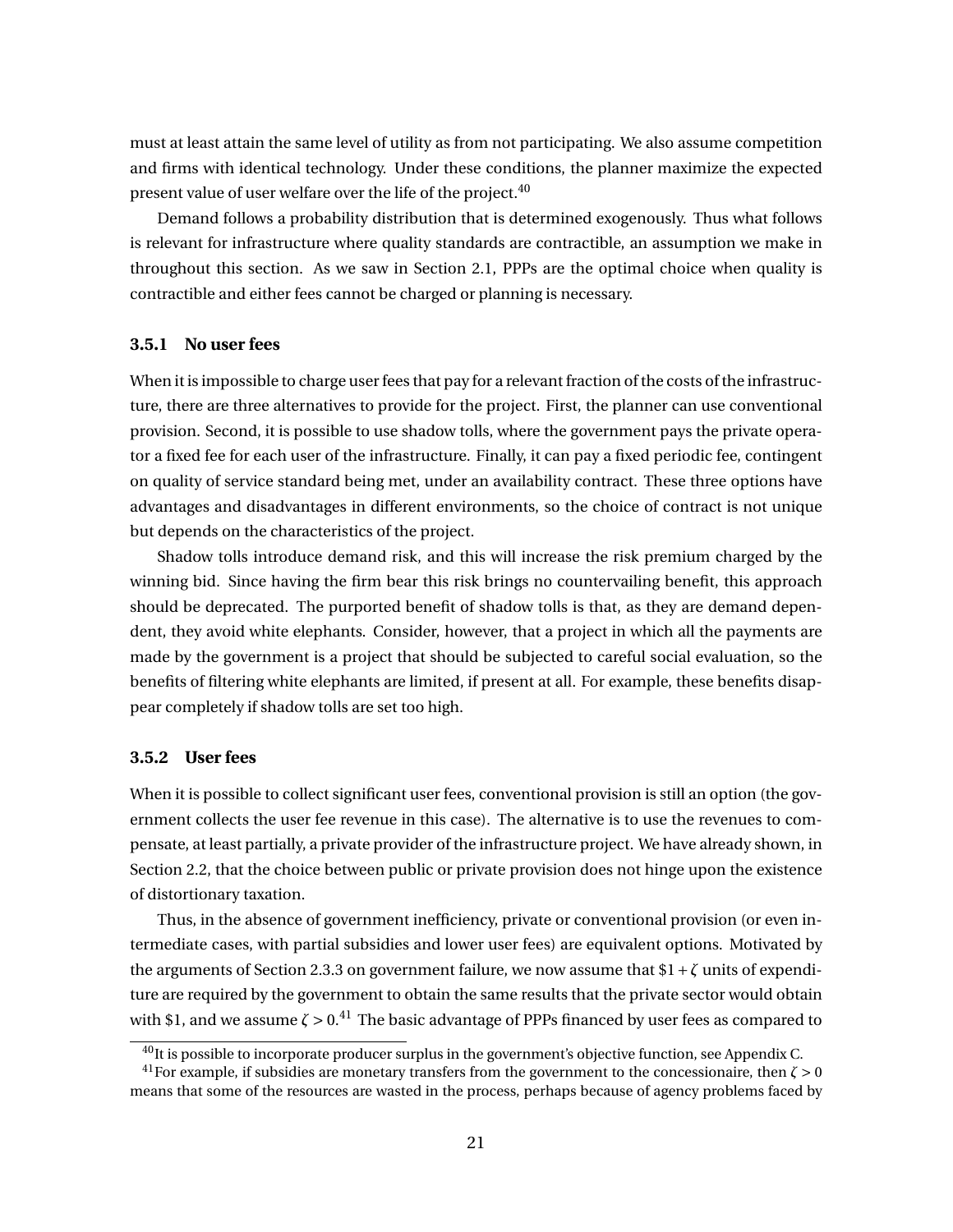the use of public funds for the project, is that the government does not participate directly in funding for the project. In the absence of other considerations, this results in the savings of *ζ* per \$1, which tilts the balance towards PPPs financed by user fees. The problem is that there is a downside to financing via user fees: it introduces demand risk into the financing of the project. Since the firm is risk averse, high levels of risk may discourage using user fees to finance the concessionaire. In order to determine the optimal contract, it is therefore necessary to balance the cost of using government funds to subsidize the project in some states of the world against the costs of increased risk when the revenue of the firm depends on demand.

Table 5: Classification of demand states under optimal contract

|                  |               | Contract length is finite Contract lasts indefinitely |
|------------------|---------------|-------------------------------------------------------|
| No subsidy       | High demand   | Intermediate demand                                   |
| Positive subsidy | Never optimal | Low demand                                            |

The optimal contract specifies a state contingent combination of user fee revenue and subsidies. The basic insight is that user fee revenues *in a given state* are always better than subsidy finance *in that state*. Hence subsidies should be used only once user fees have been exhausted and we can classify demand states into three groups, as in Table 5, according to the whether under the optimal contract all user fees are transferred to the concessionaire and, should this be the case, according to whether subsidies are paid out or not. In high demand states the firm collects user fees for a finite amount of time, in intermediate demand states it collects user fees indefinitely but receives no subsidies, in low demand states it collects user fees forever and receives transfers from the government.

More specifically, we show that the optimal contract features a lower and an upper bound on the firm's present value of user fee revenue. These bounds are such that in all states generating more user fees than the upper bound, the concession ends when the bound is reached, and if the state is such that the lower bound will never be reached, the government subsidizes the difference (the former are high demand states, the latter low demand states). In intermediate cases, when demand ensures that the present value of user fee revenues lie between the two bounds, the concession runs forever, but the firm does not receive a subsidy. Thus, the optimal contract reduces risk but does not eliminate it altogether, because to do so would require much larger subsidies, with an efficiency cost that exceeds the cost of having the firm bear some risk.

The two thresholds that characterize the optimal contract correspond to a minimum income guarantee and a cap on the firm's present discounted revenue. These differ in important ways from

the budgetary authority when monitoring the government agency in charge of the resource transfer.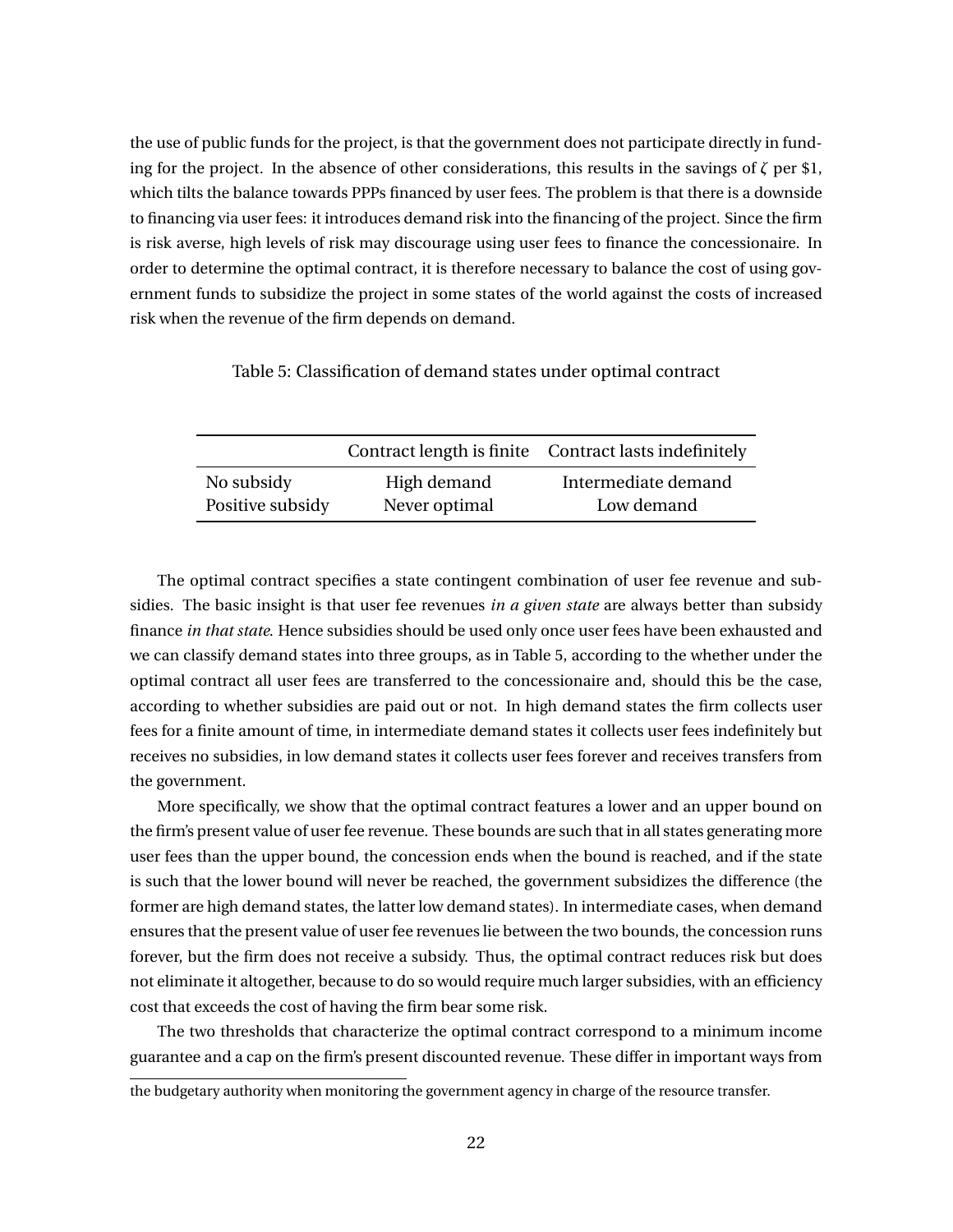income guarantees and revenue-sharing agreements observed in practice. Minimum income guarantees are routine in many types of PPPs. However, most real world contracts have a fixed term and therefore do not follow the prescriptions laid out above.<sup>42</sup> These contracts would be closer to the optimal contract if their durations were longer in low demand states, when guarantees are paid out. Thus, real world contracts pay excessive guarantees in low demand states.

Real world revenue sharing agreements also do not coincide with the revenue cap that characterizes the optimal contract.<sup>43</sup> When governments impose revenue sharing arrangements, they split revenues in excess of a given threshold with the concessionaire in fixed proportions. By contrast, the optimal contract described above suggests assigning all the revenue in excess of a given threshold to the government—the windfall profits tax rate should be 100%.

More generally, the rationale behind real-world guarantees and revenue sharing schemes is to reduce the risk borne by the concessionaire. By contrast, the rationale behind the optimal contract is to optimally trade off insurance on one hand, and the use of user fees and subsidies on the other. This is why the concession lasts indefinitely when subsidies (i.e., guarantees) are granted; the term is variable in high demand states; and the concessionaire's revenue in high demand states is higher than in low demand states.

#### **3.5.3 High demand projects and PVR contracts**

Two particular cases of the optimal contract are worth mentioning. First, if the project can be financed with user fees in all demand states, that is, if we have a high demand *project*, then the optimal contract involves providing full insurance to the firm. The higher demand turns out to be, the shorter the optimal concession term. Since firms have no advantage bearing demand risk and the project can finance itself in all demand states, it is optimal to fully ensure the firm against demand risk. This avoids paying the firm any risk premium without the need to pay costly subsidies.

The optimal contract can be implemented via a present-value-of-revenue (PVR) auction in this case (see Engel et al. (1997, 2001) for formal analysis). The planner sets the discount rate and user fee schedule, and firms bid the present value of user fee revenue they desire. The firm that makes the lowest bid wins and the contract term lasts until the winning firm collects the user fees it demanded in its bid.

The United Kingdom was probably the first country to use a contract similar to PVR. Both the Queen Elizabeth II Bridge on the Thames River and the Second Severn bridges on the Severn estuary were franchised for a variable term. The franchises will last until toll collections pay off the debt issued to finance the bridges and are predicted to do so several years before the maximum franchise

<sup>&</sup>lt;sup>42</sup>For example, often the planner sets the contract length and firms bid on the lowest user fee. Alternatively, when congestion is a concern, the planner can set the user fee and firms bid on the shortest concession term. In both cases the length of the concession term is determined before the concession begins and cannot adapt to demand realizations.

 $43$ Profit sharing agreements should be avoided altogether, since firms can (and do) use transfer pricing and other gimmicks to inflate their coats and thereby avoid sharing profits.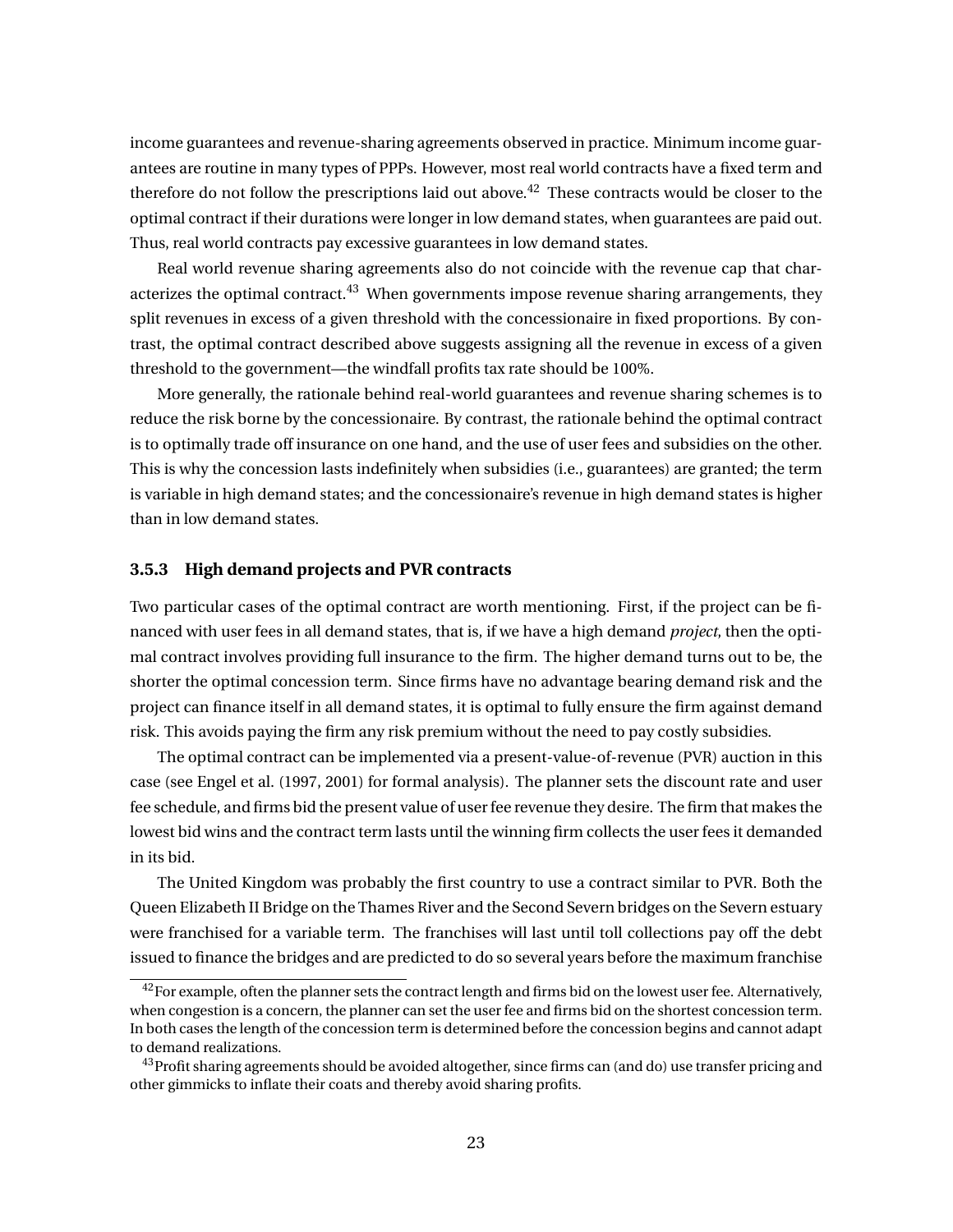period. Chile was the first country to use an outright PVR auction. In February of 1998, a franchise to improve the Santiago-Valparaíso highway was assigned in a PVR auction (see Box 4.2 for details).

A PVR contract reduces risk: When demand is less than expected, the franchise period is longer, while the period is shorter if demand is unexpectedly high. Assuming that the project is profitable in the long run so that repayment eventually can occur, all demand-side risks have been eliminated. This can reduce the risk premium demanded by the firm significantly compared to fixed term concessions (e.g., by one third in the case considered by Engel at al. (2001)).

PVR franchises should attract investors at lower interest rates than traditional Demsetz franchises. Toll revenues are the same under both, but the franchise term is variable under PVR. If demand is low, the franchise holder of a Demsetz-awarded contract may default; in contrast, a PVR concession is extended until toll revenue equals the bid, which rules out default. Of course, under PVR, the bondholders do not know when they will be repaid, but that is less costly than not being paid at all.

PVR schemes also reduce the need for guarantees because the risk to investors is much smaller. For example, when the Chilean government used PVR to auction the highway joining Santiago with Valparaíso, it did not have to offer guarantees, in contrast to previous highway franchises using traditional fixed-term auctions (see Box ... ). Thus PPPs are more likely to filter white elephants under PVR contracts.

The PVR approach also reduces the likelihood of opportunistic behavior. Traditional fixed term contracts are renegotiated by extending the length of the concession, increasing user fees, or providing a government transfer. Extending the concession term with a PVR contract is not possible because, by definition, the term is variable. Increasing user fees is ineffective because it shortens the concesion term without increasing overall income. Government transfers are not logically impossible under PVR but, because the concessionaire cannot claim that it will receive less toll revenue than expected, a government transfer would be difficult to rationalize to the public. Also, to the extent that firms are more likely to act opportunistically under financial duress, PVR contracts reduce the incentives firms have to engage in "bad faith" renegotiations, since scenarios with losses for the firm are less likely under PVR.

PVR concessions allow adaptation to changing circumstances not easily possible in standard fixed term contracts (see Boxes 3.5 and 3.6 for illustrative examples). They also allow for more flexibility in setting user fees (see Box **??**).

**BOX 3.5 (Airport concessions in Argentina)** *In 1997 the Argentine government decided to end the fixed term airport concessions in order to reauction them under new terms. In order to do this, the government had to compensate the present franchise-holders. The former Economics minister, Domingo Cavallo, claimed publicly that some government employees, swayed by the concessionaires, had written a decree that provided a compensation of US\$400 million, while the fair compensation, in his opinion, was of the order of US\$40 m.*<sup>44</sup> *No such ambiguity would be possible under a PVR contract.*

<sup>44</sup>*El Mercurio*, February 6th, 1997, page B5.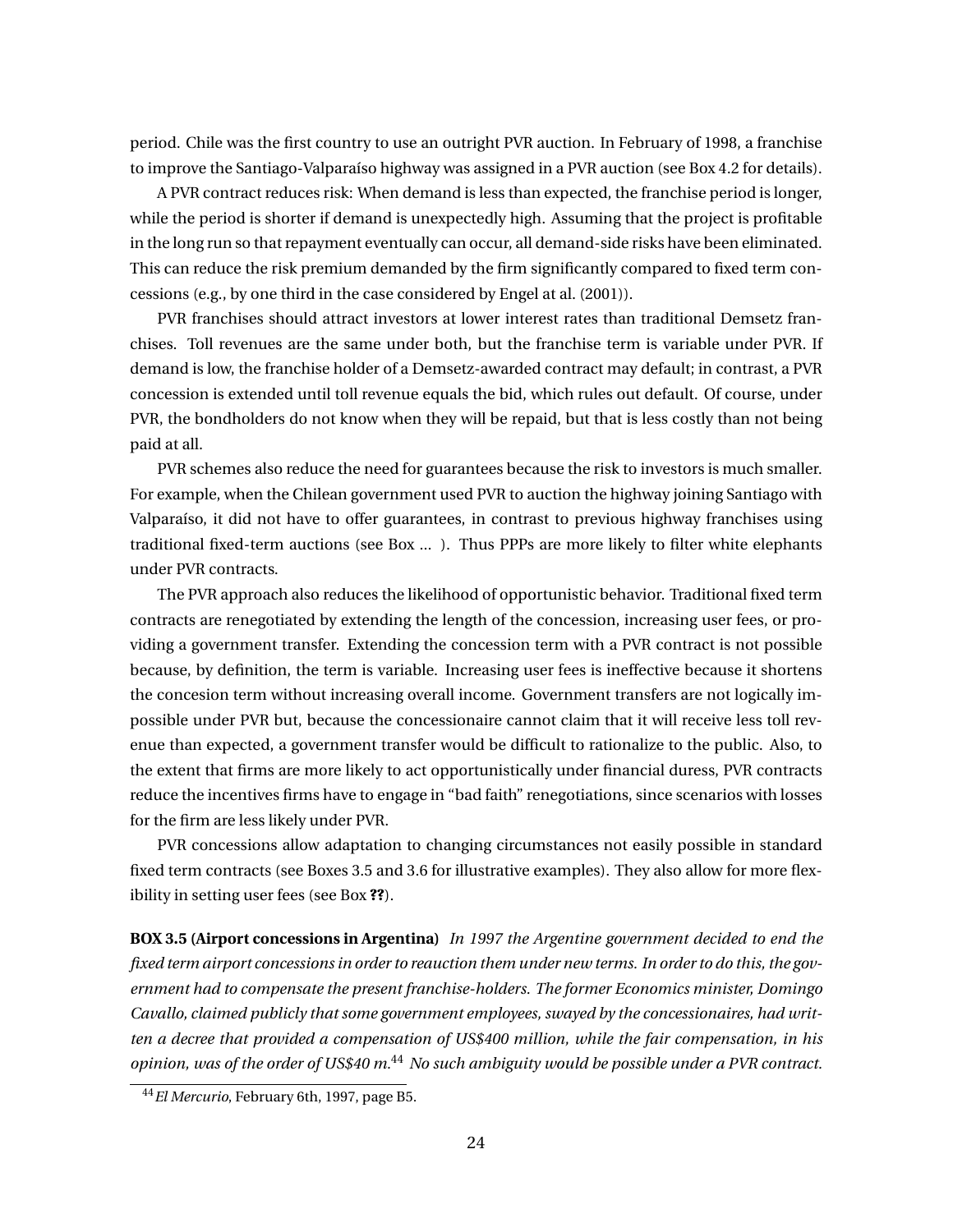**BOX 3.6 (The Orange County SR91 Holdup)** *The California Orange County 91 express lanes concession in California is a ten-mile privately-owned toll section of the congested State Route 91, the Riverside Freeway, running from Anaheim to Riverside in California.*<sup>45</sup> *Motorists use the express lanes to get relief from congestion by paying up to almost \$11 for a round trip. The concessionaire was allowed to raise tolls freely in order to relieve congestion, which lead to several hikes. By early 2000, 33,000 daily trips brought the express lanes to the brink of congestion at peak time and the franchise was a financial success. Yet users were suffering enormous congestion in the freeway, and an expansion became urgent. The problem was that when the contract was signed, cash-strapped Orange County accepted a "non-compete clause" that prevented any expansion in capacity until the year 2035.*

*A protracted negotiation followed. The situation became increasingly troublesome for the Orange County Transportation Authority (OCTA), which was empowered to negotiate the purchase of the tollway. Unfortunately, the value of the tollway was controversial since, strictly speaking, it should be the present value of profits from the 91 Express Lanes if the franchise continued as originally planned. Even though the lanes cost \$130MM to build, initially the company's value was set at \$274MM in a controversial (and ultimately unsuccessful) attempt at a buyout by a non-profit associated to Orange County. Years of negotiations followed, with frustrated commuters of the 91 Freeway stuck in traffic in the meantime. Finally the express lanes were bought by a government agency for \$207 million in 2003.*

*If the 91 Express Lanes had been a PVR franchise, finding a fair price at which to buy back the project would have been straightforward, since there is an obvious candidate for a fair buyout value under PVR: take whatever income (in present value) the project has generated so far, compare it to the present value of toll revenue the franchise holder asked for initially and pay the difference (minus expected maintenance and operation costs) to the owner of the franchise. Since this is what the franchise holder would have obtained if the franchise had run its course, she has nothing to complain.* П

**BOX 3.7 (PVR, urban highways and toll flexibility)** *Setting the appropriate toll for an urban highway project is very difficult. Unless traffic forecasters are unusually fortunate in their estimates as to the sensitivity of traffic to prices, the resulting tolls are likely to be incorrect – either so low that they*

<sup>&</sup>lt;sup>45</sup>The toll portion, which is known as the 91 Express Lanes, is in the median of the freeway. It is separated from other traffic by a buffer zone. The 91 Express Lanes project was developed under a program authorized by the California legislature in 1989. The partnership raised \$126 million in financing from several sources, including \$65 million in variable-rate loans from Citibank and two French banks and \$35 million in a 24-year loan from Cigna.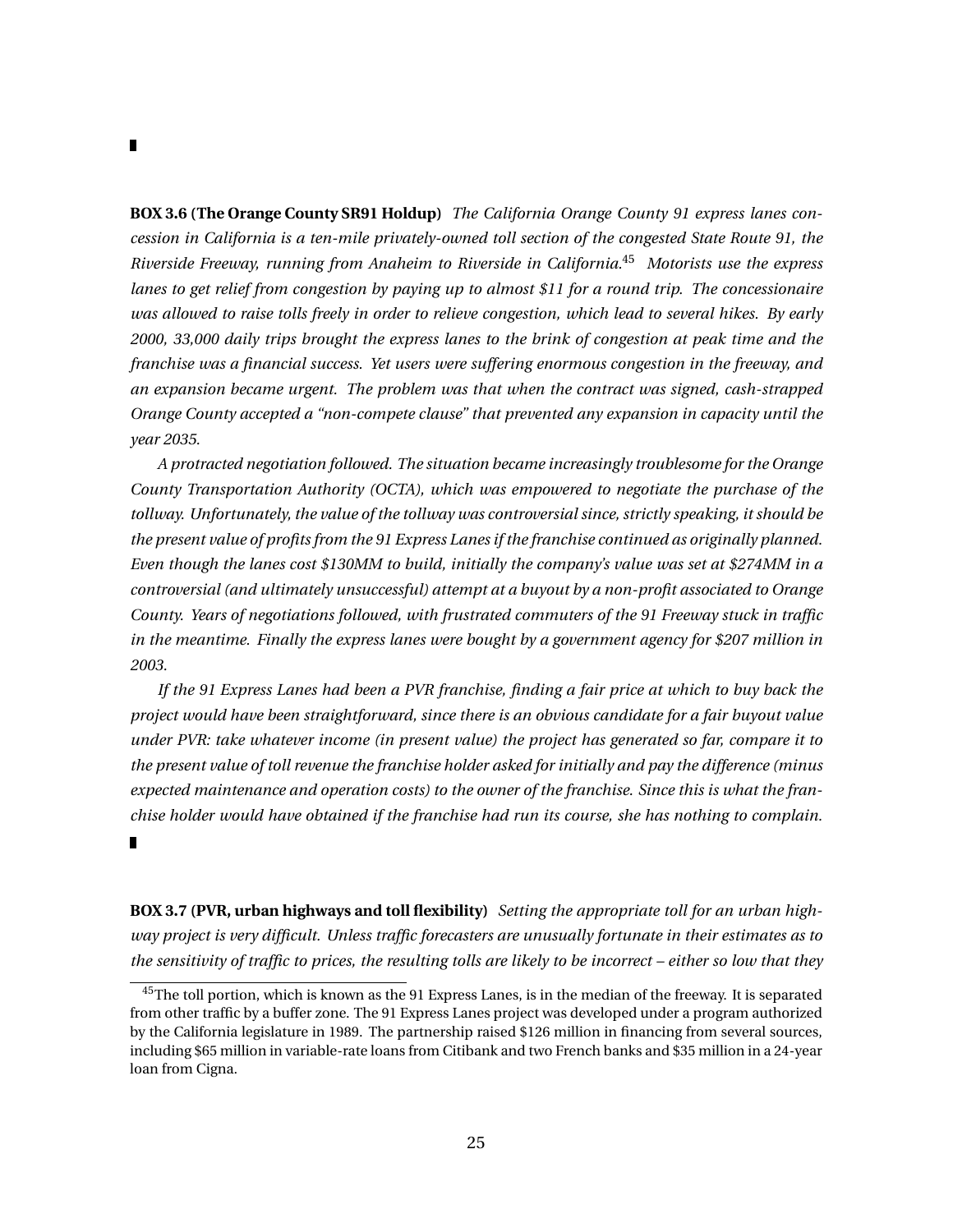*create congestion or so high that the highway is underutilized. One possibility is to allow fees to respond directly to congestion so they are never too low. But the result can be monopoly pricing as in the case of the Orange County 91 Express Lanes.*

*Under PVR, transit authorities can include toll flexibility in the concession contract. The guiding principle of the PVR franchise is to allow the winning bidder always to collect its required present value. In order to induce the franchise holder to accept toll flexibility, however, the contract has to recognize that lower tolls not only increase the time required to earn the desired revenue, but also increase traffic and therefore increase maintenance costs. Under fixed term contracts, by contrast, no simple approach to incorporate toll flexibility exists, since the concessionaire's profits are very sensitive to variations in tolls.*

*Because maintenance costs are roughly proportional to road usage, the original PVR contract could be specified so that the revenue target is net of maintenance costs. With that adjustment, the only effect of a change in tolls is a change in the total operational costs over the length of the contract – costs that are predictable and represent a minor fraction of total costs. PVR franchises then allow the transit authority to change tolls to the efficient level without harming the franchise holder. Of course, a lower limit must be set for tolls because, otherwise, the franchise holder might never obtain the revenue stipulated in the winning bid.*

While PVR schemes have a big advantage in terms of reduced risk, the downside is that the concessionaire has no incentive to increase demand for the infrastructure project because any action that increases demand will shorten the term of the franchise. Projects earn their income regardless of efforts of the concessionaire. By contrast, demand increasing investments are more attractive under fixed term franchise. That suggests that the PVR method is applicable only in cases in which quality of service is contractible. Also, an important assumption underlying our analysis is that major investments are not needed frequently. Thus roads and ports are natural candidates for PVR while mobile telephony is not.

#### **3.5.4 Low demand projects and availability contracts**

A second particular case of the general optimal contract described above is when the project cannot be financed via user fees in any demand scenario, that is, when we have a low demand *project*. 46 In this case the optimal contract again fully ensures the firm and all states are low demand states. It is best not merely to subsidize in all states, but to eliminate all risk for the concessionaire, so it receives full insurance and does not charge a risk premium.

<sup>&</sup>lt;sup>46</sup>In a low demand project all states are low demand while in a high demand project all states are high demand. Finally, in an intermediate demand project, that is, a project that can be financed via user fees in some demand states but not in all, the optimal contract can involve high, intermediate and low demand states (it always to involve at least two type of states).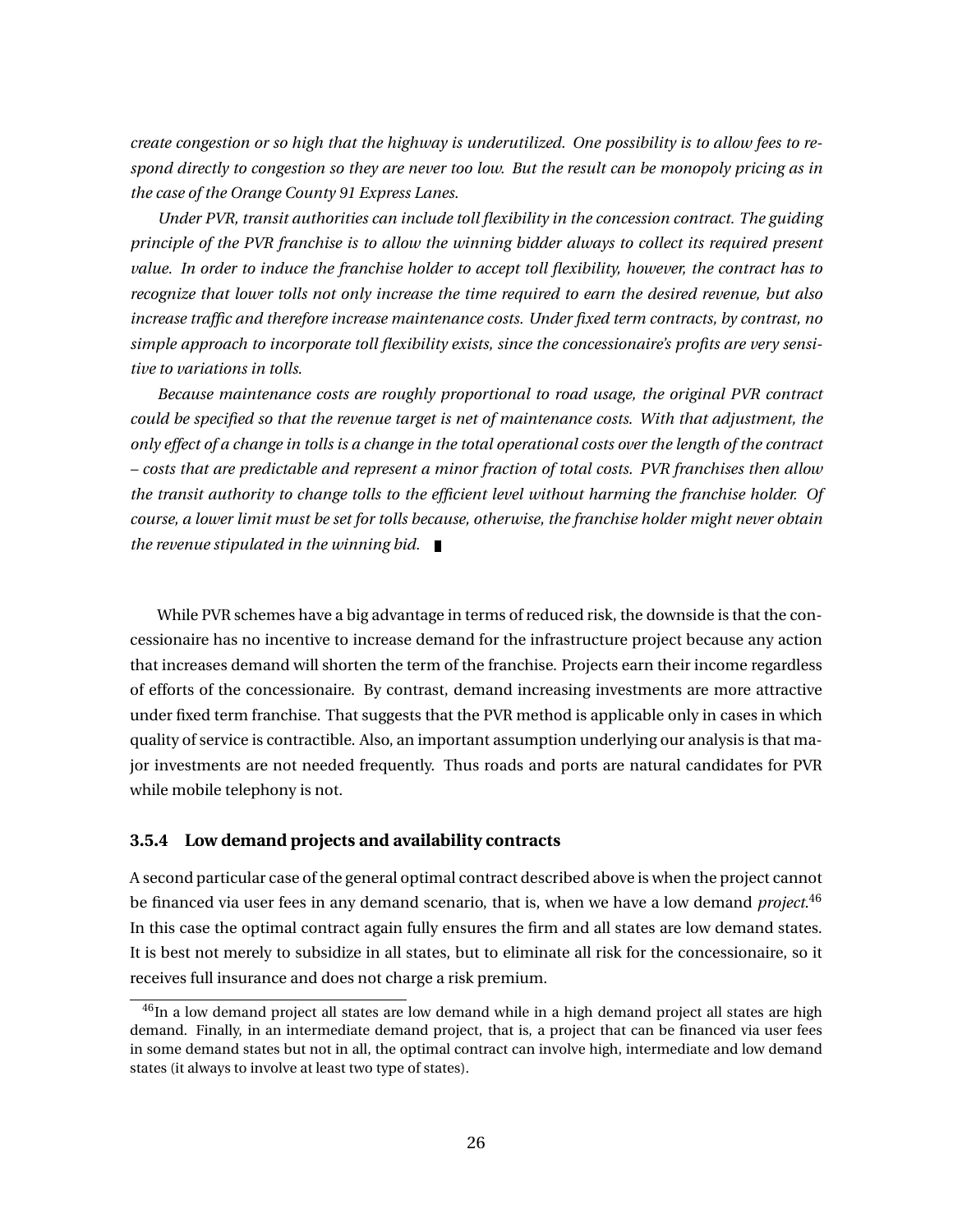This contract can be implemented via a competitive auction, where firms bid on the present value of revenue they want to obtain combining user fees and government transfers. The concession contract lasts indefinitely, the firm collects all user fees and the government pays the firm the difference between the user fees it collects and the sum it bid.

PPPs do not filter white elephants in this case, since the concessionaire's revenue is unrelated to demand realizations. This is not surprising, since low demand projects, by definition, are not profitable without subsidies. Thus social project evaluation is particularly important for these projects.

Availability contracts have become increasingly popular in many countries (e.g., France, the United Kingdom and the United States). Under these contracts, the government provides incentives to the firm to provide the service standards specified in the concession contract by making regular payments conditional on the contracted service being available.<sup>47</sup> These contracts are often auctioned to the firm that demands the lowest annual availability payment. The resulting contract then is the same as the optimal contract described above for a low demand project. Availability payments pay for the upfront investment and the concessionaire makes a normal profit on this investment regardless of demand realizations. This contract is optimal, from a public finance perspective, if no user fees can be charged (e.g., hospitals in countries with universal healthcare) or user fees are insufficient to pay for the project in all demand scenarios. As mentioned above, the ability of filtering white elephants is lost while the government does not need to compensate the firm for bearing risk.

#### **3.5.5 General implementation**

As mentioned above when describing the optimal contract in the general case, for projects for which demand in some states is insufficient to remunerate the investment while in other states it is more than sufficient, total insurance for the concessionaire is suboptimal. The optimal contract then is defined by upper and lower revenue bounds, chosen so that the marginal cost of risk to the concessionaire is equal to the marginal cost of the subsidies.

Surprisingly, in all these cases, the optimal contract can be replicated by a two-threshold auction in which the planner needs to know only the shadow cost of funds, the parameter describing the inefficiency of government and the distribution of demand for the project. Firms bid the minimum income guarantee they desire, and the cap on their discounted revenues, and these bids are combined into a scoring function based on the information above. The lowest score wins the contract. If user fee revenue turns out to be below the minimum income guarantee demanded by the concessionaire, the government pays the difference. If user fee revenue exceeds the upper cap bid by the firm, the contract ends once this threshold is attained and the government collects user fees from then onward. No subsidies are paid out in this case. Finally, if user fees are above the income guarantee but below the revenue cap, the firm collects user fees indefinitely but receives no

<sup>&</sup>lt;sup>47</sup>When operational costs are significant and vary with demand, the government makes an additional payment to the concessionaire that reflects operation costs.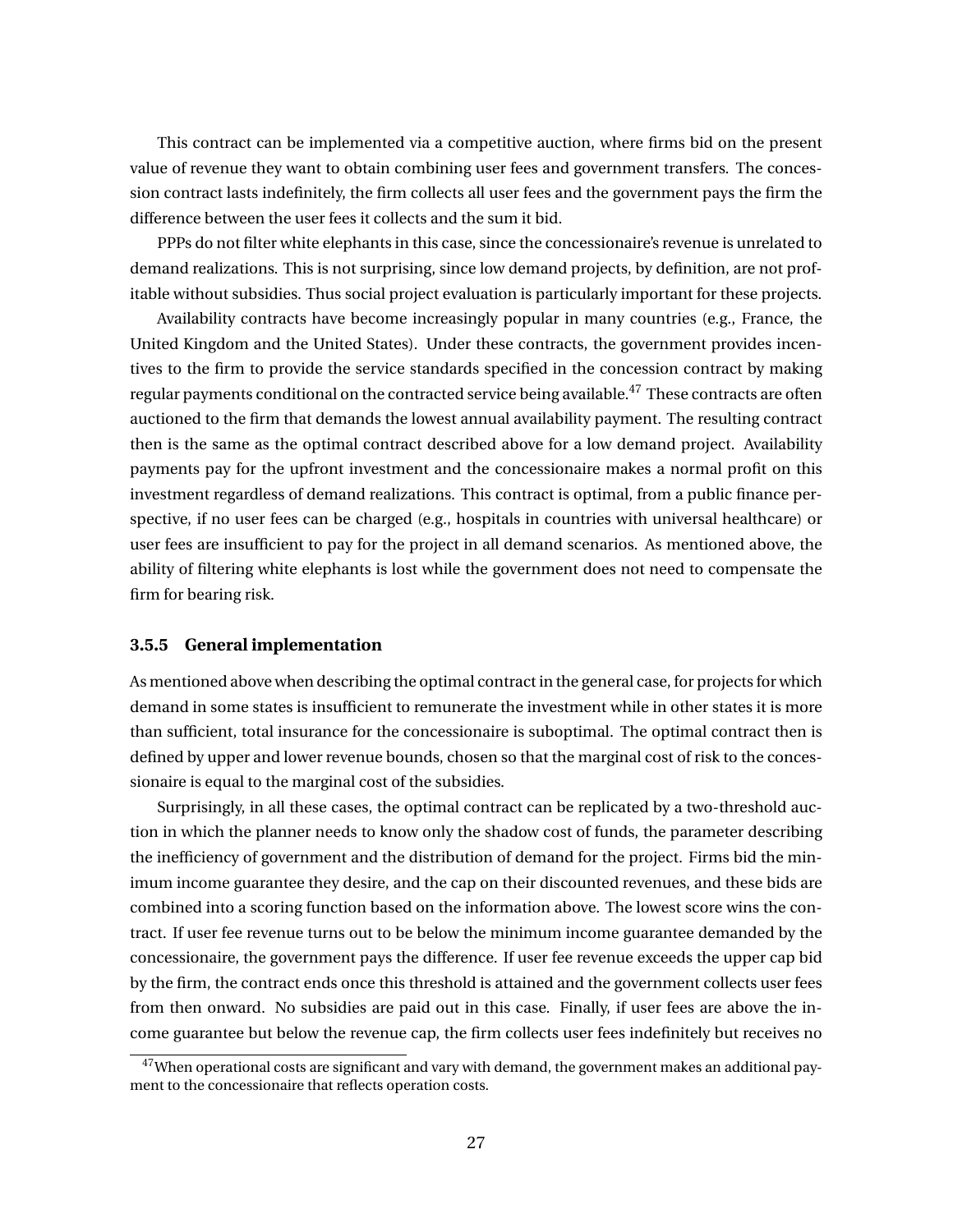transfers from the government.

## **3.6 Budgetary accounting**

The results in the preceding section can be used to argue that, as far as the risk profile of the government's budget is concerned, PPPs are much closer to public provision than to privatization. Our starting point to derive this insight is that when thinking about the risk allocation implied by PPPs, what matters is the *intertemporal* risk profile of cash flows, not the year-to-year risk profile. This has interesting implications: for low and high demand projects, an optimal PPP contract replicates the net cash flow streams of conventional provision, state by state (see Table 6, which assumes an additive risk premium and denotes present discounted user fees by UF and the corresponding average by E[UF]). Essentially, all residual risk is transferred to the government, and the concessionaire recovers the upfront investment *I* in all states, as in the case of conventional provision.

|  |  | Table 6: Average discounted budget: public provision vs. PPPs |  |  |  |  |  |  |  |
|--|--|---------------------------------------------------------------|--|--|--|--|--|--|--|
|--|--|---------------------------------------------------------------|--|--|--|--|--|--|--|

|                       | Public provision | <b>PPP</b> | Privatization              |
|-----------------------|------------------|------------|----------------------------|
| Upfront surplus:      | $-I$             |            | $E[UF] - I - Risk$ Premium |
| Discounted user fees: | UЕ               | $HF-I$     |                            |
| Total:                | $IIF - I$        | $UF-I$     | $E[UF] - I - Risk$ Premium |

Under privatization, the project is sold for a one-time payment and all risk is transferred to the firm. Moreover, the link between the project and the public budget is permanently severed. This is not the case with a PPP, where at the margin cash flows from the project always substitute for either taxes or subsidies. The conclusion, then, is that from a public finance perspective there is a strong presumption that PPPs are analogous to conventional provision—in essence, they remain public projects, and should be treated as such.

## **4 PPPs in Latin America**

In this section we examine the experience of highway PPPs in Argentina, Mexico, Colombia and Chile. As these country studies suggest, there are many pitfalls that weaken the arguments for PPPs in this sector. In Colombia, investment targets have not been met, some projects were awarded but never started, and the government has paid large sums in cost overruns and traffic guarantees. In Argentina, the main problem has been that concessions were expensive for the government and for highway users. There were repeated contract renegotiations, which usually seem to favor concessionaires. It is conceivable that in some specific cases, most users ended up worse off. Chile seems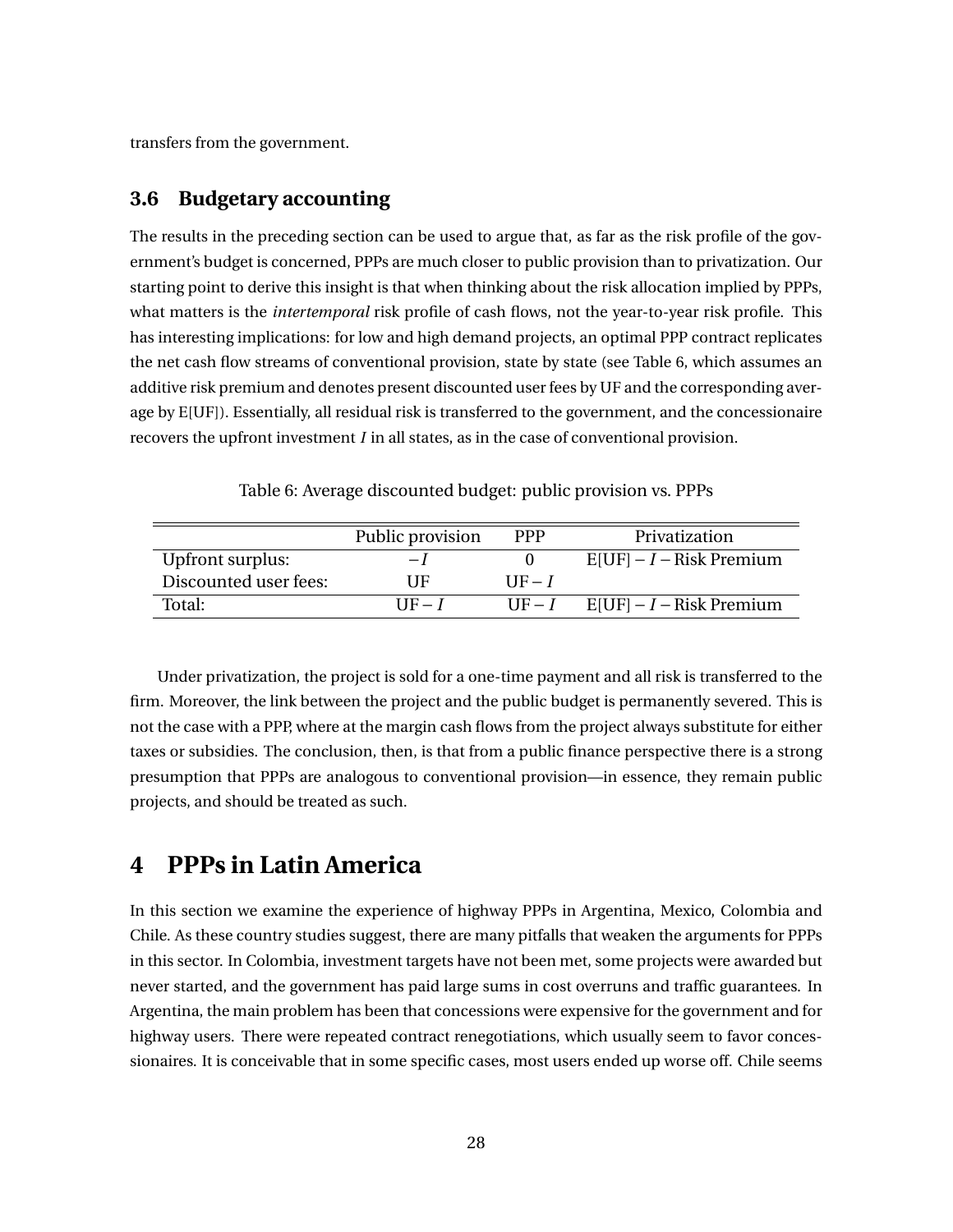to have been somewhat more successful at avoiding the major pitfalls of highway concessions, having completely renovated its road system in time at a reasonable cost. Nevertheless, contract renegotiations have been common, leading to an increase of 30% in the budget of the projects when compared with their original estimates. The regulation of concessions contracts has been lax and there are signs of future renegotiations, to the detriment of users and taxpayers.

## **4.1 Argentina**<sup>48</sup>

The Argentine franchise program began in 1990 and was the second major franchise program in Latin America, after Mexico's.<sup>49</sup> In 1989-90, the first stage of franchises, the government auctioned twelve 12-year intercity concessions (see table 7 for the main characteristics of the concessions). Traffic levels on these roads were sufficiently high (2,000 to 2,500 vehicles/day) for the private viability of maintenance, rehabilitation and capacity improvements, but were not high enough to build totally new roads (see Estache, 1999).<sup>50</sup> There was no toll revenue guarantee nor a profit sharing mechanism. Tolls were indexed to inflation to protect franchise holders. Service quality was measured by a quality index which was supposed to improve over the life of the concession. It was estimated that the service quality requirements would demand large investments in paving during the first few years of the franchise. Among other things, concessionaires were required to make the improvements before collecting tolls. This first round of auctions was very successful in attracting bidders, with more than a hundred bids for the simultaneous auction of the twelve franchises.<sup>51</sup> The most important bidding variable in this first round of auctions was the rent (or *canon*) that would be paid to the government.<sup>52</sup> The total amount bid in canons was US\$890 million a year in 1990 dollars.

However, in the first instance of a pattern that was to repeat itself regularly, after only five months the government decided to renegotiate the contracts.<sup>53</sup> The main reason was the new policy of *convertibilidad*, which declared illegal all indexing provisions in contracts. Two further rea-

<sup>&</sup>lt;sup>48</sup>The sources used for this case study are Estache, A., "Argentina's Transport: Privatization and Re-Regulation," Policy Research Working Paper 2249, Washington, DC: World Bank, 1999; Jose Luis Nicolini, "Toll Road Concessions in Argentina", Instituto de Investigaciones Económicas, Universidad de Buenos Aires, June 2001; Georgina Cipoletta Tomassian and Ricardo J. Sánchez, "Análisis del régimen de concesiones viales en Argentina", CEPAL February 2008; World Bank, Annex 1 to the World Bank Seminar on Asian Toll Development in an Era of Financial Crisis, "Financing the Road Sector in Argentina: Lessons from the Past,"

 $^{49}$ At this time, there are two classes of concessions. First, two remaining highway systems franchised in the 1990t's, the Corredores Viales N°18 (Caminos del Uruguay) and N°29 (Caminos del Valle), with expiration dates in 2018 and 2013, respectively. Second, 6 Corredores Viales franchised in 2003 for a period of 5 years, these last consisting of almost 8,000 km of roads.

 $50$ Tolls were set uniformly across all concessions on the basis of distance and type of vehicle. Tolls were set as multiples of the basic toll for cars of US\$1.50/100km.

<sup>&</sup>lt;sup>51</sup> Note however, that participation was restricted to domestic firms, and that the award process was marred by criticisms of lack of transparency, see Cipoletta and Sanchez (2008).

<sup>&</sup>lt;sup>52</sup>Other variables like lowest toll, highest quality or investment were also used, but only occasionally.

<sup>53</sup>See World Bank (1999) or, for all the details, Cipoletta and Sanchez (2008).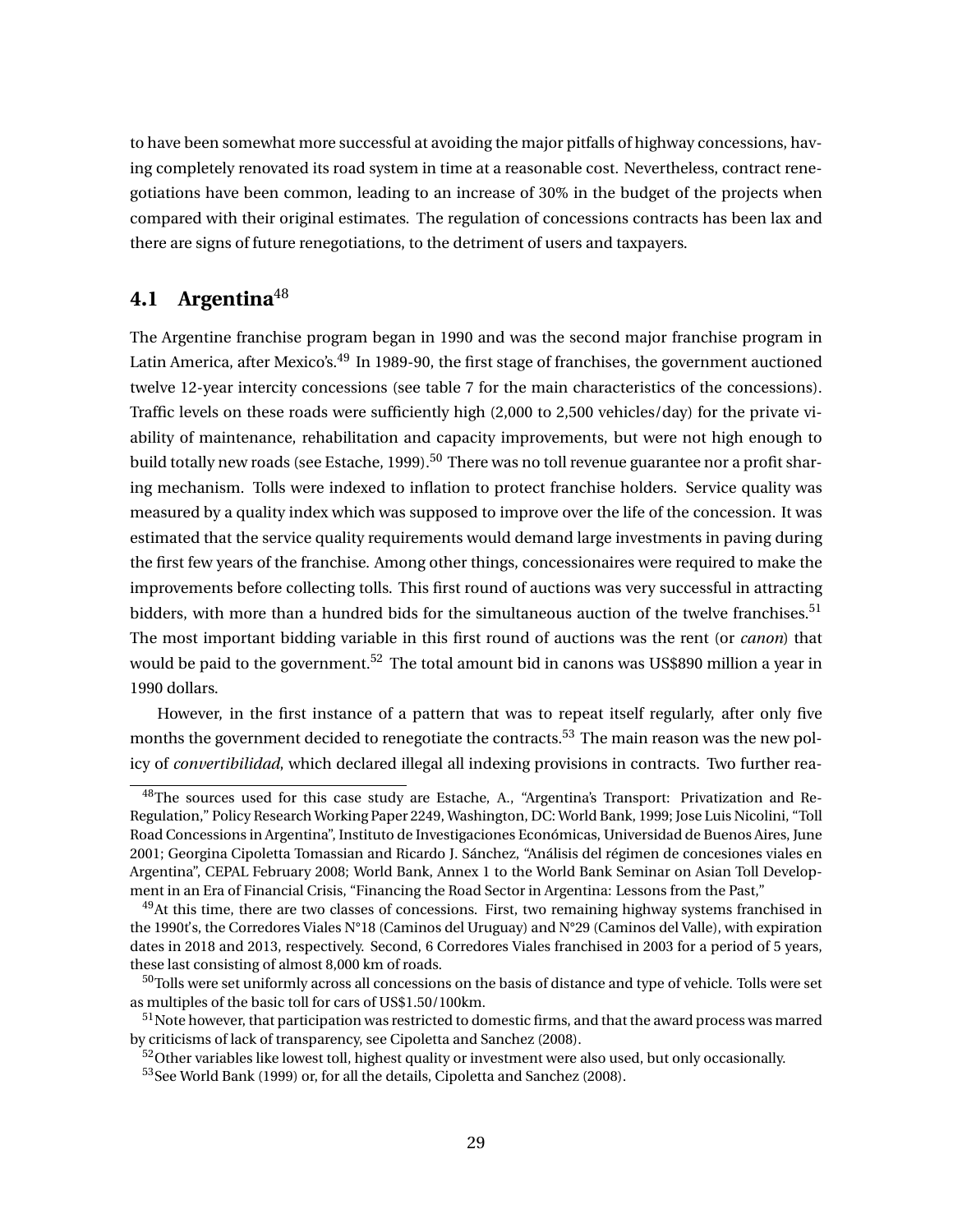| Corridor                   | Road                     | Length in equiv-<br>alent Km. (6) | Toll Tariff \$/1<br>00Km(1) | AADT (Average per Toll<br>Station) in 2000 (4) | Provincial Lo-<br>cation                             | Concessionaire                             | Main Firms                                                          |
|----------------------------|--------------------------|-----------------------------------|-----------------------------|------------------------------------------------|------------------------------------------------------|--------------------------------------------|---------------------------------------------------------------------|
| $\bf{l}$<br>$\overline{c}$ | 3 and 252<br>205         | 690<br>305                        | 1,84<br>1,84                | 2649<br>3302                                   | <b>Buenos Aires</b><br><b>Buenos Aires</b>           | <b>SEMACAR S.A</b><br>SEMACAR S.A.         | Dycasa; Perales Aguiar                                              |
| 3                          | $\sqrt{7}$               | 524                               | 1,93                        | 3590                                           | Cordoba-S.<br>Luis-Mendoza<br>Buenos Aires-          | <b>CAMINOS DEL</b><br><b>OESTE</b>         | Techint: Santa Maria                                                |
| $\,4$                      | 8 and 193                | 729                               | 1,67                        | 3217                                           | Santa<br>Fé-<br>Cordoba-San<br>Luis                  | <b>CAMINOS DEL</b><br><b>OESTE</b>         |                                                                     |
| 5                          | $\overline{\mathcal{I}}$ | 503                               | 1,84                        | 2770                                           | Buenos Aires-<br>Cordoba                             | <b>NUEVAS</b><br>RU-<br>TAS S.A.           | Necon; Chedi-<br>ack                                                |
| 6                          | 188                      | 487                               | 2,10                        | 1409                                           | Buenos Aires-<br>La Pampa                            | COVICO U.T.E.                              | (2)                                                                 |
| $\overline{7}$             | 9, A012                  | 489                               | 3,05                        | 10974                                          | Buenos Aires-<br>Sant Fe                             | <b>SERVICIOS</b><br><b>VIALES</b>          | Sideco Ameri-<br>cana (Macri);                                      |
| 8                          | 11, A009                 | 743                               | 1,27                        | 1888                                           | Santa Fe-Chaco                                       | <b>SERVICIOS</b><br><b>VIALES</b>          | Lippstad SA                                                         |
| 9                          | 33                       | 241                               | 1,82                        | 3691                                           | Santa Fe                                             | <b>SERVICIOS</b><br><b>VIALES</b>          |                                                                     |
| 10                         | 9                        | 497                               | 1,89                        | 4516                                           | Rosario<br>(Sta.<br>Fe)-Cordoba                      | <b>COVICENTRO</b><br>S.A                   | Caminos Aus-<br>trales (Roggio);                                    |
| 11                         | 34                       | 722                               | 1,78                        | 2640                                           | Santa Fe-Sant.<br>del Estero                         | <b>COVINORTE</b><br>S.A                    | CCI (Aragon);<br>Supercemento;<br>Dyopsa                            |
| 12                         | 9 and 34                 | 490                               | 1,86                        | 282                                            | Santiago del Es-<br>tero, Tucuman y<br>Salta y Jujuy | <b>CONCANOR</b><br>S.A.                    |                                                                     |
| 13                         | 16 and 12                | 954                               | 2,17                        | 2541                                           | Corrientes-<br>Chaco-<br>Mi-<br>siones               | <b>VIRGEN</b><br>DE<br><b>ITATI UTE</b>    | Chacofi;<br>EAC;<br>Su-<br>Nazar;<br>percemento;<br>Dyopsa          |
| 14                         | 19                       | 288                               | 1,90                        | 2617                                           | Santa Fe y Cor-<br>doba                              | <b>RUTAS</b><br><b>DEL</b><br><b>VALLE</b> | Sycic;<br>Geope;<br>Luciano                                         |
| 16                         | 226                      | 413                               | 1,98                        | 2466                                           | <b>Buenos Aires</b>                                  | CAMINO<br>DEL<br>ABRA                      | S.C.A;<br>Coarco<br>Equimac                                         |
| 17                         | 5                        | 548                               | 1,93                        | 3386                                           | Buenos Aires-<br>La Pampa                            | <b>NUEVAS</b><br>RU-<br>TAS S.A.           | Necon; Chedi-<br>ack                                                |
| 18                         | 12, 14, 193, 15, 117, 13 | 700                               | 2,21                        | n.a.                                           | Buenos Aires-<br>Rios-<br>Entre<br>Corrientes        | CAMINOS DEL<br><b>RIO URUGUAY</b>          | Welbers;<br>Conevial;<br>Babic;<br>Codi;<br>Parenti<br>Eaca;<br>Mai |
| 20                         | 36,38,A5                 | 358                               | 2,41                        | 2474                                           | Cordoba                                              | RED VIAL CEN-<br><b>TRO</b>                | Roggio; Afema;<br>Boeto; Romero<br>Cammisa;<br>Arvial               |
| Total                      |                          | 9681                              |                             |                                                |                                                      |                                            |                                                                     |
| Average                    |                          |                                   | 1.97                        | 3298 (5)                                       |                                                      |                                            |                                                                     |

## Table 7: Characteristics of the 1990 interurban franchises, Argentina

Notes:

(1)January 2001 Toll Tariff Including 21% Value Added Tax

(2)Nordeste, Glikstein; Estructuras; Delta; Asfalsud; ICF; Enretto Bonfanti; Coemic; Guerechet

(3)Toll Station Revenue divided by the Basic Toll Rate.

(4)Of the 8860 Km network, 821 Km have two lanes per direction

Source: Nicolini, 2001.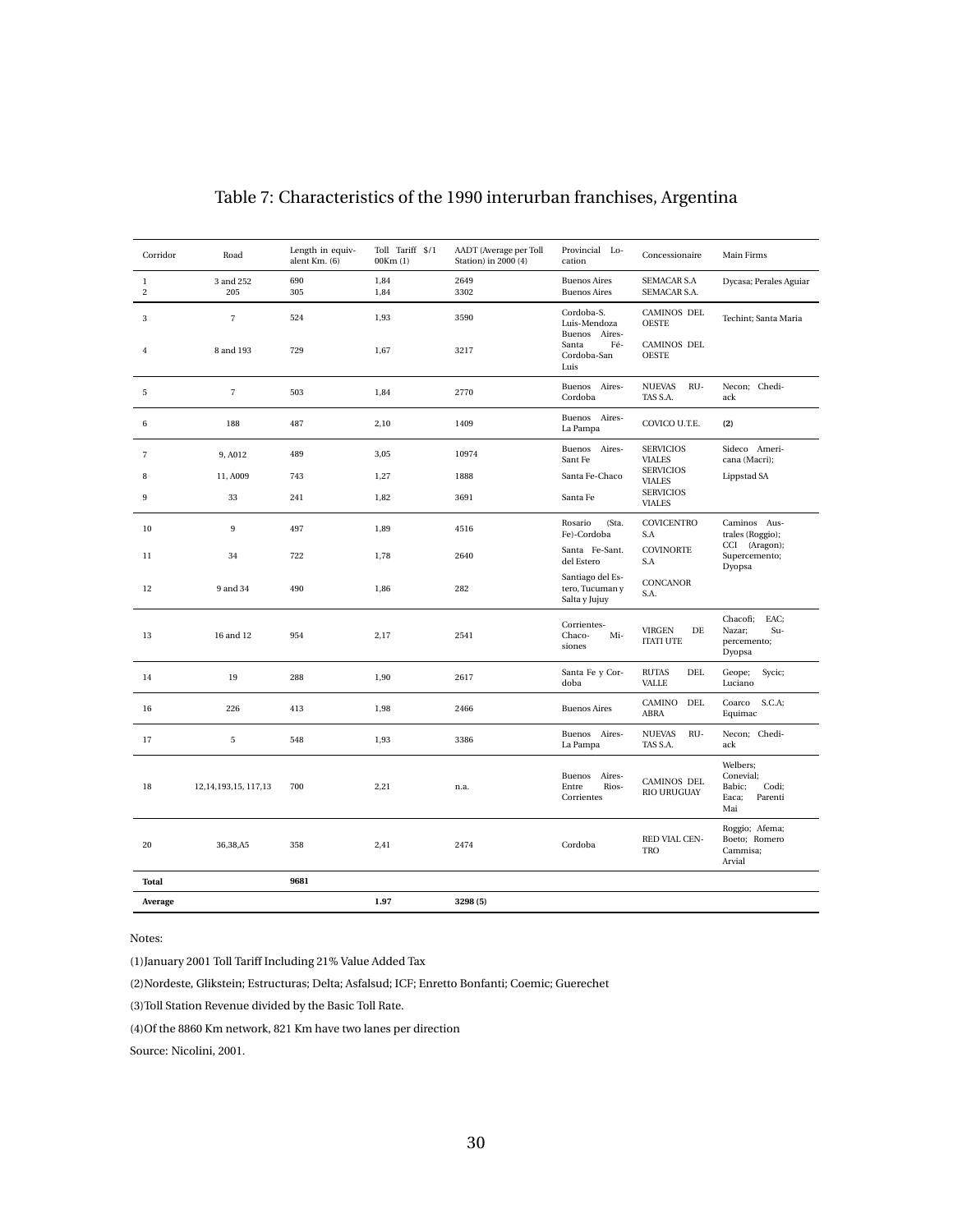sons to renegotiate the contracts were, first, that several concessionaires were collecting tolls before performing the investments required in their contracts, and second, the pressures by users unsatisfied with paying tolls. During a period lasting from January to April 1991, tolls were suspended until contracts were renegotiated. After the renegotiation, tolls were reduced by 50% and in exchange, the canon was eliminated. In fact, the government granted subsidies totalling US\$57 million per year to the firms.<sup>54</sup> The program of road improvements changed. Though the road franchises became less attractive as business propositions, firms were receiving money rather than making payments. The resources for the compensations came from a trust fund created by a fuel tax.

Another round of renegotiations began in 1995, because higher than expected traffic led to congestion and the need for new investments. The government threatened to auction the expansion projects in order to force the franchise holders to accept extensions of the franchise term in exchange for the required investment.<sup>55</sup> The negotiations were direct and dragged on until November 2000, except in the case of CV N°18, which signed an agreement in 1996, extending the concession until 2018. Nevertheless, at least US\$900 million in improvements agreed to in the 1995 renegotiations were not be built before the franchises ended, in 2003.<sup>56</sup>

The negotiations were completed by December 2000. These specified additional government grants for the franchise holder, mainly because previous grants had not been paid. In exchange, the franchise holders agreed to some additional investment, and to a freeze in tolls until the end of the concessions. It is noteworthy that the ratio of normal expenditures (routine maintenance, exploitation, administration, and user services) to total revenues of the concessionaires averaged over the length of the franchises was 46%, with the remaining paying for the 20% of the franchised network that was reconstructed, the 35% that was repaved and profits.<sup>57</sup>

In 1994 there was a second round of franchises for the four freeway accesses to Buenos Aires, which run down to 2018. These contracts were better designed than the interurban contracts, and franchises were awarded solely on the basis of the smallest toll, with franchise lengths of 22 years and no subsidies. The number of bidders was small, with at most two per franchise. The contracts These franchises have involved investments of around US\$ 1.7 billion, and represent 2,291 equivalent km, and had revenues of US\$ 290 million in 2000.<sup>58</sup> It is interesting to note that the Buenos Aires contracts contained a *trigger clause* that limited the profit rate. In the cases in which the target profit rate was reached, either tolls would have to fall or the franchisee would have to undertake additional investments. As in the first-round franchises, contracts were amended fre-

<sup>54</sup>In 1992, a further renegotiation increased the government payments to US\$63 million, both extended the contracts and postponed the date of enforcement of quality standards by one year, and erased all complaints, sanctions and penalties against the concessionaires.

<sup>&</sup>lt;sup>55</sup>According to Estache (1999), who quotes the Public Works Secretary, the franchises were extremely profitable, at least until 1998, with rates of return between 26 and 38%.

 $56$ One of the reasons being that not all the government payments agreed upon were not made in full, because the resources n the trust funds were directed towards other projects.

<sup>57</sup>Nicolini 2001, using data from the Secretar'ia de Obras P'ublicas de Argentina.

<sup>&</sup>lt;sup>58</sup>An exception to this story is the La Plata-Buenos Aires access, which was awarded during the 1980's, and is well behind schedule, but continues to collect tolls.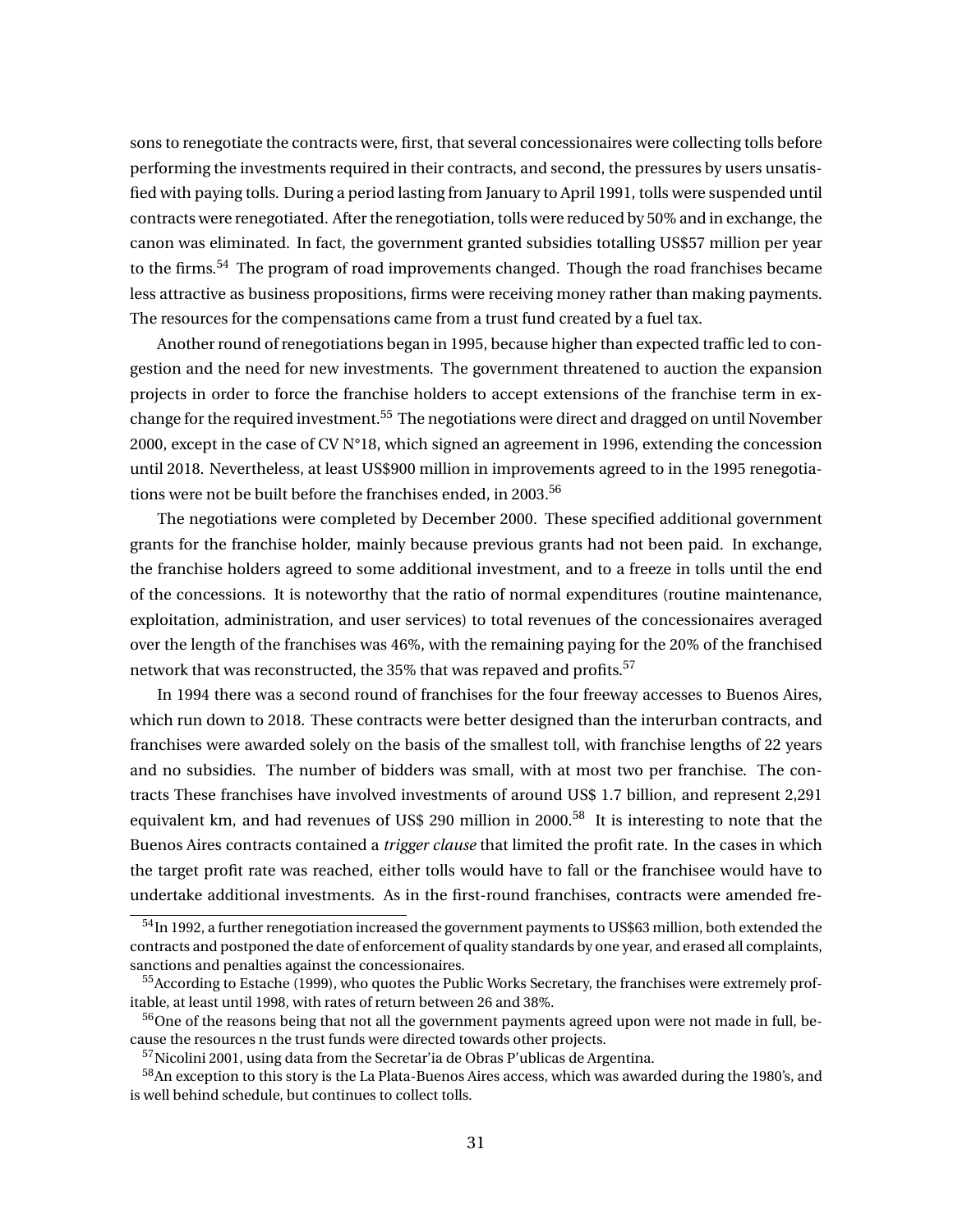quently, five times since 1996, due to the trigger clause. Since these investments are not auctioned competitively, franchisees—which are owned by construction firms—chose to make additional investments, so as to avoid sharing profits with the government, keeping the extra revenue within the firm. Note that these trigger clauses may lead to inefficiencies. On the one hand, if the road generates large revenues, it is probably close to congestion so lowering tolls may be inappropriate. On the other hand, unlimited expansion due to the trigger program may lead to overcapacity or congestion at the points at which the franchised highway interconnects with the rest of the road network, as there is no coordination with the rest of the highway network.

Clearly the quality of roads improved as a result of the franchise program (Nicolini (2001), also Cipoletta and Sanchez (2008)). Intercity traffic increased from 73 million to 106 million traffic equivalent units from 1991 to 1998 (see World Bank [1999]), though it remained approximately constant between 1996 and 1999 and declined after the economic crisis of 2001. Intercity toll revenues were approximately US\$275 million a year (pre-2001 crisis), plus an additional promised US\$68 million in grants from the central government, i.e., approximately US\$ 350 million per year until the crisis (See Table 8). This is a large sum, considering that the franchises only had 821 km of two lane intercity highways. As a comparison, the budget for public expenditures in roads was only around US\$500 million of which 35% went to pay interest. Note, however, after the crisis the peso was devalued to one third of its former value, so during the last two years of the franchises, the revenue of the interurban concessions ran to about US\$ 150 million.

| Period             | Toll revenue  | Gov. Compensation | Total revenue |
|--------------------|---------------|-------------------|---------------|
| $1(11/90-10/91)$   | 61.915.532    | 17.841.259        | 79.756.791    |
| $2(11/91-10/92)$   | 168.579.592   | 55.069.267        | 223.648.859   |
| $3(11/92 - 10/93)$ | 207.937.218   | 69.998.802        | 277.936.020   |
| $4(11/93-10/94)$   | 253.501.989   | 57.664.699        | 311.166.688   |
| $5(11/94-10/95)$   | 258.125.574   | 74.203.689        | 332.329.263   |
| $6(11/95-10/96)$   | 282.388.326   | 29.139.259        | 311.527.585   |
| $7(11/96-10/97)$   | 316.812.644   | 81.467.654        | 398.280.298   |
| 8(11/97-10/98)     | 354.137.219   | 80.484.808        | 434.622.027   |
| $9(11/98-10/99)$   | 343.811.007   | 86.248.220        | 430.059.227   |
| $10(11/99-10/00)$  | 286.671.542   | 85.871.227        | 372.542.769   |
| $11(11/00-10/01)$  | 246.484.285   | 514.145.100       | 760.629.385   |
| $12(11/01-10/02)$  | 166.712.305   | 280.490.496       | 447.202.801   |
| 13(11/02-10/03)    | 186.633.478   | 278.159.155       | 464.792.633   |
| TOTAL.             | 3.133.710.711 | 1.710.783.635     | 4.844.494.346 |

Table 8: Total revenue of Argentina interurban concessions 1990-2003, current A\$

Source: Cipoletta and Sanchez, 2008.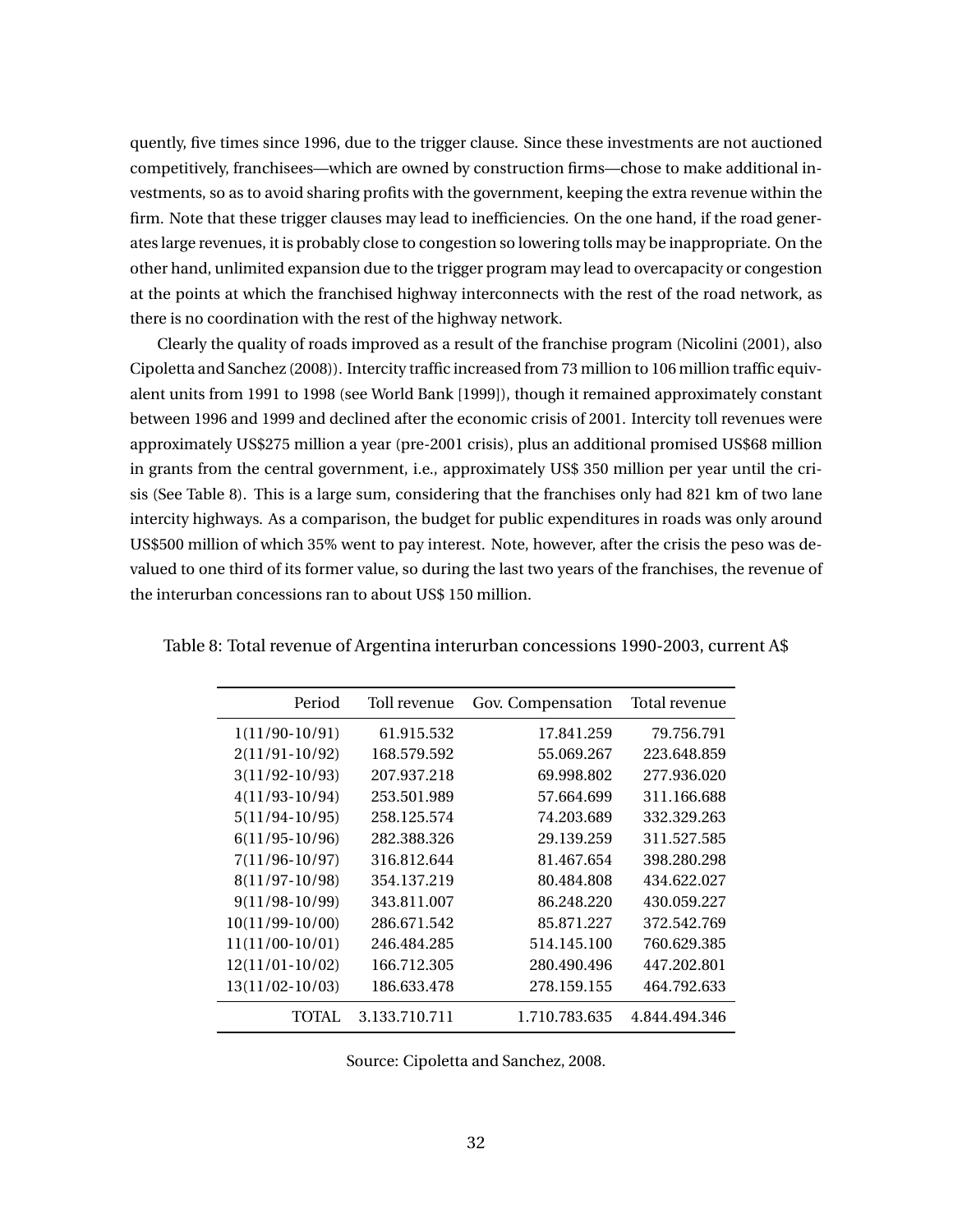The Argentine experience in this first period shows the social costs that may be caused by franchise contracts that overlook important issues. For instance, since the location of the toll booths was not specified, *in some cases* the franchise holder placed them strategically so as to maximize revenue, by charging relatively high tolls to users of small sections of the franchised highway. This led to a much higher average cost per traveled kilometer than the originally anticipated rate of approximately 1.5 US cents/km, because the average trip was short but paid the full toll. In fact, it has been shown that for the average 25 km car trip, users were worse off than before the franchises.<sup>59</sup>

Another remarkable fact is that reported operating costs of the inter-urban franchises ranged between 40 and 60% of net-of-VAT toll revenues. What is most surprising is that a large fraction, which has been estimated at around 40% of expenditures, was spent on administration and collection, and that of this fraction, more than two-thirds was spent collecting tolls. In fact, 21% of gross toll revenues were spent on administration and collection, which is similar to expenditures on maintenance. A possible explanation for these costs is that many intercity roads had low traffic densities, which means that collecting tolls can be expensive. In fact, according to Nicolini (2001), routine maintenance costs, which are equivalent to US\$ 5,960/km, are also fairly high by international standards.An alternative explanation is that profits were being diverted in order to delay the application of the trigger clause that would have franchise holders share revenues with the government. This is consistent with the large gap that existed between profit rates estimated by the association of concessionaires (12.4%) and independent estimates (26–38%, see footnote 55). Note that in addition to toll revenue, we must add the annual compensations agreed to in 1997 after the tolls were reduced, which amount to 26% of total toll revenues. Recall that these franchises did not require new construction, but rather rehabilitation, maintenance and capacity improvements.

We can try to obtain rough estimates of the gross margins of the interurban concessionaires. There are estimations that investment levels for the years 1-9 of the intercity franchises were US\$1,448 million for the 9,681 km of the twelve initial concessions, or approximately US\$ 15 thousand/km/year. $^{60}$ . Adding the US\$ 12.5 thousand/km/year in routine maintenance, exploitation, administration and user services, we obtain average expenditures on 27.5 thousand/km/year. We can compare these annual expenditures with average yearly revenue of US\$ 41.3 thousand/km (toll revenue of US\$ 30,5 thousand/km/year plus compensation subsidies amounting to US\$ 10,8 thousand/km/year).<sup>61</sup> The profitability of the franchises depends crucially, therefore, on the timing of the initial investments.

In October of 2003 the National Comptroller (*'Auditoría General de la Nación'*) published a lengthy report reviewing the main conclusions of its audits of franchised highways during the 1993- 2003 period. The report provides further evidence on weak enforcement of franchise contracts. For example, the equipment needed to measure a highway's friction coefficient had been out-of-service since 1994, so that this index had not been measured for any franchised highways since then (p. 34 of the report). The rugosity index, however, has been collected by the Dirección Nacional de Viali-

<sup>59</sup>See World Bank (1999).

 $60$ Cited in "Financing the Road Sector in Argentina: Lessons from the Past".

 $61$ Data from Nicolini 2001.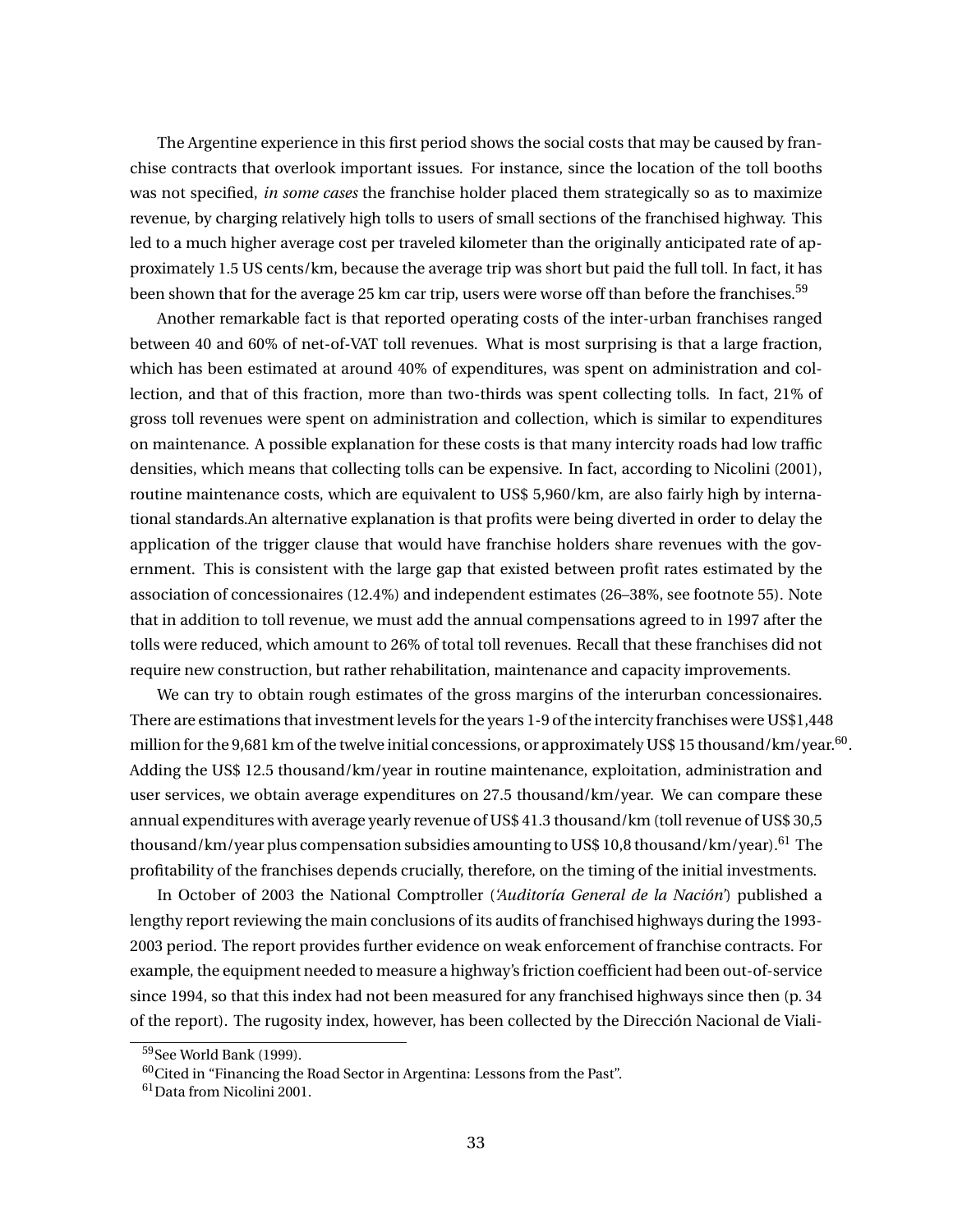dad (1990) and the Órgano de Control de los Corredores Viales Nacionales (later years), and it shows an improvement, going from 3.52 (1990) to 3.03 (1997 and 1998), reflecting the public perception of an improvement in road quality during the period.

*More generally, highway quality immediately after construction had typically been considerably below specifications, and had often deteriorated faster than allowed by the contract specifications. Building delays had also been recurrent, while fines to which the government was entitled had seldom been collected and were eventually canceled in the 2003 auctions.*

When the 1990 concessions ended in 2003 (excluding the aforementioned CV N°18 and 29), the government proceeded to reauction 17 franchises, grouping them into 6 new "Corredores Viales", representing 7,951 km of highways. Under the new scheme, concessions would last only 5 years and the firms' responsibility for the highway was limited to maintenance and operations, with all new investment financed by the government, under the aegis of the Sistema de Transporte Integrado (SIT), funded by the fuel tax. Toll were set by the government and toll revenues were pooled and then distributed according to a predetermined scheme, which was the basis for the adjudication of the franchises. Less than 1,350 km of the 7,951 km of franchised roads were assigned to previous concessionaires (Cipoletta and Sanchez, 2008). During this period road quality worsened, because lack of supervision meant that not all the necessary maintenance work was performed. The revenue of the firms was substantially lower than under the previous regime, reflecting the less ambitious character of the new scheme. Moreover, the SIT, which was supposed to use its resources (from the fuel tax fund) to finance additional investment in roads, began to use the resources to provide additional compensation to concessionaires (because of toll reductions decreed by the government), but specially to subsidize transport by buses, trains and trucks. Government inefficiency and led to delays in realized investment, which impacted the quality of the roads. Thus, for the period from the award of the franchises to October 2007, the total amount invested in the 6 Corredores Viales amounted to only A\$421 million.

Summing up, the original Argentine concessions program succeeded in providing a significant upgrade to the country's highway network. Yet this upgrade appears to have been expensive, in particular because of the incentives to pad costs in maintenance, administration and collection, and the continuous process of renegotiations that seem to have benefited concessionaires at the expense of toll users and tax payers. The failures of the original program led the Kirchner administration to move toward a hybrid system, where new projects and significant additions to capacity are financed directly by the government, with results that appear to be much worse than the original approach. Perhaps the main conclusion of this country study is the importance of stable rules in the successful development of a franchise program.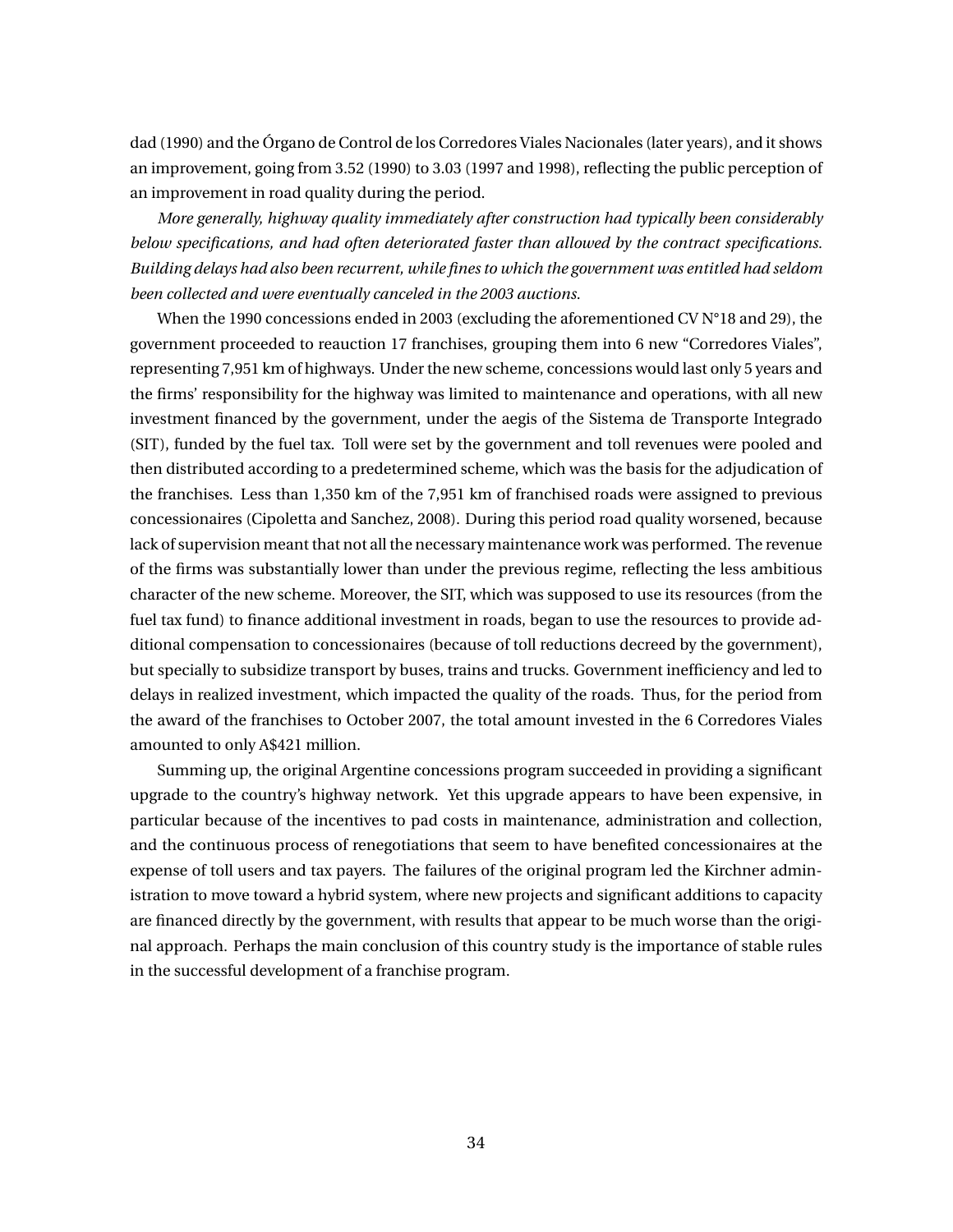# **4.2 Mexico**<sup>62</sup>

Mexico was the first country in Latin America to experiment with highway privatization. In the late 1980's, the country was successful with three demonstration projects, and this led to a program to build more than 4,000 km of toll highways in 1989, under the recently inaugurated Salinas' government. Under the scheme, the Transportation Secretariat selected roads to be offered, and specified the *maximum tolls* in real terms (**Check discrepancy between Ortiz, Bain and Carniado and WB (2003)**). The projects were to be privately financed (in contrast to the three demonstration projects), with approximately 70% of financing being provided by banks or other external sources of finance. The government provided a partial guarantee of costs and traffic projections by providing the option of concession extensions. Concessions were awarded competitively (but only to domestic firms) on the basis of the shortest concession period, which legally could not exceed 15 years.

The program appeared to be successful at first, with 52 privatized toll roads and 5,500 km of highway. The required investment amounted to approximately US\$ 13 billion, of which approximately 50% corresponded to bank credit, 29% to various public sector grants or other contributions and the remaining 30% was contributed by firms. A few years later, the program collapsed, and 20 concessions were taken over by government and incorporated into a public trust fund, the FARAC. According to Ortiz, Bain and Carniado (2008), equity holders lost perhaps Us\$ 3 billion. The remaining concessions were extended by terms of, on average, 20 years, and in some cases, for much longer periods. For example, the Mexico-Toluca concession was extended from its original two years and four months to its current 42 years (Rogozinsky and Tovar (xxxx)).

The reasons for the collapse, which appears to have cost the government US\$13 billion, are multiple. First, the concession were awarded on the basis of the shortest term of the franchise, which meant that tariffs were set at the highest possible level (**See discrepancy above.**). The terms were on average shorter than ten years, which put enormous financial pressure on the projects. Second, inadequate preparatory design work and technical studies, which led to late changes in design and specifications, leading to delays and cost overruns. This was compounded by short deadlines for submissions, which led to inadequate evaluations by the private firms. Moreover, in many cases the rights of way, environmental permits and other approvals had not been obtained, creating conflicts with communities and leading to changes in the routes.  $63$  Third, many of the projects were privately unfeasible due to low traffic flows and because of inadequate account of the price elasticity of de-

<sup>&</sup>lt;sup>62</sup>The sources of information used for this case study are: Fabiola Ortiz, Robert Bain and Santiago Carniado (2008), "A Credit Review Of MexicoŠs Toll Road Sector: Stable And Strong", *Standard & Poors, Infrastructure Finance*, September 2006; World Bank (2003), "Private Solutions for Infrastructure In Mexico", *A Country Framework Report*; Jaques Rogozinski and Ramiro Tovar, "Private Infrastructure Concessions: The 1989-1994 National Highway Program in Mexico", http://ssrn.com/abstract=138273; Amado Athie, "Public-Private Partnerships for Highways in Mexico: Federal Perspectives", Presentation of the Secretaría de Comunicaciones y Transporte, May 2007.

 $63$  For example, the Cuernavaca-Acapulco toll road had cost overruns of 200% and was delayed 30 months, see Ortiz, Bain and Carniado (2008).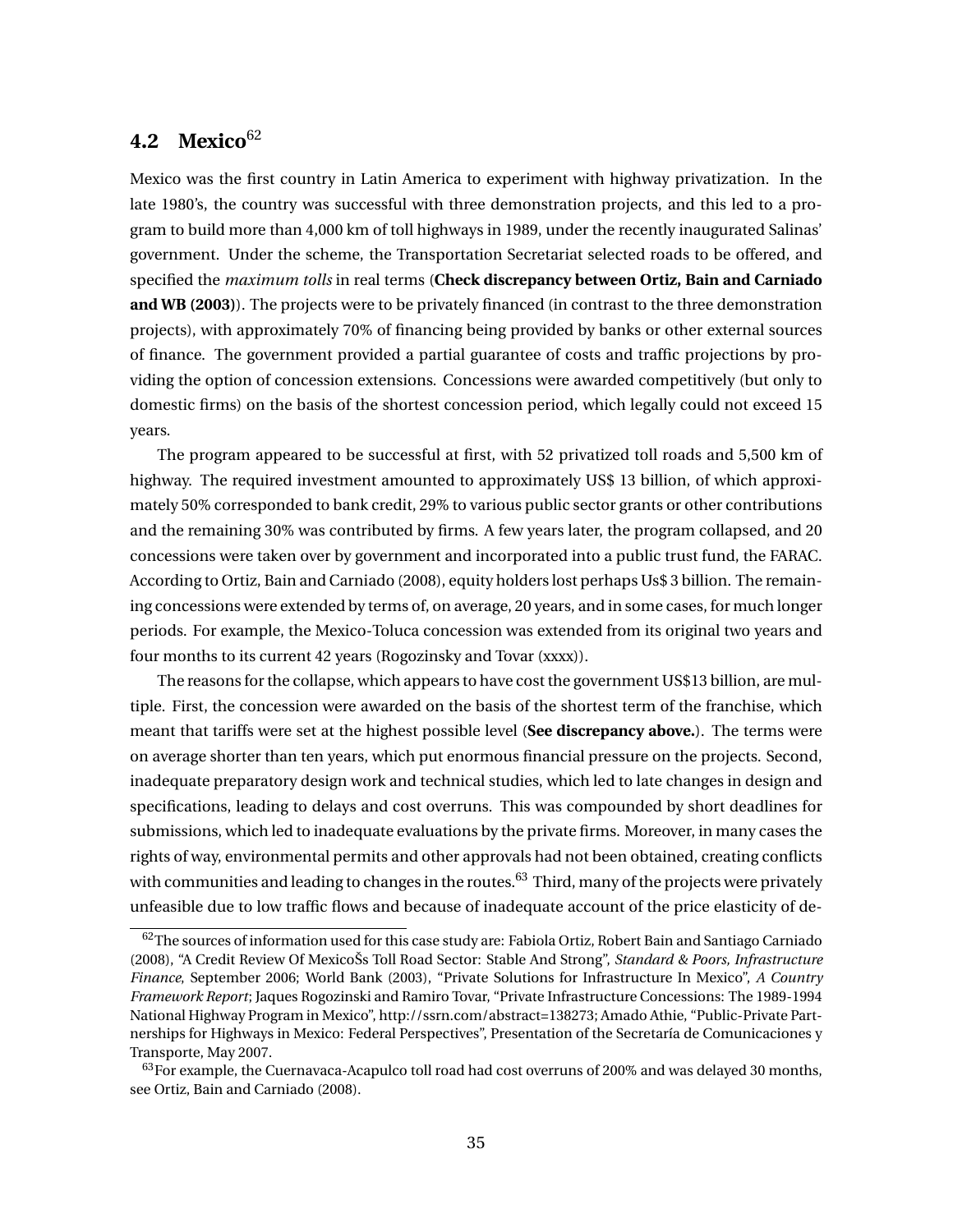mand for tolled roads, which combined with the very high tolls resulting from the bidding process, led to overestimates in traffic forecasts (on average, usage was 30% below expectations, see Ortiz, Bain and Carniado (2008)). In this context, it is important to recall that a constitutional requirement of a free alternative road increased the price elasticity for the tolled road. Fourth, the financial health of many projects was predicated on macro stability, and was devastated by the financial crisis of 1994 that led to devaluation of the Mexican peso with respect to the dollar. Finally, lack of international competition, with most participants being construction firms focussed primarily on the profits from upfront construction, and which lacked experience in the maintenance, operations and financial management (maintenance and operations was substantially more expensive than expected). Since these companies had lobbying capacity with the government, they assumed an implicit government guarantee for cost overruns and traffic prediction overestimates. In fact there was underbidding and overvaluation of costs, because when financial problems began, these led to franchise extensions. Moreover, nationalized banks were unable to monitor exaggerated construction bills (WB 2003).

The bailout that followed began by first extending the concession lengths, but this was insufficient in many cases, where traffic shortfalls or cost overruns made the projects unviable in all conditions. The peso devaluation of 1994 exacerbated these problems, and extended them to the bank system, which had extended loans to the projects. In 1997, the government assumed ownership and bank liabilities of 23 toll roads under a trust fund, the FARAC.<sup>64</sup> FARAC operated the toll roads and lowered tolls to more realistic levels to enhance use and increase revenue, with reductions of 40% in the case of trucks. Around a quarter of the original franchises were earning reasonable rates of return, while the remainder appeared to be financially weak by 2003 (WB). In conclusion, even though the projects were built, the first wave of Mexican toll roads was a spectacular failure (Ortiz, Bain and Carniado (2008)).

The Mexican government has learnt from this painful experience, and now operates road infrastructure projects using PPPs under two modes: the New Concession Model and the PPS model. The New Concession Model is a traditional program with cost recovery based on user fees, but in which the many deficiencies of the first wave of toll roads have been corrected. The PPS model is used in the case of toll free roads or other projects in the health, education and transport sectors, and corresponds to availability contracts, in which the government pays partly on asset availability and partly on the basis of shadow tolls.

### **4.2.1 The New Concession Model**

Under this approach, the projects are awarded to firms that meet technical, economic and legal conditions and which require the minimum subsidy for the project. The process of awarding projects is more transparent and bidders may propose changes that improve the project. The Trans-

 $64$ According to Ortiz, Bain and Carniado (2008), there was no compensation to equity holders, who may have lost US\$ 3 Billion.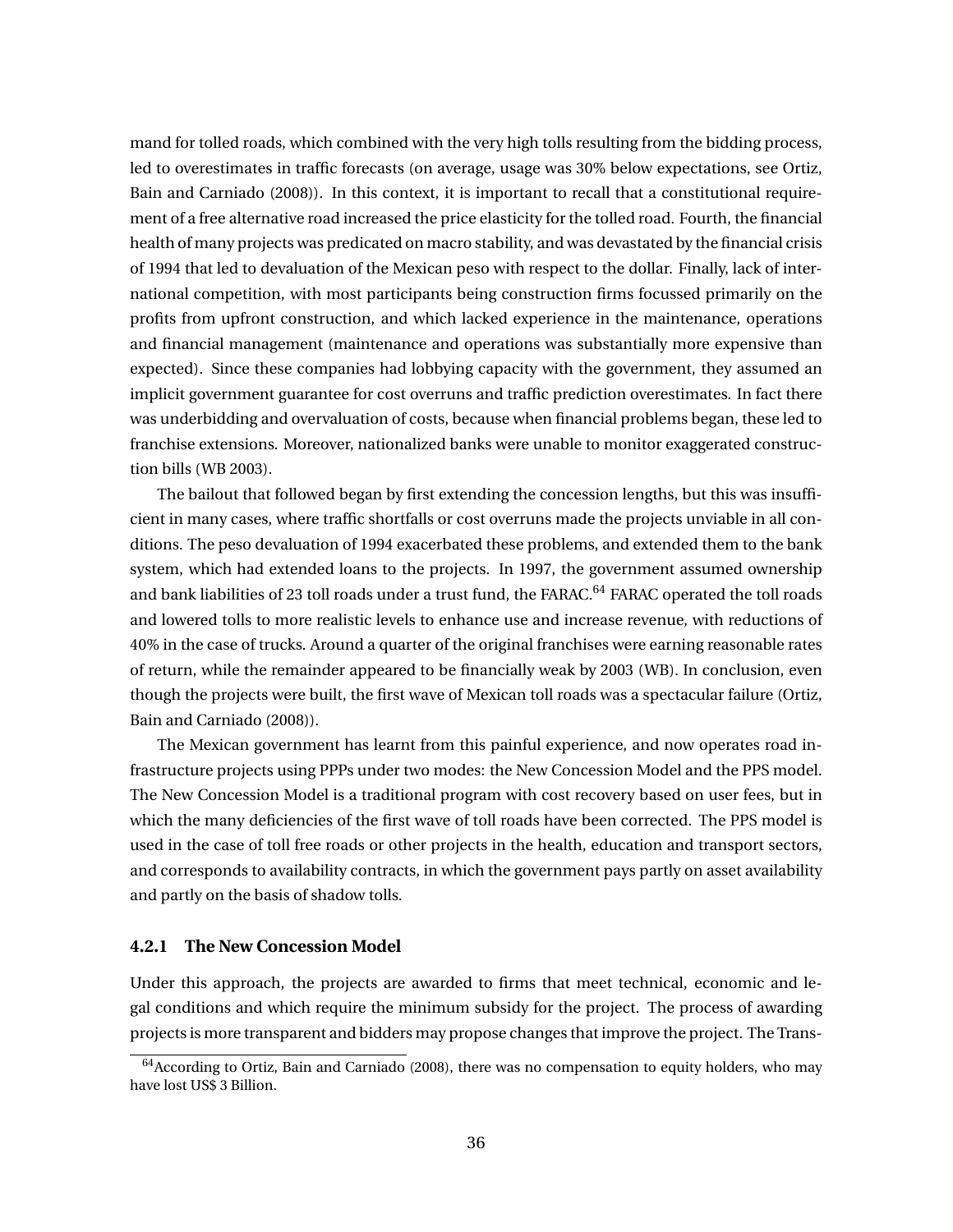port Secretariat sets an average maximum toll, (AMT) but allows the firm to rebalance tolls for individual classes of vehicles. All bids must be accompanied by in-depth traffic and revenue studies, and in general the technical ability in the country for these studies has increased. There is now more competition for the projects and the bidders are usually combinations of domestic and international firms, which have knowledge and experience with managing and operating tolls roads. The contracts assign the costs of overruns to the successful bidder, but changes required by the Transport Secretariat are reimbursed in full. There is a committee supervising the quality of construction work. In order to reduce uncertainty, rights of way are fully secured before awarding the project. Finally, the financial structures of the projects are designed to resist stress, and a large fraction of the financial resources are local, reducing the foreign exchange risk of the project. The new approach seems to be successful, with projects amounting to US\$1.5 billion under construction by May 2007 (Athie) and several other under progress, see table 9. There is strong competition for the projects: the Morelia-Salamanca toll road attracted 5 bidders.<sup>65</sup>

| Project                                    | Length (Km) | Amount (US\$ Mill) |
|--------------------------------------------|-------------|--------------------|
| <b>Awarded Concessions</b>                 |             |                    |
| Matehuala Bypass                           | 14,2        | 39,6               |
| Mexicali Bypass                            | 41,0        | 73,3               |
| Amozoc-Perote                              | 103,0       | 171,6              |
| Tepic-Villa Unión                          | 152,0       | 281,1              |
| Morelia-Salamanca                          | 83,0        | 161,9              |
| Northern Bypass of Mexico City             | 223,0       | 543,5              |
| <b>Tecpan Bypass</b>                       | 4,0         | 16,3               |
| Monterrey-Saltillo and Saltillo Bypass     | 92,0        | 256,1              |
| <b>Bids In Progress</b>                    |             |                    |
| Perote-Xalapa and Xalapa Bypass            | 60,0        | 247,3              |
| Arriaga-Ocozocoautla                       | 93,0        | 199,0              |
| San Luis Río Colorado International Bridge | 0,4         | 7,4                |
| Reynosa-Anzaldúas International Bridge     | 10,0        | 60,1               |
| <b>Irapuato Bypass</b>                     | 29,5        | 57,4               |
| Total                                      | 905,1       | 2114,6             |

Table 9: Projects under construction and in progress under the New Concession Model

Source: Athie (2007).

 $65$ Note however that all biders were associations of Mexican firms. Interestingly, there was a tie since to firms asked for no contribution from the government. The resolution of the tie was based on the firm that offered the lowest cost of construction, according to the tender rules. This strange tie condition may be related to the memory of the implicit guarantees and cost overvaluation by contractors in the first generation of toll roads.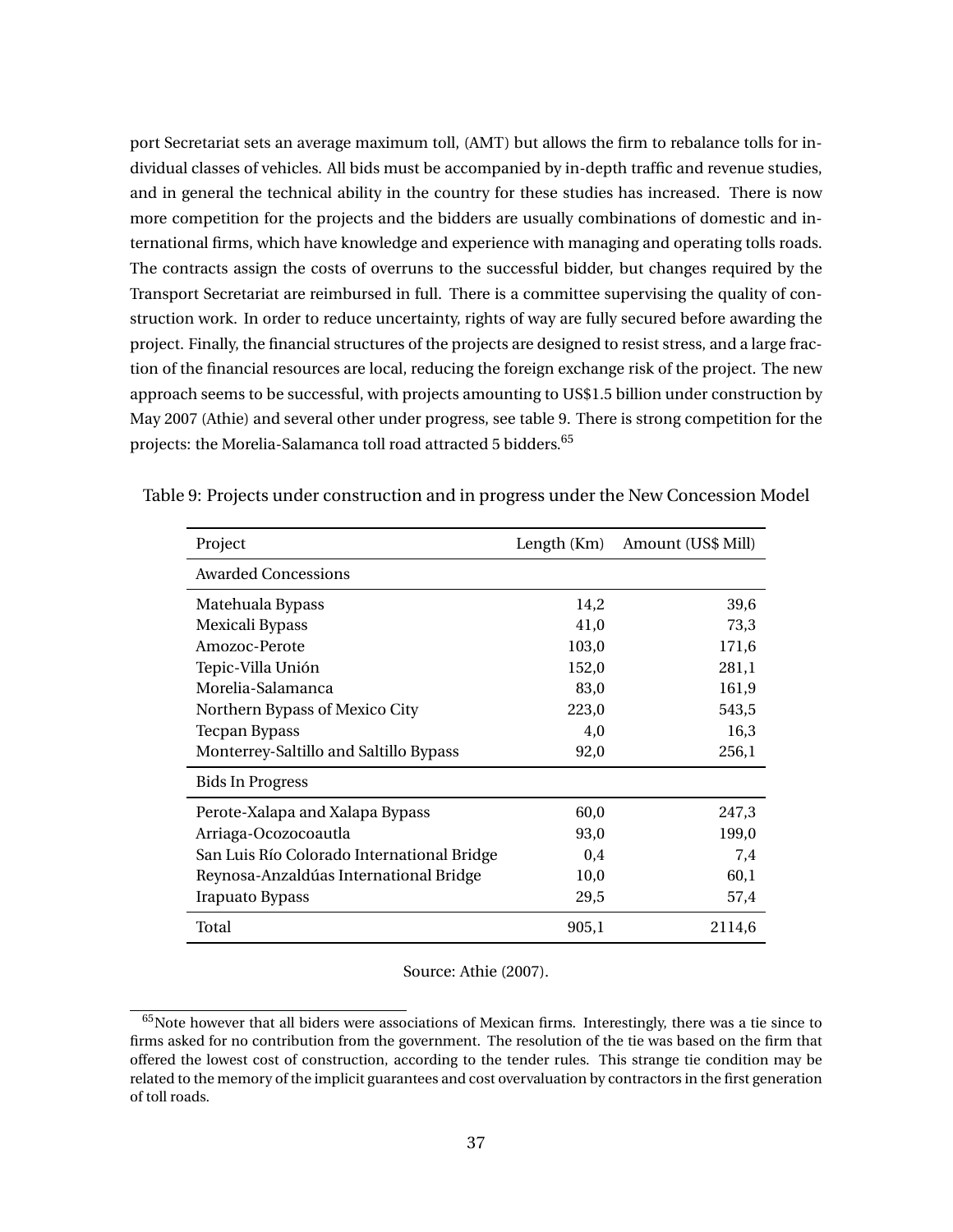### **4.2.2 The PPS model**

Under the PPS model, the government promises to make periodic payments from the Transportation Secretariat budget, but there is some residual traffic risk in terms of shadow tolls. The Secretariat provides the conceptual design of the project and a list of requirements, and the decision criteria is the lowest net present value of annual payments. The duration of the contract is between 15 and 30 years. Table 10 summarizes the experience with highway PPS.

| Project                                    | Length (Km) | Amount (US\$ mill) |
|--------------------------------------------|-------------|--------------------|
| <b>Awarded Concessions</b>                 |             |                    |
| Matehuala Bypass                           | 14,2        | 39,6               |
| Mexicali Bypass                            | 41,0        | 73,3               |
| Amozoc-Perote                              | 103,0       | 171,6              |
| Tepic-Villa Unión                          | 152,0       | 281,1              |
| Morelia-Salamanca                          | 83,0        | 161,9              |
| Northern Bypass of Mexico City             | 223,0       | 543,5              |
| <b>Tecpan Bypass</b>                       | 4,0         | 16,3               |
| Monterrey-Saltillo and Saltillo Bypass     | 92,0        | 256,1              |
| <b>Bids In Progress</b>                    |             |                    |
| Perote-Xalapa and Xalapa Bypass            | 60,0        | 247,3              |
| Arriaga-Ocozocoautla                       | 93,0        | 199,0              |
| San Luis Río Colorado International Bridge | 0,4         | 7,4                |
| Reynosa-Anzaldúas International Bridge     | 10,0        | 60,1               |
| Irapuato Bypass                            | 29,5        | 57,4               |
| Total                                      | 905,1       | 2114,6             |

Table 10: Projects under PPS, under construction and bids in progress

Source Athie (2007).

Mexico has developed another program, known as the Highway Asset Utilization program, under which the Secretariat assigns through a bidding process of an already existing tolled highway. The firm is responsible for maintenance and operation, and receives toll revenue in exchange. The bidding variable is the amount to be paid, and which is preassigned to build a new highway, normally (but not always) with some local affiliation to the auctioned highway. Examples of affiliation are the Reynosa Bypass and Rio Bravo Dona International Bridge, to be financed with the revenue from the auction of the Reynosa-Matamoros highway and the Reynosa-Phar International Bridge. The table 11 summarizes the state of the different approaches to PPPs in Mexico as of May 2007.

To conclude, the initial Mexican toll roads program was a case study of failure. The causes of the problems were the lack of serious technical and economic studies, lack of experience of successful bidders and the government, firms underbidding and assuming an implicit government guarantee,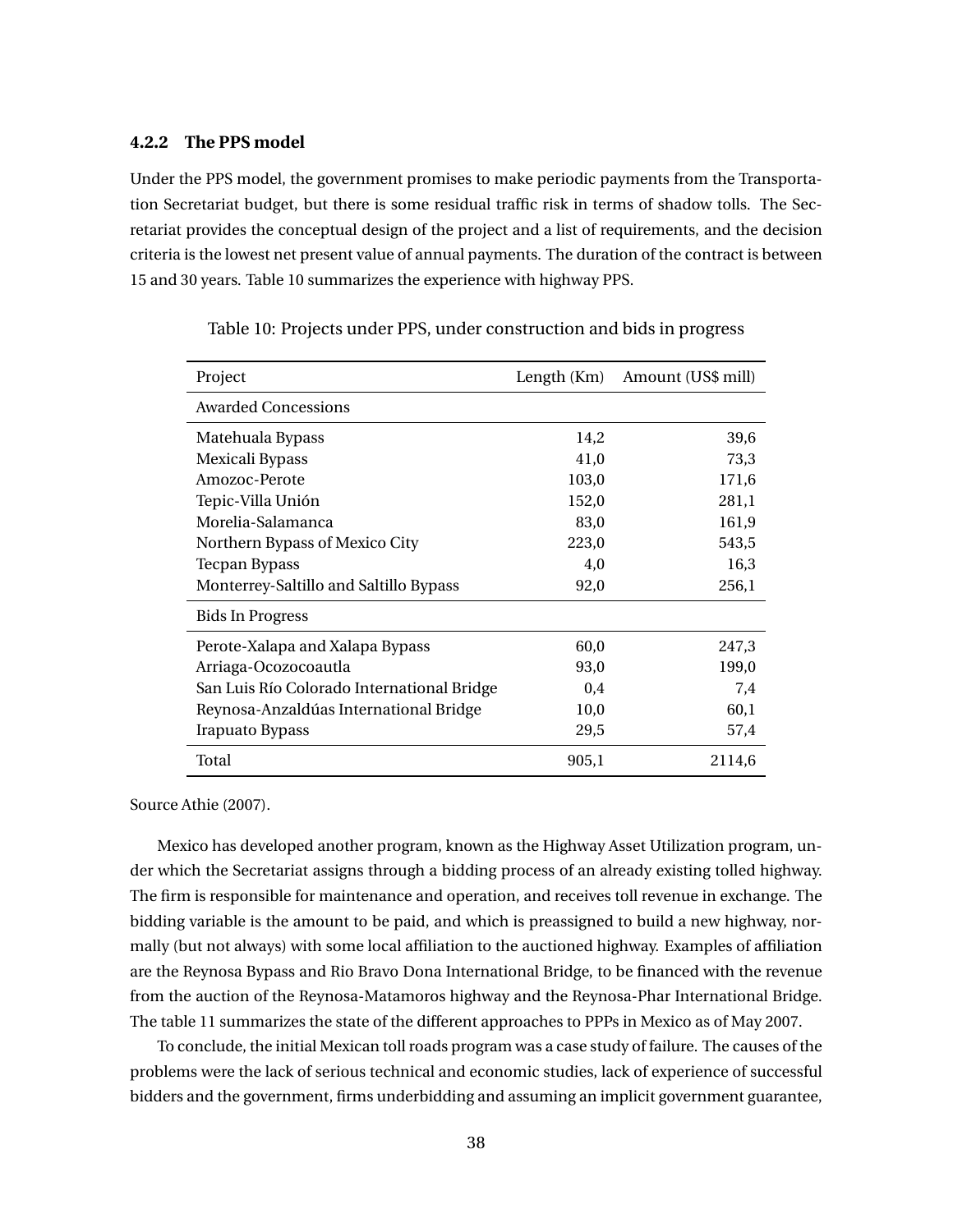| Project          |                | Concessions           | <b>PPS</b>     |                       | Assets         |                       | Period         |
|------------------|----------------|-----------------------|----------------|-----------------------|----------------|-----------------------|----------------|
|                  | Length<br>(Km) | Amount<br>(US\$ mill) | Length<br>(Km) | Amount<br>(US\$ mill) | Length<br>(Km) | Amount<br>(US\$ mill) |                |
| Awarded          | 712.2          | 1543.4                | 213.0          | 269.3                 |                |                       | Before<br>2007 |
| Bids in progress | 192,9          | 571,2                 | 229,0          | 946.5                 | 144.0          | 923.4                 | 2007           |
| Preparation      | 148,1          | 461,6                 | 376,0          | 480.6                 | 74.0           | 173,6                 | 2007-2008      |
| Others           | 717,5          | 2049.7                | 938.0          | 712,8                 | 799.2          | 2156.0                | 2008-2011      |
| Total            | 1.770,7        | 4.625,9               | 1.756.0        | 2.409,2               | 1.017,2        | 3.253,0               |                |

### Table 11: Summary of projects in progress and under preparation

Source: Athie (2007).

and finally, an inappropriate bidding variable. The cost to the country was very large and is not fully completed.<sup>66</sup> However, the coubtry has learnt from the experience, and has designed a new approach to infrastructure PPPs that corrects the errors of the first generation. The new program seems to be more successful in avoiding the pitfalls of the previous experience, but time will test if this surmise holds true under more stressful conditions.

# **4.3 Colombia**

The first generation of highway franchises, which involved investments of US\$1,076 million in 13 projects (**Check and compare with table below.**), was awarded during the mid-nineties, as seen in table 12. It is clear in retrospect that this first wave of highway PPPs had severe problems. Seven out of 13 projects were not awarded in an auction, but assigned in direct negotiations after no bidders showed up at the auction (and two projects adjudicated by auction had only one valid proposal).<sup>67</sup> A partial list of the additional problems detected in the first round of franchises is as follows:<sup>68</sup>

- 1. Invías did not define the definite route of the roads in detail.<sup>69</sup> This meant that Invías was unable to expropriate the required land in time and led to construction delays.
- 2. The auction process was short and Invías had no international "road shows" to attract international bidders. This meant that most auctions had no bidders and most projects were handed to Colombian firms directly.

<sup>66</sup>See "Bumps ahead for a toll-road push", *Los Angeles Times*, April 20, 2007, concerning the quality and cost of the Cuernavaca-Acapulco Autopista del Sol.

<sup>&</sup>lt;sup>67</sup>In addition, many projects started out late due to lack of financing. In fact, by 1999, one project awarded in 1995 and one awarded in 1996 had still not obtained financing.

<sup>68</sup>From "Evaluación de las Concesiones Viales," Contraloría General de la República de Colombia, 2001.

 $69$ Invías is the Spanish acronym for Instituto Nacional de Vías, the government agency responsible for highways of national importance.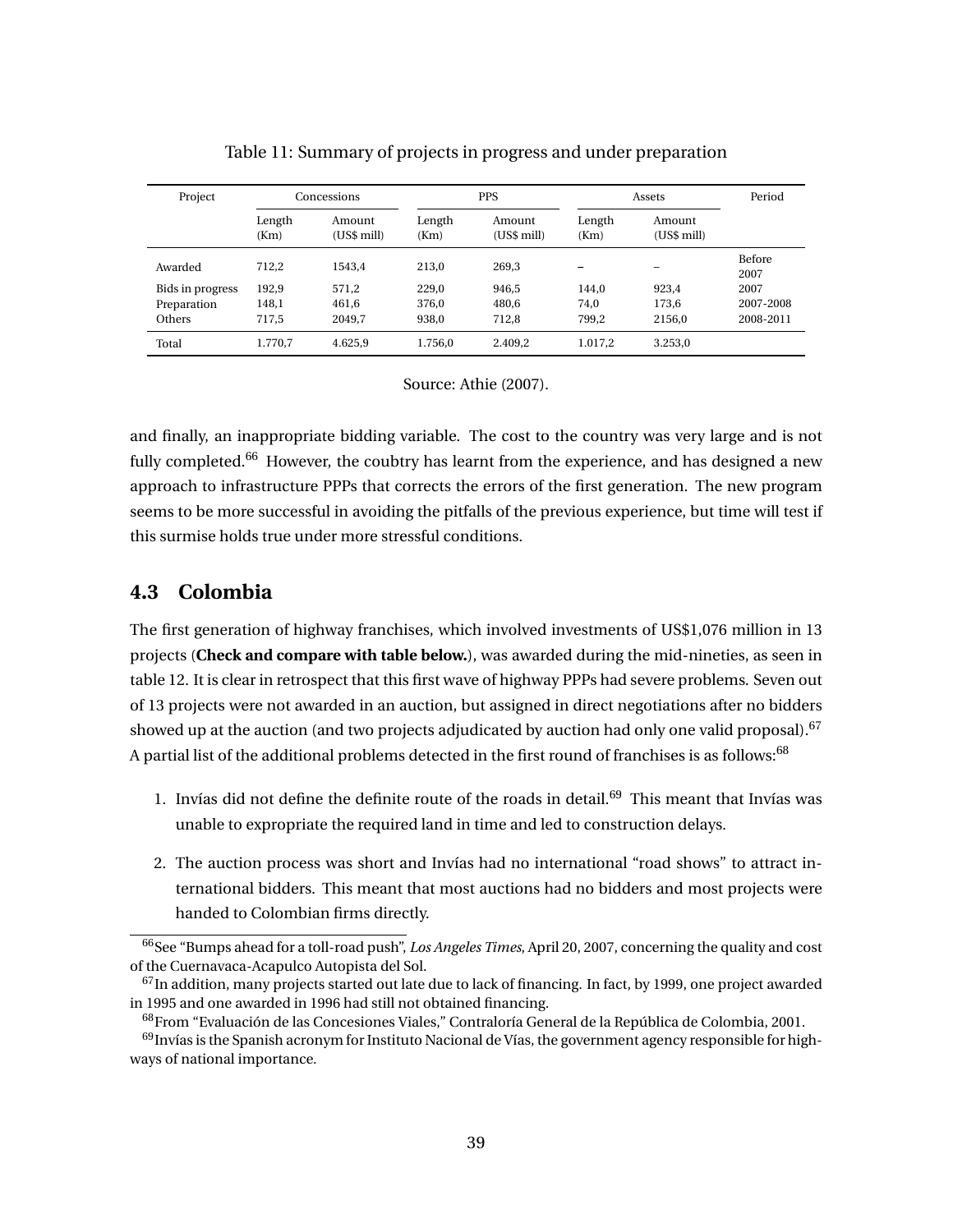| Project                                                       | Length            | Investment (US\$ mill) |
|---------------------------------------------------------------|-------------------|------------------------|
| Santa Marta - Paraguachón                                     | $250 \mathrm{km}$ | 49                     |
| Cartagena - Barranquilla                                      | $109 \text{ km}$  | 14                     |
| Desarrollo Vial Oriente de Medellín                           | 349 km            | 99                     |
| El Cortijo - La Punta - El Vino                               | 31 km             | 32                     |
| Fontibón - Facatativá - Los Alpes                             | 41 km             | 75                     |
| Desarrollo Vial Norte de Bogotá                               | 48 km             | 87                     |
| Los Patios - La Calera - Guasca y El Salitre - Sopó - Briceño | 50 km             | 9                      |
| Malla Vial del Meta                                           | 190 km            | 47                     |
| Bogotá - Cáqueza                                              | 49 km             | 94                     |
| Girardot - Espinal - Neiva                                    | 150 km            | 39                     |
| Armenia - Pereira - Manizales                                 | $219 \text{ km}$  | 131                    |
| Total                                                         | 1.486km           | 676                    |

### Table 12: First generation concessions in Colombia

- 3. Projects were franchised on the basis of feasibility studies, before the final project was defined. Moreover, traffic studies were preliminary.
- 4. Invías did not assess the financial health of bidders. Some winners (or firms that negotiated directly with Invías) could not obtain financing, which led to delays.<sup>70</sup>
- 5. Contracts were incomplete: there were no conflict resolution mechanisms, nor rules for payment of guarantees, or *step-in* procedures for possession of the franchise by lenders.

Because of these shortcomings, the first round of franchises was plagued by contract renegotiations, delays, large payments for traffic and cost guarantees, and cost overruns in plot expropriations. On average, traffic was 40% lower than predicted by Invías, while costs were 40% above their contracted values. More than 40% of cost overruns were due to higher expropriation costs.<sup>71</sup> A further 58% of cost overruns were due to design changes and the inclusion of additional features to the project. In addition, there were compensations for toll revenue below guaranteed levels, adding in total to US\$ 133.8 million (2203 dollars), representing 25,3% of the initial investments of US\$ 529.7 million (M. C'ardenas 2003).

In the second generation of franchises, some of the errors of the first generation were avoided, since the projects were more fully developed before tendering, traffic demand was studied more

 $70$ Despite this difficulty, the average delay of the first round franchises was 17 months, against the average of 3.5 years for similar government projects. Hidalgo, Darío. "Los impactos en las concesiones viales en Colombia: Vamos por buen camino?", *Estrategia*, June 30, 1997, cited in Pérez and Yovanovich, "Información Sectorial Sector Carreteras", Corporación Financiera del Valle S.A., February 1999.

 $71$ Note that there were construction cost guarantees offered by the government.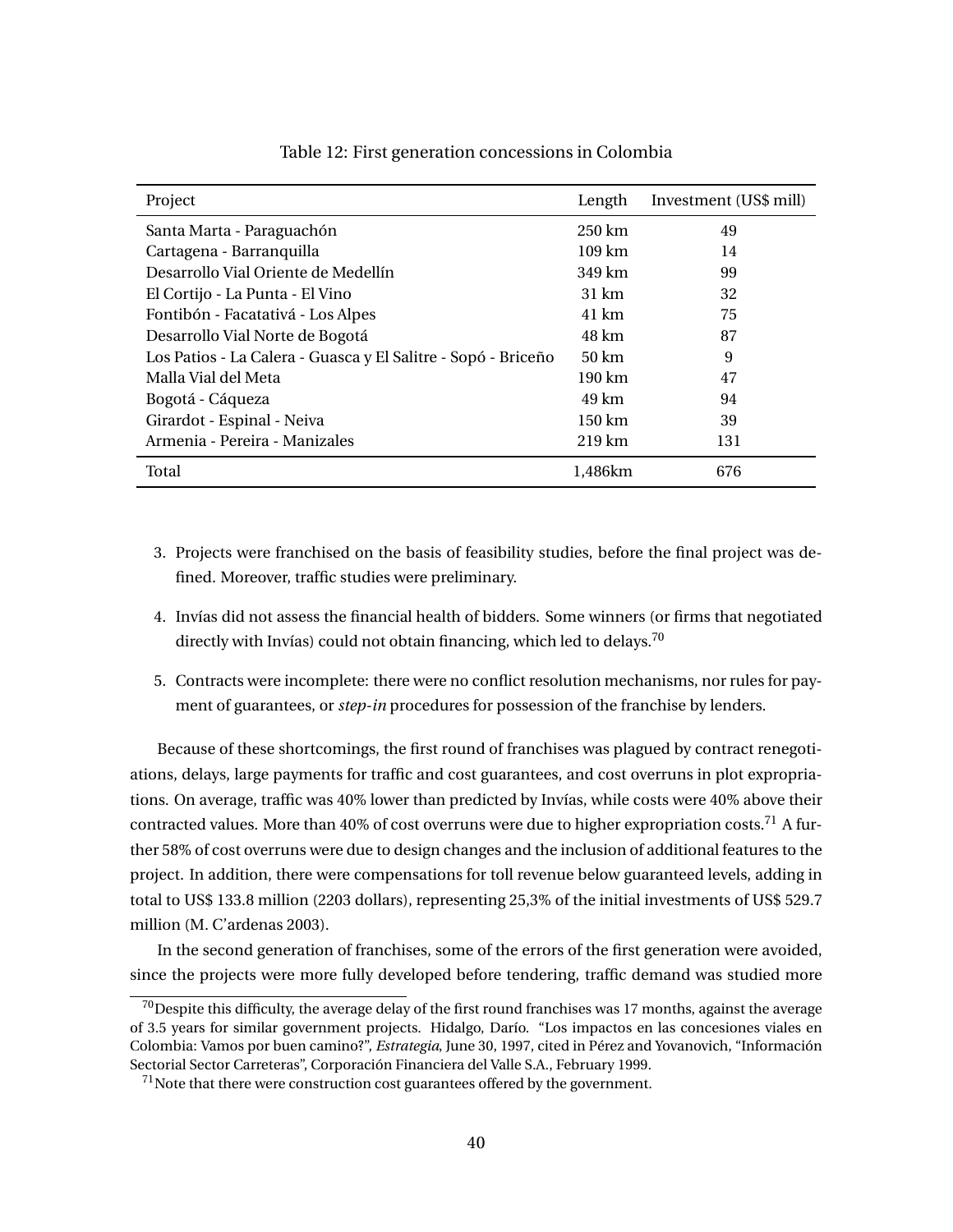carefully, and the rights of way and environmental permits were the responsibility of the government, and in some cases were obtained before tendering. The second round of franchises included only two projects, for a total of US\$ 504 million and 1041 km. Unfortunately, the first project was canceled due to breach of contract, while the second was late (in part because of problems with rights of way) and financially weak. It is interesting to note that, in contrast to the first round, variable franchise terms were used. The franchise ends when a predetermined level of accumulated revenue is collected. This is similar to the PVR mechanism discussed above, yet without discounting revenue flows, which means that some of the incentives to renegotiate remain, since the franchise owner bears more risk than under a standard PVR franchise.

Currently, Colombia is in its third generation of highway concessions. The differences between the second and third generations are fairly small, at least given the focus of this paper. First, there is the introduction of the concept of *graduality*, which implies that projects are adapted and expanded –within the scope of the contract– as demand for the road increases. Clearly, the lack of competition for these required additional investments can be very profitable to the concessionaire. Second, the adjudication system is simpler, since the main bidding variable is the level of accumulated toll revenues.<sup>72</sup> As of June 2008, there were 10 concessions awarded under the new scheme. The characteristics of the Colombian concessions are given in table 13.

| Project                                                       | Km           |                |             |  |
|---------------------------------------------------------------|--------------|----------------|-------------|--|
|                                                               | Construction | Rehabilitation | Maintenance |  |
| Armenia - Pereira - Manizales                                 | 66,4         | 110            | 219         |  |
| Bogotá - Villavicencio                                        | 9,2          | 16,3           | 86          |  |
| Bogotá (Puente El Cortijo) - Siberia - La Punta - El Vino     | 15           | 31             | 31          |  |
| Carreteras Nacionales del Meta                                | 2.8          | 180.9          | 190         |  |
| Cartagena - Barranquilla                                      | $\Omega$     | 63             | 109         |  |
| Desarrollo Vial del Norte de Bogotá                           | 46           | 48             | 48          |  |
| Desarrollo Vial Oriente de Medellín y Valle de Rionegro       | 45,7         | 168,4          | 349,1       |  |
| Fontibón - Facatativa - Los Alpes                             | 20           | 41             | 41          |  |
| Los Patios - La Calera - Guasca y El Salitre - Sopo - Briceño | $\Omega$     | 50             | 50          |  |
| Neiva - Espinal - Girardot                                    | 11,2         | 138,8          | 150         |  |
| Santa Marta - Riohacha - Paraguachón                          | $\Omega$     | 170            | 250         |  |
| Malla Vial del Valle del Cauca y Cauca                        | 110,3        | 293,5          | 403,8       |  |
| Briceño - Tunja - Sogamoso                                    | 31,2         | 189            | 203,8       |  |
| Zipaquirá - Palenque                                          | 7            | 370            | 377         |  |
| Bogotá - Girardot                                             | 121          | 87,75          | 121         |  |
| TOTAL.                                                        | 485,8        | 1957,65        | 2628,7      |  |

Table 13: Characteristics of Colombian concessions as of 2004

### Source: INCO June 2004.

Any fair evaluation of Colombian highway franchises, however, must consider that the benchmark should not be perfection but rather the experience with government-mandated construction. Even though concession contracts were renegotiated, and in many cases projects were delayed,

 $72$ This is similar to PVR for the case of an infinitely patient firm.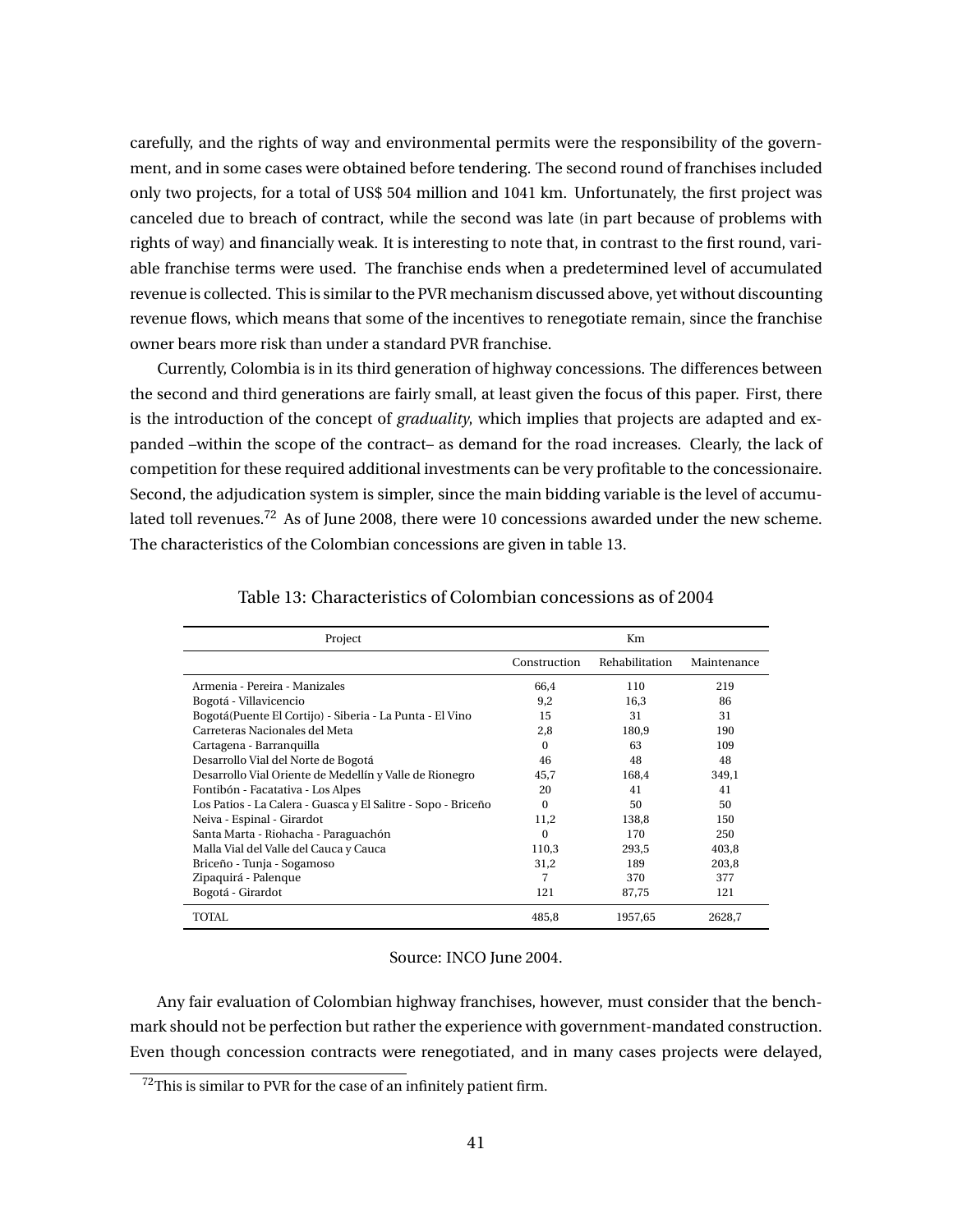the average delay was about two years less than before the program. Similarly, most concession contracts had cost overruns, yet the amount of the cost overruns were only about one third of the amounts under government mandated construction.

Summing up, the main shortcomings of the Colombian approach to highway PPPs have two origins. First, lack of experience with auctions and undue haste in preparing the first round of auctions. Haste led to constant changes in the projects, which increased costs. The lack of experience shows in not having promoted competitive auctions via "road shows", which led to auctions with few bidders. Another facet of inexperience is the lack of concern for financial guarantees, with no penalties for firms that could not finance the project.

A second source of problems has been the inattention to incentives, which coupled with traffic and construction guarantees, meant large contingent claims on the Colombian government.<sup>73</sup> The current generation of franchises seem to have improved on some of the more obvious mistakes of the past, but we believe that the use of total revenue instead of discounted total revenue as a bidding variable is a mistake, and that the concept of graduality provides the wrong incentives to concession owners.

# **4.4 Chile**

Chile has, by now, a mature and successful highway concession system, specially when compared to the countries described above. Nevertheless, there have been problems, the major one being the magnitude and generality of renegotiations of the original contracts (see table 14).

### **4.4.1 History of the Chilean franchise system**

In 1991 the Chilean congress passed a law that allows the government to concession most public works, including roads, seaports, airports, reservoirs, hospitals and jails.<sup>74</sup> By the end of 2007, all main highways, most airports and several other projects had been concessioned. The total cumulative investment in 50 concessions awarded by the Ministry of Public Works (MOP), which is summarized in Table 14, is about US\$11,3 billion, about 10% of current Chilean GDP.<sup>75</sup> Around 88% of that amount has been invested in highways.

Concessions must be awarded in competitive auctions open to any firm, national or foreign. The law is quite flexible, leaving ample room to adapt the contract to each project. For example, the tendering variables can include user fees, a subsidy from the state, the term of the concession, income guaranteed by the state, revenue paid by the franchise holder to the state for preexisting infrastructure, risk assumed by the bidder during the construction or operation stages, quality of

 $73$ The Colombian government has put a lot of conceptual effort into valuing the contingent guarantees it offered in the franchises, but less effort has been spent improving incentives, and avoiding renegotiation of contracts and financial arrangements.

<sup>74</sup>DFL 164 and DS 240, 1991.

 $75$ This figure does not include seaports, which are concessioned in a separate program.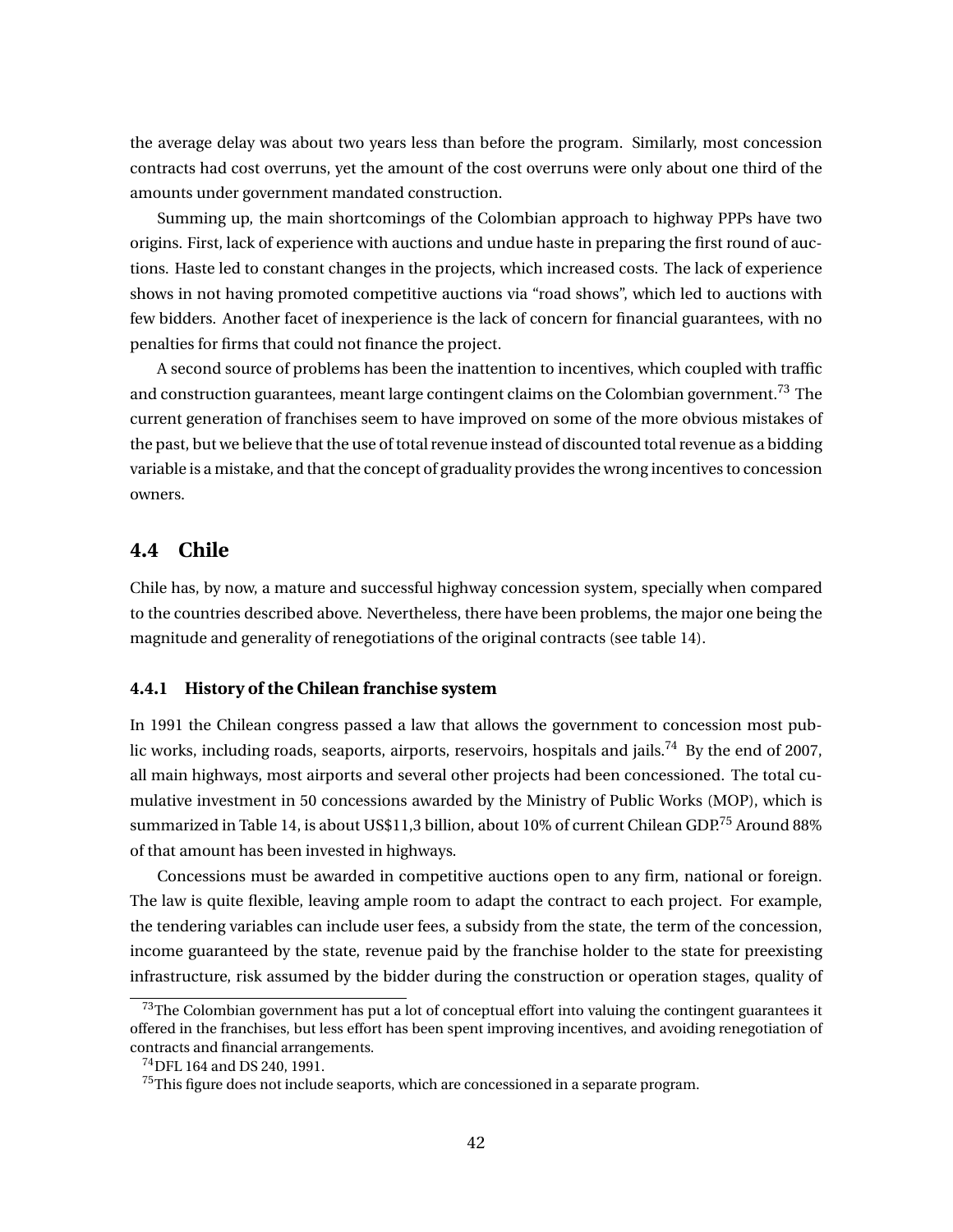the technical offer, fraction of revenue (beyond a certain threshold) shared with the state (or users), and total income from the concession.

|                       | Budgeted<br>cost | Total renegoti-<br>ated value | Total Invest-<br>ment | Fraction<br>of total | Number<br>of works | Fraction<br>of total | Average length<br>of franchise |
|-----------------------|------------------|-------------------------------|-----------------------|----------------------|--------------------|----------------------|--------------------------------|
| Ruta 5                | 71.885.711       | 20.544.456                    | 92.430.167            | 0,33                 | 8                  | 0,16                 | 23,8                           |
| Interurban highways   | 52.95 1.424      | 10.453.407                    | 63.404.831            | 0,22                 | 13                 | 0,26                 | 27,7                           |
| Urban highways        | 60.613.607       | 33.288.928                    | 93.902.535            | 0,33                 | 5                  | 0,1                  | 31,6                           |
| <b>Highways</b>       | 185.450.742      | 64.286.791                    | 249.737.533           | 0.88                 | 26                 | 0,52                 | 27,3                           |
| Airports              | 8.798.114        | 1.202.048                     | 10.000.162            | 0.04                 | 10                 | 0,2                  | 13,1                           |
| Jails                 | 7.414.824        | 2.661.785                     | 10.076.609            | 0,04                 | 3                  | 0,06                 | 22,5                           |
| Reservoirs            | 4.13 1.579       | 413.094                       | 4.544.673             | 0,02                 | 2                  | 0,04                 | 27,5                           |
| Transantiago          | 4.884.764        | 645.599                       | 5.530.363             | 0.02                 | 5                  | 0.1                  | 15,8                           |
| Public Infrastructure | 4.243.082        | 24,153                        | 4.267.235             | 0,02                 | 4                  | 0,08                 | 23,2                           |
| Other concessions     | 29.472.363       | 4.946.679                     | 34.419.042            | 0.12                 | 24                 | 0.48                 | 18,8                           |
| Total or average      | 214.923.105      | 69.233.470                    | 284.156.575           |                      | 50                 |                      | 22,7                           |

Table 14: Main characteristics of the Chilean PPP system(UF)

Source: EFGH 2008.

Note: Currently, 1UF=US\$ 40.

The usual procedure to finance a concession involves several stages. To begin, bidders must offer bonds (*bonos de garantía*) that can be called in by the government if the bidder cannot finance the project. Moreover, similar bonds are callable if construction targets are not achieved by predetermined dates or quality maintenance standards are not met. Once the concession is awarded, banks lend money for construction of the road. The law stipulates that banks are the only financial institutions that may lend to finance construction. Last, a construction is completed, the concessionaire can issue bonds backed by toll revenues (securitization). These coupon bonds are usually bought by private pension funds and insurance companies. The law stipulates that the franchise owner cannot securitize more than 70% of the debt in order to induce good behavior in the maintenance and operational phase of the franchise.

The law states that the concessionaire must build the project within the time limits established in the contract, providing thereafter an uninterrupted service of a quality consistent with the terms of his bid. MOP supervises the construction and operation of the project, and is allowed to fine, suspend or even terminate the concession should the franchise holder fail to meet his obligations. The law also establishes a dispute resolution mechanism to review conflicts between the state and the concessionaire.

**Highway concessions** 26 highways were concessioned between 1993 and 2007 (Table 14), involving investments of about US\$10 billion. Projects can be classified into three groups: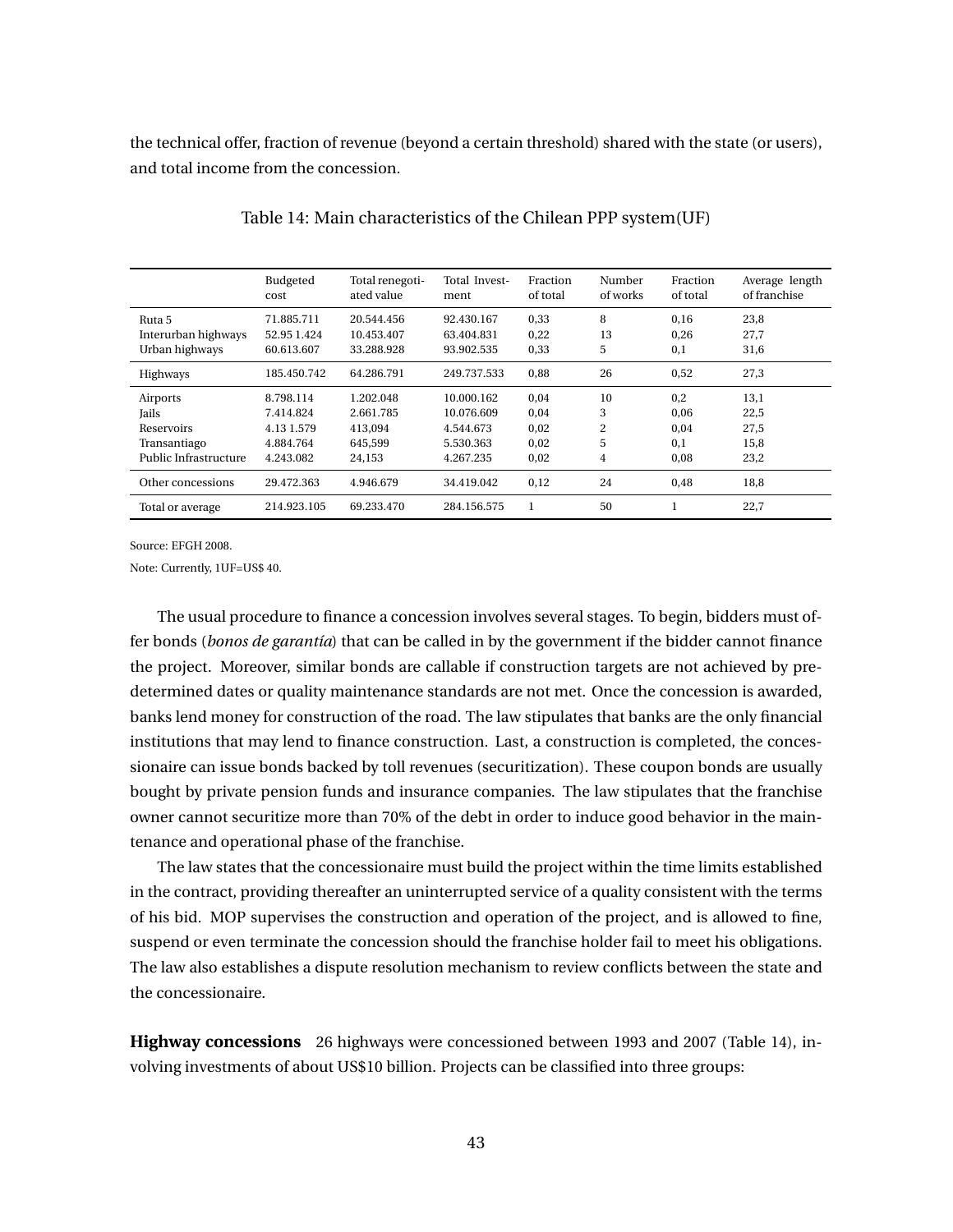- The Pan-American Highway (Ruta 5), which runs from La Serena in the North to Puerto Montt in the South, which was divided into 8 double lane segments and extends over approximately 1,500 kilometers.
- 13 interurban highways. They include some that join Santiago with nearby cities (Los Andes, San Antonio, Valparaíso), and a number of local roads (e.g., Camino de la Madera, Nogales-Puchuncaví, Acceso Norte a Concepción);
- Five urban highways in Santiago

The program was launched in 1993 with the 23-year long El Melón tunnel concession. The auction was unnecessarily complex (see Box 4.1), but this can be forgiven as the initial test of a new system.

**BOX 4.1 (The First Chilean Concession)** *The auction mechanism used for El Melón tunnel was unnecessarily complex. Firms bid on a weighted average of seven variables: annual subsidy by or payment to the state, toll level and structure (composed by six different tolls, with different weights for different classes of vehicles), term of the franchise, minimum income guarantee, degree of construction risk borne by the franchise holder, score on the basis of additional services, and CPI adjustment formula. While only two of these variables (toll rate structure and payment to the state) were given weights that would have an effect on the final outcome, the result of the tender was unexpected. Four firms presented bids for the franchise and they all demanded the maximum toll and franchise term allowed by the auction. The selection was decided solely based upon the annual payment to the state. This outcome was inefficient, since a lower toll and a smaller annual payment to the state would have been better. Apparently, the weights on the toll rate variable were set incorrectly. Another surprise was that the winner outbid the second-highest bid by almost a factor of three.*

Subsequently MOP experimented with other tendering mechanisms. For example, the Acceso Norte to Concepción, the Nogales-Puchuncaví Road, and the Santiago-San Antonio (Ruta 78) highways were awarded to the firm bidding the lowest toll. By contrast, most segments of the Pan American highway were auctioned using a mechanism that made firms compete first on tolls and then, when a lower bound was reached, on either the shortest franchise term or a yearly payment to the state (which was described as a "payment for preexisting infrastructure") since the government wanted similar tolls per kilometer in all of the Pan-American highway. Moreover, some segments, which were thought to be privately unprofitable, were awarded subsidies, which were supposed to be similar to the amounts collected as payments for existing infrastructure. The highway that joins Santiago with Valparaíso and Viña del Mar in the coast was the first that awarded with a PVR auction (during 2008, several additional projects were awarded using a PVR auction). Most tenders were reasonably competitive, because with few exceptions, the number of bidders was between three and six.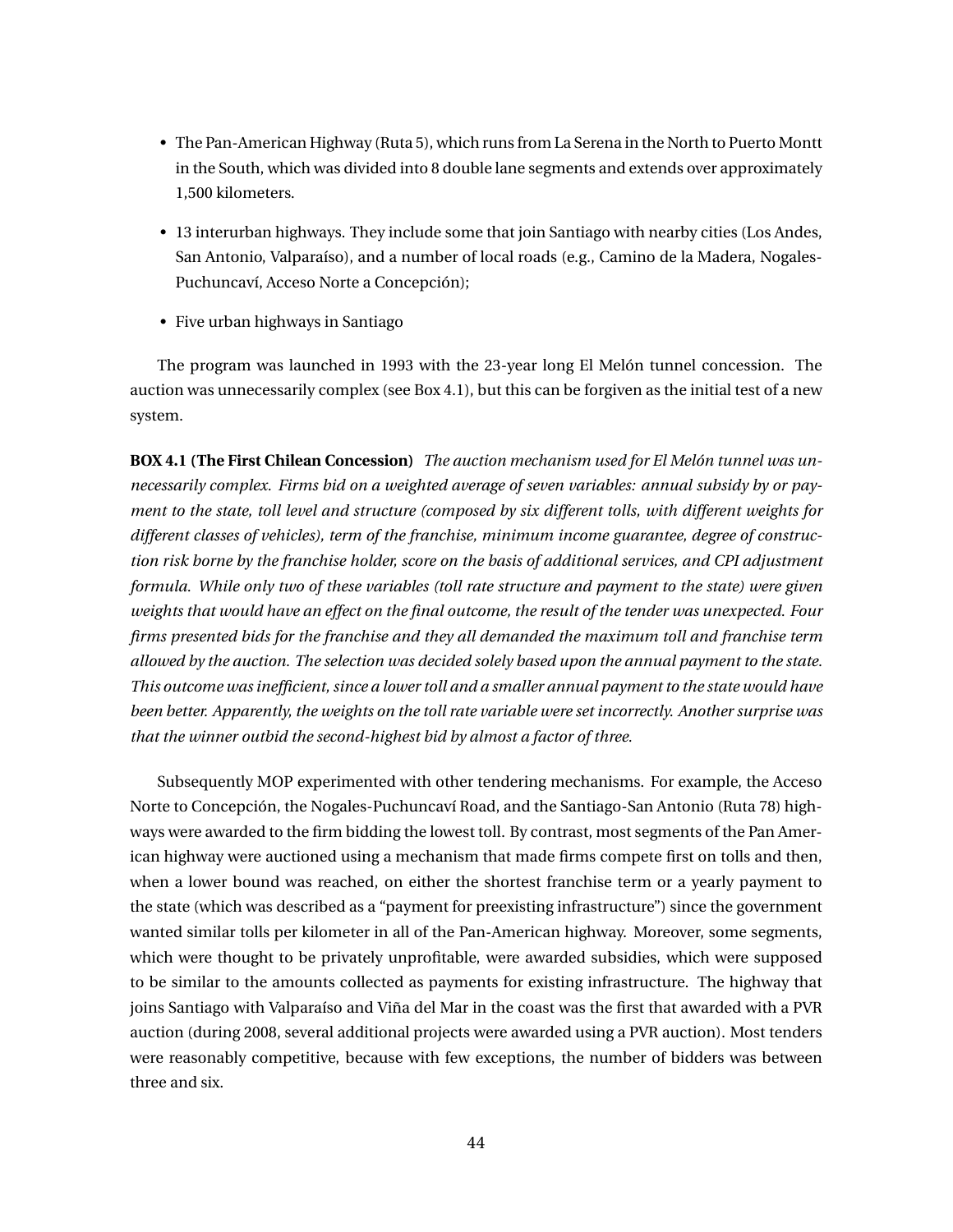**BOX 4.2 (First PVR Auction)** *The Route 68 concession, joining Santiago with Valparaíso and Viña del Mar, was auctioned in February of 1998. It was the first road franchised with a PVR auction.*<sup>76</sup> *Under this scheme, the regulator fixes user fees and announces a discount rate, and the franchise is awarded to the firm that bids the least present value of toll revenue.*<sup>77</sup> *The franchise ends when the present value of toll revenue is equal to the winning bid. By letting the franchise length depend on demand realizations, PVR auctions reduce risk born by the franchise holder substantially.*<sup>78</sup> *This should lower the demand for traffic guarantees. The Route 68 concession contemplated major improvements and extensions of the 130 kilometer highway and the construction of three new tunnels. Five firms presented bids, one of which was disqualified on technical grounds. For the first time in the Chilean concessions program, minimum traffic guarantees were not included for free, but instead were optional and at a cost. That the pricing of guarantees by the government was not way off the mark can be inferred from the fact that two of the bidders chose to buy a guarantee, while the winner declined. Bidders could choose between two rates to discount their annual incomes: either a fixed (real) rate of 6.5% or a variable (real) rate given by the average rate of the Chilean financial system for operations between 90 and 365 days. A 4% risk premium was added to both discount rates. Three firms, including the winner, chose the option with a fixed discount rate. Somewhat surprisingly, the present value of revenue demanded by the winner turned out to be* below *construction and maintenance costs estimated by MOP.*<sup>79</sup> *One possible explanation for this outcome is that the regulator set a risk premium (and hence the discount rate) that was too high, neglecting the fact that PVR auctions substantially reduce the risk faced by the franchise holder. A return on capital in the 10–20% range is obtained if a more reasonable risk premium (in the 1–2% range) is considered.*

*It is also interesting to mention that, apart from the pressure exerted by the Ministry of Finance, the main reason why MOP decided to use the PVR mechanism is that it facilitates defining a fair compensation should the ministry decide to terminate the franchise early. This feature of PVR is relevant in this case since MOP estimates that at some moment before the franchise ends, demand will have increased sufficiently to justify a substantial expansion of an alternative highway (La Dormida) that competes with some sections of Route 68. Thus, the contract of the Route 68 concession allows MOP to buy back the franchise at any moment after the twelfth year of the franchise, compensating the franchise holder with the difference between the winning bid and the revenue already cashed, minus a simple estimate of savings in maintenance and operational costs due to early termination. No such simple compensation is available if the franchise term is fixed.*

 $76$ Even though firms did not bid on the present value of revenue, the franchise contract underlying the building of the Queen Elizabeth II bridge, tendered in 1987 in the UK, is similar to the PVR franchise. In a series of papers, beginning with Engel et al. (1996), we highlighted the advantages of this approach and formally derived many of its properties, including scenarios where it is the best possible auction mechanism (see Engel et al. [2001]).

<sup>&</sup>lt;sup>77</sup>The discount rate should be a good estimate of the costs of funds faced by franchise holders and could be variable (such as LIBOR plus some fixed risk premium).

 $^{78}$ Associated welfare gains can be considerable. Engel et al. (2001) show that with parameters typical for developing countries, welfare gains are of the order of 30% of the investment in the highway.

 $79$ The winner bid US\$374 million while the MOP estimated costs to be US\$379 million.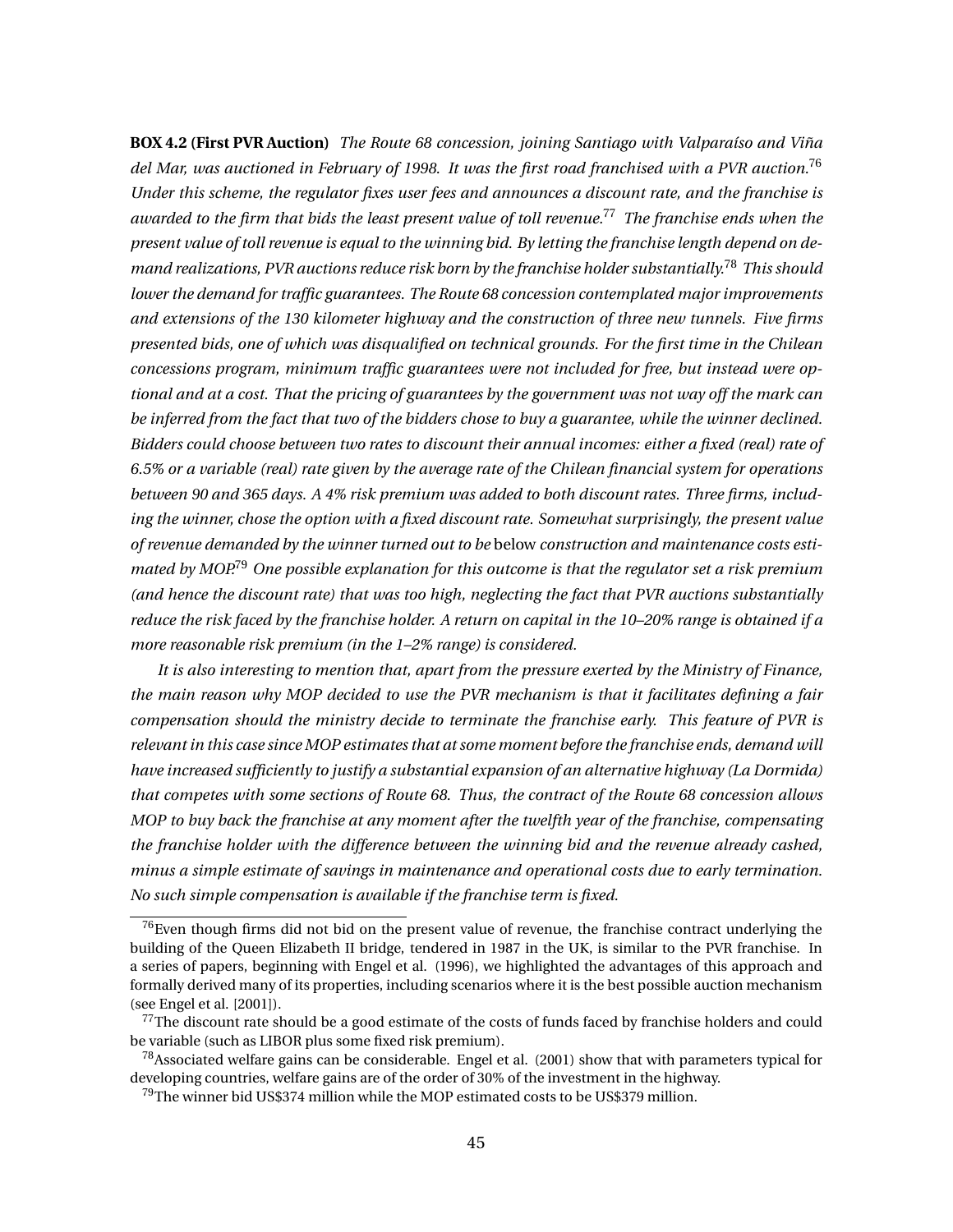The particulars of concession contracts vary, but they also share common features. Fifteen out of the 26 highway concessions have been awarded with subsidies and all of them received minimum income guarantees. Thus, direct and contingent subsidies are almost a given when it comes to highways. At the same time, 22 highway contracts include revenue sharing between the state and the concessionaire.

One of the main virtues of the Chilean concessions program is that legislation has been effective at dispelling fears of expropriation. An important part of the credit rests with the reforms implemented in Chile since the mid-seventies which considerably strengthened property rights. Perhaps the most evident indicator that there is little fear of expropriation is that concessionaires have been quite happy with the "build now, regulate later" approach followed by MOP—so far there is no independent regulator of concessions, an idea that the industry has vigorously opposed. Another merit of the Concessions Law is that it specifies that all concessions must be awarded in competitive auctions, open to foreign firms. This proviso limits the scope for regulatory capture and outright corruption.

One of the main shortcomings of the Chilean concessions program, however, is the lack of an external regulatory framework. MOP has been in charge of designing, implementing, supervising and renegotiating contracts. Each project has been designed independently and its rules are defined by the specific contract. The tension between the pressures for the success of a concessions program measured in terms of construction and the enforcement of contracts is evident. MOP, as most sectoral ministries under similar circumstances, has opted for development over regulation. Moreover, because MOP renegotiates the contracts it has awarded, it has incentives and the opportunity of covering up its mistakes. (For an example, see Box 4.3 which describes the case of Tribasa.)

**BOX 4.3 (MOP as contract supervisor)** *Tribasa, a large infrastructure company, had been an important participant in the first stage in Mexico's franchise program. At the time, it was saved from bankruptcy by the Mexican government. Notwithstanding that experience, it became an important and aggressive participant in the initial stages of Chile's infrastructure program and was awarded three major franchises: Acceso Norte a Concepción, Chillán-Collipulli and Santiago-Los Vilos (which had complementary contracts worth almost 50% of the original project).*

*After completing the Acceso Norte a Concepción it ran into liquidity problems and sold Chillán-Collipulli in July 1999. Moreover, Acceso Norte a Concepción has been plagued by unconfirmed rumors of deficient construction and supervisors of the projects at MOP are under investigation. In the year 2000, Tribasa was late in completing the stages of the Santiago-Los Vilos section of the Pan American highway. Surprisingly, MOP was willing to allow the delays to accumulate without collecting the guarantees Tribasa had posted.*<sup>80</sup> *Eventually, public pressure forced MOP to acknowledge there was a breach of contract. The franchise was transferred from Tribasa to another concessionaire without a formal auction procedure.*

 $80$ At the time Tribasa was filing for bankruptcy in Mexico, and later went bankrupt in Chile as well.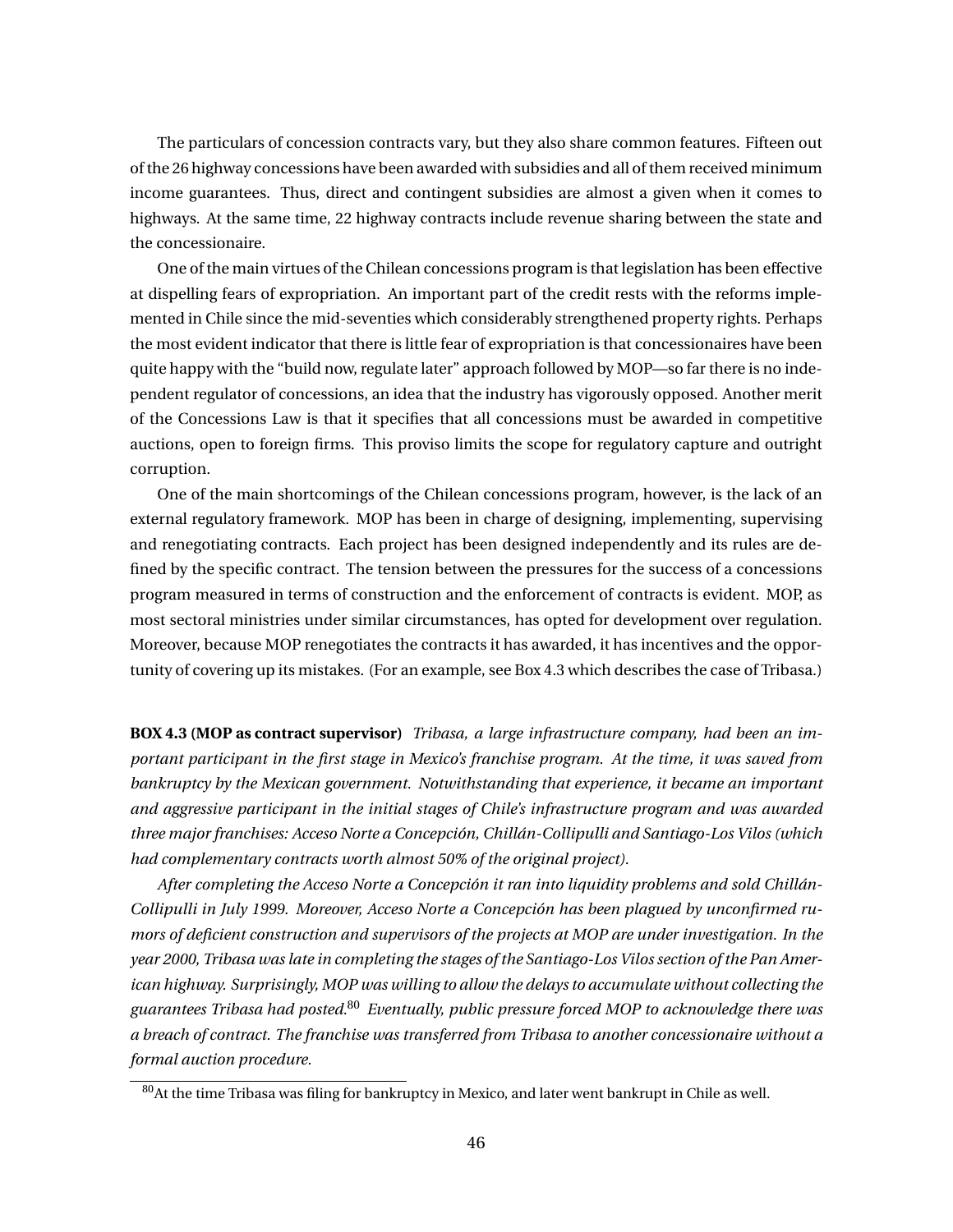There is also evidence that MOP has been lax in enforcing concession contracts. For example, a report issued by the National Comptroller (*Contraloría General de la República*) in October of 2002 concludes that the ministry relies solely on traffic data provided by franchise owners, having neglected to set up independent procedures to collect this information. $81$  This is worrisome, since government guarantees are triggered by low traffic flows, so that firms have incentives to underreport traffic.<sup>82</sup>

Finally, MOP has probably auctioned projects with low social returns. Chile has had a social evaluation program of government financed projects for more than three decades. This procedure, which is performed by the Ministry of Planning, ranks projects according to their social return and screens projects with low returns. On occassion, MOP seems to have subverted this procedure, by removing the least cost-effective parts of the projects submitted to the Planning Ministry. The omitted components were reincorporated after the approval and adjudication of the project, via socalled *complementary contracts* with the franchise holder, which are negotiated in private.<sup>83</sup> MOP has often mentioned that it has estimated the expected outlays generated by traffic guarantees, but these estimates have never been made public. In those cases in which subsidies have been provided, the social project evaluations that justify the subsidies have not been made public either.

It has been fortunate that MOP's objective of attracting bidders conflicted with those of the Ministry of Finance, which is responsible for the budgetary process. This has forced a more independent evaluation of the toll road program. Indeed, press reports suggest that on more than one occasion the Ministry of Finance successfully stopped MOP from offering particularly generous government guarantees to franchise holders. The Ministry of Finance worries that the budget will be affected if guarantees become effective. More generally, however, MOP can transfer rents to franchise owners via favorable regulations. These transfers are unlikely to worry the Ministry of Finance if the budget is not affected.

**Renegotiation of concession contracts** During the early years of the franchise program, the government avoided renegotiations even in those cases in which they would have increased welfare, as in the case of the El Melón Tunnel, perhaps to build a reputation for not renegotiating (see Box 4.4) Indeed, renegotiations were limited until 2001. Substantial amounts were renegotiated in 2001, 2003, 2005 and 2007. As of the end of 2007, the 50 concessions that MOP awarded between 1993 and 2007 had been renegotiated 144 times, averaging 2.9 per concession. Highways tend to be renegotiated more. The 26 concessions have been renegotiated 109 times, 4.2 per concession. Most renegotiations have led either to increase the payments received by the concessionaire for the original project or to upgrades to the original project.

Renegotiations can be either bilateral or under the supervision of a commission set up to adju-

<sup>81</sup>"Contraloría critica sistema de control de concesiones", *La Tercera*, April 22, 2003.

 $82$ Moreover, in the case of Route 68, the concession length is inversely related to traffic flows.

<sup>83</sup>See "Informe de la U. de Chile revela suerte de embaucamiento del MOP a Mideplan," *La Segunda*, May 13, 2003.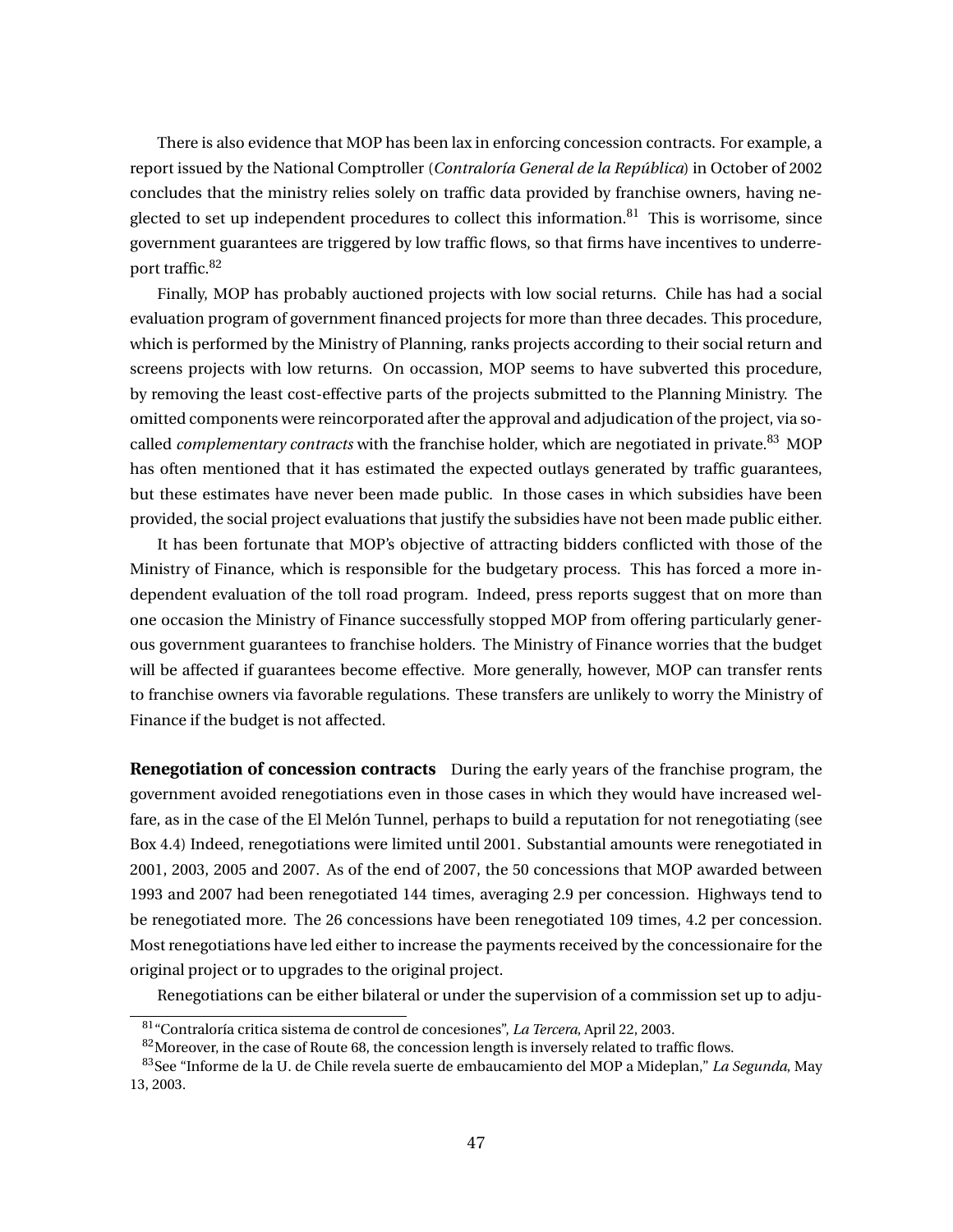|                                                                                 | Budgeted investment<br>(Technical offer)                      | Bilateral<br>renegotiation                             | Conciliations<br>and arbitration                      | Total renego-<br>tiated                                | Total invest-<br>ment                                           | Renegotiation<br>as<br>fraction of budgeted | Renegotiation as frac-<br>tion of investment |
|---------------------------------------------------------------------------------|---------------------------------------------------------------|--------------------------------------------------------|-------------------------------------------------------|--------------------------------------------------------|-----------------------------------------------------------------|---------------------------------------------|----------------------------------------------|
| Ruta 5<br>Interurban roads<br>Autopistas urbanas                                | 71.885.711<br>52.951.424<br>60.613.607                        | 15.866.047<br>6.972.069<br>33.288.928                  | 4.678.409<br>3.481.338<br>$\bf{0}$                    | 20.544.456<br>10.453.407<br>33.288.928                 | 92.430.167<br>63.404.831<br>93.902.535                          | 0,29<br>0.2<br>0,55                         | 0,22<br>0,16<br>0,35                         |
| Highways                                                                        | 185.450.742                                                   | 56.127.044                                             | 8.159.747                                             | 64.286.791                                             | 249.737.533                                                     | 0,35                                        | 0,26                                         |
| Airports<br><b>Jails</b><br>Reservoirs<br>Transantiago<br>Public Infrastructure | 8.798.114<br>7.414.824<br>4.131.579<br>4.884.764<br>4.243.082 | 1.139.836<br>$\Omega$<br>197.212<br>$\Omega$<br>24.153 | 62,212<br>2.661.785<br>215.882<br>645.599<br>$\bf{0}$ | 1.202.048<br>2.661.785<br>413.094<br>645.599<br>24.153 | 10.000.162<br>10.076.609<br>4.544.673<br>5.530.363<br>4.267.235 | 0,14<br>0,36<br>0.1<br>0.13<br>0.01         | 0,12<br>0,26<br>0.09<br>0.12<br>0,01         |
| Other concessions                                                               | 29.472.363                                                    | 1.361.201                                              | 3.585.478                                             | 4.946.679                                              | 34.419.042                                                      | 0.17                                        | 0.14                                         |
| Total or average                                                                | 214.923.105                                                   | 57.488.245                                             | 11.745.225                                            | 69.233.470                                             | 284.156.575                                                     | 0,32                                        | 0,24                                         |

### Table 15: Renegotiations and total investment in PPPs in Chile (UF)

Source: EFGH 2008.

Note: Currently, 1UF=US\$ 40.

dicate disputes. In a bilateral renegotiation MOP and the concessionaire reach an agreement which is not revised by an independent third party. If, on the other hand, the parties fail to agree, they can appeal to a commission which first tries to conciliate and then arbitrates. A little above half of all renegotiations (74 out of 144) have been bilateral. Nevertheless, as can be deduced from Table 15, about 83% of the additional amounts conceded to concessionaires have been granted after a bilateral renegotiation, hence without external scrutiny (see Box 4.4 for an example). Almost all bilateral renegotiations have been initiated by MOP and occurred before the project was completed. By contrast, most renegotiations with a commission have adjudicated conflicts that have occurred after the project was completed.

**BOX 4.4 (Renegotiation without supervision by third parties)** *After signing the concession contract for Route 78, MOP required additional works that were not included in the original contract. The franchise holder asked for a compensation for the additional construction and the ministry decided to increase tolls by 18.1% during a five year period. No further explanation was given (public opinion learned of the agreement only after it was signed), and the calculations that led to the compensation were not made public.*<sup>84</sup>

The amounts renegotiated are substantial. As can be deduced from Table 14, of the US\$11.3 billion invested in 50 concessions, US\$ 2.7 billion were added after a renegotiation. Of these, at least US\$ 1,4 billion were additional works. In other words, about one in every four dollars invested has been added after the contract was awarded. Alternatively, the total amount invested has been increased by about one-third after contract award.

There are several means to increase the concessionaire's revenues or compensate him for additional works, among them direct payments from the government, tariff increases and term exten-

<sup>84</sup>See "Estado compensará a privados por concesión", *El Mercurio*, July 15, 1997, page C8.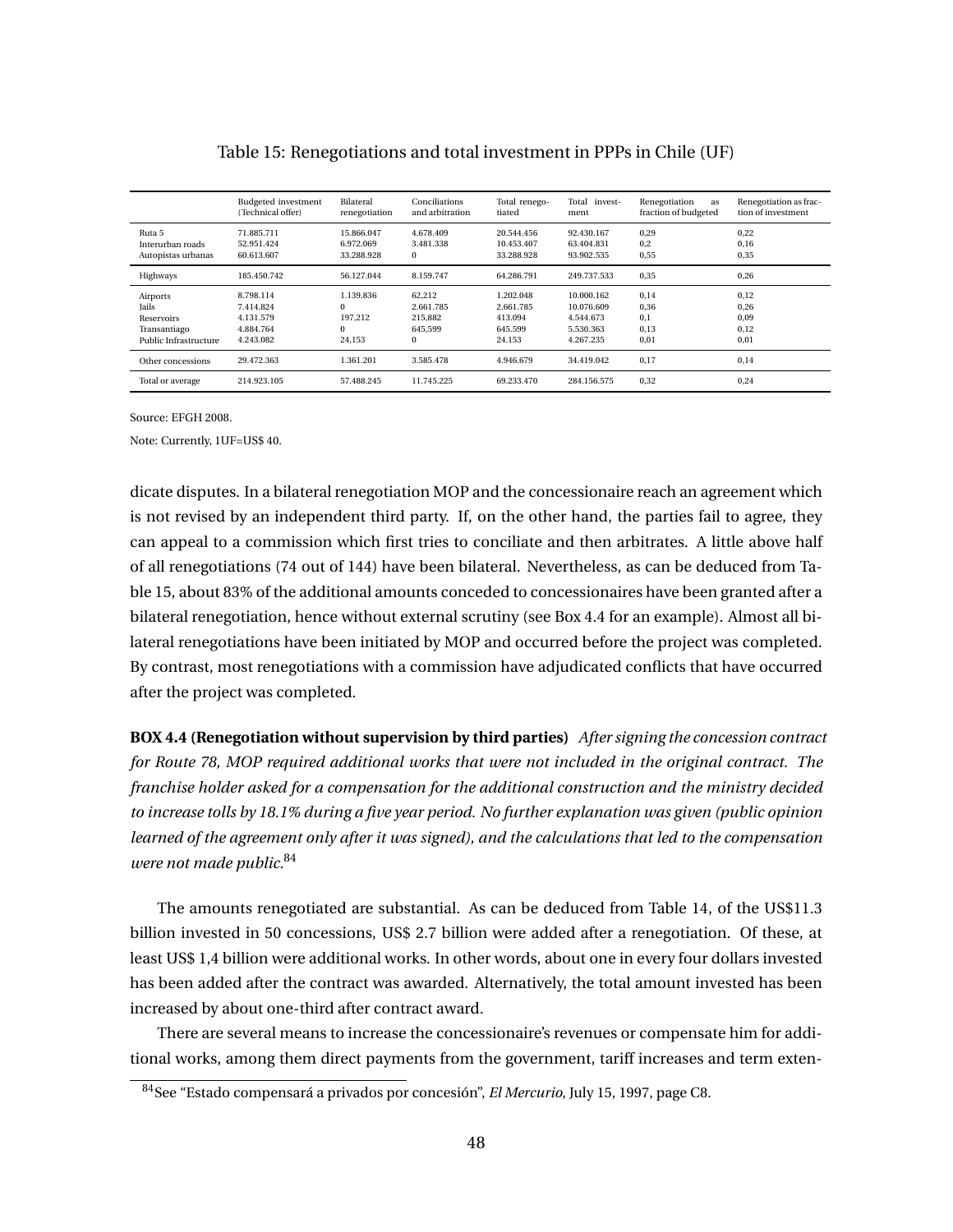sions. Nevertheless, the most used form of compensation is a direct payment from the government almost 70% of the total amount renegotiated. This does not mean an immediate impact on the public budget, however. Indeed, two thirds of these direct payments will be paid by future administrations.

# **5 Conclusion**

This paper asks *when* and *how* a government should use PPPs to provide specific infrastructure projects. This conclusion we synthetize our answers.

The defining characteristics of a PPP are three: bundled provision of construction and operation; private but temporary ownership of assets; and substantial intertemporal risk bearing by the public sector. On the one hand, this organizational form is akin to privatization: ownership and control over operational decisions rests to a great extent in the private firm and the cash flow generated by the project accrues to the concessionaire. On the other hand, temporary and state contingent ownership implies that a PPP is akin to conventional provision. In fact, most of the project's intertemporal risk should be borne by the government and then the impact on the intertemporal public budget resembles conventional provision. Therefore a PPP will be the adequate organizational form when its three defining characteristics induce a more efficient resource allocation than permanent privatization or conventional unbundled conventional provision.

A straightforward but important implication is that infrastructure should be privatized and liberalized whenever competition is feasible. A PPP (or any other means of infrastructure provision) should be considered only when increasing returns or the inability to charge consumers prevent competition and its case rests almost exclusively on efficiency. Indeed, we have shown that the argument in favor of PPPs cannot rest on the usual claim that they relieve the public budget, even when all the revenue received by the concessionaire comes from user fees.

When is a PPP more efficient? In general, bundling induces the concessionaire to partially internalize life-cycle costs. Private ownership, however, stimulates cost-cutting investments to the full extent, because the concessionaire receives all the benefits of investments that reduce life-cycle costs. Thus, when the main concern is to provide strong incentives to reduce or control life-cycle costs, a PPP is superior to conventional unbundled provision. Nevertheless, even here the case for a PPP is not clear cut, because regulated privatization provides even stronger incentives. Additional characteristics of the infrastructure project will then determine which mechanism is better. For example, if demand risk is largely exogenous and there is a large upfront investment, a PPP provides for (i) an auction of the project, (ii) a better distribution of risk, and (iii) the government keeps the planning authority. This may be useful, for example, when managing a network of highways. On the other hand, if continuous reinvestment and expansion is a feature of the infrastructure, as in a water utility or an electricity distributor, privatization may be a better idea, for a PPP would require continuous bargaining and recontracting.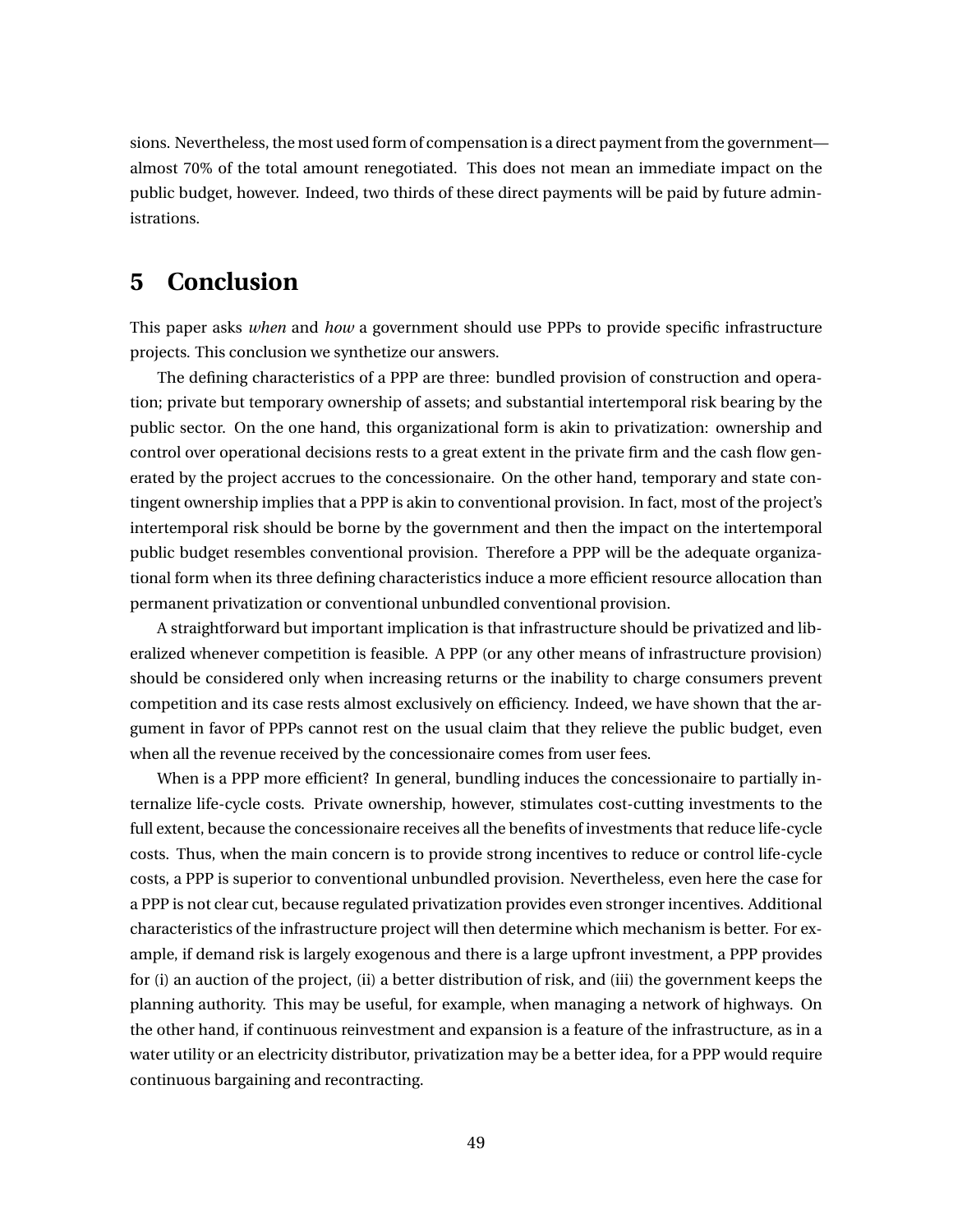But investments may also affect the quality of service. When quality of service is the main concern and objective standards cannot be enforced, the case for a PPP weakens because a concessionaire ignores consumer surplus when investing. Even worse, some investments that reduce life cycle costs may also deteriorate quality of service. In that case, conventional provision allows some internalization of consumer surplus and generally beats a PPP.

Assuming that a PPP is the most efficient way for providing a given infrastructure, how should the contract be structured? We provide conditions under which the optimal contract features a minimum revenue guarantee (a state contingent subsidy) and a revenue cap. Revenue caps and especially minimum revenue guarantees have been extensively used in PPPs, but the optimal contract is quite different from the contracts observed in the real world. In practice, most concessions are fixed term, e.g. 30 years. In the optimal PPP contract, the concession should last as long as possible in those states where the firm receives guarantee payments, and the term should be finite and variable in states in which the revenue cap is binding.

The logic behind the optimal contract is as follows. Bundling implies that PPP contracts are intertemporal by definition. If the government can bear risk at a lower cost, then it pays to reduce the risk born by the concessionaire, through a minimum revenue guarantee in low-demand states and/or through a revenue cap and variable-term concession in high-demand states. Nevertheless, if subsidy finance is more expensive at the margin than user fees because the government spends inefficiently, then it pays to minimize subsidies and finance as much as possible with user fees. Hence, in low-demand states where subsidies are paid, the concession must last as long as possible, while in high-demand states the concession should last a finite and variable term, to balance the cost of risk against the cost of subsidies. Finally, if all states are high demand, the optimal concession term is variable and finite, and the concessionaire receives full insurance. If, on the other hand, all states have low demand, the concessionaire also receives full insurance, but this requires subsidies in all states. In both cases, as the concessionaire faces no risk, the impact of the project on the intertemporal budget is the same as with conventional provision.

Thus a PPP shares some characteristics of privatization and of public, conventional provision. Regarding ownership and incentives to invest, a PPP is similar to standard regulated privatization. But on the fiscal side and risk bearing, it is similar to public conventional provision.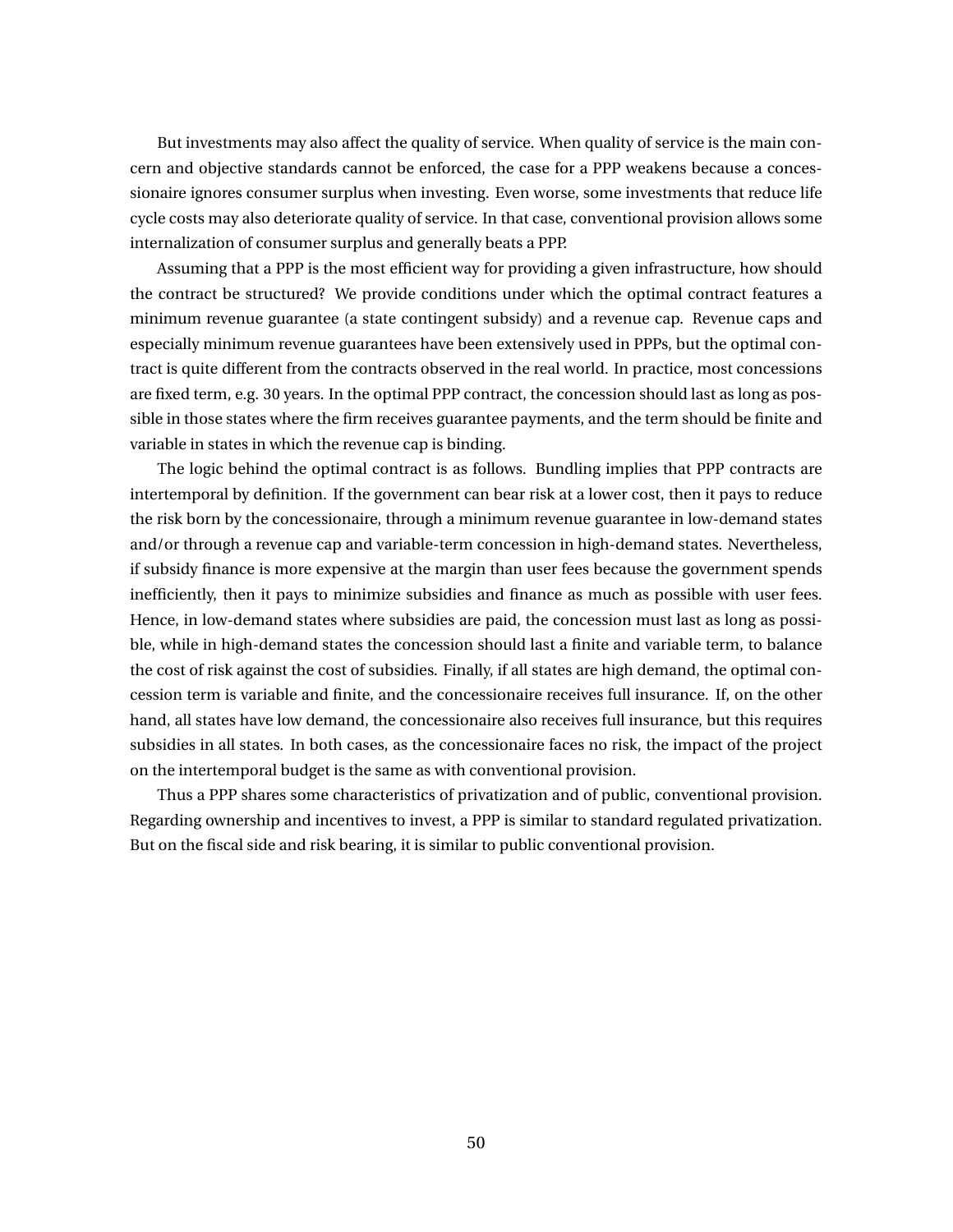# **References**

- [1] A. Akintola, M. Beck and C. Hardcastle, *Public-Private Partnerships: Managing Risks and Opportunities*. Oxford: Blackwell, 2003.
- [2] K.J. Arrow and R.C. Lind, "Uncertainty and Public Investment Decisions," *American Economic Review*, **60**, 364–78, 1970.
- [3] Auditoría General de la Nación, "Concesiones viales y DNV: Muestra de las principales auditorías sobre órganos de control y empresas adjudicatarias del proceso de privatización. Síntesis y Conclusiones. 1993–2003", Buenos Aires, October 1, 2003.
- [4] J. Bennett and E. Iossa, "Building and Managing Facilities for Public Services," *Journal of Public Economics*, **90**, 2143–60, 2006.
- [5] A. Bentz, P. Grout and M. Halonen, "What Should Governments Buy from the Private Sector— Assets or Services?," mimeo, University of Bristol, 2005.
- [6] T. Besley and M. Ghatak, "Government Versus Private Ownership of Public Goods," *Quarterly Journal of Economics*, **116**, 4, 1343–72, 2001.
- [7] R. Brealey, I. Cooper and M. Habib, "Investment Appraisal in the Public Sector," *Oxford Review of Economic Policy* **13**, 12-27, 1997.
- [8] Cameron, L., "Limiting Buyer Discretion: Effects on Performance and Price in Long–Term Contracts", *American Economic Review* **90**, 265–281, 2000.
- [9] E. Chadwick, "Results of Different Principles of Legislation in Europe," *Journal of the Royal Statistical Society* A 22, 381–420, 1859.
- [10] R. Daniels and M. Trebilcock, "Private Provision of Public Infrastructure: An Organizational Analysis of the Next Privatization Frontier," *University of Toronto Law Journal*, **46**, 375–426, 1996.
- [11] R. Daniels and M. Trebilcock, "An Organizational Analysis of the Public-Private Partnership in the Provision of Public Infrastructure." In P. Vaillancourt-Roseneau (ed.), *Public-Private Policy Partnerships*. Cambridge, Mass.: MIT Press, 2000.
- [12] H. Demsetz, "Why Regulate Utilities," *Journal of Law and Economics*, **11**, 55–66, 1968.
- [13] M. Dewatripont and P. Legros, "Public-Private Partnerships: Contract Design and Risk Transfer," *EIB Papers*, **10**, 120–145, 2005
- [14] Economic Planning Advisory Commission (EPAC), *Final Report of the Private Infrastructure Task Force*, Australian Government Publishing Service, Canberra, 1995.
- [15] E. Engel, R. Fischer and A. Galetovic, "Licitación de carreteras en Chile," *Estudios Públicos* **60**, 5–37, 1996.
- [16] —————–, "Highway Franchising: Pitfalls and Opportunities," *American Economic Review Papers and Proceedings* **87**, 177-214, 1997.
- [17] —————–, "Infrastructure Franchising and Government Guarantees," in T. Irwin, M. Klein, G.E. Perry, M. Thobani (Eds.), *Dealing with Public Risk in Private Infrastructure*, Washington, D.C.: The World Bank, 1997.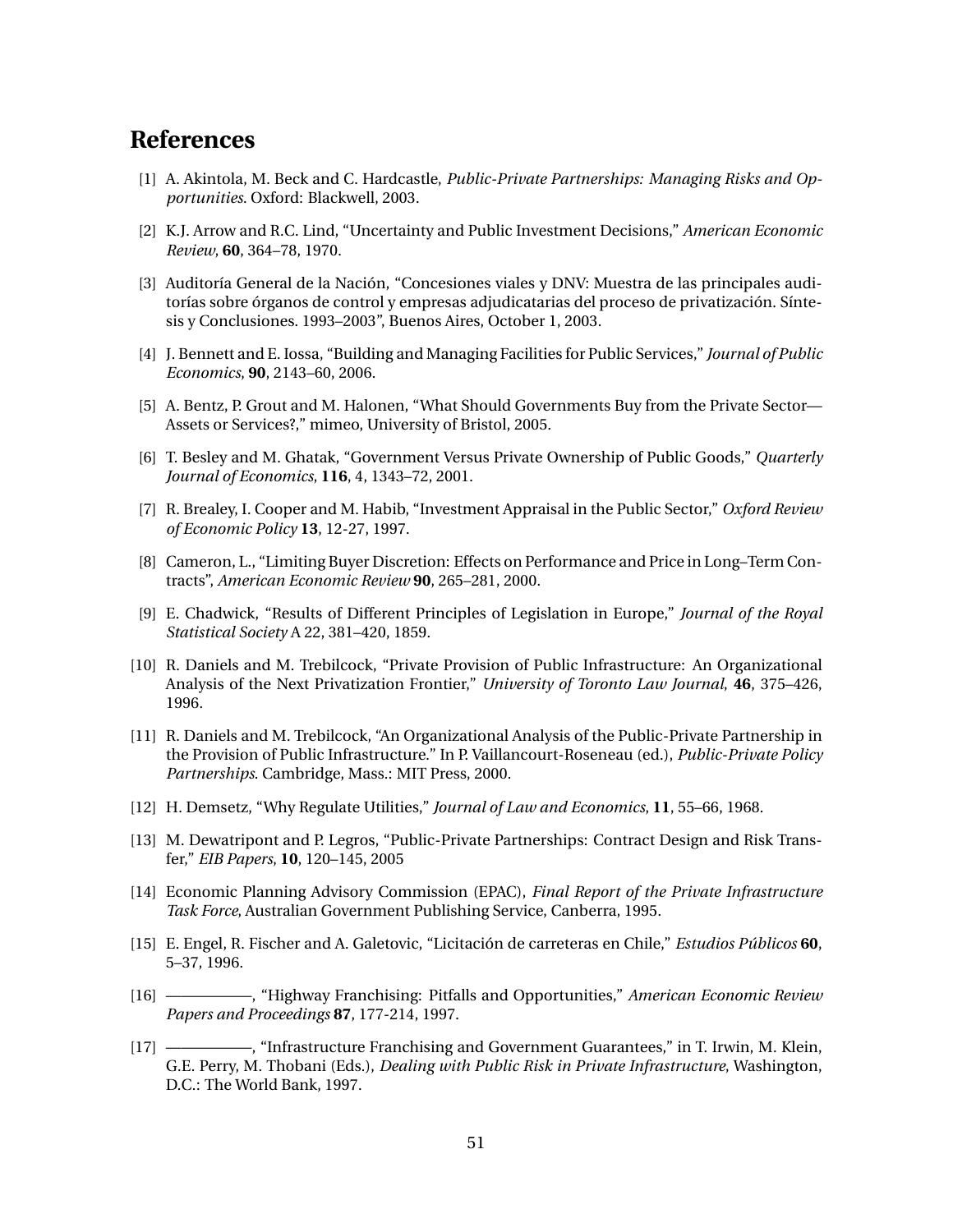- [18] —————–, "Least Present Value of Revenue Auctions and Highway Franchising," *Journal of Political Economy* **109**, 993-1020, 2001.
- [19] —————–, "Privatizing Highways in Latin America: Fixing What Went Wrong," *Economia*, **4**(1), 129–158, October 2003.
- [20] —————–, "The Basic Public Finance of Public-Private Partnerships," NBER Working Paper No. 13284. 2006. Last updated February 2008.
- [21] —————, "Renegotiations and Corruption," work in progress.
- [22] Estache, A., "Argentina's Transport: Privatization and Re-Regulation," Policy Research Working Paper 2249, Washington, DC: World Bank, 1999.
- [23] M. Gerrard, "Public-Private Partnerships," *Finance and Development*, **38**, 48–51, 2001.
- [24] Gómez-Ibáñez, J. and J. Meyer, *Going Private: The International Experience with Transport Privatization*. Washington: The Brookings Institution, 1993.
- [25] D. Grimsey and M. Lewis, *The Economics of Public-Private Partnerships*. Northampton: Edward Elgar, 2004.
- [26] D. Grimsey and M. Lewis, *Public-Private Partnerships*. Northampton: Edward Elgar, 2005.
- [27] D. Grimsey and M. Lewis, "Public Private Partnerships and Public Procurement," *Agenda*, **14**(2), 2007.
- [28] P. Grout, "The Economics of the Private Finance Initiative," *Oxford Review of Economic Policy*, **13**, 53–66, 1997.
- [29] P. Grout and M. Stevens, "The Asessment: Financing and Managing Public Services," *Oxford Review of Economic Policy* **19**, 215-234, 2003.
- [30] J. L. Guasch, *Granting and Renegotiating Infrastructure Concessions: Doing it Right*. Washington: The World Bank, 2004.
- [31] Guasch, J.L., J.J. Laffont and S. Straub, "Renegotiation of Concession Contracts in Latin America," Policy Research Working Paper 3011. Washington: The World Bank, 2003.
- [32] R. Harstad and M. Crew, "Franchise Bidding Without Holdups: Utility Regulation with Efficient Pricing and Choice of Provider," *Journal of Regulatory Economics*, **15**, 1999, 141–163.
- [33] O. Hart, "Incomplete Contracts and Public Ownership: Remarks and an Application to Public-Private Partnerships," *Economic Journal*, **113**, C69–C76, 2003.
- [34] R. Hemming, "Public-Private Partnerships, Government Guarantees and Fiscal Risk". Washington, DC: IMF, 2006.
- [35] T. Irwin, *Government Guarantees: Allocating and Valuing Risk in Privately Financed Infrastructure Projects*. Washington: The World Bank, 2007.
- [36] M. Klein, "The Risk Premium For Evaluating Public Projects," *Oxford Review of Economic Policy* **13**, 29–42, 1997.
- [37] J.J. Laffont and D. Martimort, *The Theory of Incentives*, Princeton: Princeton University Press, 2002.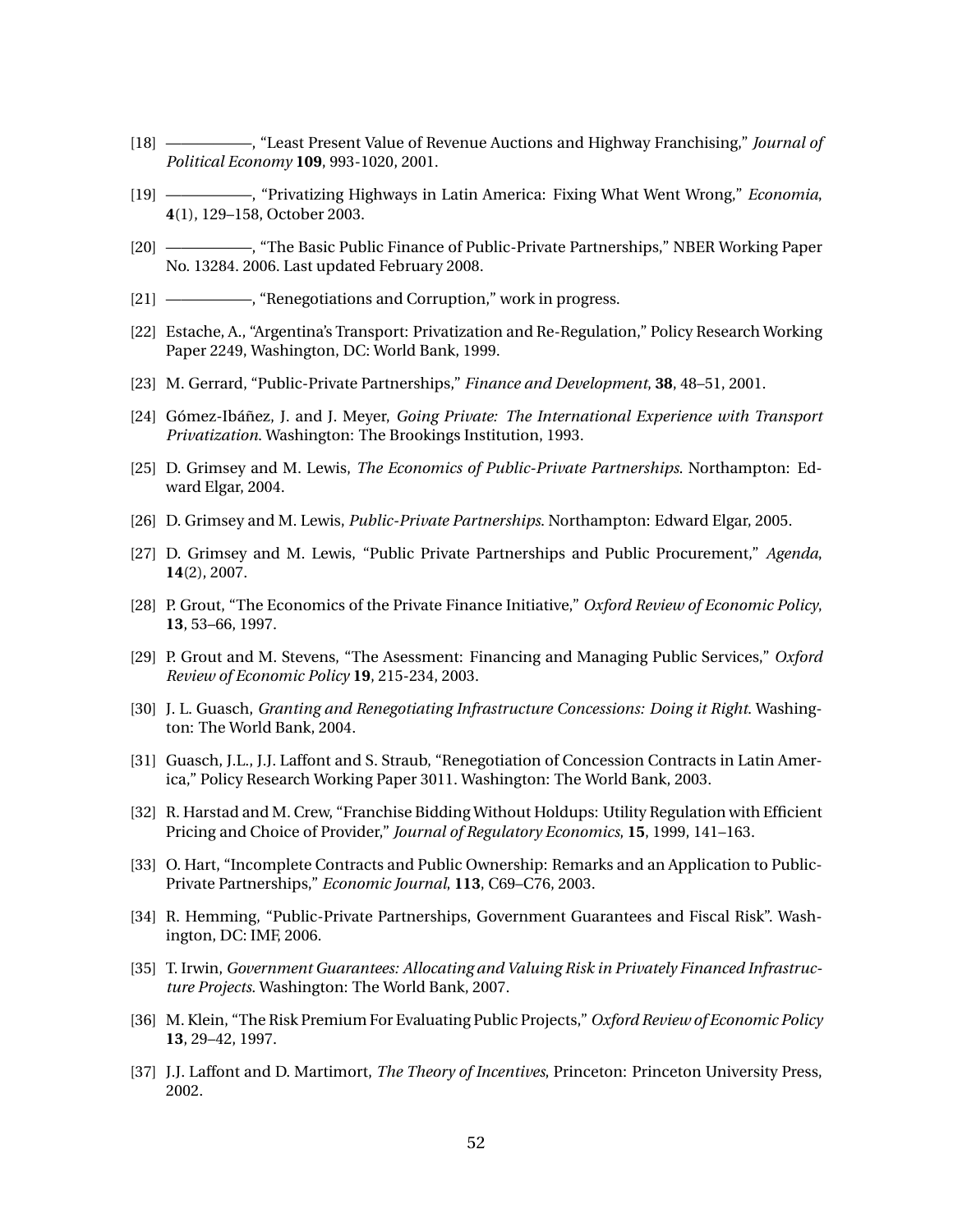- [38] J.J. Laffont and J. Tirole, *A Theory of Incentives in Procurement and Regulation*. Cambridge, Mass.: MIT Press, 1993.
- [39] D. Martimort and J. Pouyet, "To Build or Not to Build: Normative and Positive Theories of Private-Public Partnerships," to appear in *International Journal of Industrial Organization*.
- [40] E. Maskin and J. Tirole, "Public-Private Partnerships and Government Spending Limits," mimeo IDEI, 2006.
- [41] R. Posner, "The Appropriate Scope of Regulation in Cable Television," *Bell Journal of Economics*, **3**, 1972, 335–358.
- [42] M.H. Riordan and D.E.M. Sappington, "Awarding Monopoly Franchises," *American Economic Review*, **77**, 1987, 375–387.
- [43] E. Savas, *Privatization and Public-Private Partnerships*. New York: Chatam House Publishers, 2000.
- [44] D. Schrank and T. Lomax, *Annual Mobility Report.* Texas: Texas Transportation Institute, 2005.
- [45] Schwartz, W.F., and A.O. Sykes, "The economic structure of renegotiation and dispute resolution in the World Trade Organization," *Journal of Legal Studies*, **31**(1, part 2), 179–207, 2002.
- [46] D. Spulber, *Regulation and Markets*, Cambridge Mass.: MIT Press, 1989.
- [47] P. Starr, "The Meaning of Privatization," *Yale Law and Policy Review*, **6**, 6–41, 1988.
- [48] G. Stigler, *The Organization of Industry*, Homewood: Richard D. Irwin, 1968.
- [49] Tirole, J., "Comentario a la propuesta de Engel, Fischer y Galetovic sobre licitación de carreteras," *Estudios Públicos* **65**, 201–214, 1997.
- [50] P. Vaillancourt-Roseneau, *Public-Private Policy Partnerships*. Cambridge: MIT Press, 2000.
- [51] T. Välilä, "How Expensive are Cost Savings? On the Economics of Public-Private Partnerships,"*EIB Papers*, **10**, 95–119, 2005.
- [52] O.E. Williamson, "Franchise Bidding for Natural Monopolies-In General and with Respect to CATV," *Bell Journal of Economics*, **7**, 1976, 73–104.
- [53] O.E. Williamson, *The Economic Institutions of Capitalism*, New York: The Free Press, 1985.
- [54] World Bank, Annex 1 to the World Bank Seminar on Asian Toll Development in an Era of Financial Crisis, "Financing the Road Sector in Argentina: Lessons from the Past," 1999.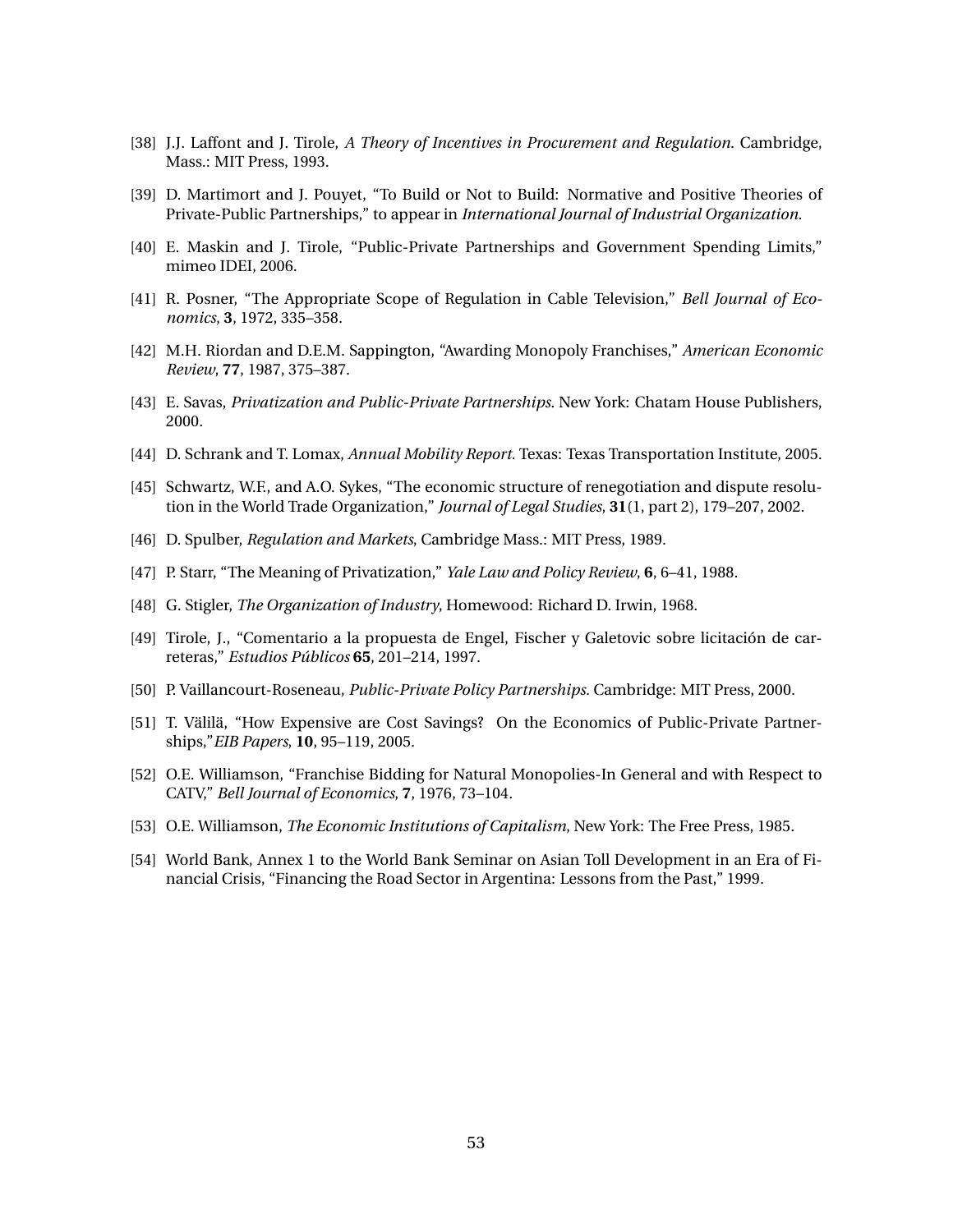# Appendices

# **A Basic model**

# **A.1 The project**

There is a continuum of identical consumers, each with willingness to pay for *q* units of service given by

$$
\int_0^q D(q') dq',
$$

with  $D(q)$  a standard inverse demand function. There are  $\nu$  consumers in present value, described by a random variable with density function  $f(v)$ , c.d.f.  $F(v)$  and mean  $\overline{v}$ . This density is bounded from below by  $v_{\text{min}}$  and from above by  $v_{\text{max}}$  and is common knowledge.

If each consumer uses *q* units of the service each period, and the expected number of users over the lifetime of the project is  $\overline{\nu}$  in present value, the infrastructure requires a verifiable upfront investment  $Iq\overline{\nu}$ . The government decides the capacity of the infrastructure,  $q\overline{\nu}$ . After the infrastructure is built, it costs *cq v* in present value to operate and maintain if no unverifiable investments are made (more on unverifiable investments shortly). $85$  Investments do not depreciate.

A risk-neutral government hires private firms to build and operate the infrastructure.<sup>86</sup> If building and operation are bundled we call the firm "concessionaire". If provision is unbundled, we call the firms "builder" and "operator." All firms are identical expected utility maximizers, with preferences represented by the utility function *u* and outside option *u*(0).

# **A.2 Non-verifiable investments**

One central lesson of the literature on incomplete contracting and organizations is that the most efficient organizational form and control allocation depends on the type of nonverifiable investments and their relative importance. We follow the literature and assume that a non-verifiable investment can be made.

The additional consumer surplus and operation cost associated with the project when nonverifiable investment equals *e* in state *v* are denoted, respectively, by:

$$
\Gamma b(e)qv
$$
 and  $(1-\gamma a(e))cqv$ ,

where  $\Gamma$  and  $\gamma$  can take the values:  $-1$  and 1. This convention implies that  $\Gamma = \gamma = 1$  is unambiguously welfare improving, for unverifiable investments create value and lower costs in this case. By contrast,  $\Gamma = \gamma = -1$  decreases welfare, for investments reduce welfare and increase costs in this case. The cases where  $\Gamma = 1$  and  $\gamma = -1$ , or  $\Gamma = -1$  and  $\gamma = 1$ , could be welfare improving or welfare decreasing, depending on the values of *e* and *c* (and the functions *a*(*e*) and *b*(*e*). We assume  $b(0) = a(0) = 0$ ,  $b', a' > 0$ ,  $\Gamma b'', \gamma a'' < 0$  for all  $e \in [0, \infty]$ . Total nonverifiable investment is  $e q \overline{v}$  and total investment is  $Iq\overline{v} = (I+e)q\overline{v}$ .

 $85$ Note that investment costs depend on the expected number of users while operation and maintenance costs vary with the actual number of users.

<sup>&</sup>lt;sup>86</sup>Thus, we rule ignore the possibility of government production.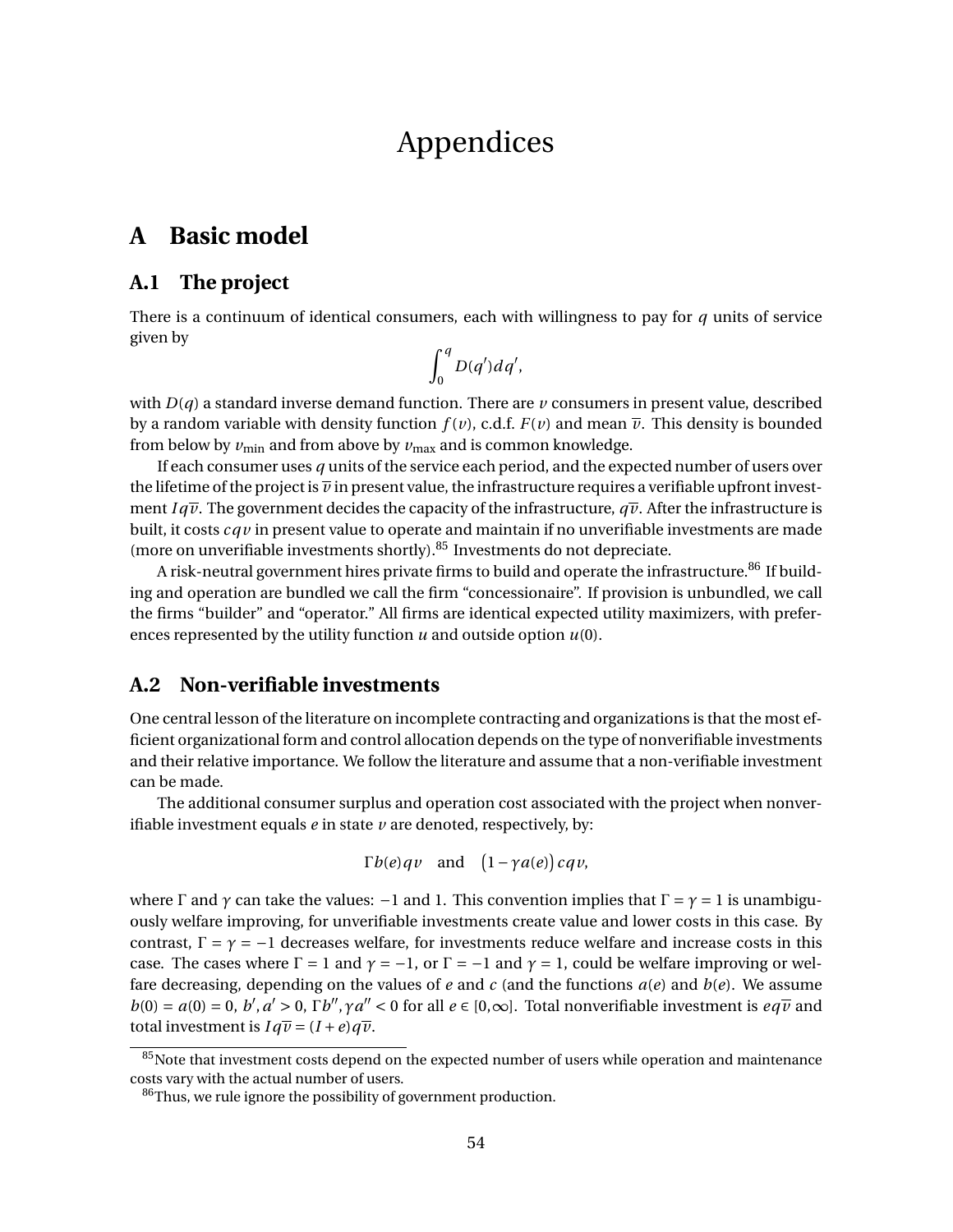It follows that total willingness to pay for the project is

$$
v \cdot \left[ \int_0^q D(q') dq' + \Gamma b(e) q \right] \equiv v \cdot \text{WP}(q),
$$

in present value, whereas total costs are

$$
\left(\mathcal{I}\overline{v}+\left(1-\gamma a(e)\right)c v\right)q
$$

in present value.

The model captures the intertemporal link between investment and operation costs, which underlies one of the main rationales behind bundling and PPPs. Now the impact of nonverifiable investments may vary. On the one hand, if  $\gamma = 1$ , they cut operation costs, thereby reducing lifecycle costs.<sup>87</sup> Sometimes *cost-cutting investments* increase consumer surplus (Γ = 1). For example, skillfull design of a seaport may both reduce the cost of running it and, by speeding up the handling of cargo, reduce ships' demurrage costs. We assume that some investment of this type is always socially beneficial, that is

$$
b'(0) + a'(0)c > 1.
$$

Some cost cutting investments, however, reduce life-cycle costs at the expense of consumer surplus  $(\Gamma = -1)$ . For example, a quick training program may allow to hire inexperienced personnel and pay them lower salaries but reduces customer satisfaction. We assume

$$
-b'(0) + a'(0)c \leq 1.
$$

Thus, sometimes reducing life-cycle costs at the expense of consumer surplus may be socially useful, but it may also be socially wasteful.

On the other hand, sometimes higher quality, while increasing consumer surplus, also increases life-cycle costs, this is the case where  $\Gamma = 1$  and  $\gamma = -1$ . We call these *quality-enhancing investments*. <sup>88</sup> For example, a sophisticated scanner increases the quality and accuracy of diagnoses but must be operated by skilled personnel, which is more expensive to hire and train. We assume

$$
b'(0)-a'(0)c\lessgtr 1.
$$

This captures the fact that sometimes quality-enhancing investments may be worth their cost, but sometimes they aren't.

### **A.3 Alternative organizational forms and investment**

**Bundling and asset ownership** One of the defining characteristic of a PPPs is that construction and operation of the infrastructure are bundled together and contracted out to a single firm. By contrast, conventional provision of infrastructure is usually unbundled, as governments contract construction and operation to different firms.

Nevertheless, Bennet and Iossa (2006) recently pointed out that PPPs also transfer the ownership rigths of the assets to the firm that builds and operates the infrastructure. Ownership by the private firm is an important feature of PPPs because it allows the concessionaire to independently

<sup>87</sup>See Hart (2003).

<sup>88&</sup>lt;sub>See</sub> Bennet and Iossa (2006).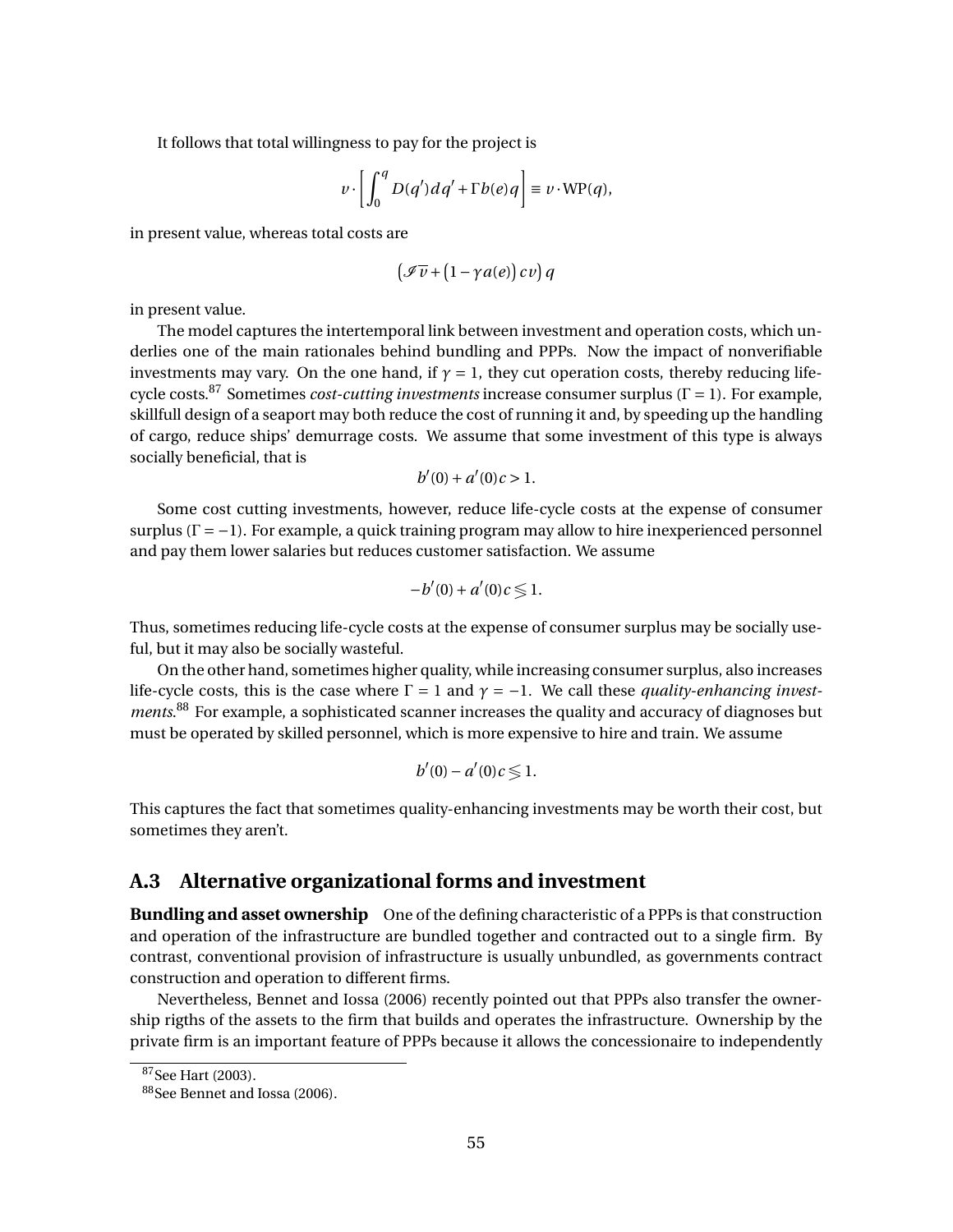control the assets and operation and decide how to produce the service. By contrast, if the government keeps ownership, it has a say on how the service is produced (for example, it often specifies inputs) and even operational decisions become subject to its approval. As is well known, the allocation of ownership affects disagreement points in bargaining and ex post surplus sharing. Through this, ownership and organizational form affect ex ante incentives to invest and efficiency.

We will compare incentives under several organizational forms, which are depicted schematically in Figure 1. If the government chooses bundling, a single firm builds the infrastructure and provides the service. Nevertheless, the government could choose to own the assets (we call that *public ownership*) or to let the firm own them (*private ownership*). Private ownership, in turn, can be achieved with a PPP or with privatization.

Now if the government chooses unbundled provision, different firms build and operate the infrastructure. The standard arrangement of unbundled provision is *conventional provision*, whereby the government owns the assets and hires two different firms<sup>89</sup>. By contrast, the standard agreement of bundled provision, either a PPP or privatization, implies private ownership of assets. Nevertheless, it should be apparent that private ownership is not necessary for bundled provision, as the government could hire one firm under a long term contract and keep ownership. We call this *public bundling*.

**Investment implementation and bargaining** To study the economic implications of organizational form we follow Bennet and Iossa (2006) assuming that nonverifiable investments must be implemented before they produce flows. For example, organizational procedures may have to be changed to take advantage of the skills that workers acquired after they were retrained to use a new technology.

Both the participation of the builder and the acquiscience of the owner are necessary for implementation. Under private ownership the builder owns the assets and can implement unilaterally. By contrast, under public ownership the government must approve implementation. We use Nash bargaining and assume that the parties split their bilateral renegotiation surplus 50/50 over the disagreement point.

Disagreement points are determined as follows. We assume that ownership prevents the builder from committing to implement a quality-enhancing investment (which would increase her operation and maintenance costs), or foregoing implementation of a cost-cutting investment. In other words, with private ownership the builder cannot commit to hurt herself and her promises to do so are empty. By contrast, we assume that public ownership enables the builder to commit, perhaps because then the government can punish her for not honoring an agreement reached while bargaining.

**The government's objective** We want to keep things as simple as possible and deduce minimal condidtions such that a PPP is the optimal organizational form. To do it we assume that the government is benevolent but for one defect, ignoring life-cycle costs when bargaining with the builder and considers only consumer surplus. This assumption is necessary because the case for bundling would be rather weak if governments would routinely internalize life-cycle costs<sup>90</sup>. But, more im-

<sup>&</sup>lt;sup>89</sup>In principle the government could choose to transfer ownership to two different firms, a builder and an operator. We will ignore this alternativeSee Bennet and Iossa (2006) for an analysis of this alternative.

<sup>90</sup>More generally, organizational form matters only if some transaction cost prevents joint surplus maximization.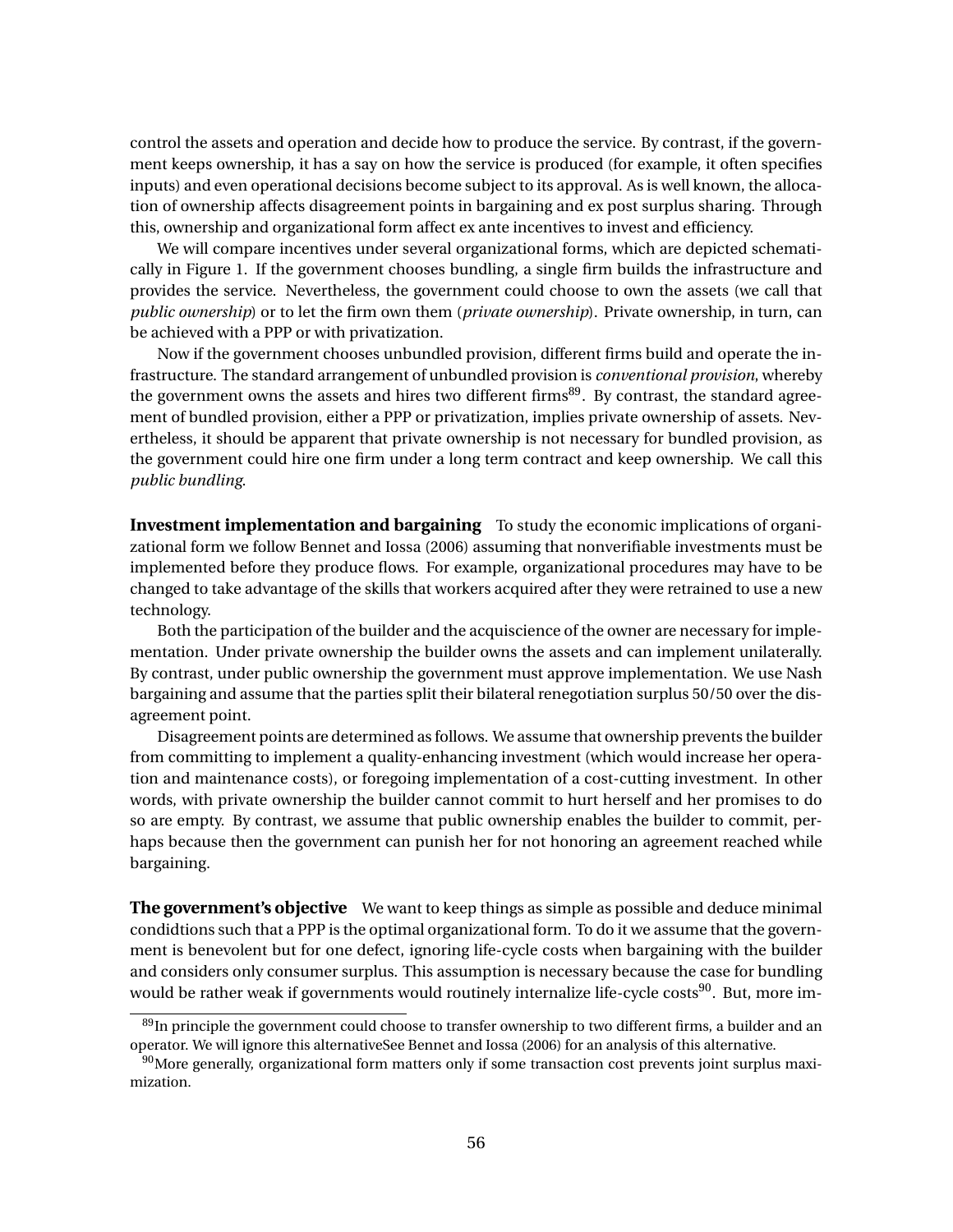portant, it is warranted, because incentives within the government make internalization difficult. For one, often the department or agency in charge of building is not in charge of maintenance. For another, maintenance and operation are paid by future administrations.

At the same time, we assume that the government plans the infrastructure efficiently, regardless of the form of provision. In particular, it chooses the capacity of the infrastructure  $q \cdot \overline{v}$  to maximize social welfare anticipating that it will bargain myopically ignoring life cycle costs.

### **A.4 Public finance**

Both conventional provision and PPPs have an impact on the public budget. In standard fashion, we assume that  $1 + \lambda$ , with  $\lambda \ge 0$ , equals the cost of public funds.

The government can also make state-contingent subsidy transfers  $S(v)$  in present value. By "subsidy" we mean any cash transfer from the government to producers. It may be the up-front payment made by the government with conventional provision (in which case  $S(v)$ ) is the same for all  $\nu$ ), but it could also be a cash transfer made over time, contingent on  $\nu$ , to supplement revenue from the project under a Build-Operate-and-Transfer (BOT) contract (a so-called 'minimum revenue guarantee').

We assume that the mere handling of funds through the public budget may waste resources. Thus we assume that achieving \$1 of useful spending costs \$1 if financed by the private sector but 1+*ζ* dollars if financed with a subsidy. Hence

$$
(1+\lambda)(1+\zeta)
$$

is the shadow cost of one additional dollar of subsidies.

Why introduce *ζ*? If subsidies are monetary transfers from the government to the concessionaire, then  $\zeta > 0$  means that not all the resources reach their intended use, for example, because of agency problems faced by the budgetary authority when monitoring the agency in charge of transferring resources to concessionaires. Thus we distinguish between the social costs of taxation (efficiency on the revenue side), which we capture with  $\lambda$ , and the relative efficiency with which the public sector spends, which we capture with  $\zeta$  (efficiency on the expenditure side).

In EFG (2008) we show that if the government runs an optimal fiscal policy, then the shadow cost of one additional dollar in subsidies can be assessed from two different, but equivalent, perspectives. On the one hand, one could increase the aggregate tax burden by  $1 + \zeta$ , which would cost society  $(1+\lambda)(1+\zeta)$  dollars. On the other hand, the government could achieve the same transfer by reducing current spending by 1+*ζ* dollars. If fiscal policy is optimal, it can be shown that the opportunity cost is equal to the return of the government's marginal project, which equals  $(1 + \lambda)(1 + \zeta)$ .

The distinction between inefficiencies on the revenue and the spending side is unconventional, as the literature typically models only the social cost of taxation. In fact, omitting *ζ* is mostly harmless if all projects are publicly undertaken, as any inefficiency on the spending side just reduces the net return of public projects and the optimal size of the public sector. Nevertheless one of the effects of many PPPs is to substitute user fee revenue for subsidy financing, thus taking cash flows out of the public budget. This fact, by itself, may make a PPP a better way of undertaking a project.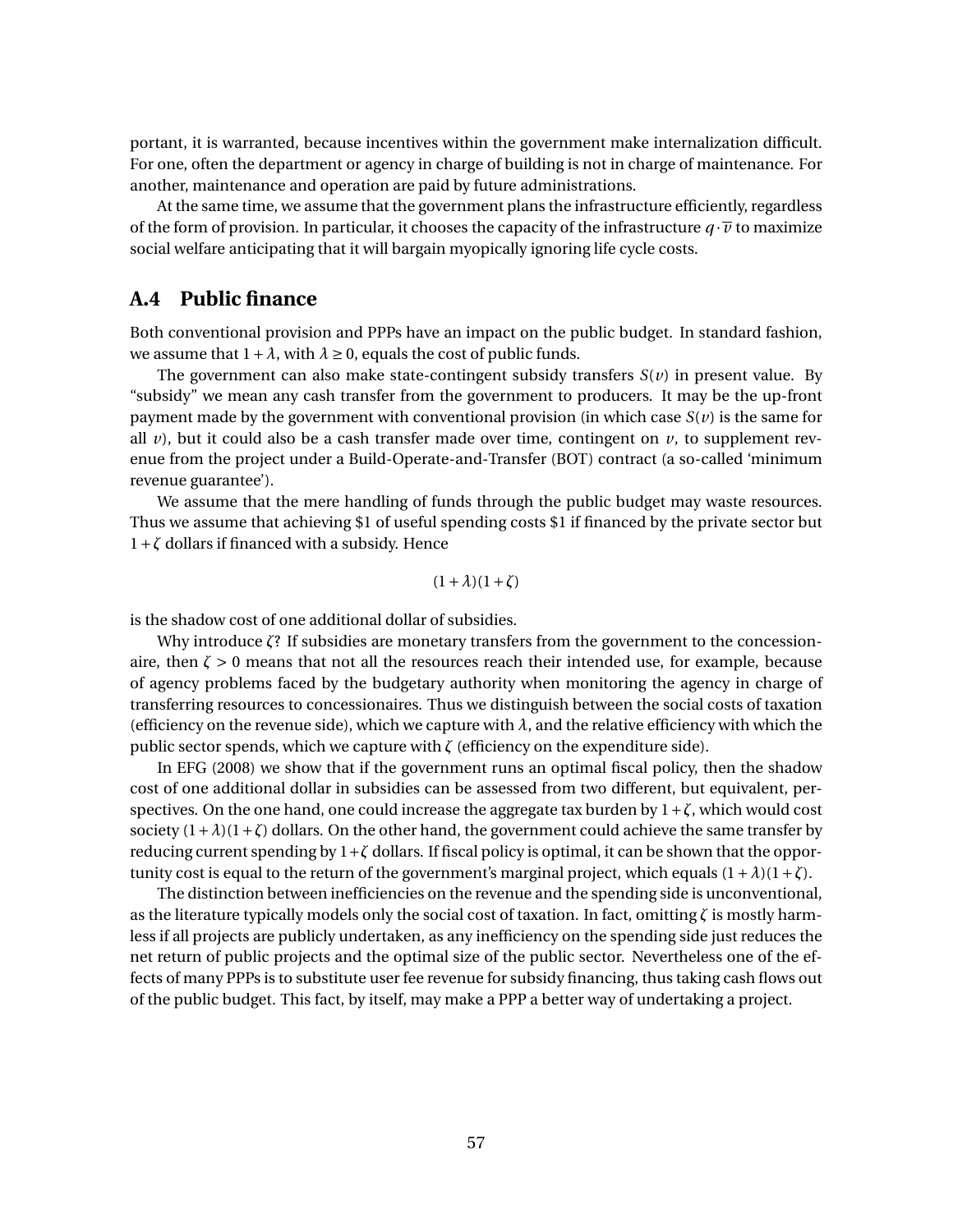### **A.5 Producer surplus, consumer surplus and the planner's problem**

**The planner's problem** Let  $PS(v)$  denote producer surplus in state v and  $CS(v)$  denote consumer surplus in state  $\nu$ . The planner's objective is to maximize<sup>91</sup>

$$
\int \left[CS(v) + PS(v)\right] f(v) dv,
$$
\n(4)

subject to firms' participation constraints.

**Producer surplus** To maximize (4), the planner chooses organizational form and the subsidyuser fee combinations received by producers in each state. Denote by *R*(*v*) the present value of user fee revenue directly collected by producers in state  $\nu$  and by  $S(\nu)$  the present value of the subsidies they receive. Then

$$
PS(v) = R(v) + S(v) - \left[\mathcal{I}\overline{v} + (1 - \gamma a(e))cv\right]q.
$$
 (5)

**Consumer surplus** Consumers value the project in  $v \cdot \text{WP}(q) - R(v)$ . They are also affected by the budgetary impact of the project. On the one hand, user fees can be used to reduce distortionary taxation. Let  $\theta$  be the fraction of consumers' willingness to pay that can be captured with user fees (which may depend on organizational form—see below). Since producers receive  $R(v)$  in state  $v$ , the government receives

$$
\theta \cdot v \cdot \text{WP}(q) - R(v),
$$

which can be used to reduce distortionary taxation elsewhere in the economy. On the other hand, producers receive subsidies  $S(v)$  in state *v*, which cost consumers  $(1 + \lambda)(1 + \zeta)S(v)$ . Hence

$$
CS(v) = [v \cdot WP(q) - R(v)] + \lambda[\theta \cdot v \cdot WP(q) - R(v)] - (1 + \lambda)(1 + \zeta)S(v)
$$
(6a)

$$
= (1 + \lambda \theta) v \cdot \text{WP}(q) - (1 + \lambda) [R(v) - (1 + \zeta) S(v)] \tag{6b}
$$

**The ability to charge consumers** While in principle *R*(*v*) and government revenue are bounded above by  $v \cdot \text{WP}(q)$ , the capacity to charge for the use of the infrastructure may be limited to a fraction of consumers' wiligness to pay.

The size of *θ* may depend on the type of the infrastructure, the available technology and the organizational form chosen. Of course, one cannot charge for the use of nonexcludable goods, but technology may make it possible to exclude consumers. For example, until recently tolling of urban highways and streets was hampered by lack of space to install toll boots and the congestion that toll collection would cause—streets were, in fact, nonexcludable goods. But today technology allows free-flow tolling and monitoring. Even then, however, charging may be next to impossible if streets and highways are provided by a public agency, but it may become palatable if the infrastructure is upgraded and "privatized" with a PPP. Last, exogenous legal constraints sometimes may limit the amount that can transferred to producers. For example, in some countries concession terms cannot exceed a given number of years or competition rules may prevent price discrimination.

<sup>91</sup>The planner cares about firms' profits not *per se* but because these constitute a source of income for firms' owners. This, combined with the assumption that the planner can redistribute income among consumers at no social cost and that each project is relatively small compared to the size of the economy, explains why producer surplus, and not the expected utility of the firm's profits, enters the planner's objective function.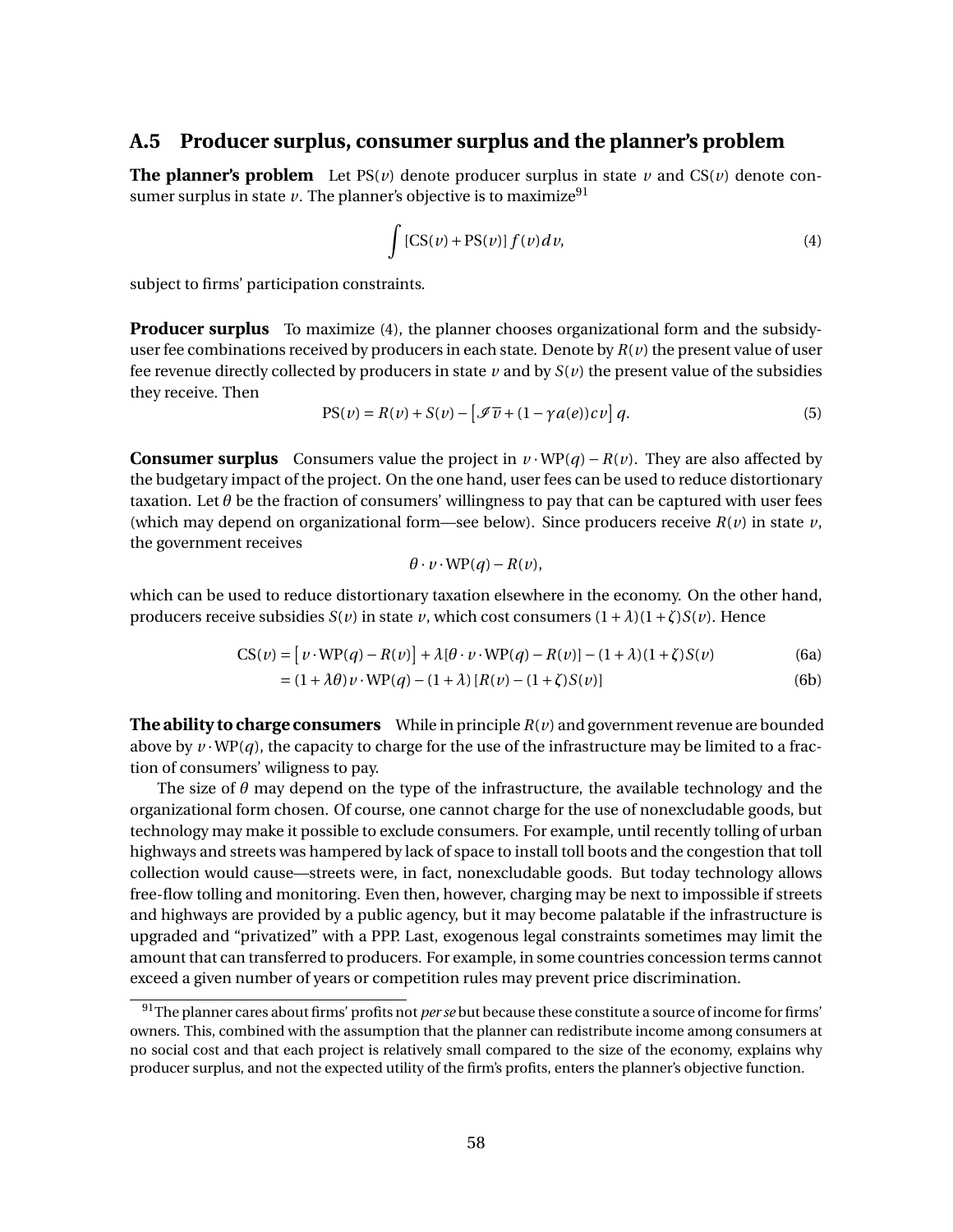Constraints in the ability to charge consumers imply that

$$
0 \le R(v) \le \theta \cdot v \cdot \text{WP}(q).
$$

Note that for sufficiently small *θ* the benefits created by the project are akin to an externality. Nevertheless,  $\theta$  < 1 need not hamper efficiency.

# **B** *When***? Efficiency and PPPs**

# **B.1 Incentives and organizational forms**

In this section we study how the best organizational form depends on the characteristics of the investment. To proceed we assume the following:

**Assumption 1** *(i)*  $\zeta = 0$ *; (ii)*  $\theta = 1$ *; (iii) producers are risk neutral.* 

### **B.1.1 The planner's allocation**

**Tha planner's problem** The planner's problem is

$$
\max_{q,e,R(v),S(v)} \int \left[ (1+\lambda)v \mathbf{W} \mathbf{P}(q) - \lambda (R(v) - S(v)) - (\mathcal{I} \overline{v} + (1-\gamma a(e))cv) \cdot q \right] f(v) dv
$$

subject to

$$
E_{\nu}[R(\nu) + S(\nu)] = [\mathcal{I} + (1 - \gamma a(e))c] \cdot q \cdot \overline{\nu}
$$
 (7)

Using (7) we can see that  $(1+\lambda)\overline{\nu}$  multiplies all terms. Hence we can rewrite the objective function as

$$
\max_{q,e}\left\{\left(\int_0^q D(q') dq' + \Gamma b(e)q\right) - \left[\mathcal{I} + (1-\gamma a(e))c\right]\cdot q\right\}.
$$

We use the superscript  $^\ast$  to denote the socially optimal allocation. The first order conditions are

$$
[D(q^*) + \Gamma b(e^*)] - [\mathcal{I}^* + (1 - \gamma a(e^*))c] = 0
$$
\n(8)

and

$$
\Gamma b'(e^*) + \gamma a'(e^*)c - 1 \le 0,\tag{9}
$$

with equality if  $e^* > 0$ . Condition (8) implies that

$$
D(q^*) + \Gamma b(e^*) = \mathcal{I}^* + (1 - \gamma a(e^*))c,
$$

the infrastructure should be expanded until consumers' marginal willingness to pay equals longrun marginal cost. If, in standard fashion, consumers are charged a linear price, then

$$
p^* = D(q^*) + \Gamma b(e^*)
$$

In other words, price equals long run average and marginal cost.

To study optimal nonverifiable investments, let  $\epsilon_b \equiv b' \frac{e}{b}$  $\frac{e}{b}$  be the elasticity of consumer willingness to pay to nonverifiable investment, and define  $\epsilon_a$  similarly. These are measures of the sensitiv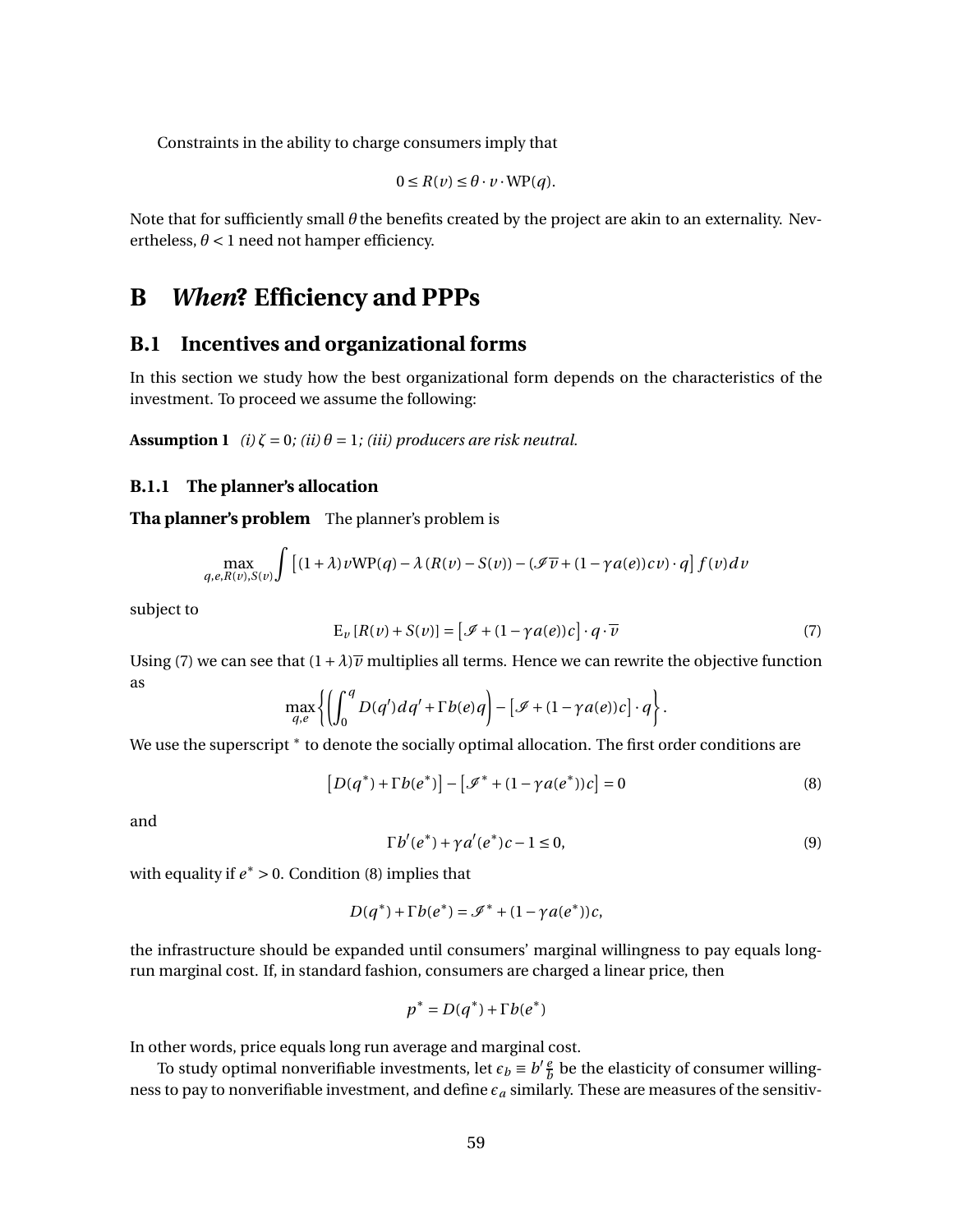ity of consumers' willingness to pay and operation costs to nonverifiable investment. Using them, the first order condition (9) can be rewritten as follows

$$
\Gamma \frac{b(e^*)}{e^*} \epsilon_b + \gamma \frac{ca(e^*)}{e^*} \epsilon_a \le 1,
$$

with equality if  $e^* = 0$ . This condition says that the optimal level of nonverifiable investment depends on the type of investment and the relative sensitivity of benefits and costs. Henceforth we will assume that this expression is greater than one when  $\Gamma = \gamma = 1$ .

It follows that *e*<sup>∗</sup> > 0 when nonverifiable investments increase consumer surplus and reduce operation costs. But when cost cutting reduces consumer surplus ( $\Gamma = -1$  and  $\gamma = 1$ ) it may be optimal not to invest at all. Similarly, when higher quality increases life-cycle costs ( $\Gamma = 1$  and  $\gamma =$ −1), increasing consumer surplus may not be worth the cost.

#### **B.1.2 Public ownership**

**Conventional, unbundled provision** With conventional provision (cp), operation is unbundled from investment and life-cycle costs are ignored when deciding how much to invest. The operator takes operation costs as given—they are predetermined by investment  $e^{cp}$  made by the builder—which are equal to

$$
(1 - \gamma a(e^{cp}))c \cdot q^{cp} \cdot \overline{\nu}
$$

Competition implies that the government can hire an operator for a fixed per-unit fee

$$
P^{\rm cp} = (1 - \gamma a(e^{\rm cp}))c.
$$

Now investments are made by the builder, who will ignore life-cycle operation costs. Nevertheless, the government does value consumer surplus, and if the builder invests *e*, then the surplus created by the implementation of nonverifiable investments equals Γ*b*(*e*)· *q* · *v*. Nash bargaining implies that the builder will get half the surplus, hence choose *e* to maximize

$$
\frac{1}{2}\Gamma b(e)\cdot q\cdot v.
$$

This implies that investment will be determined by the condition

$$
\frac{1}{2}\Gamma\frac{b(e^{\text{cp}})}{e^{\text{cp}}}\epsilon_b \le 1\tag{10}
$$

with equality if  $e^{cp} > 0$ . If  $\Gamma > 1$ , then the builder will invest. If, on the other hand,  $\Gamma = -1$ ,  $e^{cp} = 0$ . Hnece:

**Result 1** *With conventional provision life-cycle costs are ignored but consumer surplus is partially internalized.*

What will be the infrastructures' size *q* with conventional provision? Social surplus is

$$
\overline{v}\cdot\left(\int_0^q D(q')dq'+\Gamma b(e^{\text{cp}})q\right)-\left[\mathscr{I}^{\text{cp}}+P^{\text{cp}}\right]\cdot q\cdot\overline{v}.
$$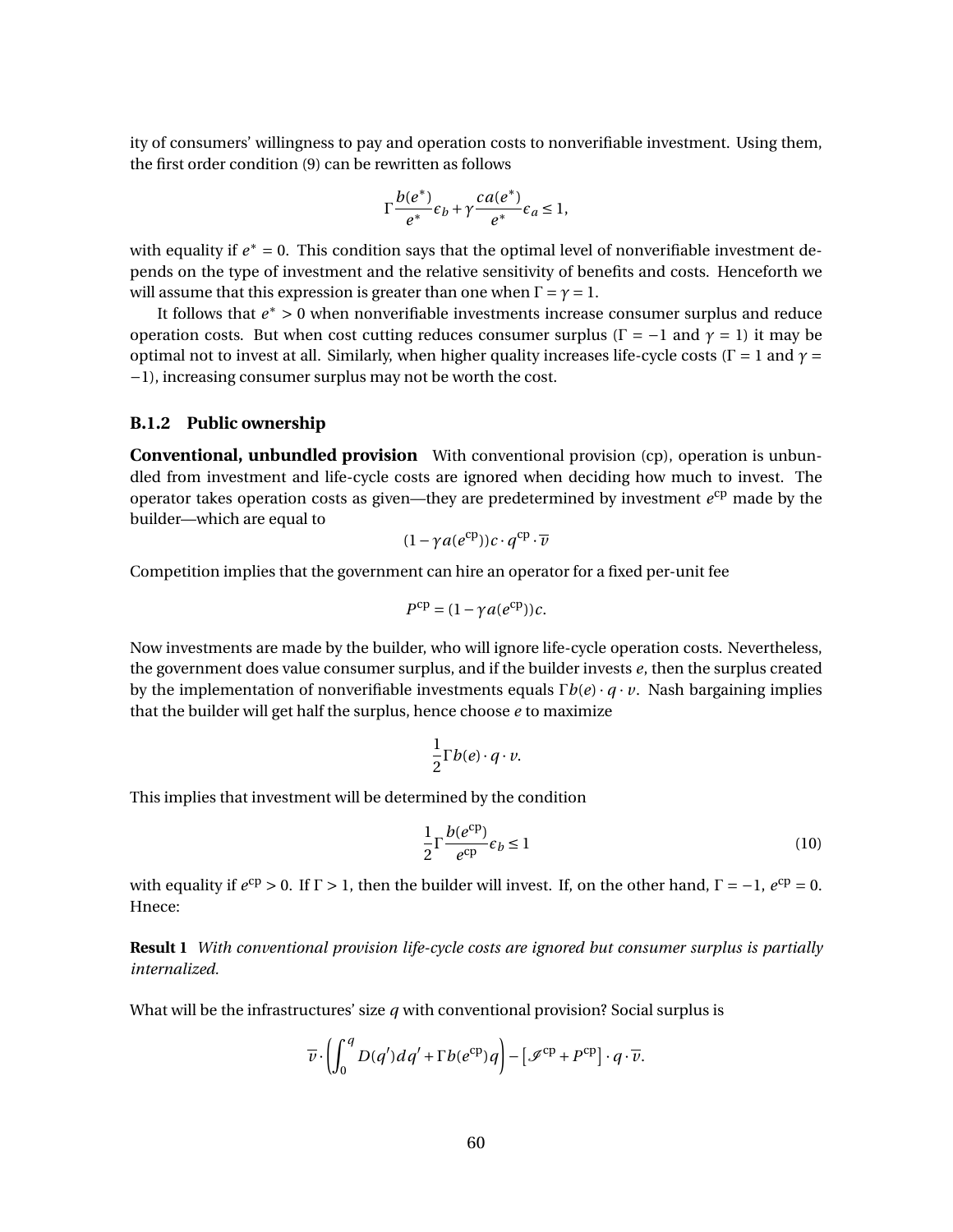Hence, the government will set  $q^{\rm cp}$  so that

$$
D(q^{\text{cp}}) = I - \left[\Gamma b(e^{\text{cp}}) - (1 - \gamma a(e^{\text{cp}}))c - e^{\text{cp}}\right].
$$

Note that  $q^{cp} \leq q^*$ , because

$$
\Gamma b(e^{\rm cp}) - (1 - \gamma a(e^{\rm cp}))c - e^{\rm cp} \leq \Gamma b(e^*) - (1 - \gamma a(e^*))c - e^*.
$$

With conventional provision the net marginal benefit created by nonverifiable investments cannot be greater than the surplus created when the planner maximizes social welfare.

**Public bundling** While somewhat uncommon, bundling can also be implemented with government ownership. Unlike conventional provision, the government hires only one firm; unlike a PPP, the government keeps ownership and thus control rigths.

With public bundling (pb) it is still the case that the firm cares only for life-cycle costs. But because she needs the government's acquiscence to implement nonverifiable investments, the bilateral surplus created by implementation is now

$$
\left[\Gamma b(e) + \gamma a(e)c\right] \cdot q \cdot \overline{\nu},\tag{11}
$$

hence it includes the effect of implementation on consumer surplus and costs. Nevertheless, with Nash bargaining the concessionaire gets only half of the bilateral surplus created by implementation and investment is determined by the condition

$$
\frac{1}{2} \left[ \Gamma \frac{b(e^{\text{pb}})}{e^{\text{pb}}} \epsilon_b + \gamma \frac{ca(e^{\text{pb}})}{e^{\text{pb}}} \epsilon_a \right] \le 1
$$

with equality if  $e^{pb} > 0$ . Hence:

**Result 2** *Public bundling makes the firm partially responsive to consumer surplus, but weakens the incentives to cut life-cycle costs.*

Before proceding, note that public bundling achieves the same allocation as a government that uses conventional provision but internalizes lifecycle costs.

#### **B.1.3 A PPP**

With a PPP (3p) the concessionaire fully internalizes life-cycle costs. Nevertheless, because her remuneration, call it *P* 3p, does not depend on consumer surplus, she maximizes

$$
P^{3p} - [\mathcal{I} + (1 - \gamma a(e))c].
$$

Investment will be determined by the condition

$$
\gamma \frac{ca(e^{3p})}{e^{3p}} \epsilon_a \le 1,\tag{12}
$$

with equality if  $e^{3p} > 0$ . If  $\gamma = 1$ , the concessionaire will invest to cut operation costs if  $\epsilon_a$  is large enough; if  $\gamma = -1$ , it will minimize operation costs by choosing  $e^{3p} = 0$ . Hence: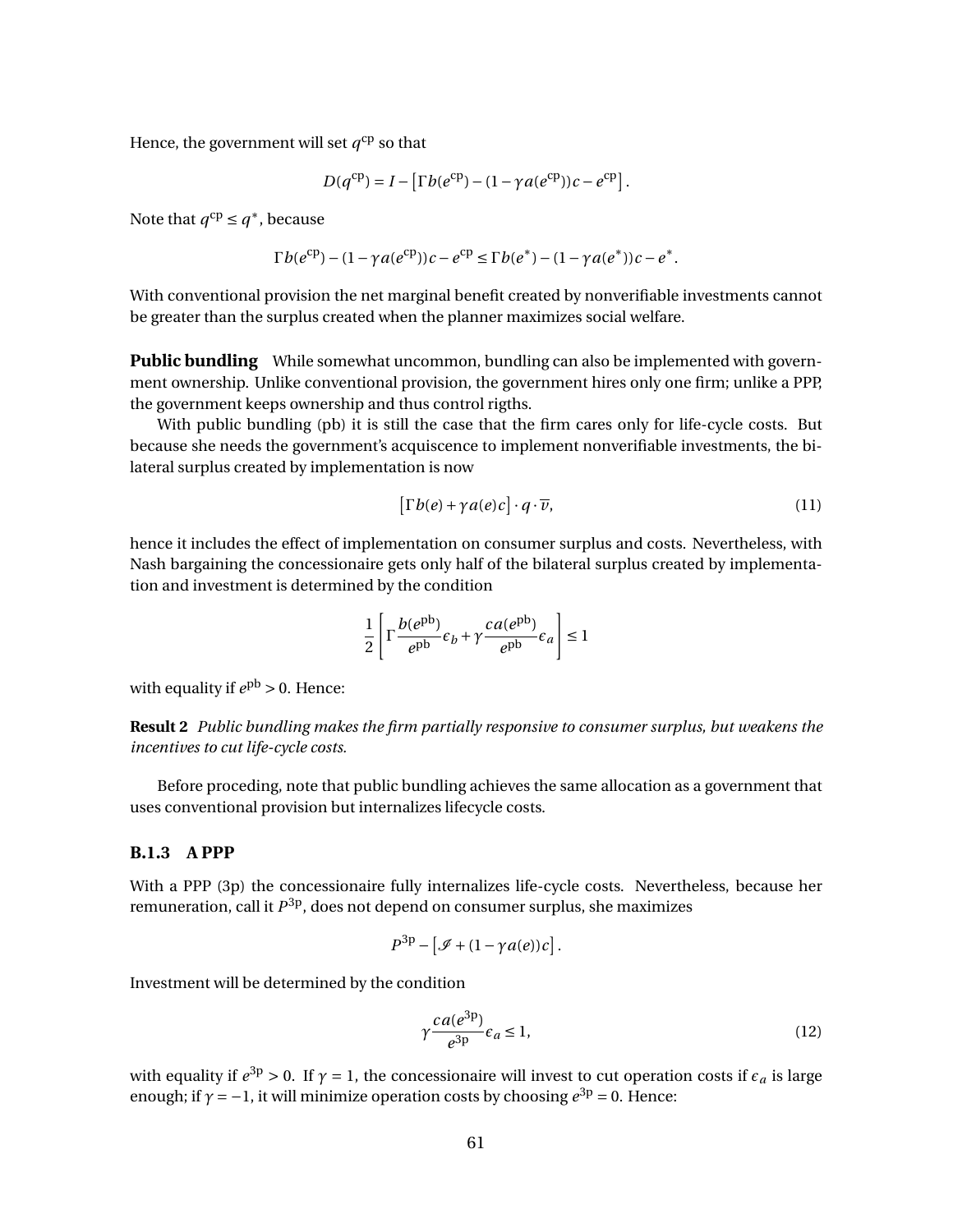**Result 3** *With a PPP cost-cutting incentives are strong, but the concessionaire ignores consumer surplus.*

Private ownership allows the concessionaire to unilaterally implement cost-cutting investments and discard implementation of quality-enhancing investments, which increase life cycle costs. Thus, with a PPP there is no scope for bargaining and consumer surplus is ignored.

Last, note that, as with conventional provision,  $q^{3p} \leq q^*$ , for exactly the same reason.

### **B.1.4 Privatization**

Bundling could also be implemented by privatizing the project. In a privatization ownership is permanently transferred to one or many private firms who obtain all their revenues fron consumers and bear all residual risk.

**Liberalization with competition** Suppose that the project is privatized and that firms can freely choose *p*, a price per unit sold. In equilibrium, there will be a market price *p*, so that  $R(v) = pq$ .

Assume first that competition is feasible. Competition will force the allocation to maximize consumer's willingness to pay

$$
\left(\int_0^q D(q') dq' + \Gamma b(e) q\right) - p q
$$

subject to

$$
pq - [\mathcal{I} + (1 - \gamma a(e))c] \cdot q = 0
$$

Substituting the constraint into the objective function shows that a competitve market solves the same problem as the planner. Hence the following result:

**Result 4** *Whenever competition is feasible, assets should be privatized and the market liberalized.*

**Liberalization with monopoly** Assume now, at the other extreme, an unregulated monopoly. He chooses *e* and *q* to maximize

$$
(D(q) + \Gamma b(e)) \cdot q \cdot \overline{v} - [\mathcal{I} + (1 - \gamma a(e))c] \cdot q \cdot \overline{v}.
$$

The first order conditions are now

$$
D(q^{m}) + q^{m} D'(q^{m}) + \Gamma b(e^{*}) - [\mathcal{I}^{*} + (1 - \gamma a(e^{*}))c] = 0
$$

and

$$
\Gamma b'(e^*) + \gamma a'(e^*)c \leq 1,
$$

with equality if  $e^* > 0$ .

An unregulated monopoly invests just as a social planner, because it can raise the price to appropriate the marginal increase in consumer surplus. Nevertheless, just like any monopolist, it produces too little— $q^{\text{m}} < q^*$ .

**Result 5** An unregulated monopoly invests efficiently, that is  $e^m = e^*$  , but produces too little.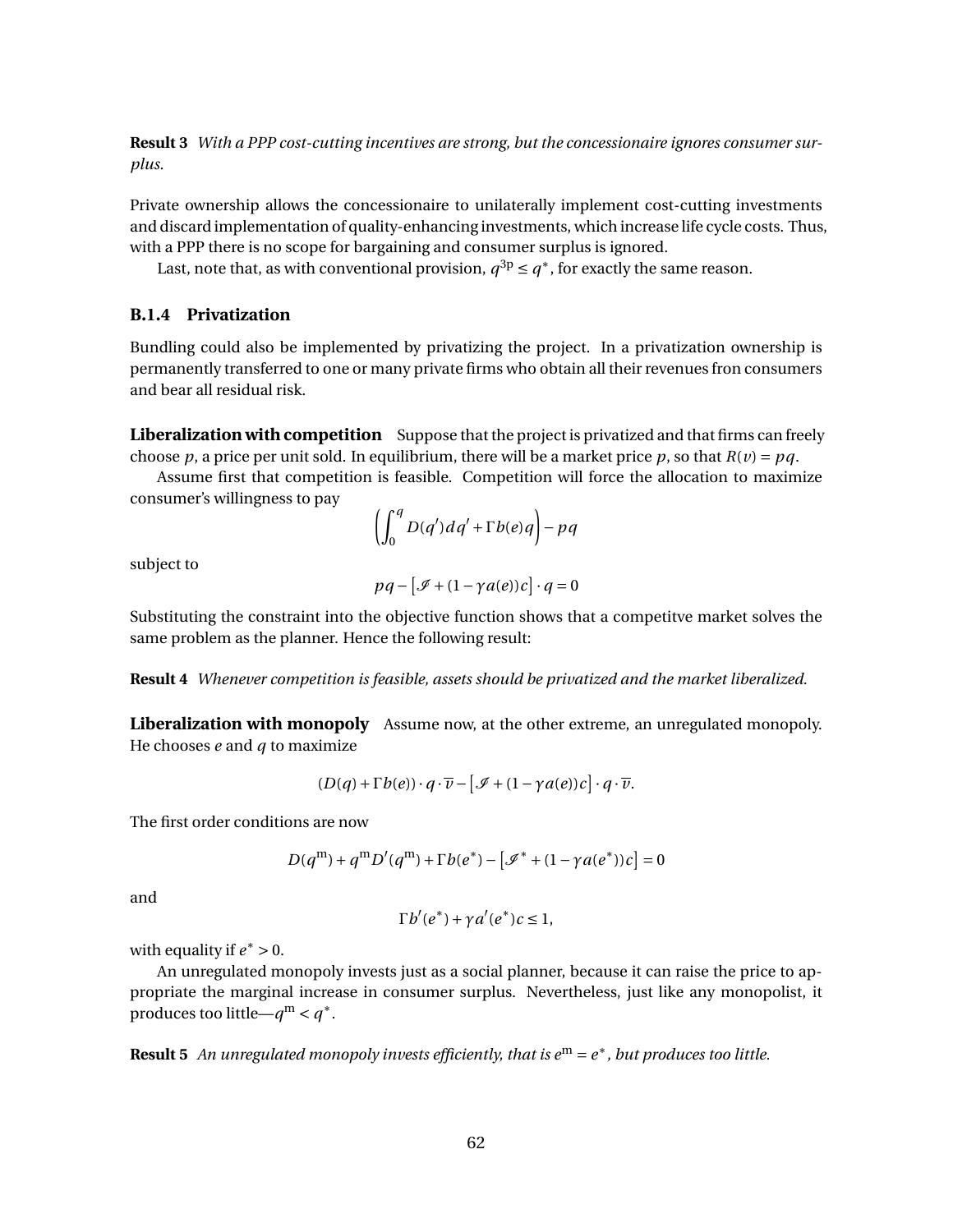**A regulated monopoly** Privatization usually comes with price regulation, an obligation to meet demand and a self-financing constraint. If the regulated price *p* r is exogenous (as, for example, with a price cap), the monopolist chooses *e* to maximize

$$
p^{\mathrm{r}}\cdot q\cdot \overline{\nu}-\left[\mathcal{I}+(1-\gamma a(e))c\right]\cdot q\cdot \overline{\nu},
$$

which implies that

$$
\gamma \frac{ca(e^{\mathbf{r}})}{e^{\mathbf{r}}} \epsilon_a \le 1.
$$

This is exactly the same condition as in a PPP. A fixed price delinks the monopolist's optimization from consumer surplus, just as with a PPP. Indeed, the self-financing constraint implies that

$$
p^{\mathrm{r}} = \left[ \mathcal{I}^{\mathrm{r}} + (1 - \gamma a(e^{\mathrm{r}}))c \right],
$$

exactly the same remuneration as with a PPP. Hence:

**Result 6** *Privatization with regulation is akin to a PPP.*

Result 6 is important, because it indicates that incentives with regulated privatization differ little from a PPP—to some extent, a PPP is an alternative way of regulating. Thus, preference for a PPP must be based on other factors beyond incentives.

### **B.2 Efficient organizational form with a benevolent government**

If competition is feasible, then liberalization achieves the first-best allocation. But if competition is unfeasible, the best form of organization depends on the relative sensitivities of consumer surplus and life-cycle costs to nonverifiable investments, as measured by  $\epsilon_b$  and  $\epsilon_a$ . We study this dependence in what follows.

### **B.2.1 No tradeoff between consumer surplus and cost cutting**

**Consumer surplus is insensitive to cost-cutting investments** Assume that cost-cutting investments ( $γ = 1$ ) have little impact on consumer surplus. Then  $ε_b$  is small,  $\frac{b(e^{3p})}{e^{3p}}$  $\frac{(e^{3p})}{e^{3p}} \epsilon_b \approx 0$ . Thus

$$
\Gamma \frac{b(e^{3p})}{e^{3p}} \varepsilon_b + \frac{ca(e^{3p})}{e^{3p}} \varepsilon_a \approx \frac{ca(e^{3p})}{e^{3p}} \varepsilon_a = 1,\tag{13}
$$

and  $e^{3p} \approx e^*$ . Thus:

**Result 7** *When consumer surplus is insensitive to nonverifiable investments, then a PPP is close to socially optimal and substantially better than conventional provision or public bundling.*

To see why a PPP is substantially better than public ownership, we compare the first order conditions. With a PPP:

$$
\frac{ca(e^{3p})}{e^{3p}}\epsilon_a=1;
$$

with public bundling:

$$
\frac{1}{2}\frac{ca(e^{pb})}{e^{pb}}\epsilon_a\approx \frac{1}{2}\left(\Gamma\frac{b(e^{pb})}{e^{pb}}\epsilon_b+\frac{ca(e^{pb})}{e^{pb}}\epsilon_a\right)=1.
$$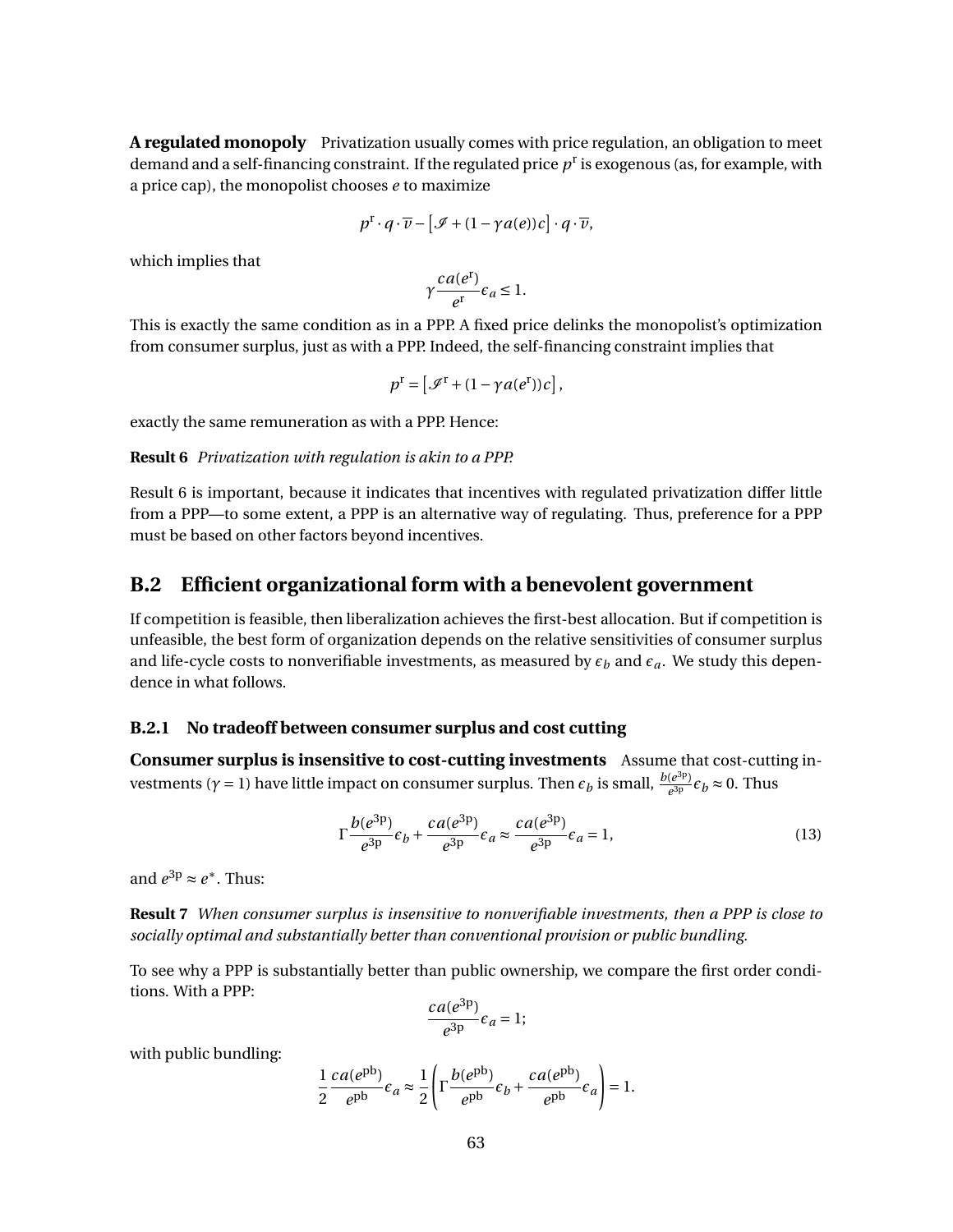and with conventional provision:

$$
\frac{1}{2}\Gamma \frac{b(e^{\text{cp}})}{e^{\text{cp}}}\epsilon_b \approx 0 < 1.
$$

The comparison indicates that  $0 = e^{cp} < e^{pb} < e^{3p} \approx e^*$ . Thus, when  $\epsilon_b$  is small the main impact of public ownership is to weaken incentives, either because the government appropriates part of the reduction in costs (public bundling) or plainly ignores them (conventional provision). A PPP, by contrast, allows the concessionaire to implement investments without bargaining and to keep all the gains from cost cutting.

It is also apparent that public bundling is better than conventional provision, which yields little or no cost cutting. Nevertheless, Result 7 highlights that bundling is not enough, because public ownership weakens cost cutting even when construction and operation are bundled. Thus, the advantage of a PPP does not stem so much from bundling, which the government could replicate, but from private ownership.

All said, the case for PPPs is still not overwhelming when  $\epsilon_b$  is small for, as we saw before, regulated privatization provides similar incentives:

**Result 8** *If consumer surplus is insensitive to nonverifiable investments, a PPP competes with regulated privatization.*

The result confirms that the case for PPPs is not clear cut even when cost cutting is all that matters. Other characteristics of the environment, which we have not modeled, will determine whether a PPP or regulated privatization is better. For example, it is relatively easy to monitor the quality or availability of a highway or an airport runway and fix them contractually. But a PPP has probably an edge over privatization because it allows the government to retain planning authority and, as transferring the asset at the end of the concession is feasible, an auction is more effective to extract rents.

**Life-cycle costs are insensitive to nonverifiable investments** We now study the opposite case, when investments have little impact on life-cycle costs. Then  $\epsilon_a$  is small and there is no investment with a PPP, because

$$
\gamma \frac{ca(e)}{e} \epsilon_a \approx 0 < 1.
$$

Moreover,

$$
\Gamma \frac{b(e)}{e} \epsilon_b + \gamma \frac{ca(e)}{e} \epsilon_a \approx \Gamma \frac{b(e)}{e} \epsilon_b.
$$

Now if  $\Gamma = -1$ ,

$$
e^{3p} = e^{cp} = e^{pb} = e^* = 0
$$

Thus, the following result follows:

**Result 9** *If cost cutting reduces consumer surplus but life-cycle costs are insensitive to nonverifiable investments, then organizational form is not important.*

By contrast, if  $\Gamma = 1$ , public ownership allows partial internalization of consumer surplus and stimulates some investment. And because  $\epsilon_a$  is small, there is not much difference between conventional provision and public bundling, because

$$
\frac{1}{2}\left[\Gamma\frac{b(e)}{e}\epsilon_b - \frac{ca(e)}{e}\epsilon_a\right) \approx \frac{1}{2}\Gamma\frac{b(e)}{e}\epsilon_b
$$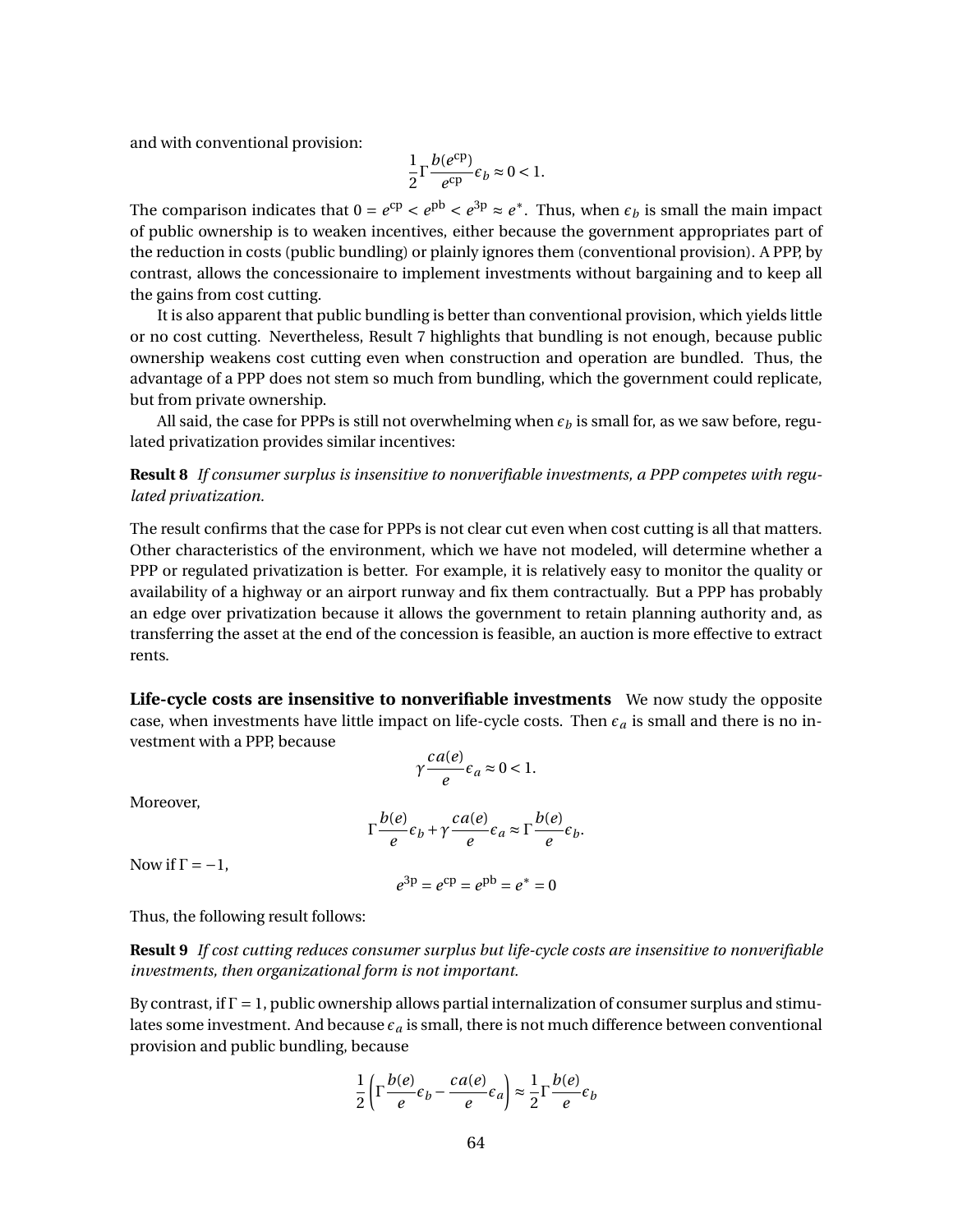and internalization of life-cycle costs is of little value. Hence:

**Result 10** *If cost cutting increases consumer surplus but life-cycle costs are insensitive to nonverifiable investments, then public ownership is better than a PPP and there is not much difference between conventional provision and public bundling.*

### **B.2.2 Both consumer surplus and life-cycle costs respond in similar magnitude**

When both consumer surplus and life-cycle costs respond to nonverifiable investment and both effects are of similar magnitude, the optimal organizational form depends on the type of investment.

**Cost-cutting investments** Consider first  $\Gamma = \gamma = 1$ . If both consumer surplus and life-cycle costs are affected in by nonverifiable investment, then the concessionaire chooses  $e^{3p}$  such that

$$
\frac{ca(e^{3p})}{e^{3p}}\epsilon_a=1;
$$

with conventional provision  $e^{cp}$  will be such that

$$
\frac{1}{2}\frac{b(e^{\text{cp}})}{e^{\text{cp}}}\epsilon_b = 1;
$$

and with public bundling,  $e^{\text{pb}}$  will be such that

$$
\frac{1}{2} \left( \frac{b(e^{pb})}{e^{pb}} \epsilon_b + \frac{ca(e^{pb})}{e^{pb}} \epsilon_a \right) = 1.
$$

Now if the impact of *e* on consumer surplus and life-cycle costs is of similar order of magnitude, any of the three alternantives will yield investments below the social optimum. However, the following result follows:

**Result 11** *If both consumer surplus and life-cycle costs are affected in similar magnitude by nonverifiable investment, and cost-cutting investments increase consumer surplus, then a PPP is better than conventional provision and not much different from public bundling.*

As we already know, with a PPP the concessionaire ignores the effect of investments on consumer surplus but fully internalizes the effect on life cycle costs. With conventional provision, on the other hand, the benevolent government ignores life-cycle costs but fully internalizes the effect on consumer surplus. Nevertheless, public ownership implies that the builder gets only half of the increase of consumer surplus, thus further weakening incentives.

With public bundling the firm internalizes life-cycle costs but looses half of the surplus because of public ownership. But, on the other hand, the firm internalizes part of consumer surplus. Thus, public bundling is clearly better than conventional provision, but similar to a PPP.

Consider next cost-cutting investments such that  $\Gamma = -1$  and  $\gamma = 1$ . Now both terms in

$$
-\frac{b(e)}{e}\varepsilon_b + \frac{ca(e)}{e}\varepsilon_a \approx 0 < 1
$$

are of similar magnitude, hence *e* <sup>∗</sup> = 0. Hence: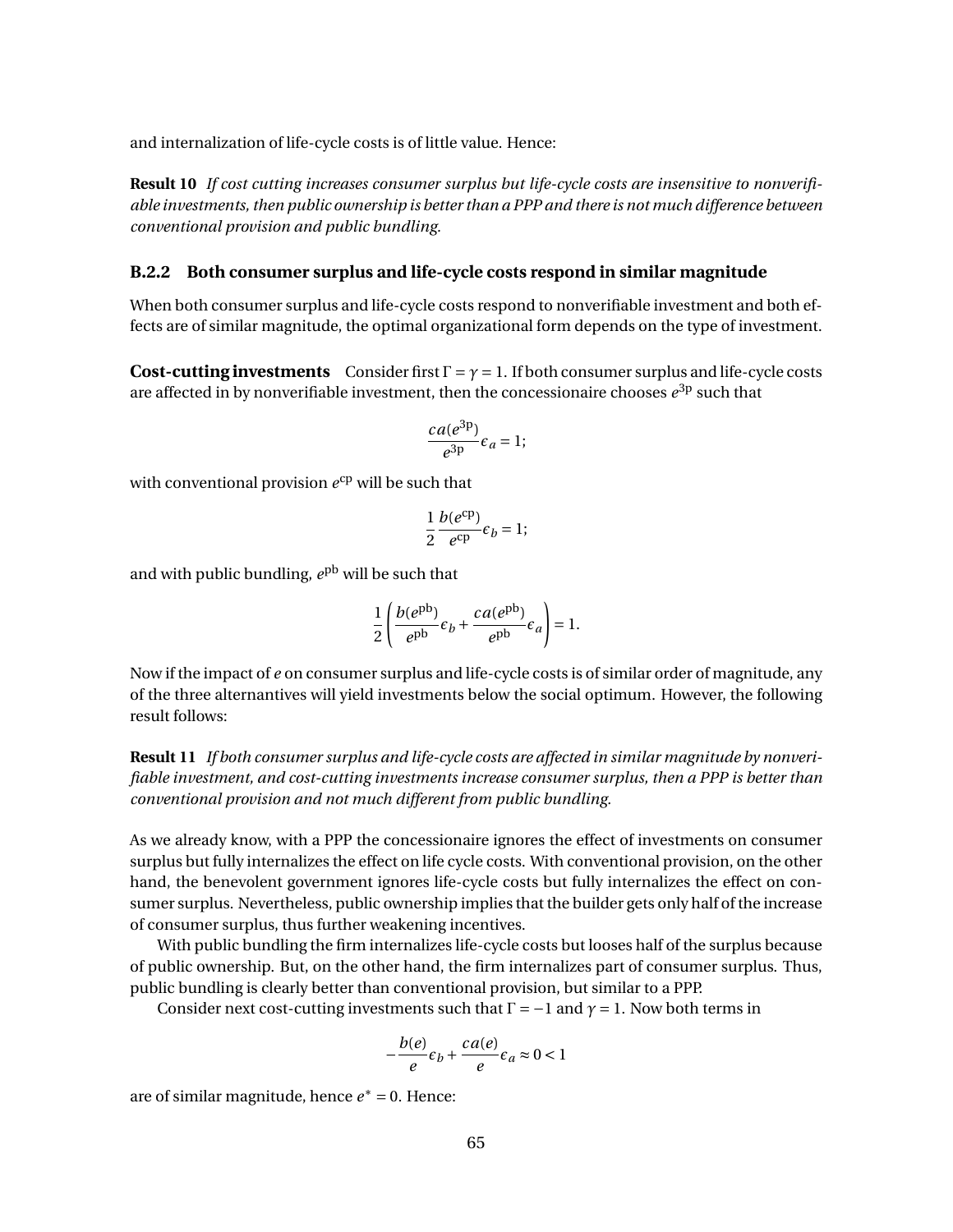**Result 12** *If both consumer surplus and life-cycle costs are affected in similar magnitude by nonverifiable investment, and cost-cutting investments reduce consumer surplus, then public ownership is better than a PPP and public bundling has no sizable advantage over conventional provision.*

**Quality-enhancing investments** If  $\Gamma = 1$  and  $\gamma = -1$  and

$$
\frac{b(e)}{e}\varepsilon_b - \frac{ca(e)}{e}\varepsilon_a \approx 0 < 1
$$

and  $e^* = 0$ . Then:

**Result 13** *If both consumer surplus and life-cycle costs are affected in similar magnitude by nonverifiable investment, then a PPP is optimal and similar to public bundling. Conventional provision leads to overinvestment in quality.*

Because

$$
\frac{ca(e)}{e}\epsilon_a \approx 0 < 1
$$

 $e^{3p}$  = 0. By contrast, with  $\epsilon_b$  large conventional provision implies that

$$
\frac{1}{2}\frac{b(e^{\text{cp}})}{e^{\text{cp}}}\epsilon_b = 1
$$

hence  $e^{cp} > 0$ .

# **C** *How***? PPPs and public finance**

Assume it has been decided that a project should be done as a PPP. How should the optimal intertemporal contract be structured and allocated? In this section we summarize the findings in EFG (2008) on the basic public finance of PPPs. To proceed we now assume that the concessionaire is risk averse, hence *u* is concave; and that individual demand is perfectly inelastic and each consumer is willing to pay \$1 for consuming one unit of service. Hence  $\nu$  denotes aggregate willingness to pay in present value. More important, for most of this section we will assume that  $\zeta > 0$ —financing the concessionaire with subsidies is more expensive than financing her directly with user fees.

## **C.1 The planner's problem**

We begin by restating the planner's problem: maximize

$$
\int \left[CS(v) + PS(v)\right] f(v) dv,
$$
\n(14)

subject to the concessionaire's participation constraint,

$$
\int u(\text{PS}(v))f(v)dv \ge u(0).
$$

To maximize (4), the planner chooses how much user fee revenue and subsidy the concessionaire receives in each state *v*. Hence

$$
PS(v) = R(v) + S(v) - \mathcal{I}.
$$
\n(15)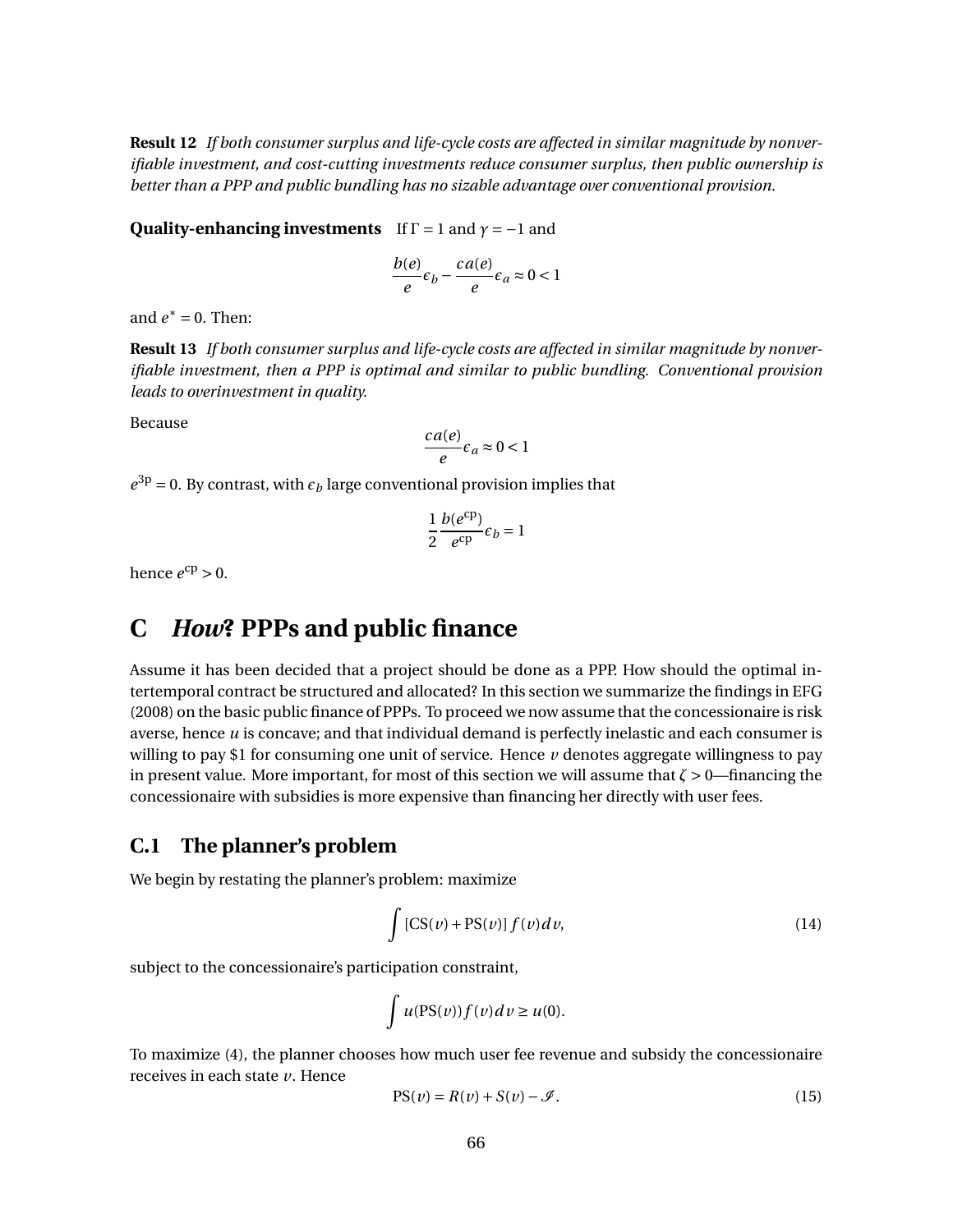Note that by "subsidy" we mean any cash transfer from the government to the private concessionaire. It may be an up-front payment (in which case  $S(v)$ ) is the same for all v, or a cash transfer made over time, contingent on  $\nu$ , to supplement revenue (a so-called 'minimum revenue guarantee').

Since the concessionaire receives  $R(v)$  in state v, the government receives  $v - R(v)$  and we have  $0 \le R(v) \le v$ . If the term of the concession is finite and  $v - R(v) > 0$ , these funds are used to reduce distortionary taxation elsewhere in the economy. Moreover, assuming that willingness to pay is positive at all points in time, we have that  $R(v) = v$  only when the concession lasts forever. Thus, consumer surplus is now

$$
CS(\nu) = [\nu - R(\nu) - (1 + \lambda)S(\nu)] + \lambda[\nu - R(\nu)]
$$
\n(16a)

$$
= (1 + \lambda) [v - R(v) - S(v)].
$$
 (16b)

The first term in the r.h.s. of (16a),  $v - R(v) - (1 + \lambda)S(v)$ , is the difference between users' willingness to pay in state *v* and the total amount transferred to the concessionaire, where the cost of the subsidy is increased by the tax distortion required to finance it. The term  $v - R(v)$  is total revenue collected by the government (after the end of the concession), so the second term in the r.h.s. of (16a) corresponds to the reduction in distortionary taxes due to this increased revenue.

Substituting (15) and (16b) in (4) shows that maximizing the planner's objective function (4) is equivalent to maximizing

$$
-(1+\lambda)\int [R(v)+S(v)]f(v)dv.
$$

and therefore to minimizing

$$
\int [R(v) + S(v)] f(v) dv.
$$
\n(17)

Where we have dropped,  $\mathcal{I}$  and  $(1 + \lambda)v$  from the objective function because they do not depend on the planner's choice variables, *R* and *S*, and where we have used that  $1 + \lambda > 1$ . The planner's program can be rewritten as

$$
\min_{\{R(\nu), S(\nu)\}} \int [R(\nu) + S(\nu)] f(\nu) d\nu.
$$
 (18a)

s.t. 
$$
\int u(R(v) + S(v) - I) f(v) dv \ge u(0),
$$
 (18b)

$$
0 \le R(\nu) \le \nu,\tag{18c}
$$

$$
S(\nu) \ge 0,\tag{18d}
$$

### **C.2 Irrelevance result**

Before deducing the optimal contract,. it is useful to address the common claim that a PPP is desirable because it relieves the public budget by substituting private finance for distortionary tax finance. $92$  Does this argument make the case for PPPs?

It follows from the objective function (17) that the per-dollar cost of paying the concessionaire with user fee revenues or subsidies is the same. Thus, social welfare only depends on *total* trans-

<sup>&</sup>lt;sup>92</sup>An even bolder claim is that  $\mathcal I$  public funds are permanently liberated with a PPP. But setting up the problem in present value terms immediately exposes this fallacy—the concessionaire must recover its investment by receiving future payments.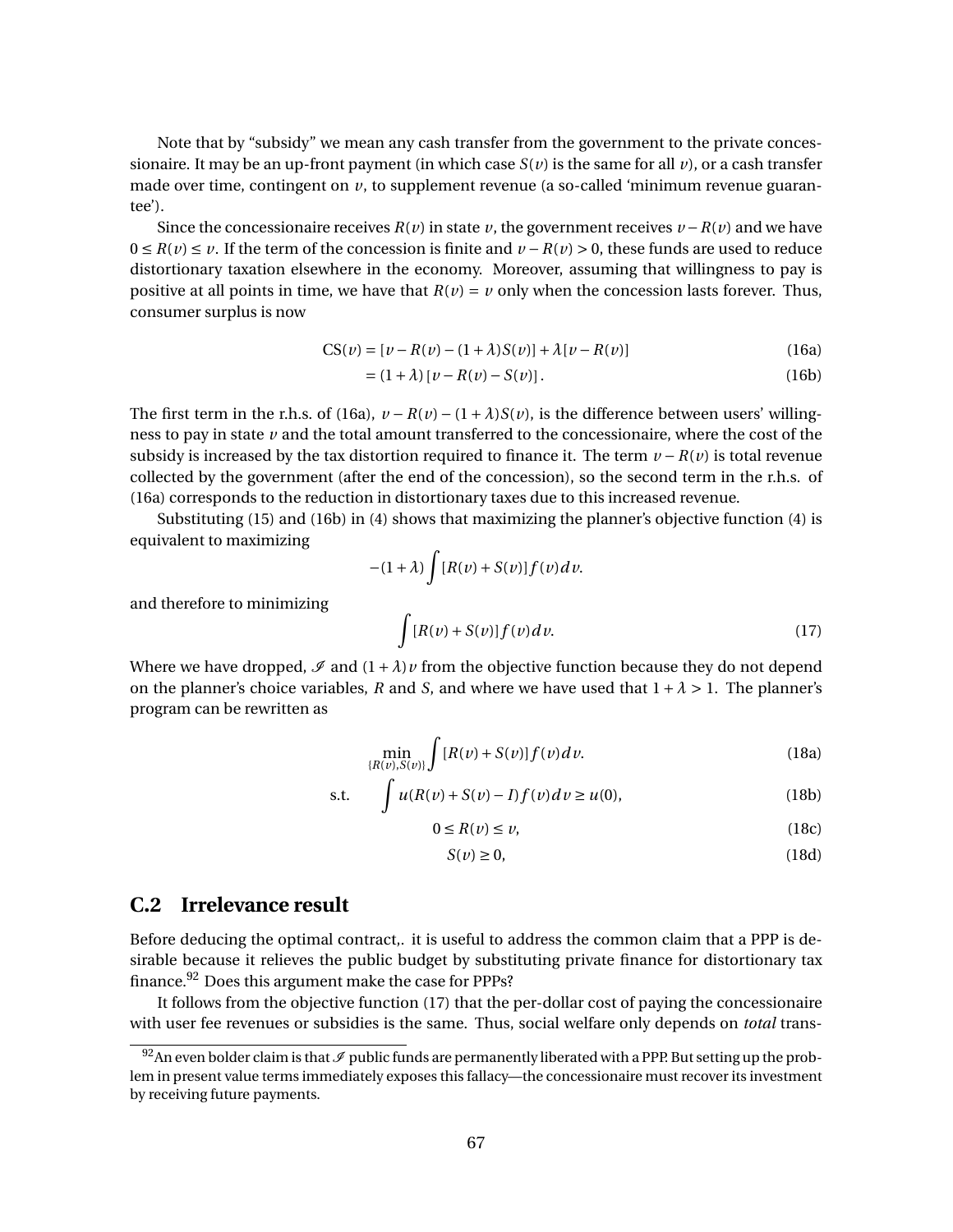fers  $\mathcal{F}(v) = R(v) + S(v)$  to the concessionaire, not on the partition between subsidies and user fee revenue. This is the fundamental insight behind the following result:

**Proposition 1 (Irrelevance of the cost-of-funds argument)** *Any combination of user fee and subsidy schedules that satisfies constraints (18c) and (18d) and such that*  $\mathcal{T}(v) = \mathcal{I}$  *for all v solves the planner's program (18a)–(18d).*

#### **Proof** See EFG (2008).

What is the economics of this result? The standard reasoning in favor of PPPs points out that subsidies are an expensive source of finance, because they are financed with distortionary taxes. Yet the multiplicity of optimal subsidy-sales revenue combinations indicates that distortionary taxation ( $\lambda > 0$ ) is not sufficient to prefer private provision. One solution is  $R(v) \equiv 0$  and  $S(v) \equiv \mathcal{I}$ . Another solution is that the concessionaire invests  $\mathcal{I}$ , collects user-fee revenues equal to  $\mathcal{I}$  in present value, and no subsidies are paid. $93$  In addition, there is a continuum of combinations where the government provides a partial subsidy.

The intuition for this result is that if the user fee revenue collected by the concessionaire increases by \$1, the government has to levy \$1 in additional taxes to replace this transfer, which costs society  $1 + \lambda$ . This is the same cost that society bears when paying \$1 in additional subsidies. Hence, at the margin the opportunity cost of user fee revenue or subsidizing the concessionaire is exactly the same. The rich set of optimal combinations of state-contingent subsidies and concession terms reflects that user fees and subsidies are perfect substitutes in the planner's objective function.

A similar argument shows that the planner will satisfy the concessionaire's participation constraint with equality. An additional dollar in the concessionaires pocket increases social welfare by 1, but costs  $1 + \lambda$  to users. Since  $1 + \lambda > 1$ , the planner chooses not to provide rents to the concessionaire. Last, note that the optimal contract provides full insurance to the concessionaire.

### **C.3 The optimal contract with inefficient subsidies**

### **C.3.1 The planner's problem**

An additional advantage of PPPs is that they reduce the sums flowing through the public budget, reducing the inefficiencies associated with subsidy transfers. In this section we derive the optimal contract when subsidy financing is less efficient than user-fee financing.

Formally, introducing  $\zeta$  implies that the term  $(1+\lambda)S(v)$  in (16a) must be replaced by  $(1+\lambda)(1+\lambda)$ *ζ*)*S*(*v*)—the inefficient subsidy transfer increases the magnitude of the tax distortion. The planner's program now is

$$
\min_{\{R(v), S(v)\}} \int {\{\lambda R(v) + [(1 + \lambda)(1 + \zeta) - 1] S(v)\} f(v) dv}.
$$
 (19a)

$$
\text{s.t.} \qquad \int u(R(v) + S(v) - \mathcal{I}) f(v) dv \ge u(0), \tag{19b}
$$

$$
0 \le R(\nu) \le \nu,\tag{19c}
$$

$$
S(\nu) \ge 0. \tag{19d}
$$

It is apparent from (19a) that if *ζ* > 0, user fees are a more efficient means of compensating the concessionaire. The cost to society of one dollar in user fees is  $\lambda$ , while a subsidy costs  $(1+\lambda)(1+\zeta)$ −

<sup>&</sup>lt;sup>93</sup>This is only possible if  $v_{\text{min}} \geq I$ , for otherwise the project cannot be financed with user fees in all states.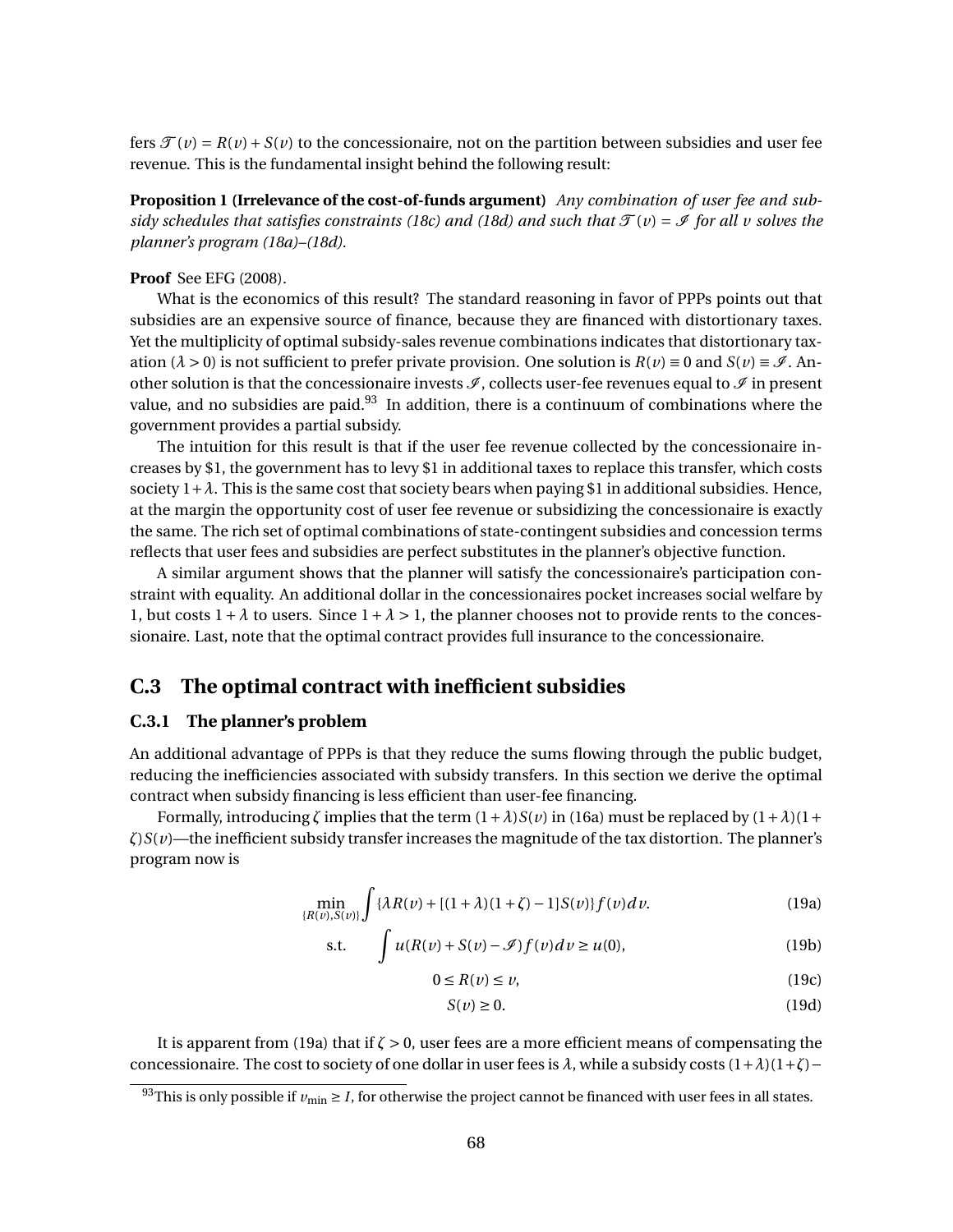1. Of course, *ζ* > 0 is *not* a sufficient argument against subsidizing projects, for the project's social value may exceed  $\mathcal{I}$ , and user fee revenue may be insufficient to compensate the concessionaire in low demand states. But, as we will see next,  $\zeta > 0$  determines the structure of the optimal risksharing contract.

### **C.3.2 Optimal risk-sharing contract: overview**

The tradeoff faced by the planner when *ζ* > 0 is the following: On the one hand, she would like to utilize user fee revenues as far as possible to compensate the concessionaire, in order to avoid paying subsidies. On the other hand, using only user fees may expose the concessionaire to excessive risk, and an efficient contract would insure against low demand states through subsidies.

Figure 1 shows how the trade off is resolved optimally when  $v_{\text{min}} < \mathcal{I} < v_{\text{max}}$  (i.e., there are some states of demand in which user fee revenues is smaller than  $\mathcal I$  while there are others in which revenues are larger than  $\mathcal{I}$ ). The horizontal axis plots the support of  $\nu$  while the vertical axis shows the total revenue received by the concessionaire in each state,  $R(v) + S(v)$ .

In the next section we show that the optimal contract is characterized by two thresholds, a minimum revenue guarantee *m* and a revenue cap *M*. These thresholds, in turn, define three types of demand states. In *low demand* states  $v < m$ ,  $R(v) = v$  and  $S(v) = m - v$ . Hence the concession lasts forever and the concessionaire receives a subsidy to attain the guaranteed minimum revenue *m*. By contrast, in *high demand* states  $v > M$  and  $R(v) = M$ . Thus the concession ends in finite time and the government gets *v* − *M*. The remaining cases, which we call *intermediate demand* states, are such that  $m \le v \le M$ ,  $R(v) = v$  and  $S(v) = 0$ . In these states the concession lasts indefinitely, but no subsidies are paid.

#### **C.3.3 A taxonomy of demand states**

To derive the optimal contract, note that in state *v* the planner will only resort to subsidies after exhausting user fees—otherwise, it could slightly reduce subsidy payments, which would save  $(1 +$  $\lambda$ )(1 +  $\zeta$ ) − 1; and increase  $R(v)$ , which would cost only  $\lambda$ . Thus:

$$
S(v) > 0 \Longrightarrow R(v) = v,
$$

or equivalently

$$
R(v) < v \Longrightarrow S(v) = 0.
$$

Now let  $\mu > 0$  denote the multiplier of the concessionaire's participation constraint (19b).<sup>94</sup> The FOC with respect to  $R(v)$  for a state  $v$  such that the term of the concession is finite leads to

$$
u'(R(v) - \mathcal{I}) = \frac{\lambda}{\mu}.
$$
 (20)

While the FOC with respect to  $S(v)$  for a state where subsidies are paid leads to

$$
u'(v + S(v) - \mathcal{I}) = \frac{(1 + \lambda)(1 + \zeta) - 1}{\mu},
$$
\n(21)

where in both cases we have used that user fee financing dominates subsidy financing. Define *m*

<sup>&</sup>lt;sup>94</sup>Note that the participation constraint will hold with equality because  $1 + \lambda > \alpha$ , hence  $\mu > 0$ .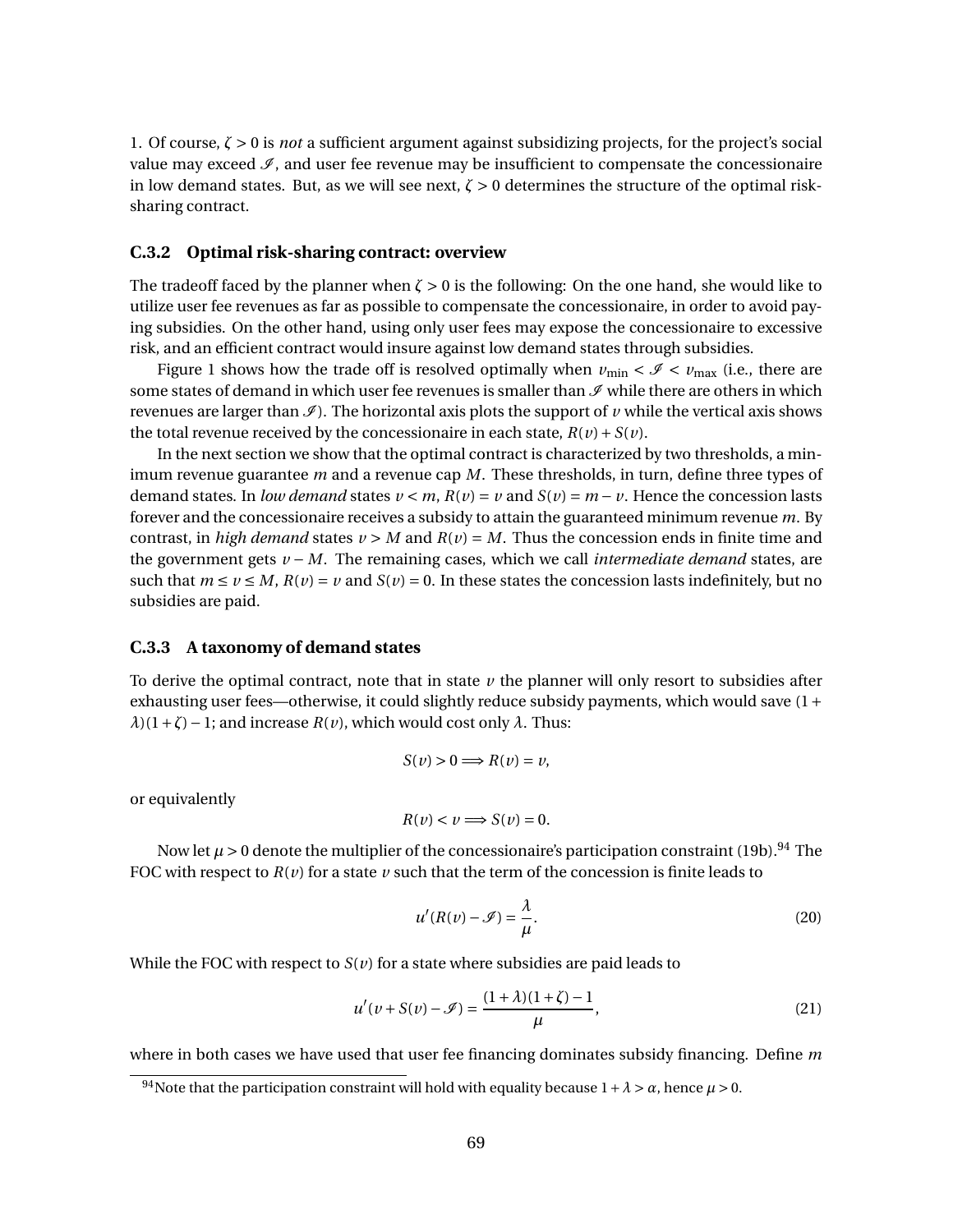and *M* via

$$
u'(m - \mathcal{I}) = \frac{(1 + \lambda)(1 + \zeta) - 1}{\mu},
$$
\n(22)

$$
u'(M - \mathcal{I}) = \frac{\lambda}{\mu},\tag{23}
$$

.

and define  $\bar{\zeta}$  via:<sup>95</sup>

$$
1+\bar{\zeta}=\frac{(1+\lambda)(1+\zeta)-1}{\lambda}
$$

Since  $\zeta > 0$  we have  $m < M$  and

$$
u'(m-\mathscr{I})=(1+\bar{\zeta})u'(M-\mathscr{I}),
$$

It follows from (20) and (23) that in states with  $\nu > M$  no subsidies are paid out and the concession lasts until the concessionaire collects *M* in present value. The government, on the other hand, collects *v* − *M* after the concession ends. Thus, in high demand states the concessionaire's revenue is capped by  $M$  and the term of the concession is variable.<sup>96</sup>

Similarly, from (21) and (22) we have that a subsidy equal to  $m - v$  is paid in states with  $v < m$ . Therefore, in low demand states the concession lasts indefinitely and the concessionaire receives a minimum revenue guarantee.

Finally, there is a third class of states of demand such that  $m \le v \le M$ . In these states the concession lasts indefinitely, for otherwise they would be high demand states. But no subsidies are paid out by the government, for otherwise they would be low demand states. It follows that  $R(v) = v$  and  $S(v) = 0$  in this class.

We summarize this characterization in the following proposition:

**Proposition 2 (A taxonomy of demand states)** *The optimal contract is characterized by a minimum revenue guarantee, m, and revenue cap, M, with m* < *M, as follows:*

- *1. If M* < *v, the concessionaire collects M in present discounted user fees while the government collects the remaining v* −*M. No subsidies are paid and the concession term is finite. These are high demand states.*
- 2. If  $m \le v \le M$ , the concession lasts indefinitely and no subsidies are paid. Total revenues ac*crued to the concessionaire in present value equals v and the government budget is unaffected by the concession. These are intermediate demand states.*
- *3. If v* < *m, the concession lasts indefinitely and the government grants a subsidy of m* − *v to the concessionaire. These are low demand states.*

Let us comment on the economics of this taxonomy. In any state with a finite concession term, the social opportunity cost of the last dollar received by the concessionaire is *λ*; this justifies equalizing the concessionaire's revenue across high demand states by fixing a revenue cap *M*. On the

 $^{95}$ Note that  $\bar{\zeta} = (1 + \lambda)\zeta/\lambda$ . It follows that  $\bar{\zeta} > 0 \Longleftrightarrow \zeta > 0$  and  $\bar{\zeta} < 0 \Longleftrightarrow \zeta < 0$ .

<sup>96</sup>If demand grows at a the same rate in all demand states, this implies that higher values of *v* correspond to shorter concession terms. This is not necessarily true with more general demand schedules.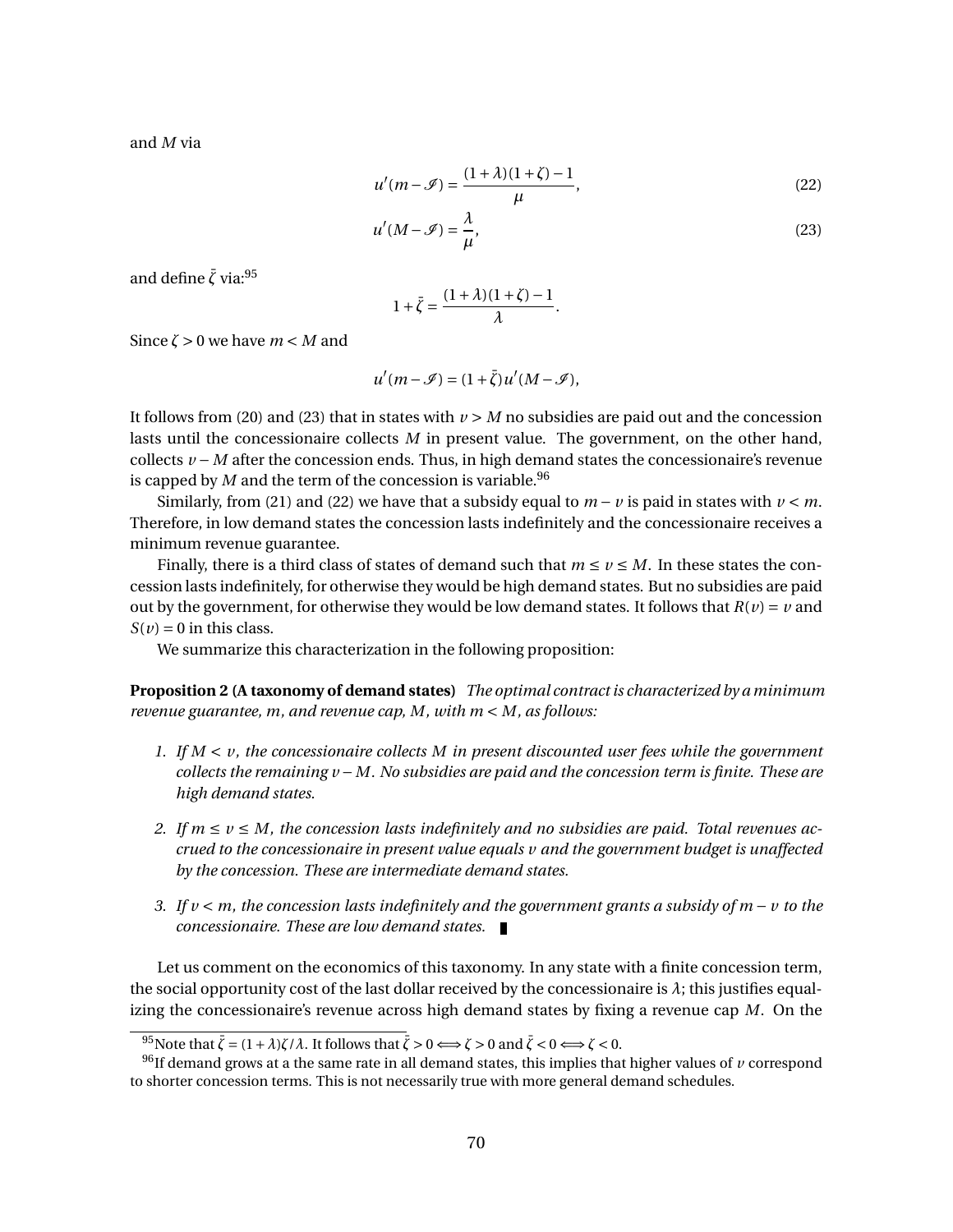other hand, in any low demand state the last dollar paid to the concessionaire comes from a subsidy and costs society  $(1 + \lambda)(1 + \zeta) - 1$ . Again, this justifies equalizing revenue across low demand states at the minimum revenue guarantee *m* < *M*.

As can be seen from Figure 1, the difference between *λ* and (1+*λ*)(1+*ζ*)−1 introduces a wedge *M* − *m* that leads to the emergence of intermediate demand states. To see the intuition, consider one such state,  $\tilde{v}$ . It is straightforward to obtain the following inequalities

$$
\frac{1}{1+\bar{\zeta}}<\frac{u'(\widetilde{v}-\mathscr{I})}{u'(m-\mathscr{I})}<1<\frac{u'(\widetilde{v}-\mathscr{I})}{u'(M-\mathscr{I})}<1+\bar{\zeta}.
$$

These inequalities imply that the concessionaire's marginal utility evaluated at  $\tilde{v}$ − $\mathscr{I}$  is smaller than the marginal utility at *m*, but higher than the marginal utility at *M*. In other words, the shadow value of the last dollar received by the concessionaire in state  $\tilde{\nu}$  is too low to warrant a subsidy, as well as too high to warrant a revenue cap. Consequently, the concession lasts forever, but no subsidies are paid.

# **C.3.4 A taxonomy of projects**

To complete the characterization of the optimal contract, we show how *m* and *M* are determined, which leads to a taxonomy of projects.

Consider first the case where user fees can finance the project in all demand states, that is,  $v_{\text{min}} \geq \mathcal{I}$ . The optimal contract sets  $R(v) = M = \mathcal{I} \leq v$  for all *v*, and the concessionaire receives full insurance—all states are high demand states when  $\nu_{\min} \geq \mathscr{I}.^{97}$  To see that this contract is optimal, note first that it is clearly feasible. Moreover, no contract can give less than  $\mathcal I$  on average to the concessionaire, for then the participation constraint would not hold; and had the concessionaire been forced to bear risk, he would have required more than  $\mathcal I$  on average.

Consider next the case where user fees are never large enough pay for the project, that is,  $v_{\text{max}} < \mathscr{I}$ . Then  $m = \mathscr{I}$ . For if  $m > \mathscr{I}$ , all states are low demand, and the concessionaire's participation constraint holds with slack, which cannot be optimal. And if  $m < \mathcal{I}$ , the concessionaire's participation constraint cannot be satisfied, because revenue in all demand states is smaller than  $\mathcal I$ . It follows that  $m = \mathcal I$  while now M is irrelevant. Thus, the optimal contract subsidizes the concessionaire in all demand states to ensure that total revenue is equal to the cost of the project.

We refer to a project with  $v_{\text{min}} \ge \mathcal{I}$  as a high demand *project*, while one with  $v_{\text{max}} < \mathcal{I}$  is a low demand project, and summarize these results in the following proposition.

**Proposition 3 (Optimal contract for high and low demand projects)** *The optimal contract for high* and low demand projects specifies that  $R(v) + S(v) = \mathcal{I}$  for all v. Given demand realization v, the gov*ernment collects v −*  $\Im$  *in each state if the project is high demand, while it pays a subsidy of*  $\Im$  − *v in each state if the project is low demand.*

The economics of Proposition 3 should be apparent. The social cost of transferring an additional dollar to the concessionaire is  $\lambda$  in all states when a project is high demand, and full insurance immediately follows. In a low demand project the social cost of transferring an additional dollar to

<sup>&</sup>lt;sup>97</sup>The formal proof is similar to that of Proposition 1. Also note that from  $m < M$  it follows that no subsidies are paid out for all feasible values of *m*, and therefore this threshold is irrelevant to pin down the optimal contract.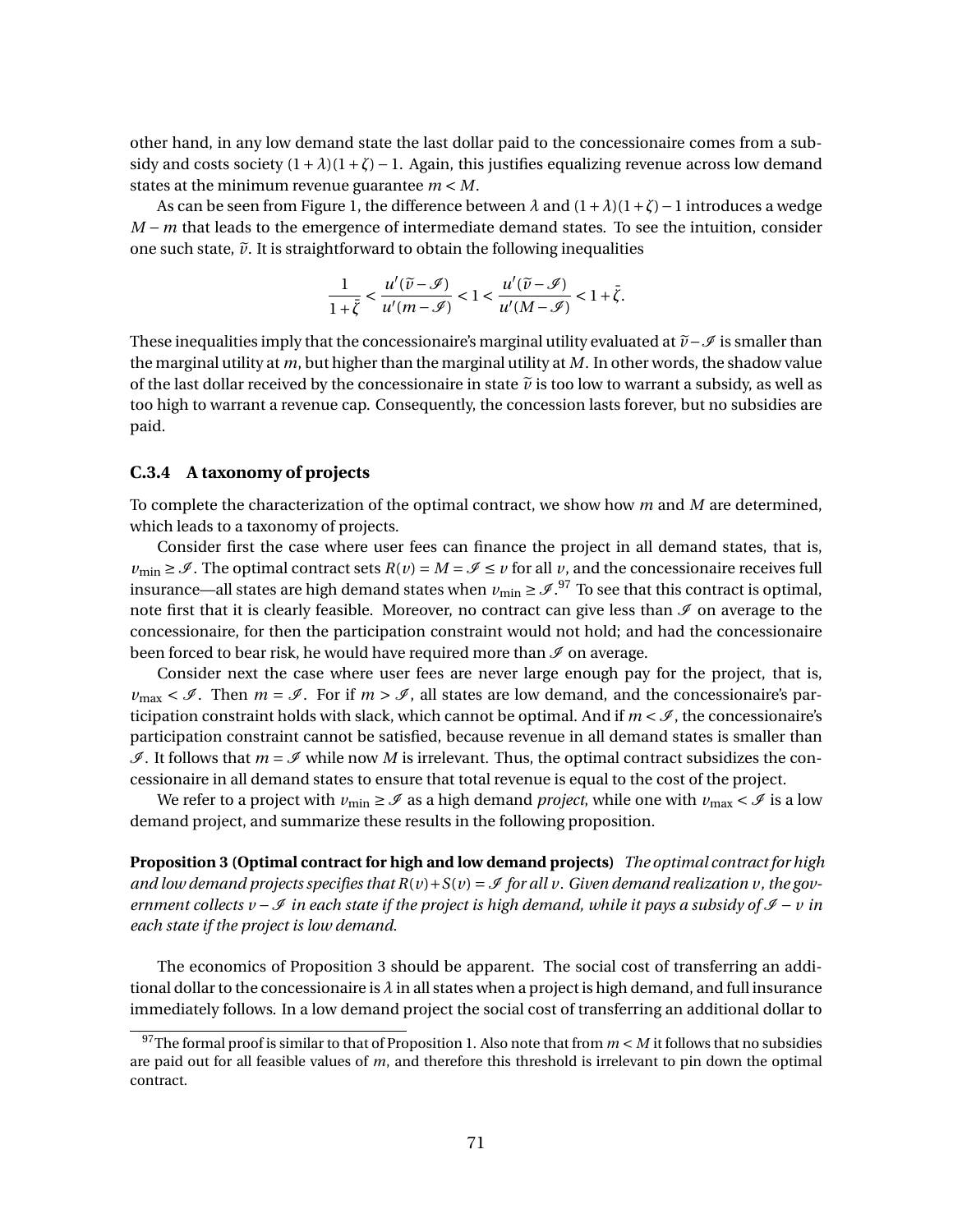the concessionaire is higher (i.e.,  $(1+\lambda)(1+\zeta)-1$ ), but is also the same across states and therefore full insurance is optimal as well.

As we can see from Figure 1, the structure of the optimal contract is different for projects such that  $v_{\text{min}} < \mathcal{I} \le v_{\text{max}}$ , for a contract that gives full insurance to the concessionaire ( $m = M = \mathcal{I}$ ) is no longer optimal. To see this, consider decreasing *m* to  $\mathscr{I} - \Delta m$ , and using the funds to increase *M* to  $\mathcal{I} + \Delta M$ . Lowering the minimum revenue guarantee frees up resources *F*( $\mathcal{I}$ )∆*m* in expected value, and this can be used to finance an increase in *M* of  $F(\mathcal{I})\Delta m/(1 - F(\mathcal{I}))$ .<sup>98</sup> Society is made better off in the process, since each dollar saved in guarantees is  $1+\bar{\zeta} > 1$  times more valuable than a dollar of foregone user fee revenue. Thus it follows from (19a) that the planner's objective function improves by  $(1 + \lambda)\zeta F(\mathcal{I})\Delta m$ . Increased risk reduces the concessionaire's expected utility by an expression on the order of  $(\Delta m)^2$ . It follows that the optimal values of *m* and *M* satisfy  $m < \mathcal{I} < M$ .

# **C.3.5 Comparative statics**

Comparative statics for high and low demand projects are straightforward. When  $\mathscr I$  rises, the planner must transfer more revenue to the concessionaire. On the other hand, changes in  $\bar{\zeta}$  or in the concessionaire's degree of risk aversion have no effect on the optimal contract.

By contrast, as we show in EFG (2008), in an intermediate demand project both an increase in  $\zeta$ or a fall in the concessionaire's degree of risk aversion increases the wedge between the minimum revenue guarantee *m* and the revenue cap *M*. Moreover, the risk premium demanded by a concessionaire with decreasing absolute risk aversion grows with  $\mathcal{I}$ , but does not change if absolute risk aversion is constant.

#### **C.3.6 An application: Minimum income guarantees and revenue sharing**

Minimum income guarantees are routine in many types of PPPs. However, most real world contracts have a fixed term and therefore do not follow the prescriptions laid out here. These contracts would be closer to the optimal contract if their durations were longer in low demand states, when guarantees are paid out. Thus, real world contracts pay excessive guarantees in low demand states.

Real world profit and revenue sharing agreements also do not coincide with the revenue cap that characterizes the optimal contract. When governments impose profit sharing arrangements, they split revenues in excess of a given threshold with the concessionaire in fixed proportions. By contrast, Proposition 3 suggests assigning all the revenue in excess of a given threshold to the government—the windfall profits tax rate should be 100%.

More generally, the rationale behind real-world guarantees and revenue sharing schemes is to reduce the risk borne by the concessionaire. By contrast, the rationale behind the optimal contract in Proposition 3 is to optimally trade off insurance on one hand, and the use of user fees and subsidies on the other. This is why the concession lasts indefinitely when subsidies (i.e., guarantees) are granted; the term is variable in high demand states; and the concessionaire's revenue in high demand states is higher than in low demand states.

# **C.4 Implementation**

The informational requirements needed to implement the optimal contract might seem formidable, but somewhat surprisingly, this is not the case. We show next how to implement the optimal con-

<sup>&</sup>lt;sup>98</sup>Since this is an intermediate demand project,  $0 < F(I) < 1$ .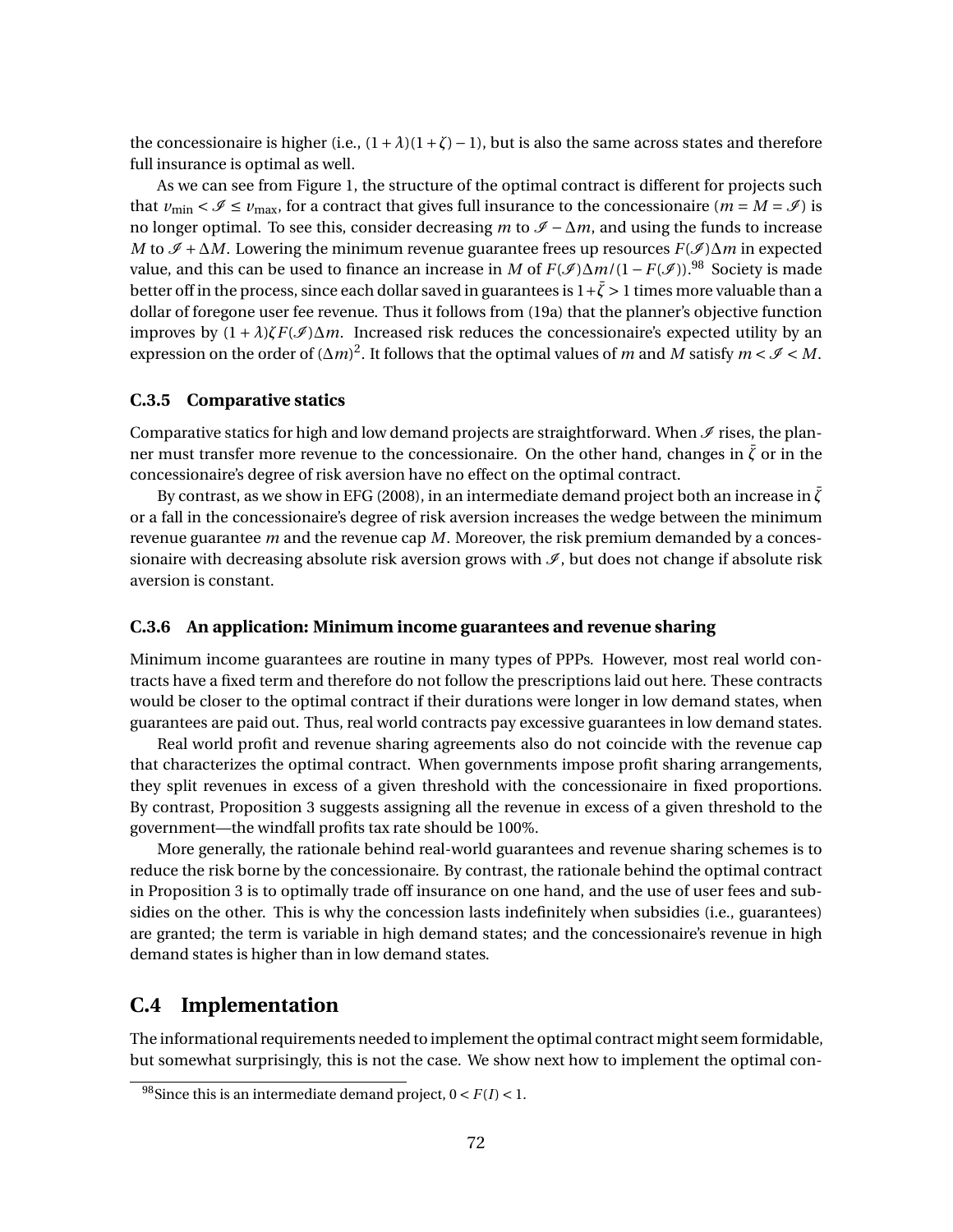tract with a competitive auction when the planner knows neither  $\mathcal I$  nor firms' risk aversion.

# **C.4.1 High and low demand projects**

Consider first a high demand project. Then an auction where the bidding variable is the total present value of user fee revenues (PVR) collected by the concessionaire, *β*, implements the optimal contract. This follows from noting that rents will be dissipated in a competitive auction, so that *β* will satisfy:

$$
\int u(\beta - \mathcal{I}) f(v) dv = u(0).
$$
 (24)

Hence the winning bid will be  $\beta = \mathcal{I}$ , which corresponds to the optimal contract derived in the preceding section. Denote by  $T(v)$  the time it takes for user fee revenue accumulated in state  $v$  to attain  $\mathcal{I}$ . The concession term is shorter when demand is high, that is, when  $T(v)$  is small.<sup>99</sup> The concessionaire bears no risk because users pay him the same amount in all states of nature.<sup>100</sup> Furthermore, the planner can implement the optimal contract using a PVR auction even if she does not know  $\mathcal{I}$ , the density  $f(v)$  or the concessionaire's degree of risk aversion. All the planner needs to know is that the project can finance itself in all states of demand, that is, that  $v_{\min} \geq \mathscr{I}.^{101}$  Furthermore, moving from a fixed term contract to the optimal contract can lead to substantial welfare gains.<sup>102</sup>

Consider next a low demand project. A PVR auction will implement the optimal contract in this case as well, as long as the government subsidizes the difference between the winning bid and the present value of user fees collected. In this case firms end up bidding on a minimum income guarantee and the winning bid ensures a total revenue of  $\mathcal{I}$ . Informational requirements are modest again, since the planner only needs to know that  $v_{\text{max}} < \mathcal{I}$ , and be able to verify revenue in each state. Note that the concession lasts forever in this case. We summarize both cases reviewed so far as follows:

**Proposition 4 (High and low demand projects)** *The optimal contract can be implemented with a PVR auction, or a simple extensions thereof, for both high and low demand projects. Furthermore, bidders reveal*  $\mathcal I$  *in the auction and there is no need to know f or u.* 

**Application: Evaluating least subsidy auctions** Low demand projects are sometimes awarded to the firm that makes a bid for the smallest subsidy. That is, the government sets a fixed concession term *T* and a user fee *p*, and firms bid the subsidy they require to build, operate and maintain the project.

Assume that cumulative user fee revenue accrued by time *t* in state *v* is equal to  $\gamma(t, v)v$ , with *γ* strictly increasing in *t*, and  $\lim_{t\to\infty} \gamma(t, v) = 1$ . Assuming a competitive auction, so that ex-ante rents are dissipated, the winning bid *S* then satisfies:

$$
\int u(\gamma(T,v)v+S-\mathscr{I})f(v)dv=u(0),
$$

<sup>&</sup>lt;sup>99</sup>As noted in footnote 96, this requires that demand grows at the same rate in all states.

 $100$ Uncertainty in  $\mathcal I$  which may be important in some projects, cannot be eliminated with a variable term contract.

<sup>101</sup>This case is considered in EFG (2001).

<sup>&</sup>lt;sup>102</sup>Depending on the degree of risk aversion and revenue uncertainty, EFG (2001) find welfare gains between 16 and 64% of the upfront investment.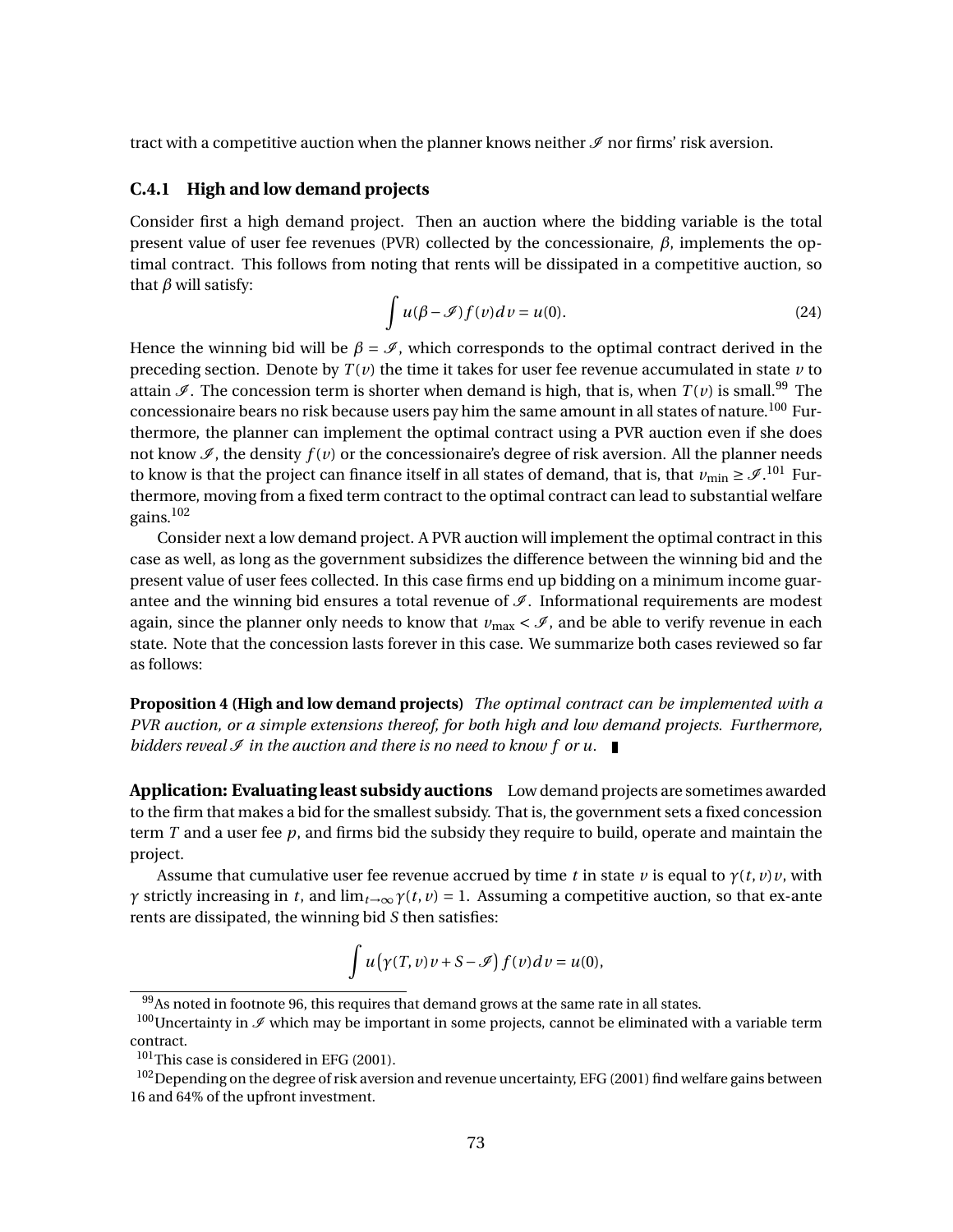which means that the concessionaire will be forced to bear risk.<sup>103</sup> It follows that

$$
S > \mathcal{I} - \int \gamma(T, v) v f(v) dv,
$$

and since  $\gamma(T, v) \leq 1$  we conclude that

$$
S > \mathcal{I} - \mu_{\nu},
$$

where  $\mu_{\nu}$  is the mean of  $f(\nu)$ .

By contrast, with a PVR auction the equilibrium outcome satisfies  $S(v) = \mathcal{I} - v$  and expected expenditures are equal to:

$$
E[S] = \mathscr{I} - \mu_{\nu}.
$$

With a minimum subsidy auction the subsidy is the same in all states of demand, which forces the concessionaire to bear risk. By contrast, the optimal contract features state-contingent subsidies that ensure that the concessionaire bears no risk. This leads to the somewhat counterintuitive result that the average subsidy paid out with a PVR auction is lower than the winning bid in a lowestsubsidy auction. The concessionaire is forced to bear risk in the latter case, therefore demanding higher revenue on average, and a higher subsidy.

**Proposition 5 (Sub-optimality of least subsidy auctions)** *A least-subsidy auction of a fixed-term concession is not optimal. Furthermore, for low demand projects this auction does not minimize the average subsidy paid out by the government.*

# **C.4.2 The general case**

Next we consider the case where the planner does not know if the project is high, intermediate or low demand. We also assume that the planner does not know firms' risk aversion, but does know the probability density  $f(v)$ .<sup>104</sup> We show next how to implement the optimal contract with a simple scoring auction.

**Proposition 6 (Optimality of the two-threshold auction)** *The following two-threshold, scoring auction implements the optimal contract:*

- *• The government announces the probability density of expected discounted user fee revenue flow from the project, f(v), and the parameter*  $\zeta$  *that summarizes the wedge between the shadow cost of public funds and subsidies.*
- *• Firms bid on the minimum revenue guarantee, m, and the cap on their user fee revenue, M.*
- *• The firm that bids the lowest value of the scoring function*

$$
W(M,m) = M(1 - F(M)) + \int_0^M v f(v) dv + (1 + \bar{\zeta}) \int_0^m (m - v) f(v) dv \tag{25}
$$

*wins the concession.*

<sup>&</sup>lt;sup>103</sup>Note that  $\lim_{t\to\infty} \gamma(t, v) = 1$  and  $v_{\min} < v_{\max}$  imply that  $\gamma(T, v) v$  has to vary with *v*.

<sup>&</sup>lt;sup>104</sup>The government should be as informed about demand as third parties, because it either provides the service directly or it must compare the PPP with unbundled provision. Furthermore, substantial public planning is needed to design most PPP projects, and this requires an assessment of demand.